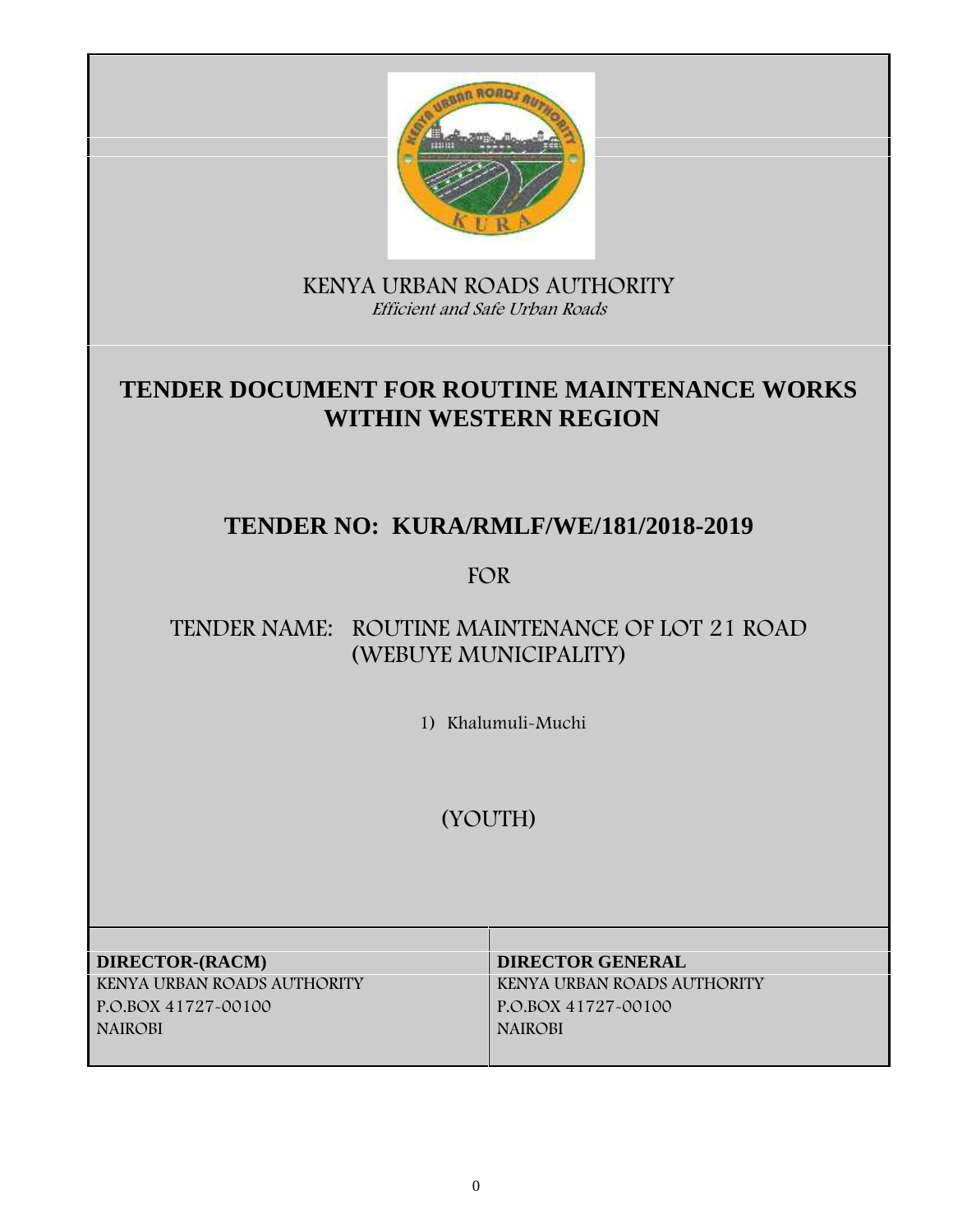#### **ROUTINE MAINTENANCE OF LOT 21 ROAD WEBUYE MUNICIPALITY**

# **TABLE OF CONTENTS**

| SECTION II: INSTRUCTIONS TO TENDERERS AND CONDITIONS OF TENDER4      |
|----------------------------------------------------------------------|
|                                                                      |
|                                                                      |
|                                                                      |
|                                                                      |
|                                                                      |
|                                                                      |
| SECTION VI: SUPERVISION AND CONTRACT EVALUATION MANUAL 2012 109      |
|                                                                      |
|                                                                      |
|                                                                      |
|                                                                      |
|                                                                      |
|                                                                      |
|                                                                      |
|                                                                      |
|                                                                      |
| SECTION XIII: FORM OF PERFORMANCE BANK GUARANTEE (UNCONDITIONAL) 151 |

**Issued by the Kenya Urban Roads Authority: April 2019**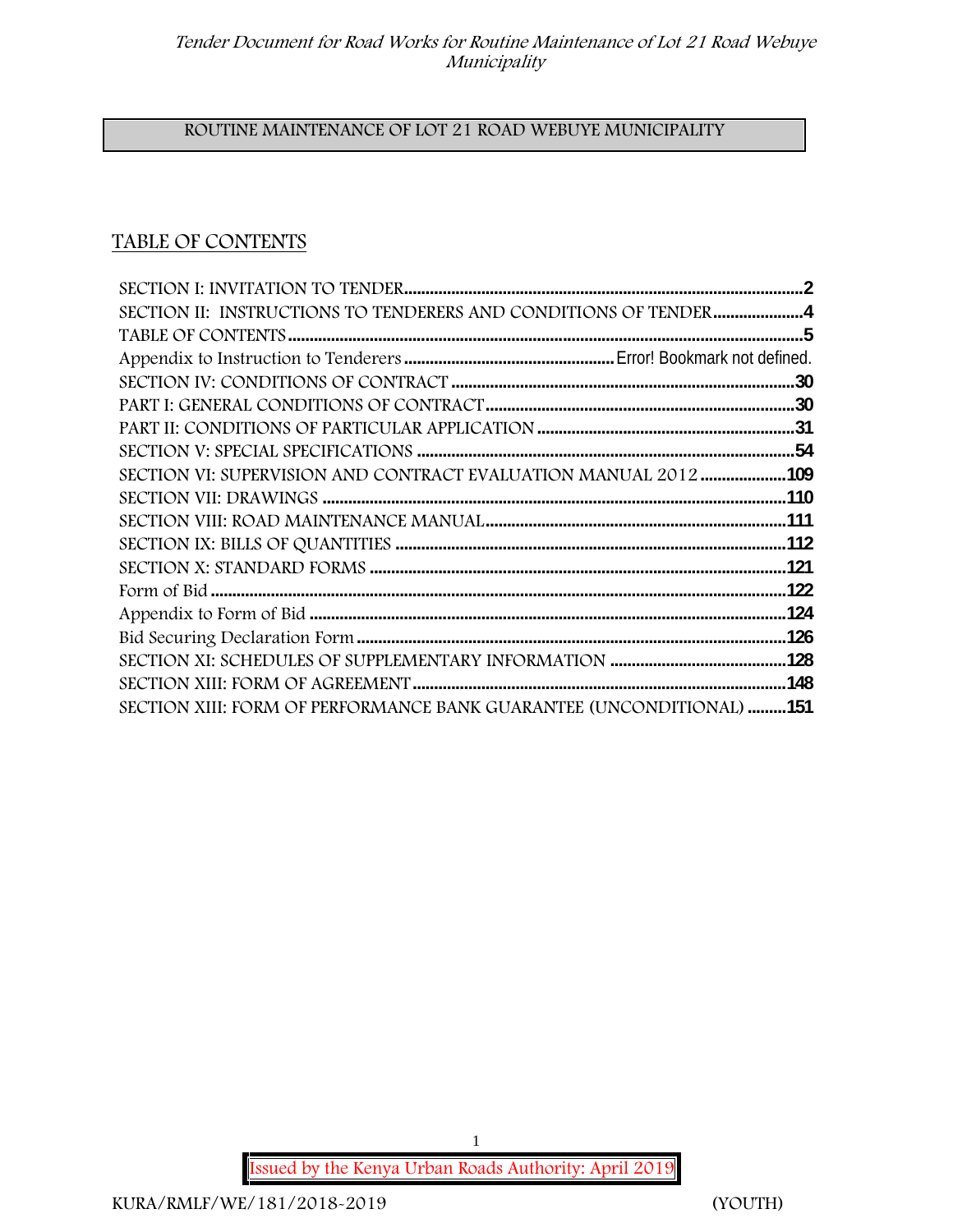# **SECTION I: INVITATION TO TENDER**

**Issued by the Kenya Urban Roads Authority: April 2019**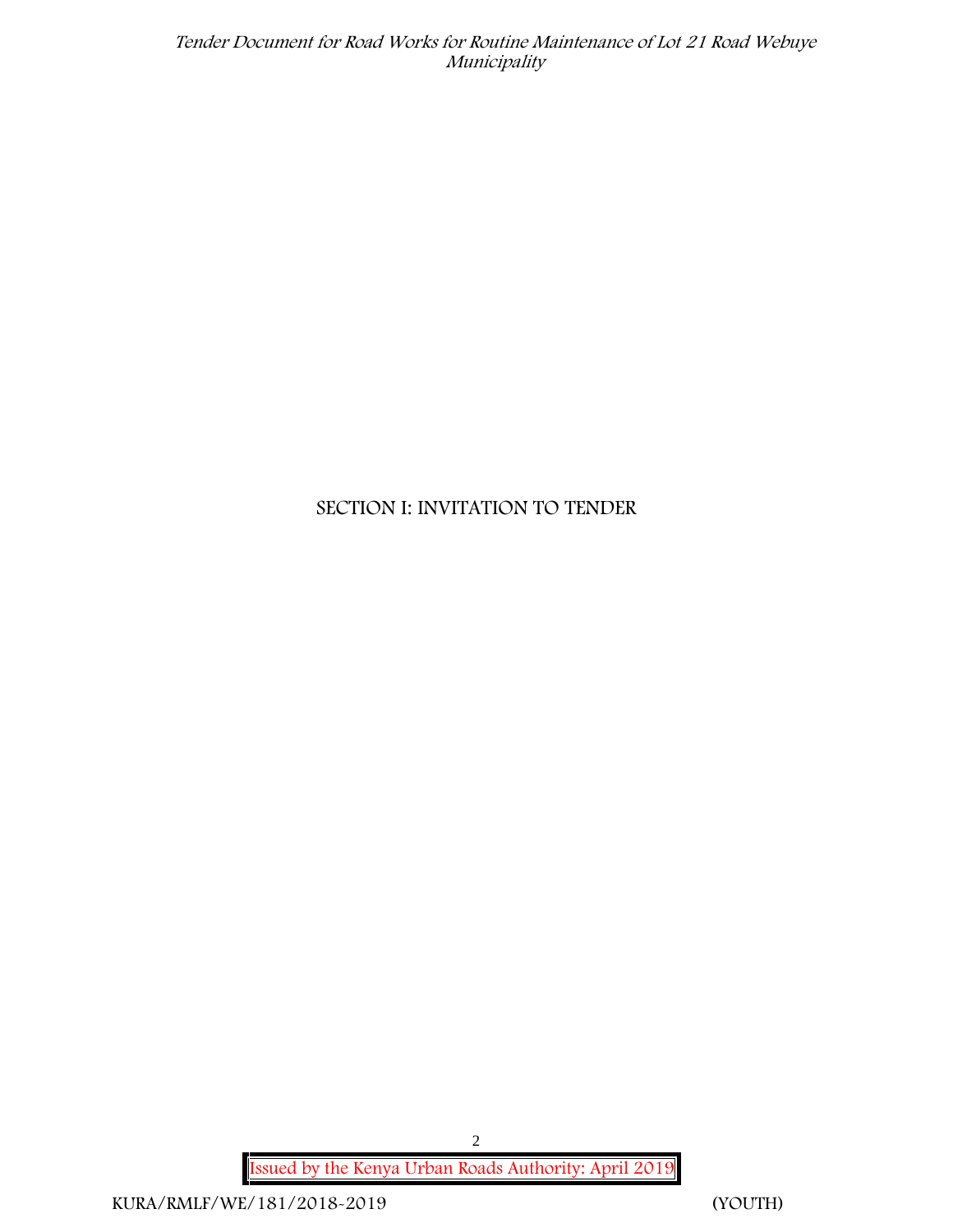*(\* Invitation to tender to be inserted\*)*

**Issued by the Kenya Urban Roads Authority: April 2019**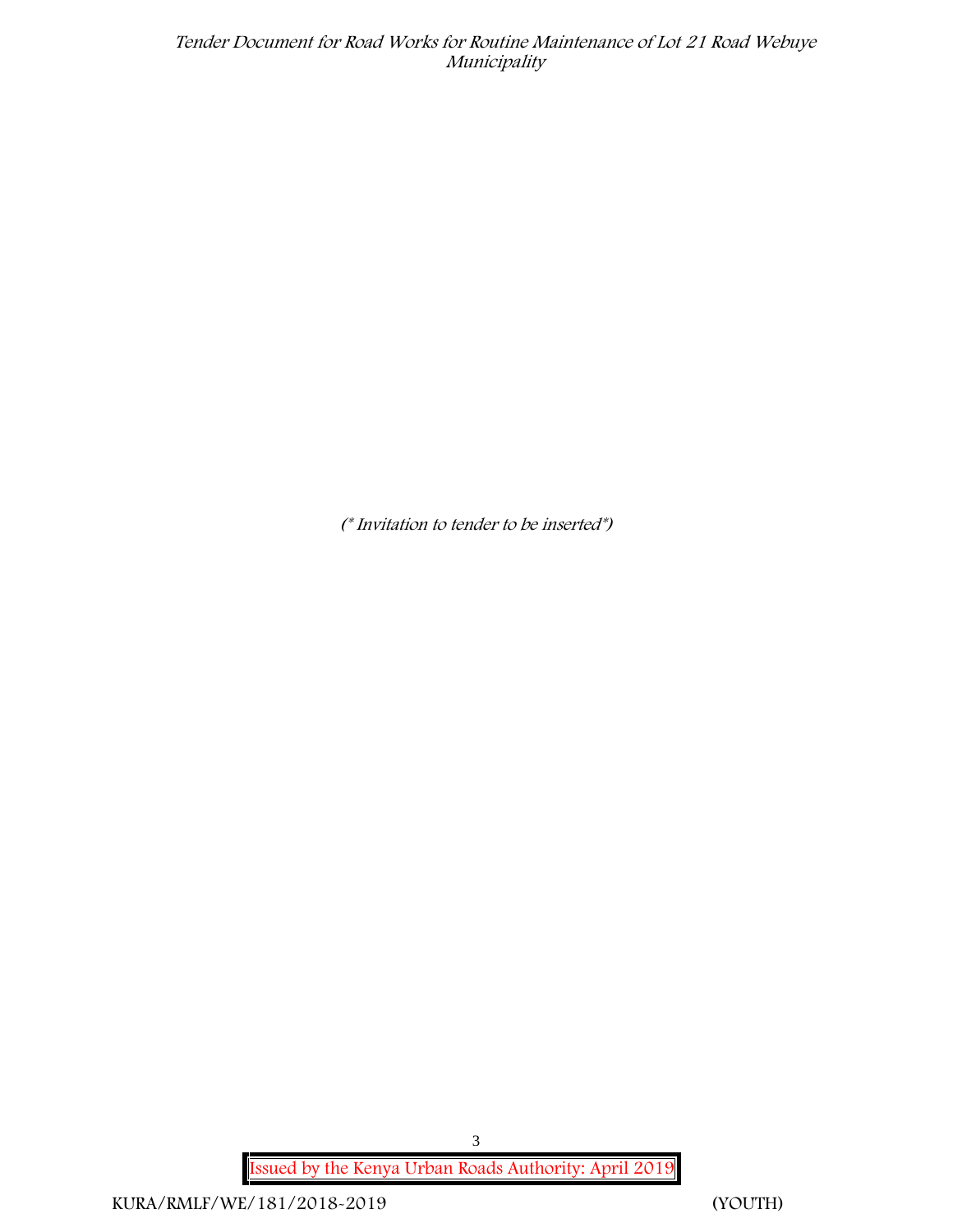**SECTION II: INSTRUCTIONS TO TENDERERS AND CONDITIONS OF TENDER**

**Issued by the Kenya Urban Roads Authority: April 2019**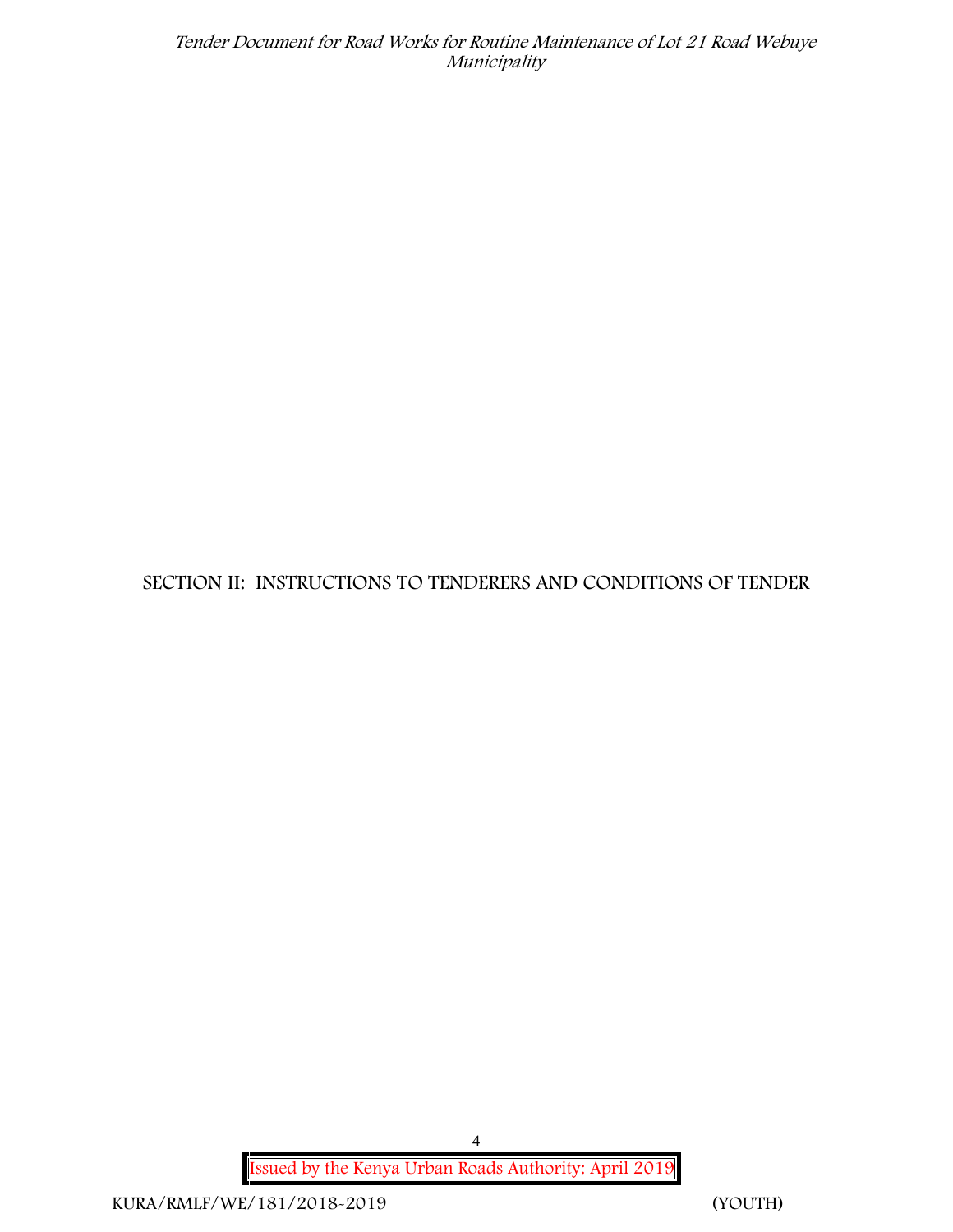#### TABLE OF CONTENTS

| A.        |                                                                      |  |
|-----------|----------------------------------------------------------------------|--|
| 1         |                                                                      |  |
| 2         |                                                                      |  |
| 3         |                                                                      |  |
| 4         |                                                                      |  |
| 5         |                                                                      |  |
| 6         |                                                                      |  |
| 7         |                                                                      |  |
| 8         |                                                                      |  |
| <b>B.</b> |                                                                      |  |
| 9         |                                                                      |  |
| 10        |                                                                      |  |
| 11        |                                                                      |  |
| C.        |                                                                      |  |
| 12        |                                                                      |  |
| 13        |                                                                      |  |
| 14        |                                                                      |  |
| 15        |                                                                      |  |
| 16        |                                                                      |  |
| 17        |                                                                      |  |
| 18        |                                                                      |  |
| 19        |                                                                      |  |
| 20        |                                                                      |  |
| D.        |                                                                      |  |
| 21        |                                                                      |  |
| 22        |                                                                      |  |
| 23        |                                                                      |  |
| 24        |                                                                      |  |
| E.        |                                                                      |  |
| 25        |                                                                      |  |
| 26        |                                                                      |  |
| 27        |                                                                      |  |
| 28        |                                                                      |  |
| 29        |                                                                      |  |
| 30        |                                                                      |  |
| 31        |                                                                      |  |
| F.        |                                                                      |  |
| G.        |                                                                      |  |
| 32        |                                                                      |  |
| 33        | employer's right to accept any bid and to reject any or all bids  17 |  |
| 34        |                                                                      |  |
| 35        |                                                                      |  |
| 36        |                                                                      |  |
| 37        |                                                                      |  |

Issued by the Kenya Urban Roads Authority: April 2019

 $\sqrt{5}$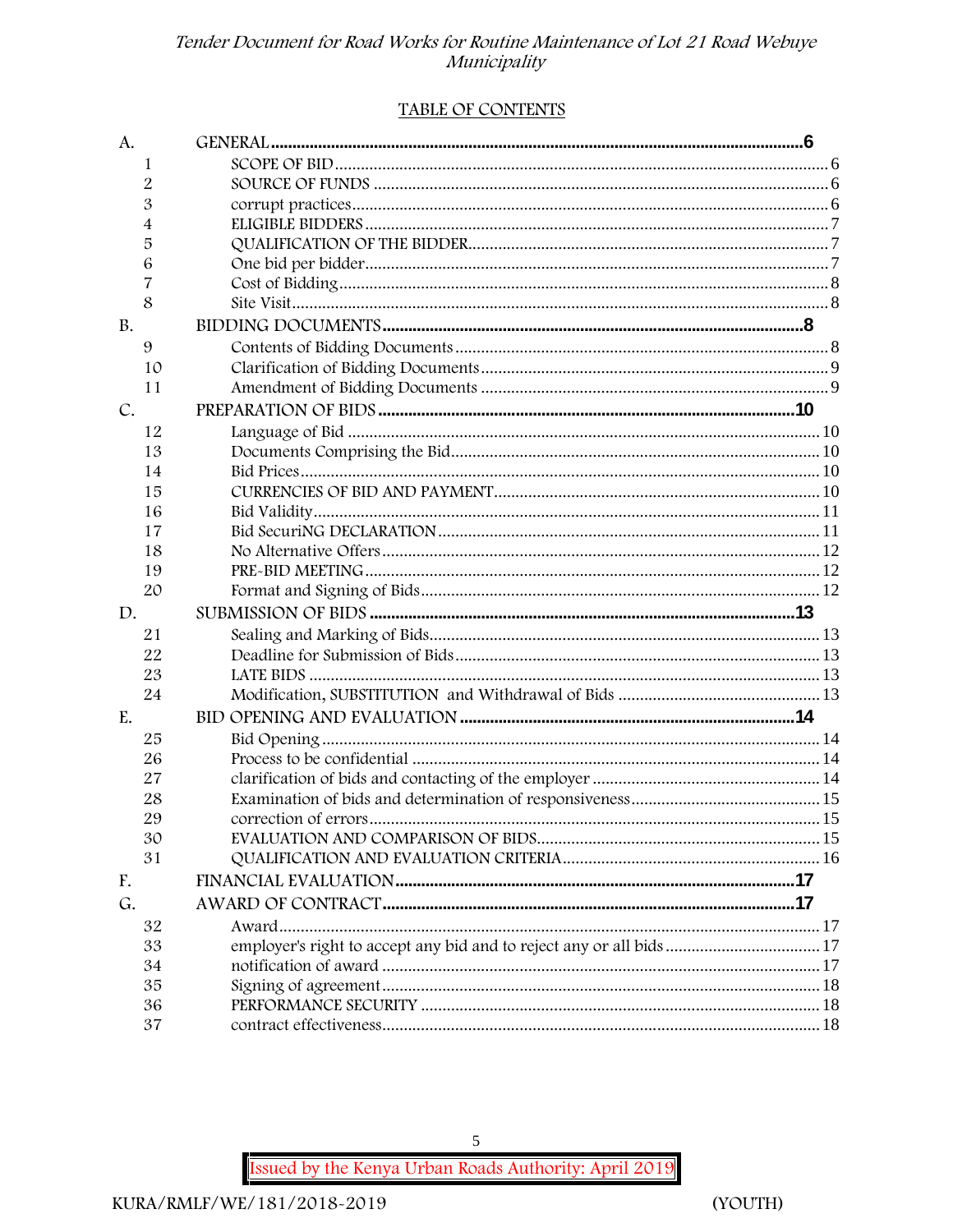# **INSTRUCTIONS TO TENDERERS AND CONDITIONS OF TENDER**

### **A. GENERAL**

# **1 SCOPE OF BID**

- 1.1 The Employer, as defined in the Conditions of Contract Part II hereinafter "the Employer" wishes to receive bids for the construction of works as described in Section 1, clause 102 of the Special Specifications –"Location and extent of the Works")
- 1.2 The successful bidder will be expected to complete the Works within the period stated in the Appendix to Form of Bid from the date of commencement of the Works.
- 1.3 Throughout these bidding documents, the terms bid and tender and their derivatives (bidder/tenderer, bid/tendered, bidding/tendering etc.) are synonymous, and day means calendar day. Singular also means plural.

#### **2 SOURCE OF FUNDS**

2.1 The source of funding is the Government of Kenya through the Road Maintenance Levy Fund.

#### **3 CORRUPT PRACTICES**

3.1 The government requires that the bidders, suppliers, sub-contractors and supervisors observe the highest standards of ethics during the execution of such contracts. In this pursuit of this policy, the government;

Defines for the purpose of this provision, the terms set forth below as follows:

- i) "corrupt practice" means the offering, giving ,receiving, or soliciting of anything of value to influence the action of the public official in the procurement process or in the execution, and
- ii) "fraudulent practice" means a misrepresentation of facts in order to influence a procurement process or the execution of a contract to the detriment of the employer, and includes collusive practices among bidders (prior to or after bid submission) designed to establish bid prices at artificial, non-competitive levels and to deprive the employer the benefits of free and open competition

Will reject a proposal for award if it determines that the bidder recommended for award has engaged in corrupt or fraudulent practices in competing for the contract, and

Will declare a firm ineligible, either indefinitely or for a stated period of time, to be awarded a government contract if it at any time it is determined that the firm has engaged in corrupt or fraudulent practices in competing for, or in executing, a government financed contract

**Issued by the Kenya Urban Roads Authority: April 2019**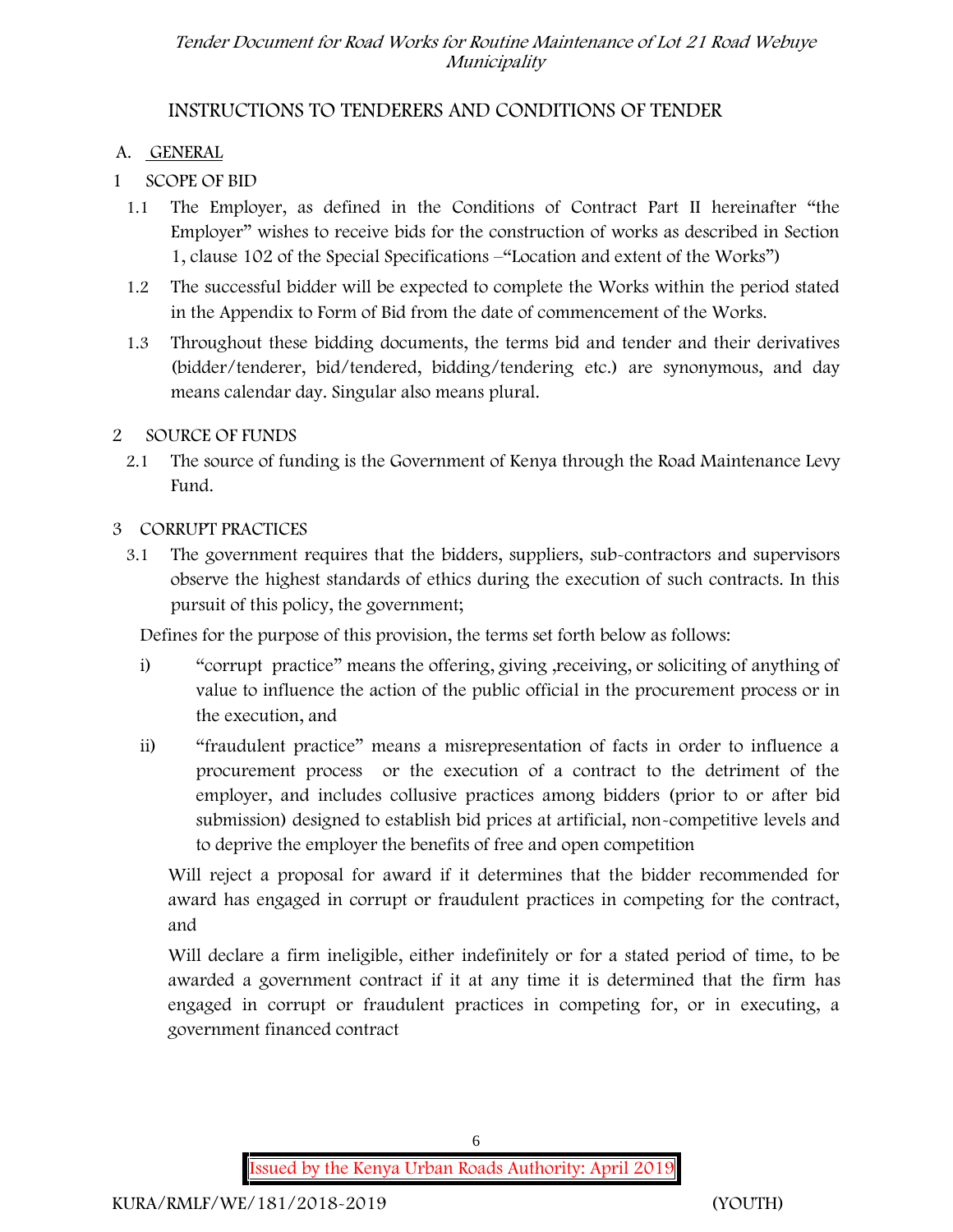### **4 ELIGIBLE BIDDERS**

- 4.1 This invitation to bid is open to all bidders who are legally registered or incorporated in the Republic of Kenya as of the time of bid submission. Registration with the National Construction Authority (NCA) as a contractor is mandatory.
- 4.2 Bidders shall not have a conflict of interest. Bidders shall be considered to have conflict of interest, if they participated as a consultant in the preparation of the design, documentation or technical specifications of the works that are the subject of this bidding other than as far as required by the Employer.
- 4.3 A firm that is under a declaration of eligibility by the Employer in accordance with clause 3, at the date of submission of the Bid or thereafter, shall be disqualified.
- 4.4 Bidders shall provide such evidence of their continued eligibility satisfactory to the Employer as the Employer shall reasonably request.

# **5 QUALIFICATION OF THE BIDDER**

- 5.1 Bidders shall as part of their bid:
- (a) Submit a written power of attorney authorizing the signatory of the bid to commit the bidder; and
- (b) Update any information submitted with their bids and update in any case the information indicated in the schedules and continue to meet the minimum threshold criteria set out in the bid documents.
	- 5.2 As a minimum, bidders shall update the following information:
- (a) evidence of access to lines of credit from a bank and availability of other financial resources
- (b) financial predictions for the current year and the two subsequent years, including the effect of known commitments
- (c) work commitments
- (d) current litigation information; and
- (e) availability of critical equipment
	- 5.3 Bidders shall also submit proposals of work methods and schedule in sufficient detail to demonstrate the adequacy of the bidders' proposals to meet the technical specifications and the completion time referred to in Clause 1.2 above.
- **6 ONE BID PER BIDDER**
	- 6.1 Each bidder shall submit only one bid. A bidder who submits or participates in more than one bid will be disqualified.

7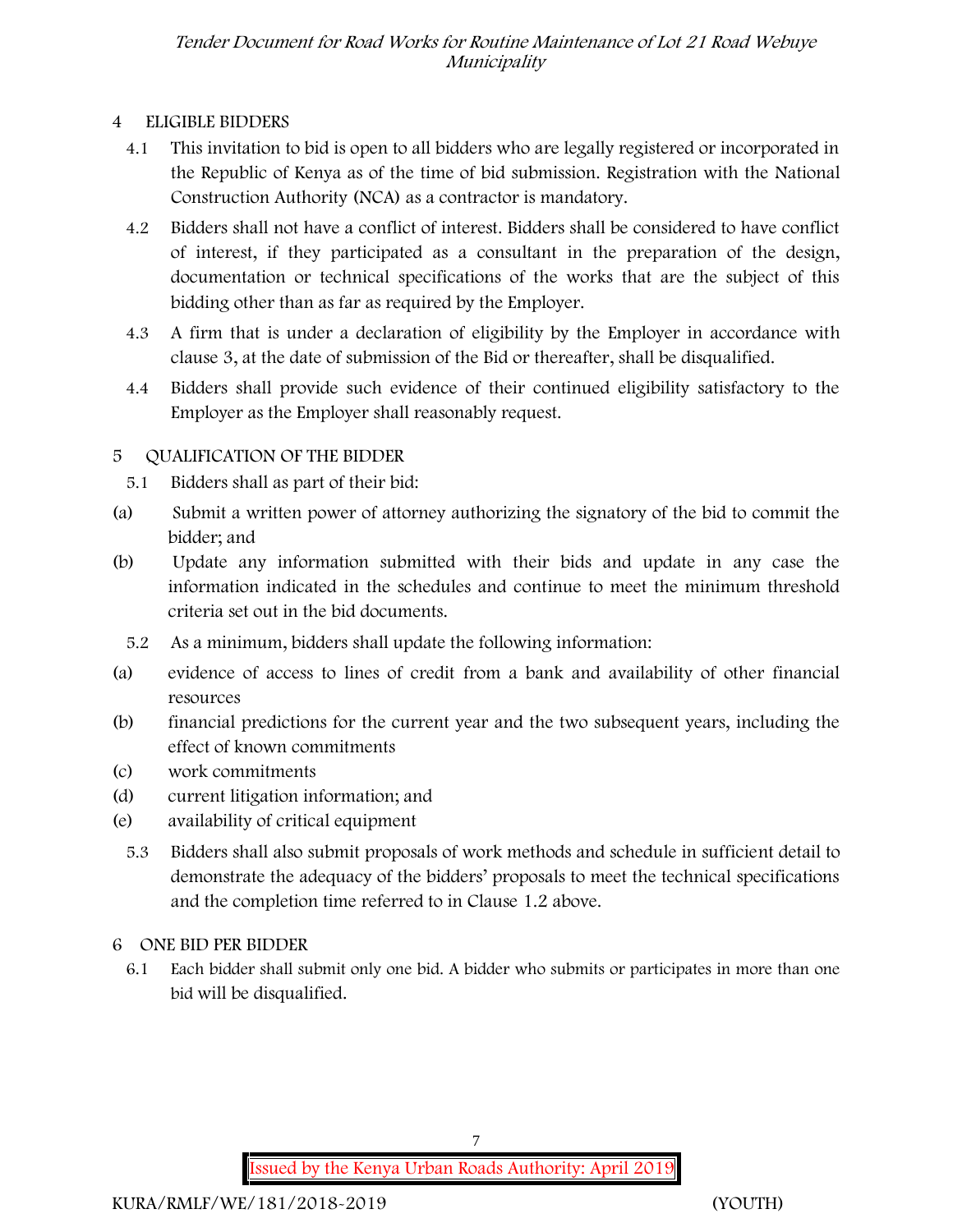### **7 COST OF BIDDING**

7.1 The bidder shall bear all costs associated with the preparation and submission of his bid and the Employer will in no case be responsible or liable for those costs, regardless of the conduct or outcome of the bidding process.

# **8 SITE VISIT**

- 8.1 The tenderer is advised to visit and examine the site and its surroundings and obtain for himself on his own responsibility, all information that may be necessary for preparing the tender and entering into a contract. The costs of visiting the site shall be the tenderer's own responsibility.
	- 8.2 The tenderer and any of his personnel or agents will be granted permission by the Employer to enter upon premises and lands for the purpose of such inspection, but only upon the express condition that the tenderer, his personnel or agents, will release and indemnify the Employer from and against all liability in respect of, and will be responsible for personal injury (whether fatal or otherwise), loss of or damage to property and any other loss, damage, costs and expenses however caused, which but for the exercise of such permission, would not have arisen.
	- 8.3 A Mandatory pre-tender site meeting shall be held as specified in the tender notice. A representative of the Employer will be available to meet the intending tenderers at the venue.
	- 8.4 The Employer will conduct a Site Visit concurrently with the pre-bid meeting referred to in Clause 19, attendance for which is necessary for all bidders. Attendance by the tenderers shall be as specified in the tender notice.
	- 8.5 Tenderers must provide their own transport. The representative will not be available at any other time for site inspection visits.
	- 8.6 Each tenderer shall complete the Certificate of Tenderer's Visit to the Site, whether he in fact visits the Site at the time of the organized site visit or by himself at some other time.

# **B. BIDDING DOCUMENTS**

# 9 CONTENTS OF BIDDING DOCUMENTS

- 9.1 The set of documents comprising the tender includes the following together with any addenda issued in accordance with Clause 11:
- (a) Invitation to Bid
- (b) Instructions to Bidders and Conditions of Tender
- (c) Appendix to Instruction to Tenderers
- (d) Conditions of Contract Part I
- (e) Conditions of Contract Part II
- (f) Road Maintenance Manual (May 2010 Edition)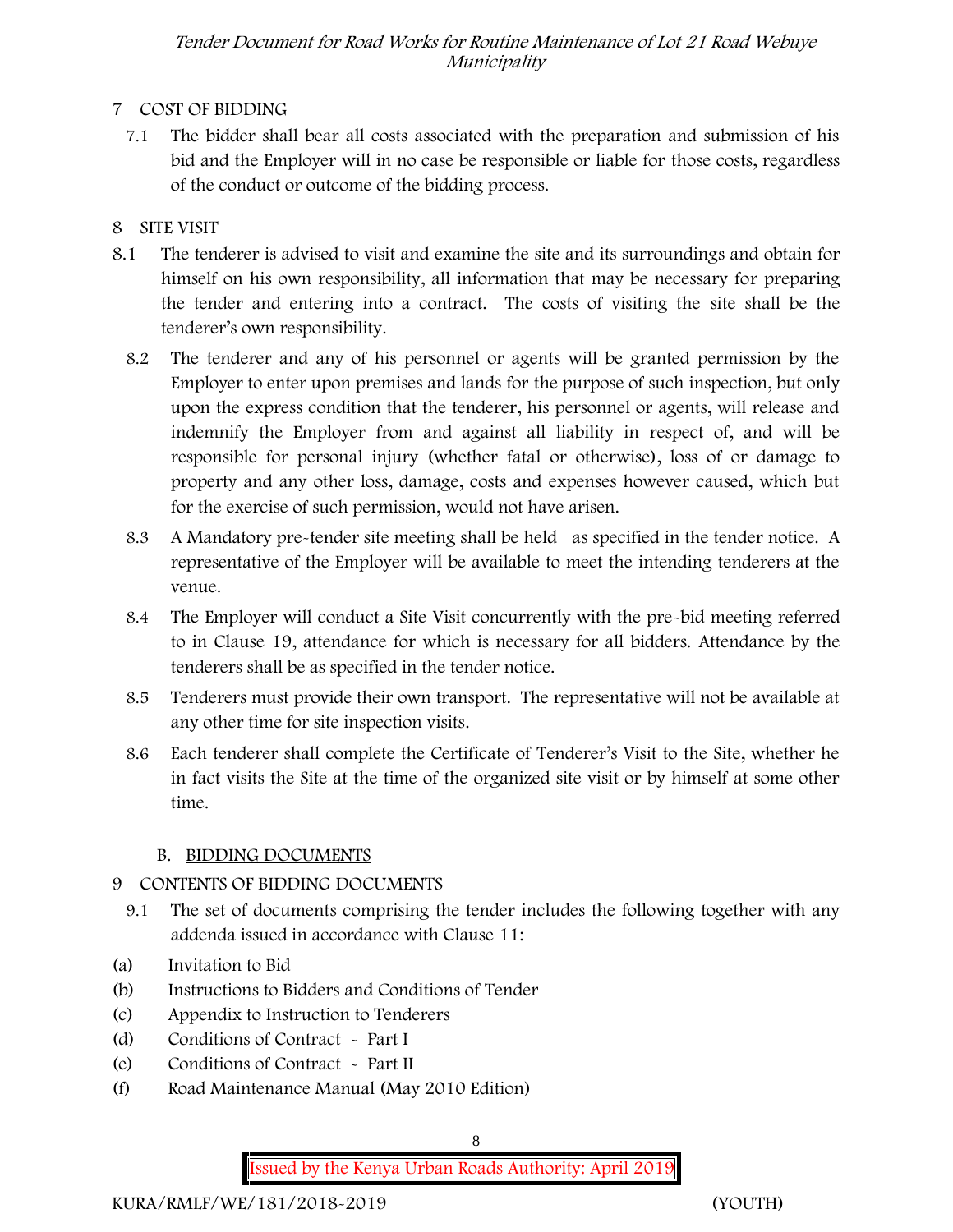- (g) Standard Specifications
- (h) Special Specifications
- (i) Form of Bid, Appendix to Form of Bid and Bid Security
- (j) Bills of Quantities
- (k) Schedules of Supplementary information
- (l) Form of Contract Agreement
- (m) Form of Performance Security
- (n) Drawings
- (o) BID Addenda (BID Notices)
- (p) Declaration Form
	- 9.2 The bidder is expected to examine carefully all instructions, conditions, forms, terms, specifications and drawings in the bidding documents. Failure to comply with the requirements of bid submission will be at the bidder's own risk. Bids that are not substantially responsive to the requirements of the bidding documents will be rejected.
	- 9.3 All recipients of the documents for the proposed Contract for the purpose of submitting a tender (whether they submit a tender or not) shall treat the details of the documents as "private and confidential".

# **10 CLARIFICATION OF BIDDING DOCUMENTS**

- 10.1 The prospective bidder requiring any clarification of the bidding documents may notify the Employer in writing, cable or by e-mail (hereinafter the term cable is deemed to include telex and facsimile) at the Employer's mailing address indicated in the Bidding Data.
- 10.2 The Employer will respond in writing to any request for clarification that he receives earlier than 7 days prior to the deadline for the submission of bids. Copies of the Employer's response to queries raised by bidders (including an explanation of the query but without identifying the sources of the inquiry) will be sent to all prospective bidders who will have purchased the bidding documents.

# **11 AMENDMENT OF BIDDING DOCUMENTS**

- 11.1 At any time prior to the deadline for submission of bids, the Employer may, for any reason, whether at his own initiative or in response to a clarification requested by a prospective bidder, modify the bidding documents by issuing subsequent Addenda.
- 11.2 The Addendum thus issued shall be part of the bidding documents pursuant to Sub- Clause 10.1 and shall be communicated in writing or cable to all purchasers of the bidding documents. Prospective bidders shall promptly acknowledge receipt of each Addendum in writing or by cable to the Employer.
- 11.3 In order to afford prospective bidders reasonable time in which to take an Addendum into account in preparing their bids, the Employer may, at his discretion, extend the deadline for the submission of bids in accordance with Clause 16.2.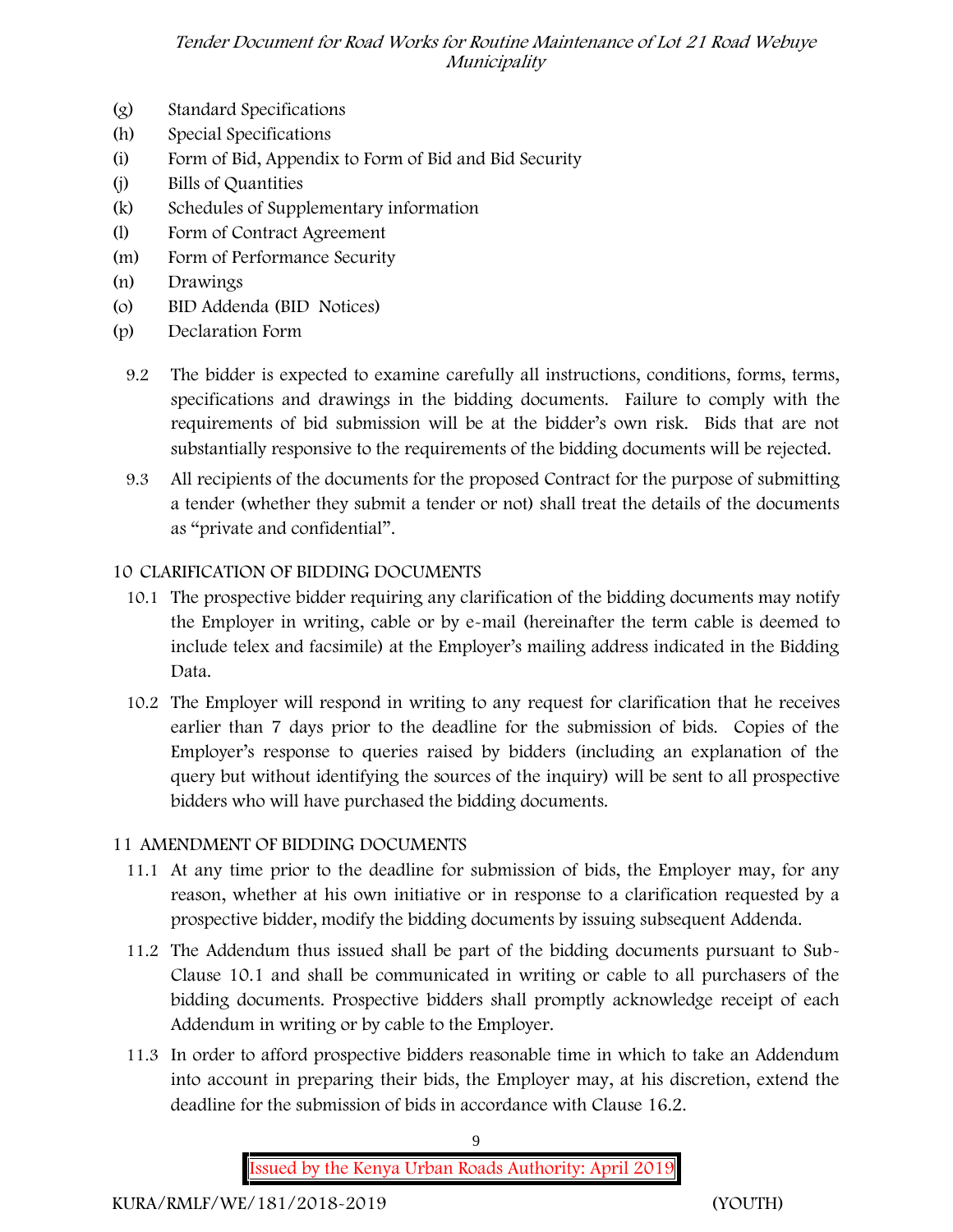# **C. PREPARATION OF BIDS**

# **12 LANGUAGE OF BID**

12.1 The bid prepared by the bidder and all correspondences and documents relating to the bid exchanged by the bidder and the Employer shall be written in the English Language. Supporting documents and printed literature furnished by the bidder may be in another language provided they are accompanied by an appropriate translation of pertinent passages in the above stated language. For the purpose of interpretation of the bid, the English language shall prevail.

# **13 DOCUMENTS COMPRISING THE BID**

- 13.1 The bid to be prepared by the bidder shall comprise:
- (a) Duly filled-in Form of Bid and Appendix to form of bid;
- (b) Bid security;
- (c) Priced Bills of Quantities;
- (d) Schedules of information
- (e) Qualification criteria
- (f) Any other materials required to be completed and submitted in accordance with the Instructions to Bidders embodied in these bidding documents.
	- 13.2 These Forms, Bills of Quantities and Schedules provided in these bidding documents shall be used without exception (subject to extensions of the Schedules in the same format).

# **14 BID PRICES**

- 14.1 Unless explicitly stated otherwise in the bidding documents, the contract shall be for the whole works as described in Sub-Clause 1.1, based on the basic unit rates and prices in the Bill of Quantities submitted by the bidder.
- 14.2 The bidder shall fill in rates and prices for all items of Works described in the Bills of Quantities, whether quantities are stated or not.
- 14.3 All duties, taxes (including VAT) and other levies payable by the Contractor under the Contract, or for any other cause as of the date 7 days prior to the deadline for submission of bids, shall be included in the rates and prices and the total Bid Price submitted by the bidder.
- 14.4 Unless otherwise provided in the Bidding Data and Conditions of Particular Application the rates and prices quoted by the bidder are subject to adjustment during the performance of the contract in accordance with the provisions of Clause 70 of the Conditions of Contract.

# **15 CURRENCIES OF BID AND PAYMENT**

15.1 Bids shall be priced in Kenya Shillings.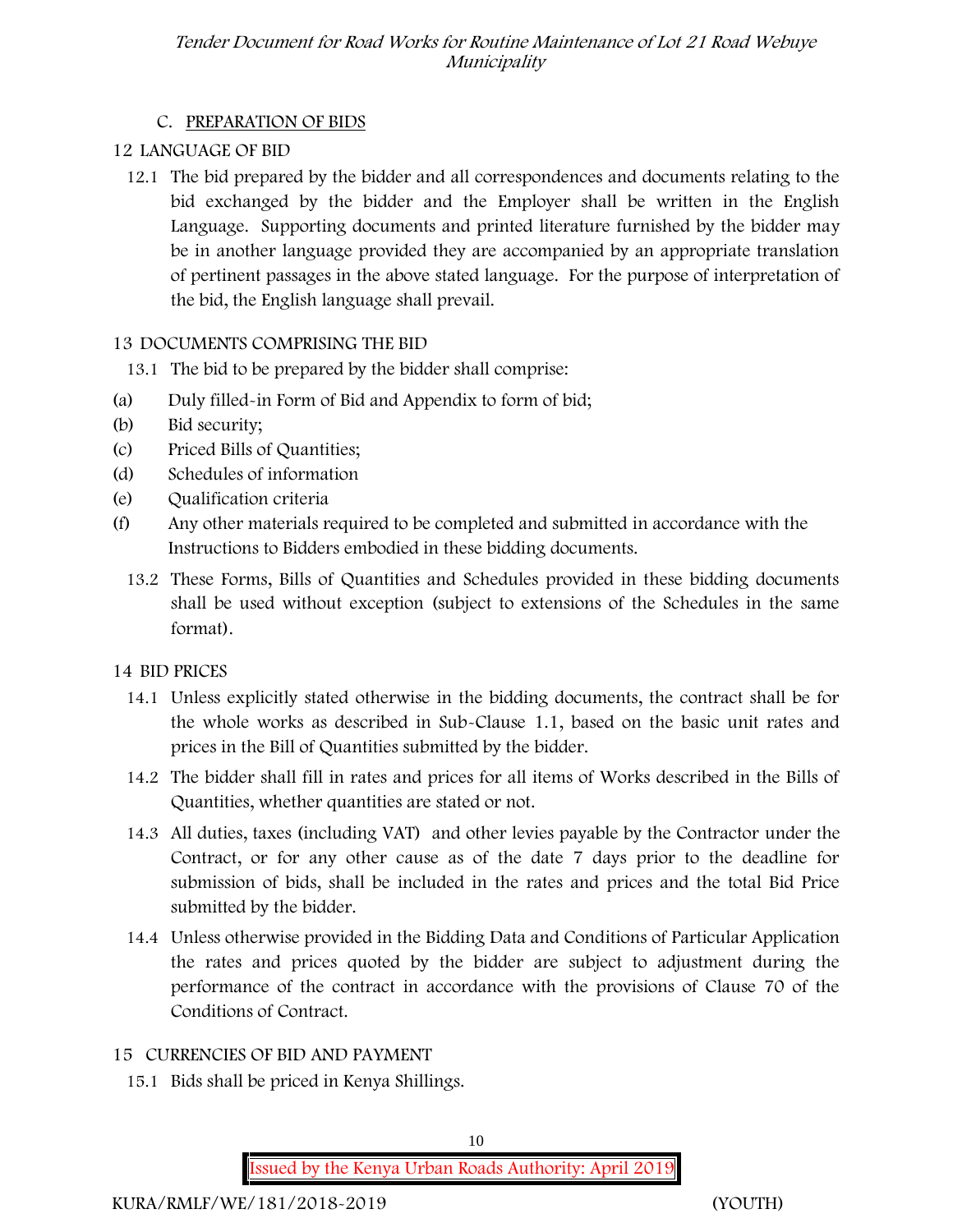### **16 BID VALIDITY**

- 16.1 The bid shall remain valid and open for acceptance for a period of 90 calendar days from the specified date of bid opening specified in Clause 22.
- 16.2 In exceptional circumstances prior to expiry of the original bid validity period, the Employer may request that the bidders extend the period of validity for a specified additional period. The request and the responses thereto shall be made in writing or by cable. A bidder may refuse the request without forfeiting his bid security. A bidder agreeing to the request will not be required nor permitted to modify his bid, but will be required to extend the validity of his bid security for the period of the extension, and in compliance with Clause 17 in all respects.

### **17 BID SECURING DECLARATION**

- 17.1 The bidder shall furnish, as part of his bid, a duly filled and signed bid Securing Declaration Form as shown in the Appendix to instruction to tenderers.
- 17.2 The bid securing declaration shall be in the format and in accordance with bid securing declaration form included in Section 3. The bid securing declaration shall remain valid for a period of thirty (30) days beyond the original validity period for the bid, and beyond any period of extension subsequently requested under Sub-Clause 16.2.
- 17.3 Any bid not accompanied by an acceptable bid securing declaration will be rejected by the Employer as non-responsive.
- 17.4 The bid securing declaration of unsuccessful bidders will expire either 28 days after the expiration of the period of bid validity or upon receipt of copy of notification of award to successful bidder whichever comes earlier.
- 17.5 The bid securing declaration of the successful bidder will be discharged upon the bidder signing the Contract Agreement and furnishing the required performance security.
- 17.6 The bidder shall automatically be suspended from being eligible for bidding in any contract with the Purchaser for the period of time of 5 years starting on the date of expiration of tender vality period, if:
- (a) a bidder withdraws his bid, except as provided in Sub-Clause 24.2. or
- (b) in the case of a successful bidder, if he fails within the specified time limit to:
	- (i) sign the Contract Agreement or
	- (ii) furnish the necessary performance security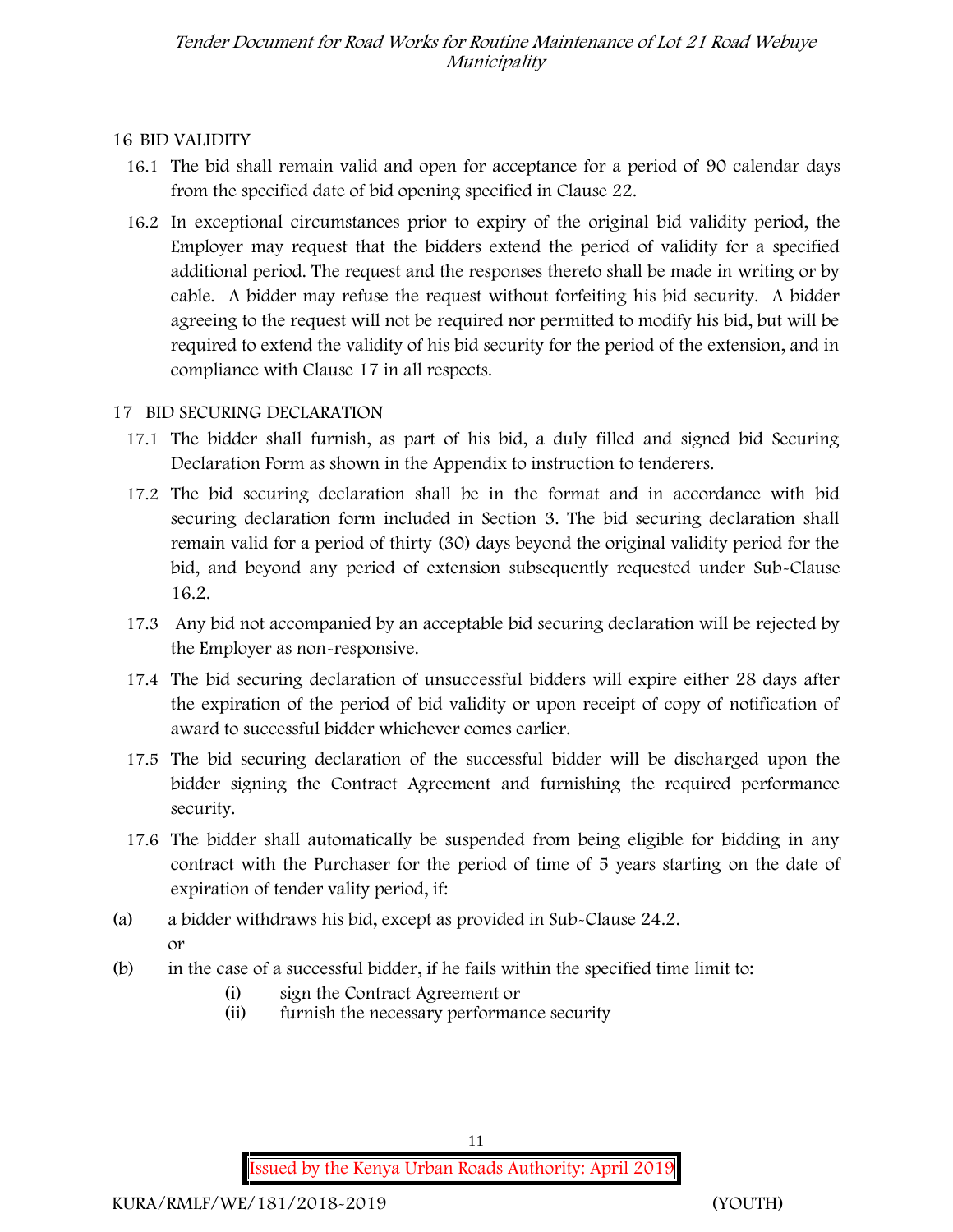### **18 NO ALTERNATIVE OFFERS**

- 18.1 The bidder shall submit one offer, which complies fully with the requirements of the bidding documents.
- 18.2 The bid submitted shall be solely on behalf of the bidder. A bidder who submits or participates in more than one bid will be disqualified.
- 18.3 A price or rate shall be entered in indelible ink against every item in the Bills of Quantities with the exception of items which already have Prime Cost or Provisional sums affixed thereto. The bidders are reminded that no "nil" or "included" rates or "lump-sum" discounts will be accepted. The rates for various items should include discounts if any. Bidders who fail to comply will be disqualified.

# **19 PRE-BID MEETING**

- 19.1 The bidder's designated representative is invited to attend a mandatory pre-bid meeting, which will take place as specified in the Tender notice. The purpose of the meeting will be to clarify issues and to answer questions on any matter that may be raised at that stage.
- 19.2 The bidder is requested as far as possible to submit any questions in writing or by cable, to reach the Employer not later than one week before the meeting. It may not be practicable at the meeting to answer questions received late, but questions and responses will be transmitted in accordance with the Minutes of the meeting, including the text of the questions raised and the responses given together with any responses prepared after the meeting, will be transmitted without delay to all purchasers of the bidding documents. Any modification of the bidding documents listed in Sub-Clause 9.1, which may become necessary as a result of the pre-bid meeting shall be made by the Employer exclusively through the issue of an Addendum pursuant to Clause 10 or through the minutes of the pre-bid meeting.
- **20 FORMAT AND SIGNING OF BIDS**
	- 20.1 The bidder shall prepare one original of the documents comprising the bid as described in Clause 13 of these Instructions to Bidders, bound with the section containing the Form of Bid and Appendix to Bid, and clearly marked "ORIGINAL". In addition, the bidder shall submit another copy of the bid clearly marked "COPY OF ORIGINAL". In the event of discrepancy between them, the original shall prevail.
	- 20.2 The original and copies of the bid shall be typed or written in indelible ink (in the case of copies, photocopies are also acceptable) and shall be signed by a person or persons duly authorized to sign on behalf of the bidder pursuant to Sub-Clause 5.1(a) OR 4.3 (c) as the case may be. The person or persons signing the bid shall initial all pages of the bid where entries or amendments have been made.
	- 20.3 The bid shall be without alterations, omissions or conditions except as necessary to correct errors made by the bidder, in which case such corrections shall be initialled by the person or persons signing the bid.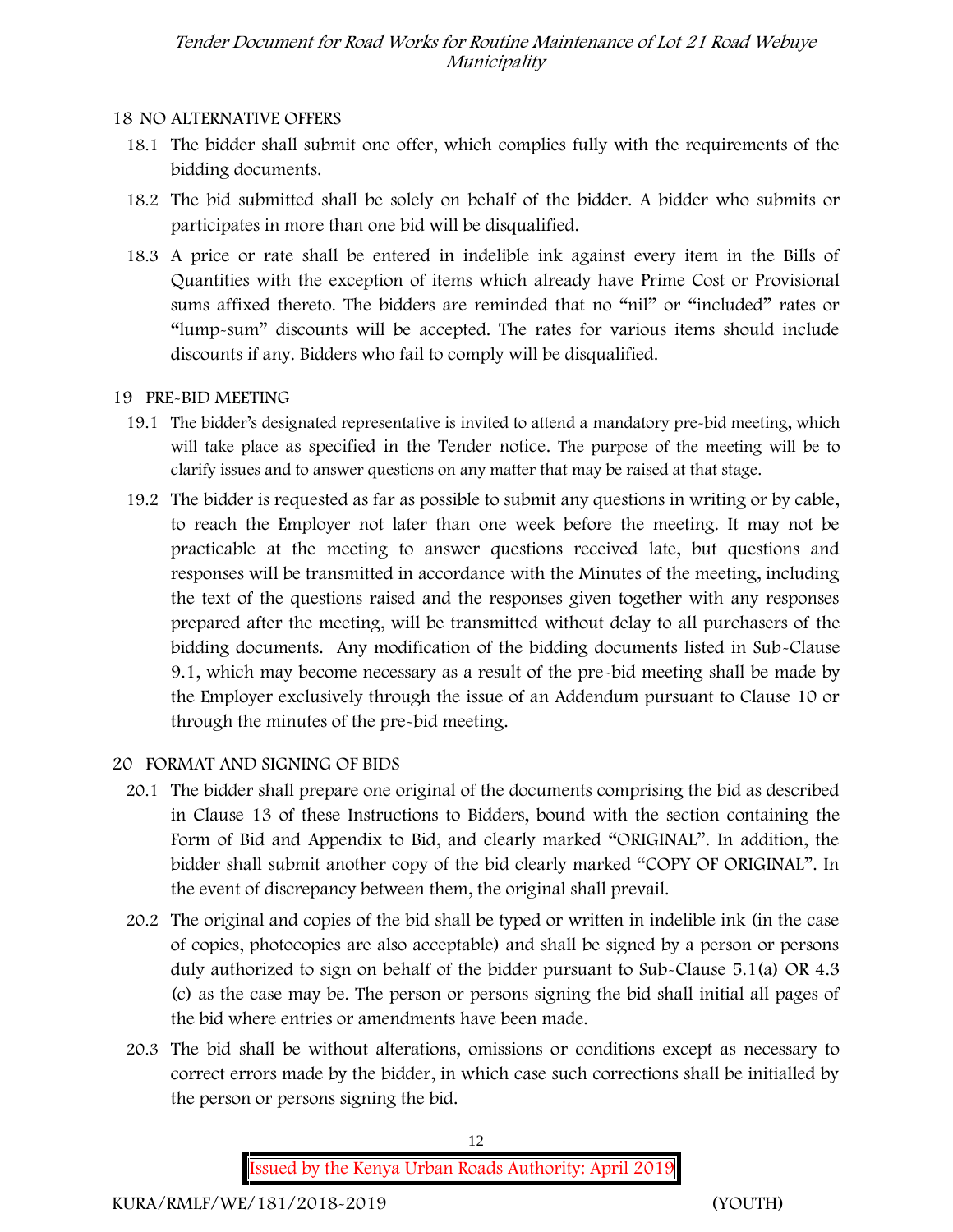### **D. SUBMISSION OF BIDS**

- **21 SEALING AND MARKING OF BIDS**
	- 21.1 The bidder shall seal the original and each copy of the bid in separate envelopes duly marking the envelopes "ORIGINAL" and "COPY". The envelopes shall then be sealed in an outer separate envelope.
	- 21.2 The inner and outer envelopes shall be:
		- (a) Addressed to the Employer at the address provided in the Appendix to Form of Bid.
		- (b) Bear the name and identification number of the contract. In addition to the identification required in sub-Clause 21.2, the inner envelopes shall indicate the name and address of the bidder to enable the bid to be returned unopened in case it is declared "late" pursuant to Clause 0, and for matching purposes under Clause 24.
	- 21.3 If the outer envelope is not sealed and marked as instructed above, the Employer will assume no responsibility for the misplacement or premature opening of the bid. If the outer envelope discloses the bidder's identity the Employer will not guarantee the anonymity of the bid submission, but this shall not constitute grounds for rejection of the bid.

### **22 DEADLINE FOR SUBMISSION OF BIDS**

22.1 Bids must be received by the Employer at the address specified in Sub Clause 21.2 not later than **the date indicated in the tender notice.**

Tenders delivered by hand must be placed in the "tender box" provided in the office of the employer.

Proof of posting will not be accepted as proof of delivery and any tender delivered after the above stipulated time, from whatever cause arising will not be considered.

22.2 The Employer may, at his discretion, extend the deadline for the submission of bids through the issue of an Addendum in accordance with Clause 11 in which case all rights and obligations of the Employer and the bidders previously subject to the original deadline shall thereafter be subject to the new deadline as extended.

# **23 LATE BIDS**

Any bid received by the Employer after the deadline for submission of bids prescribed in Clause 22 will be returned unopened to the bidder.

# **24 MODIFICATION, SUBSTITUTION AND WITHDRAWAL OF BIDS**

- 24.1 The bidder may modify, substitute or withdraw his bid after bid submission, provided that written notice of modification or withdrawal is received by the Employer prior to the prescribed deadline for submission of bids.
- 24.2 The bidder's modification, substitution or withdrawal notice shall be prepared, sealed, marked and delivered in accordance with the provisions of Clause 21, with the outer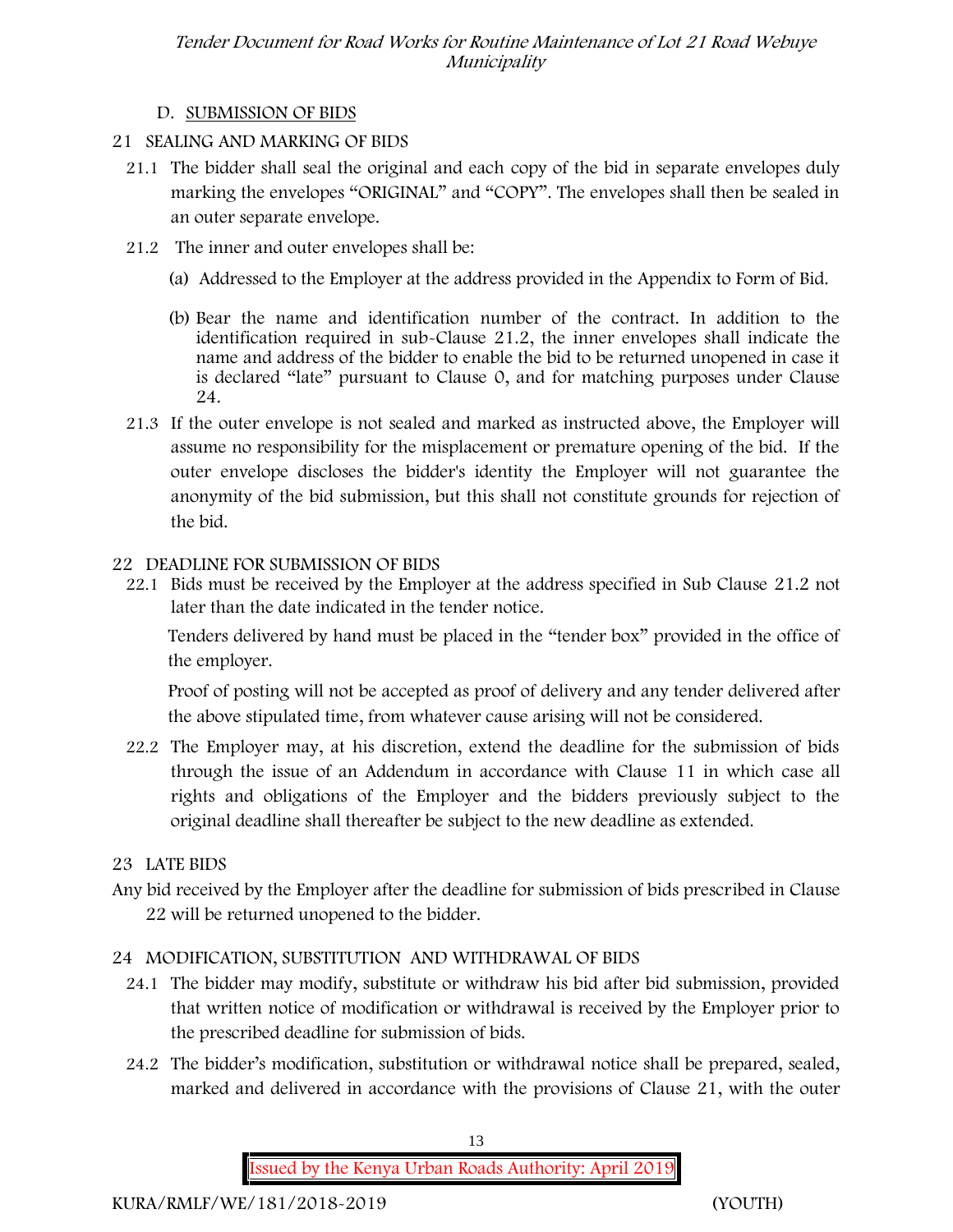and inner envelopes additionally marked "MODIFICATION" or "WITHDRAWAL" as appropriate.

- 24.3 No bid may be modified subsequent to the deadline for submission of bids, except in accordance with Sub-Clause 29.2.
- 24.4 Any withdrawal of a bid during the interval between the deadline for submission of bids and expiration of the period of bid validity specified in Clause 17 may result in the forfeiture of the bid security pursuant to Sub-Clause 17.6.

#### **E. BID OPENING AND EVALUATION**

# **25 BID OPENING**

- 25.1 The Employer will open the bids, including withdrawals and modifications made pursuant to Clause 24, in the presence of bidders' designated representatives who choose to attend, at the time, date, and location stipulated in the letter of invitation. The bidders' representatives who are present shall sign a register evidencing their attendance.
- 25.2 Envelopes marked "WITHDRAWAL" and "SUBSTITUTION" shall be opened first and the name of the bidder shall be read out. Bids for which an acceptable notice of withdrawal has been submitted pursuant to Clause 24 shall not be opened.
- 25.3 The bidder's name, the Bid Prices, including any bid modifications and withdrawals, the presence (or absence) of bid security, and any such details as the Employer may consider appropriate, will be announced by the Employer at the opening. Subsequently, all envelopes marked "MODIFICATION" shall be opened and the submissions therein read out in appropriate detail. No bid shall be rejected at bid opening except for late bids pursuant to Clause 22.
- 25.4 The Employer shall prepare minutes of the bid opening, including the information disclosed to those present in accordance with Sub-Clause 24.3.
- 25.5 Bids not opened and read out at bid opening shall not be considered further for evaluation, irrespective of the circumstances.

# **26 PROCESS TO BE CONFIDENTIAL**

26.1 Information relating to the examination, evaluation and comparison of bids, and recommendations for the award of contract shall not be disclosed to bidders or any other persons not officially concerned with such process until the award to the successful bidder has been announced. Any effort by a bidder to influence the Employer's processing of bids or award decisions may result in the rejection of the bidder's bid.

# **27 CLARIFICATION OF BIDS AND CONTACTING OF THE EMPLOYER**

27.1 To assist in the examination, evaluation, and comparison of bids, the Employer may, at its discretion, ask any bidder for clarification of its bid, including breakdowns of unit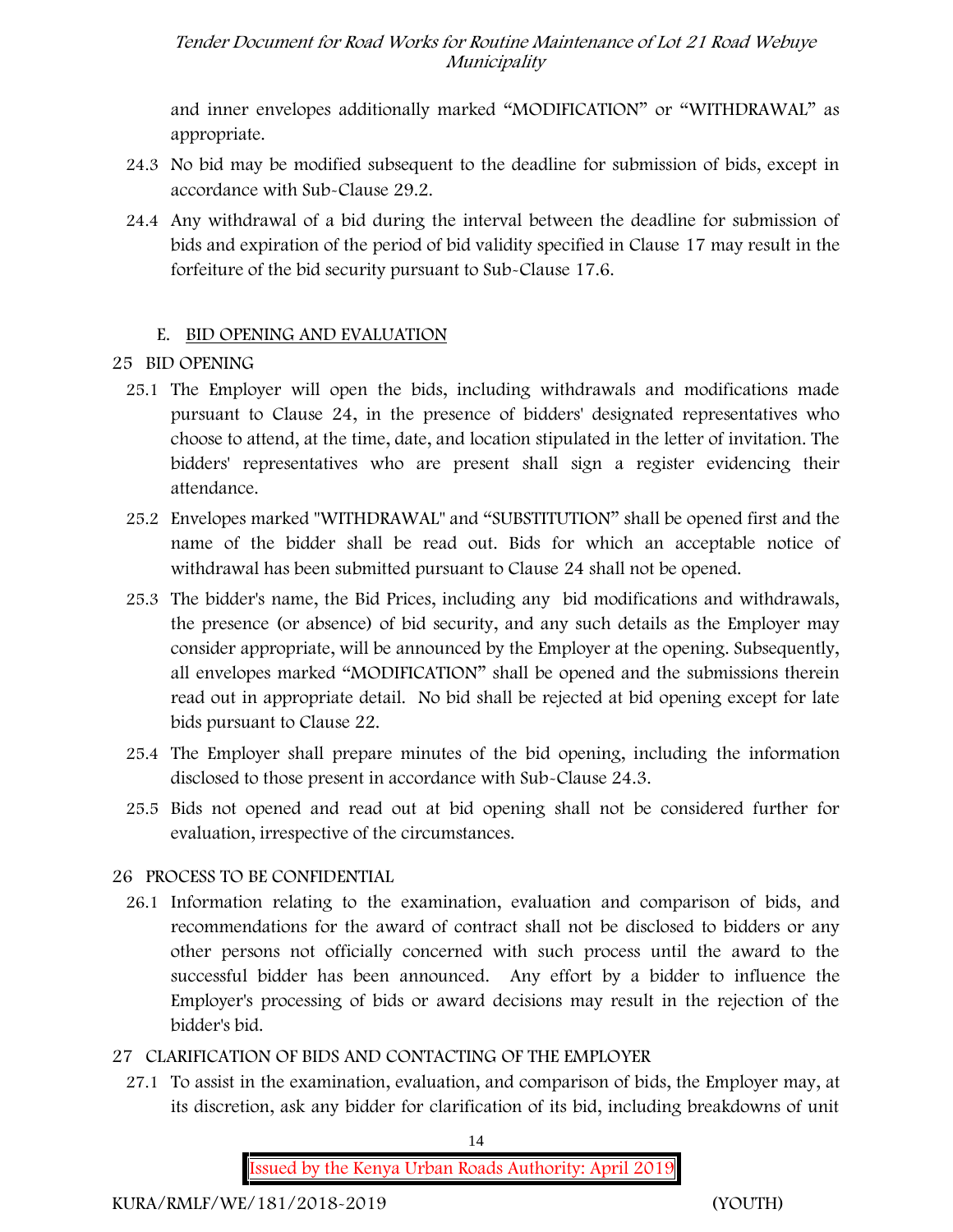rates. The request for clarification and the response shall be in writing or by cable, but no change in the price or substance of the bid shall be sought, offered, or permitted except as required to confirm the correction of arithmetic errors discovered by the Employer in the evaluation of the bids in accordance with Clause 29.

- 27.2 Subject to Sub-Clause 26.1, no bidder shall contact the Employer on any matter relating to its bid from the time of the bid opening to the time the contract is awarded. If the bidder wishes to bring additional information to the notice of the Employer, should do so in writing.
- 27.3 Any effort by the bidder to influence the Employer in the Employer's bid evaluation, bid comparison or contract award decisions may result in the rejection of the bidder's bid.

# **28 EXAMINATION OF BIDS AND DETERMINATION OF RESPONSIVENESS**

- 28.1 Prior to the detailed evaluation of bids, the Employer will determine whether each bid (a) has been properly signed; (b) is accompanied by the required securities; (c) is substantially responsive to the requirements of the bidding documents; and (d) provides any clarification and/or substantiation that the Employer may require to determine responsiveness pursuant to Sub-Clause 28.2.
- 28.2 A substantially responsive bid is one that conforms to all the terms, conditions, and specifications of the bidding documents without material deviation or reservation and has a valid tender bank guarantee. A material deviation or reservation is one

(a) Which affects in any substantial way the scope, quality, or performance of the works;

(b) Which limits in any substantial way, inconsistent with the bidding documents, the Employer's rights or the bidder's obligations under the contract; or

(c) Whose rectification would affect unfairly the competitive position of other bidders presenting substantially responsive bids.

28.3 If a bid is not substantially responsive, it will be rejected by the Employer and may not subsequently be made responsive by correction or withdrawal of the nonconforming deviation or reservation.

# **29 CORRECTION OF ERRORS**

Tenders determined to be substantially responsive shall be checked by the Employer for any arithmetic errors in the computations and summations. Errors will NOT be corrected by the Employer.

# **30 EVALUATION AND COMPARISON OF BIDS**

30.1 The Employer will carry out evaluation of details and information provided in post- Qualification Questionnaire and any bidder who does not qualify shall not have his/her bid evaluated further.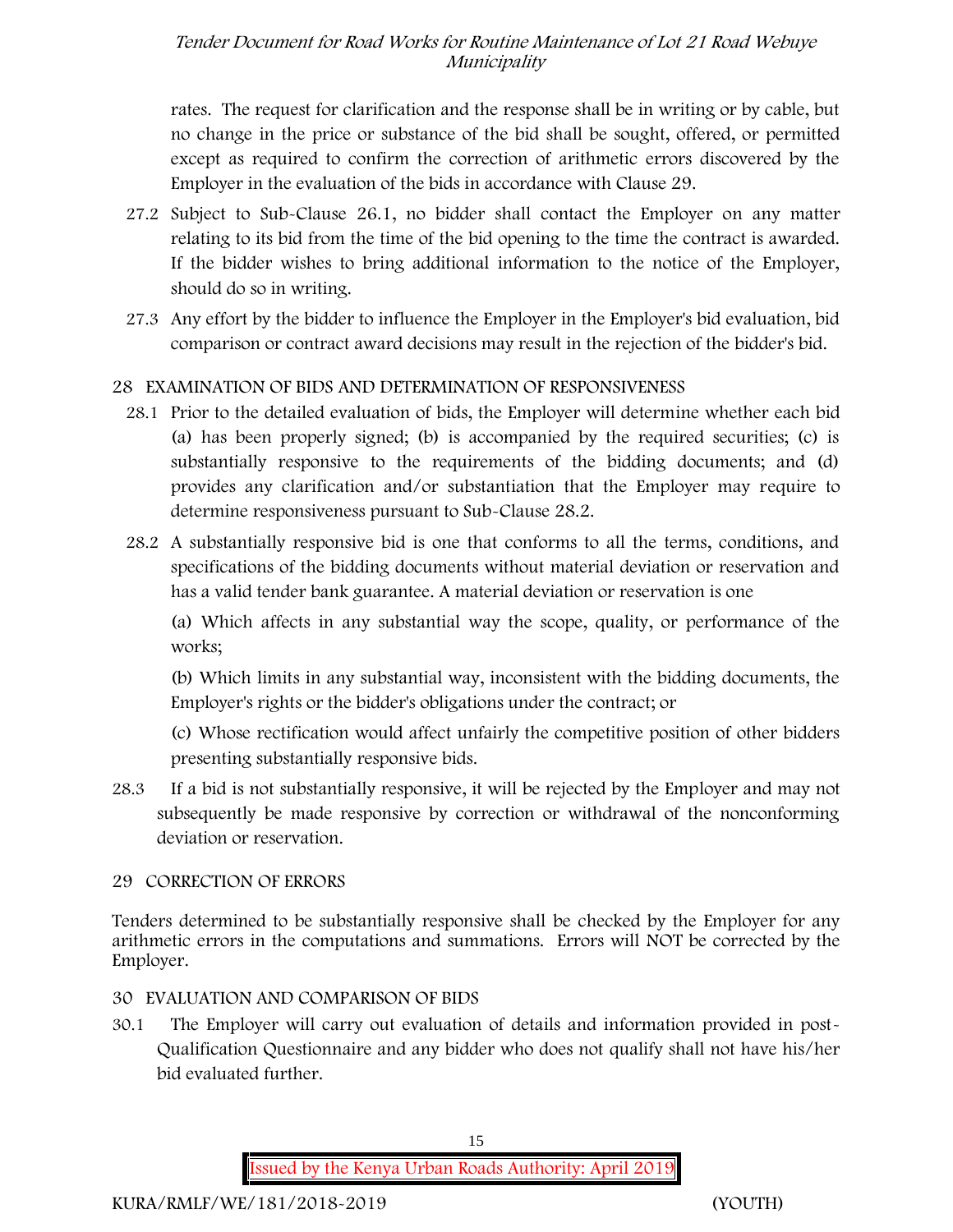- 30.2 The Employer will then evaluate and compare only the bids determined to be substantially responsive in accordance with Clauses 27 and 28.
	- 30.3 The procuring entity may at any time terminate procurement proceedings before contract award and shall not be liable to any person for the termination.
	- 30.4 A tenderer who gives false information in the tender document about its qualification or who refuses to enter into a contract after notification of contract award shall be considered for debarment from participating in future public procurement.

### **31 QUALIFICATION AND EVALUATION CRITERIA**

- 31.1 Post-qualification will be based on meeting all of the following minimum point scale criteria regarding the Applicant's general and particular experience, personnel and equipment capabilities as well as financial position. The Employer reserves the right to waive minor deviations, if they do not materially affect the capacity of an applicant to perform the contract. Subcontractor's experience and resources shall not be taken into account in determining the Applicant's compliance with qualifying criteria.
- **31.2** *General Experience***.**

The Applicant shall meet the following minimum criteria: -

- (a) Average annual turnover for the last 2 years **Kshs 2,000,000.00/-.**
- (b) Successful completion as a prime contractor or sub-contractor in the execution of at least two roads maintenance/rehabilitation/new construction projects of a similar nature and comparable in complexity to the proposed contract within the last two years, for which at least one was located in an urban environment in Kenya.
- 31.3 *Personnel Capabilities***.** The Applicant should list down personnel of minimum qualification of Ordinary Diploma in Civil Engineering for Site Agent, Ordinary Diploma for the surveyor and other supervisory staff.
- 31.4 *Equipment Capabilities.* The Applicant should list down, the plants and equipment that are in his ownership and the ones proposed for hire which should be suitable for executing contract works. – Applicants must attaché evidence of ownership or hiring arrangements.
- 31.5 *Cash flow statement.* The Applicant should demonstrate that the firm has access to or has available, liquid assets, unencumbered real assets, lines or credit, and other financial means sufficient to meet the construction cash flow for a period of 2 months, estimated at 20% of the estimated tender sum.
- **31.6 Balance Sheets***.* Signed and stamped Audited balance sheets for the last two years should be submitted and must demonstrate the soundness of the Applicant's financial position, availability of working capital and net worth.
- **31.7 Financial position/Ratios.** The applicant's financial information will be assessed in terms of ROCE, current ratio and return on equity, and the must meet criteria on their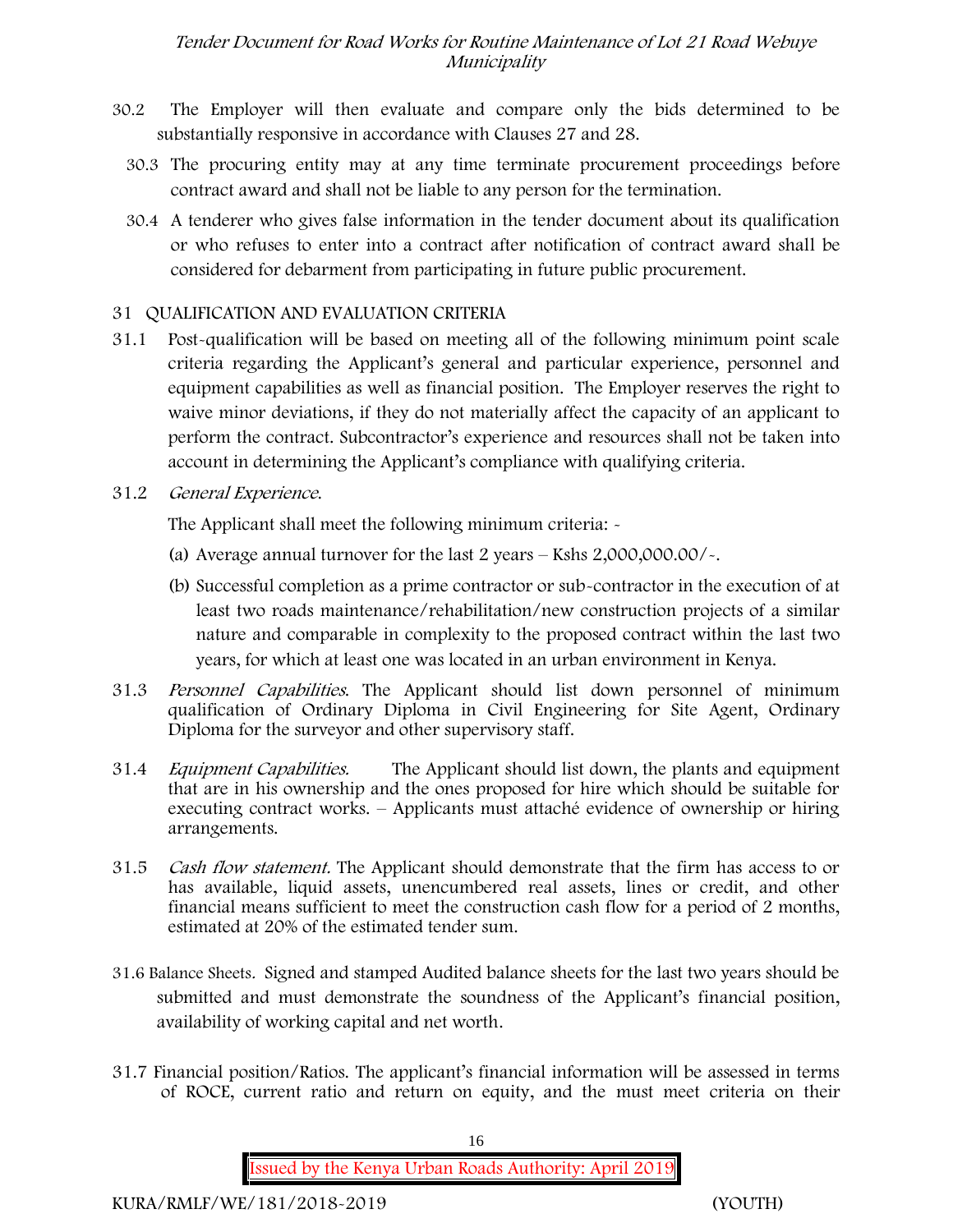financial position given on this basis. Where necessary, the Employer may make inquiries with the Applicant's bankers.

- 31.8 *Litigation History.* The Applicant should provide accurate information on any litigation or arbitration resulting from contracts complete or under execution by him over the last five years. A consistent history of litigation against the Applicant may result in failure of the application.
- 31.9 Post-qualification criteria are as provided in the Appendix to instruction to tenderers. The bidders who pass the technical criteria will be subjected to financial evaluation.

#### **F. FINANCIAL EVALUATION**

31.8 Comparison of major rates of items of construction & credibility of tenderers rates

The Employer will compare the tenderers' rates with the Engineer's estimates for major items of construction. If some bids are seriously unbalanced or front loaded in relation to the Engineer's estimates for the major items of work to be performed under the contract, the Employer may require the bidder to produce detailed price analyses for any or all items of the Bills of Quantities, to demonstrate the internal consistency of those prices with the construction methods and schedule proposed. After evaluation of the price analyses, taking into consideration the schedule of estimated contract payments, the Employer may require that the amount of the Performance Security set forth in Clause 35 be increased at the expense of the bidder to a level sufficient to protect the Employer against financial loss in the event of default of the successful bidder under the contract.

#### **G. AWARD OF CONTRACT**

#### **32 AWARD**

32.1 Subject to Clause 32, the Employer will award the contract to the bidder whose bid has been determined to be substantially responsive to the bidding documents and who has offered the lowest Evaluated Bid Price pursuant to Clause 29, provided that such bidder has been determined to be (a) eligible in accordance with the provisions of Sub-Clause 3.1, and (b) qualified in accordance with the provisions of Clause 4.

#### **33 EMPLOYER'S RIGHT TO ACCEPT ANY BID AND TO REJECT ANY OR ALL BIDS**

33.1 The Employer reserves the right to accept or reject any bid, and to annul the bidding process and reject all bids, at any time prior to award of contract, without thereby incurring any liability to the affected bidder or bidders or any obligation to inform the affected bidder or bidders of the grounds for the Employer's action.

#### **34 NOTIFICATION OF AWARD**

34.1 Prior to expiration of the period of bid validity prescribed by the Employer, the Employer will notify the successful bidder in writing or by cable confirmed by registered letter that its bid has been accepted. This letter (hereinafter and in the Conditions of Contract called "Letter of Acceptance") shall specify the sum, which the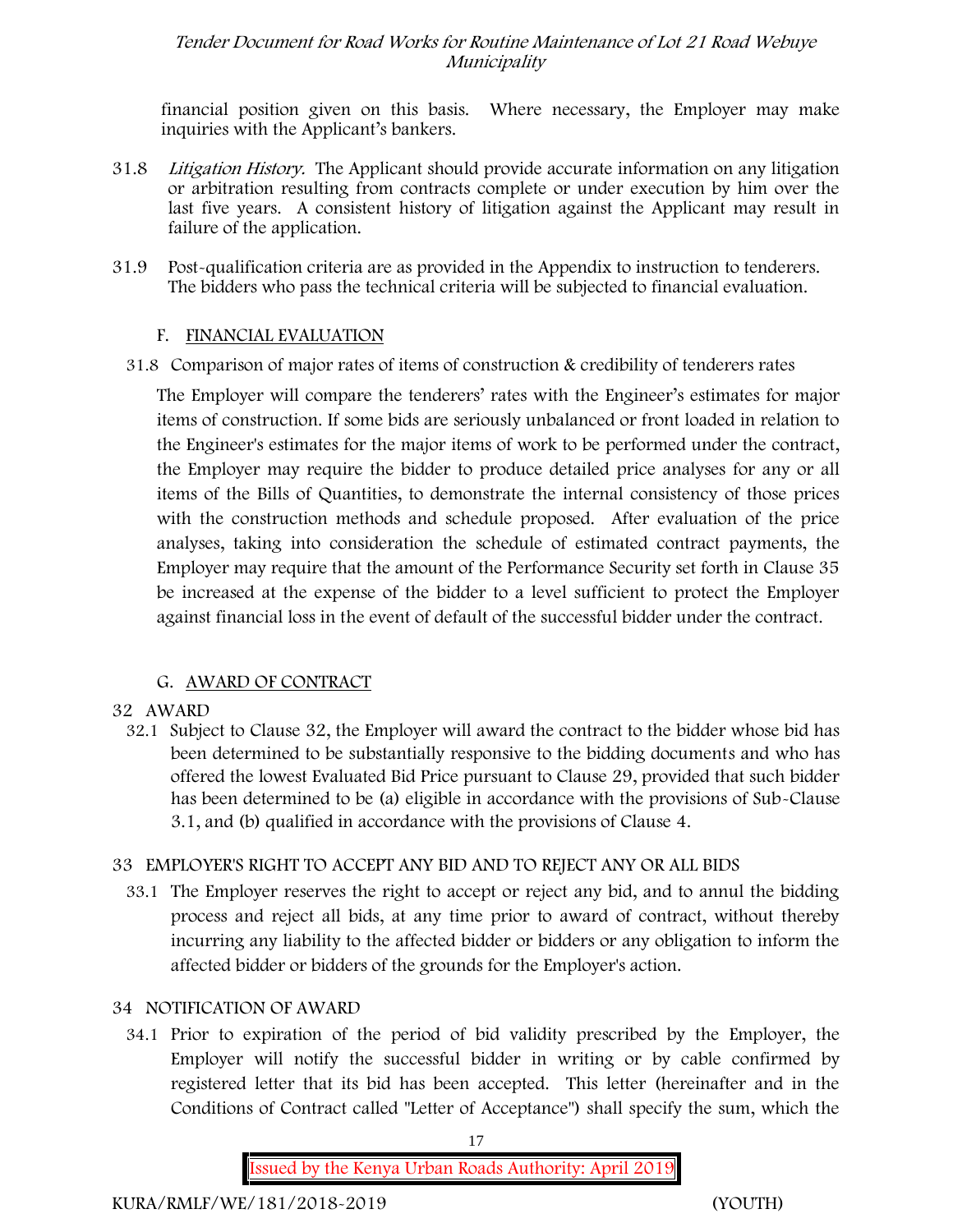Employer will pay the Contractor in consideration of the execution and completion of the works and the remedying of any defects therein by the Contractor as prescribed by the contract (hereinafter and in the Conditions of Contract called "the Contract Price").

34.2 At the same time that the Employer notifies the successful bidder that his bid has been accepted, the Employer shall notify the other bidders that their bids have been unsuccessful and that their bid security will be returned as promptly as possible, in accordance with sub clause 17.4.

#### **35 SIGNING OF AGREEMENT**

35.1 Within 21 days of receipt of the Notification of Award, the successful bidder shall sign the Form of Agreement and return it to the Employer, together with the required performance security.

#### **36 PERFORMANCE SECURITY**

- 36.1 Within 21 days of receipt of the Letter of Acceptance from the Employer, the successful bidder shall furnish to the Employer a performance security in the form stipulated in the Conditions of contract. The form of performance security provided in Section 9 of the bidding documents shall be used.
- 36.2 The successful bidder shall provide a performance security in the form of an Unconditional Bank Guarantee from a reputable bank located in Kenya.
- 36.3 Failure by successful bidder to lodge the required performance Guarantee within 21 days of the receipt of the letter of Acceptance shall constitute sufficient grounds for annulment of the award and forfeiture of the bid surety; in which event the Employer may make the award to another bidder or call for new bids.

#### **37 CONTRACT EFFECTIVENESS**

37.1 The Contract will be effective only upon signature of the Agreement between the Contractor and the Employer.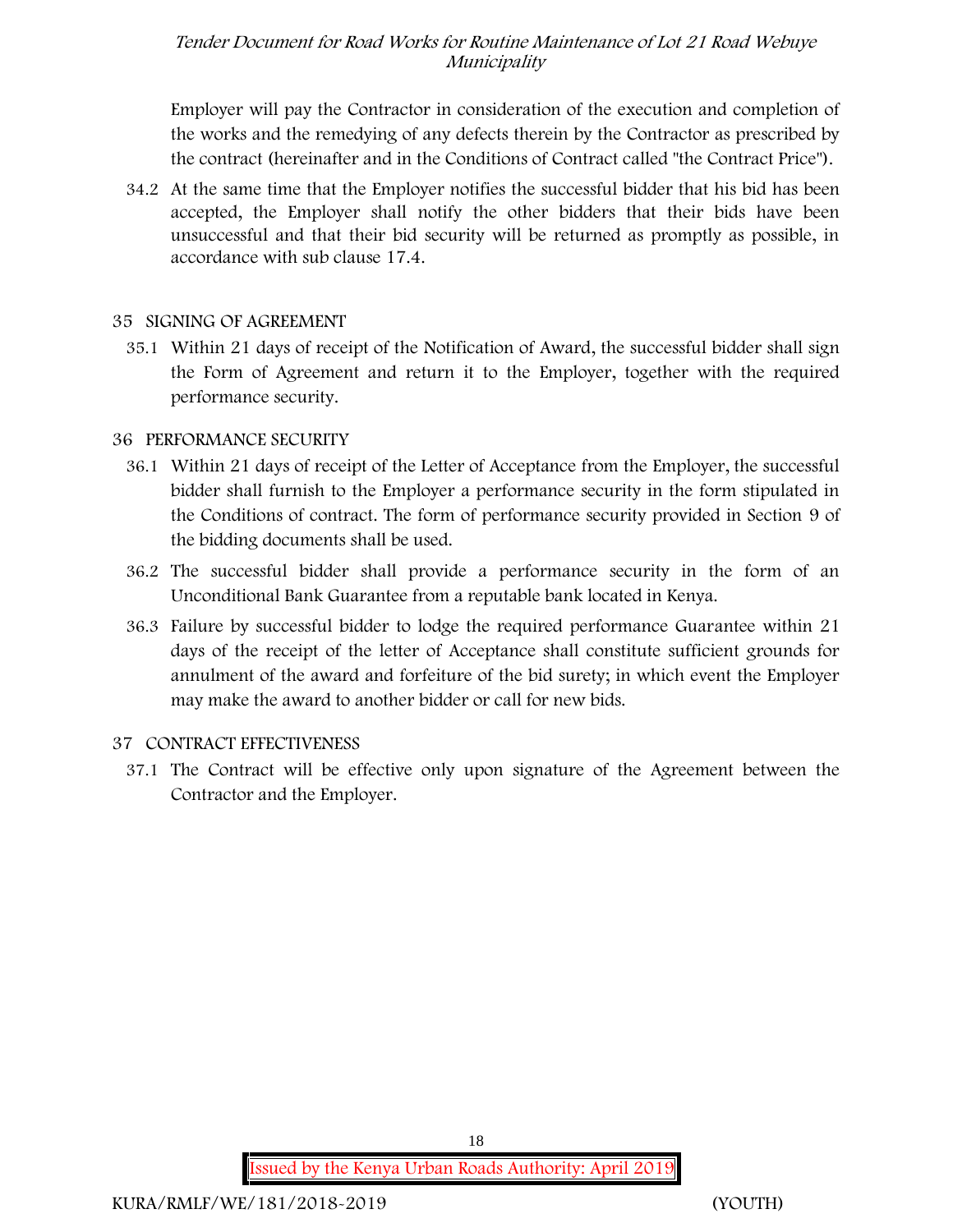# **QUALIFICATION CRITERIA**

This Section contains all the factors, methods and criteria that the Employer shall use to evaluate applications. The information to be provided in relation to each factor and the definitions of the corresponding terms are included in the respective Application Forms.

#### **Contents**

| 7. Schedule of the Major Items of Plant/Equipment Available for Proposed Contract. 19 |  |
|---------------------------------------------------------------------------------------|--|

**Issued by the Kenya Urban Roads Authority: April 2019**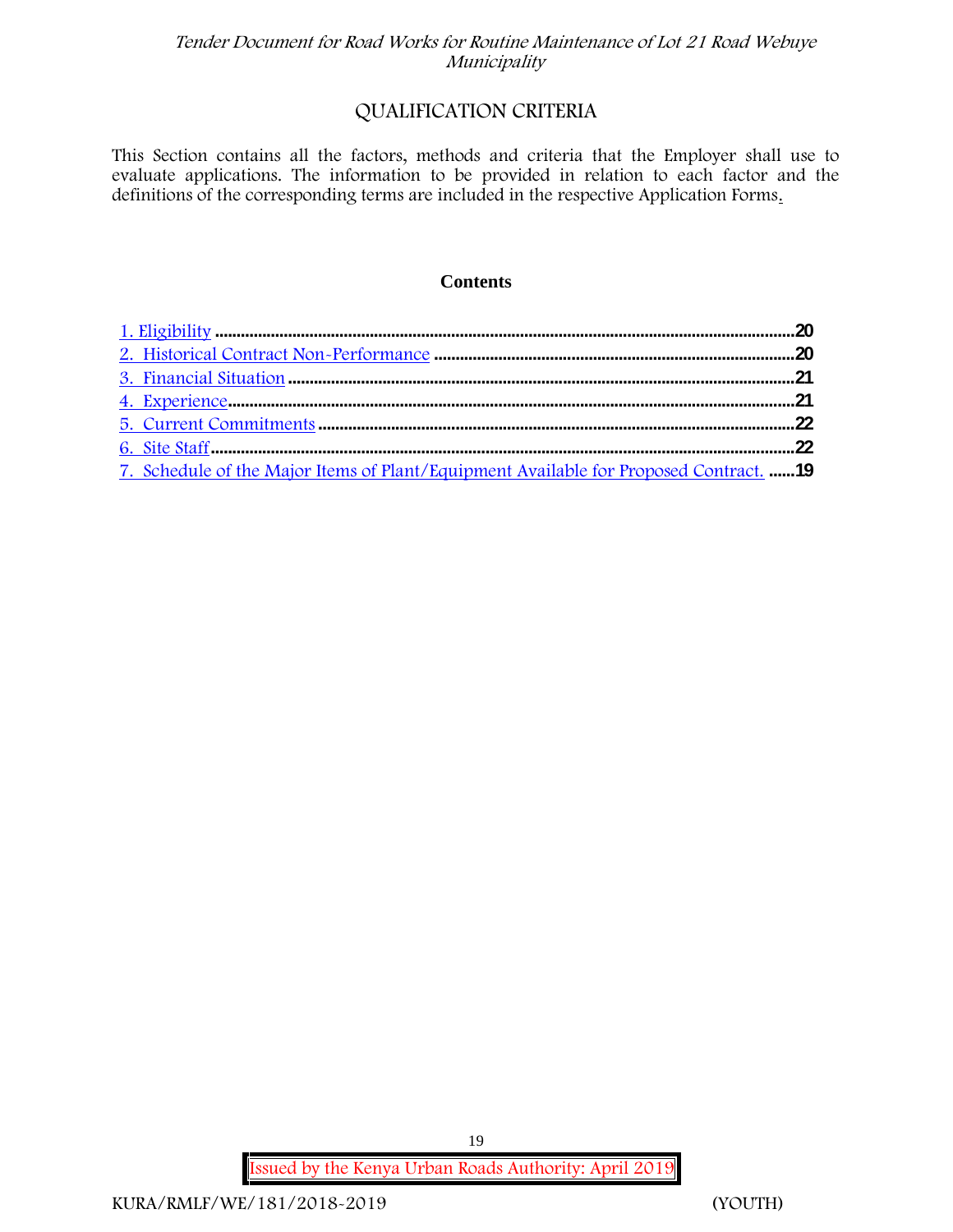| No. | Subject                                                                              | Requirement                                                                                                                                                                                                                                                                                                                                                                                                                                                                                                                                                           | Bidder                | Submission<br>Requirements |
|-----|--------------------------------------------------------------------------------------|-----------------------------------------------------------------------------------------------------------------------------------------------------------------------------------------------------------------------------------------------------------------------------------------------------------------------------------------------------------------------------------------------------------------------------------------------------------------------------------------------------------------------------------------------------------------------|-----------------------|----------------------------|
|     | 1. Eligibility                                                                       |                                                                                                                                                                                                                                                                                                                                                                                                                                                                                                                                                                       |                       |                            |
| 1.1 | Eligibility                                                                          | Nationality in accordance with<br>Sub-Clause 4.1.                                                                                                                                                                                                                                                                                                                                                                                                                                                                                                                     | Must meet requirement | Section 2, Schedule 1      |
| 1.2 | Conflict of Interest                                                                 | No conflicts of interest in Sub-<br>Clause 4.2.                                                                                                                                                                                                                                                                                                                                                                                                                                                                                                                       | Must meet requirement | Section 2, Schedule 1      |
| 1.3 | Debarment                                                                            | Not having been declared<br>ineligible by the Employer, as<br>described in Sub-Clause 4.3.                                                                                                                                                                                                                                                                                                                                                                                                                                                                            | Must meet requirement | Section 2, Schedule 11     |
| 1.4 | Incorporation &<br>Registration                                                      | Pursuant to sub-clause 4.1 the<br>following shall be provided;<br>- Copy of Certificate of<br>incorporation certified by a<br>Commissioner of Oaths or<br>issuing authority to show that<br>the applicant is a registered<br>company and legally authorised<br>to do business in Kenya<br>- Proof of registration with the<br>National Construction Authority<br>(NCA) in the categories<br>indicated in the tender notice.<br>-Proof of registration with a<br>Certified copy of a valid<br>certificate from National or<br>County Treasury for relevant<br>category | Must meet requirement | Section 2, Schedule 1      |
| 2.1 | 2. Historical Contract Non-Performance<br>History of Non-<br>Performing<br>Contracts | Non-performance of a contract<br>did not occur within the last<br>five (5) years prior to the<br>deadline for application<br>submission based on all<br>information on fully settled<br>disputes or litigation. A fully<br>settled dispute or litigation is<br>one that has been resolved in<br>accordance with the Dispute<br>Resolution Mechanism under<br>the respective contract, and<br>where all appeal instances<br>available to the applicant have<br>been exhausted.                                                                                         | Must meet requirement | Section 2, Schedule 5      |

20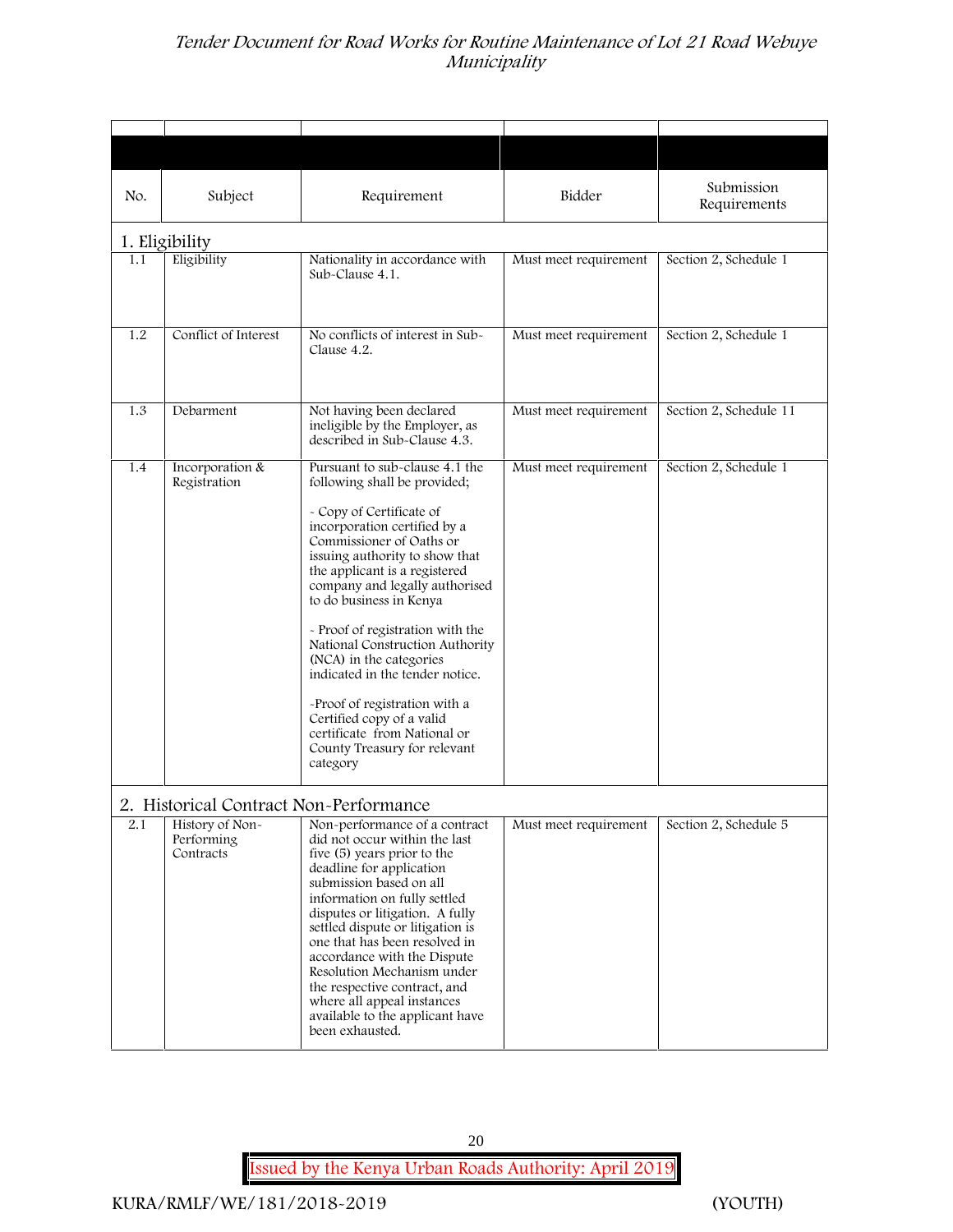| No.    | Subject                                    | Requirement                                                                                                                                                                                                                                                                                                                                                                                                                            | Bidder                                                                                                                              | Submission<br>Requirements                                                                                                                                                                                                                                                                                                                                                                                                                                                              |
|--------|--------------------------------------------|----------------------------------------------------------------------------------------------------------------------------------------------------------------------------------------------------------------------------------------------------------------------------------------------------------------------------------------------------------------------------------------------------------------------------------------|-------------------------------------------------------------------------------------------------------------------------------------|-----------------------------------------------------------------------------------------------------------------------------------------------------------------------------------------------------------------------------------------------------------------------------------------------------------------------------------------------------------------------------------------------------------------------------------------------------------------------------------------|
| 2.2    | Pending Litigation                         | All pending litigation shall in<br>total not represent more than<br>fifty percent (50%)] of the<br>Applicant's net worth and shall<br>be treated as resolved against<br>the Applicant.                                                                                                                                                                                                                                                 | Must meet requirement                                                                                                               | Section 2, Schedule 10                                                                                                                                                                                                                                                                                                                                                                                                                                                                  |
|        | 3. Financial Situation                     |                                                                                                                                                                                                                                                                                                                                                                                                                                        |                                                                                                                                     |                                                                                                                                                                                                                                                                                                                                                                                                                                                                                         |
| 3.1    | Financial<br>Performance                   | (a) Submission of audited<br>balance sheets or other financial<br>statements acceptable to the<br>Employer, for the last two [2]<br>years and authenticated bank<br>statement for the last six (6)<br>months to demonstrate:<br>(b) the current soundness of the<br>applicants financial position<br>and its prospective long term<br>profitability, and<br>(c) capacity to have a cash flow<br>equivalent to 20% of the tender<br>sum | Must submit as<br>required and bidders<br>who meet the<br>requirement are<br>marked YES, those<br>that do not meet are<br>marked NO | Attach evidence on<br>the requirement of<br>Section 2, Schedule 8<br>a) All pages must be<br>initialized and<br>stamped by both a<br>practicing Auditor<br>registered with<br>ICPAK and one of the<br>Directors. Auditor's<br>practicing<br>membership number<br>from ICPAC must be<br>indicated. Non-<br>adherence to this to<br>part a, b and c leads<br>to disqualification.<br>(b) All pages in the<br>bank statement must<br>be initialized and<br>stamped by the<br>issuing bank. |
| 3.2    | Average Annual<br>Construction<br>Turnover | (d) Average annual<br>construction turnover of KShs.2<br>Million [Two Million],<br>calculated as total certified<br>payments received for contracts<br>in progress or completed,<br>within the last two $[(2)]$ years                                                                                                                                                                                                                  | Must submit as<br>required and bidders<br>who meet the<br>requirement are<br>marked YES, those<br>that do not meet are<br>marked NO | Section 2, Schedule 8                                                                                                                                                                                                                                                                                                                                                                                                                                                                   |
|        | 4. Experience                              |                                                                                                                                                                                                                                                                                                                                                                                                                                        |                                                                                                                                     |                                                                                                                                                                                                                                                                                                                                                                                                                                                                                         |
| 4.1(a) | General<br>Construction<br>Experience      | Experience under construction<br>contracts in the role as a main<br>contractor or subcontractor for<br>at least the last three [3] years<br>prior to the applications<br>submission deadline                                                                                                                                                                                                                                           | Must submit as<br>required and bidders<br>who meet the<br>requirement are<br>marked YES, those<br>that do not meet are<br>marked NO | Section 2, Schedule 6A                                                                                                                                                                                                                                                                                                                                                                                                                                                                  |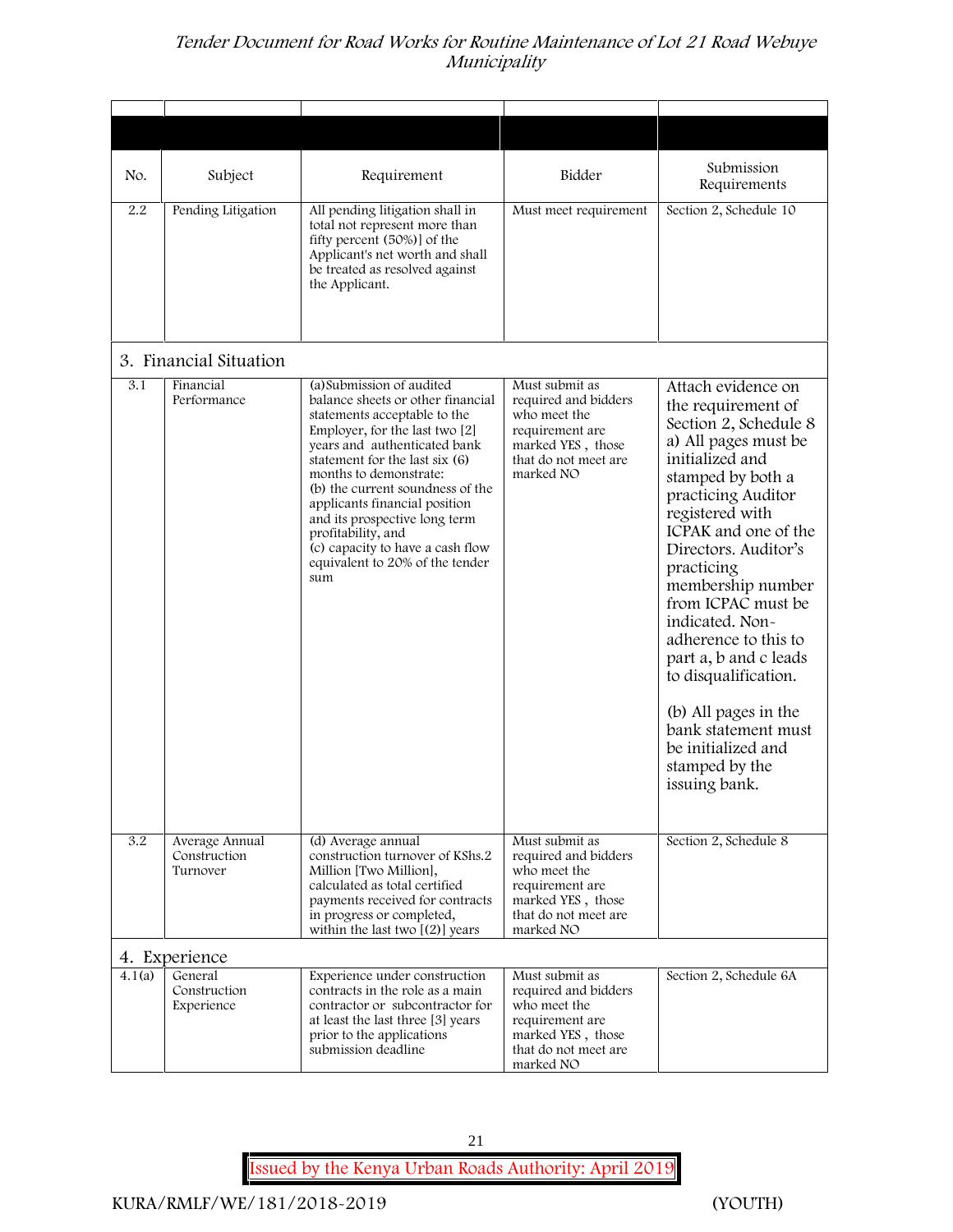| No.    | Subject                                | Requirement                                                                                                                                                                                                                                                                                                                                                                                                                                                                            | Bidder                                                                                                                              | Submission<br>Requirements |
|--------|----------------------------------------|----------------------------------------------------------------------------------------------------------------------------------------------------------------------------------------------------------------------------------------------------------------------------------------------------------------------------------------------------------------------------------------------------------------------------------------------------------------------------------------|-------------------------------------------------------------------------------------------------------------------------------------|----------------------------|
| 4.2(b) | Specific<br>Construction<br>Experience | Participation as a roads<br>contractor, management<br>contractor or subcontractor, in<br>at least three (3) each with a<br>value of at least<br>KShs. 1 Million (One million),<br>successfully and substantially<br>completed. One (1) of the<br>contracts should be in a City<br>and that are similar to the<br>proposed works. The similarity<br>shall be based on the physical<br>size, complexity,<br>methods/technology or other<br>characteristics as described in<br>Section 2. | Must submit as<br>required and bidders<br>who meet the<br>requirement are<br>marked YES, those<br>that do not meet are<br>marked NO | Section 2, Schedule6A      |
|        | 5. Current Commitments                 |                                                                                                                                                                                                                                                                                                                                                                                                                                                                                        |                                                                                                                                     |                            |
| 5.1    | On-going contracts                     | The total value of outstanding<br>works on the on-going<br>contracts should not exceed the<br>average annual turnover for the<br>last two years.                                                                                                                                                                                                                                                                                                                                       | Must submit as<br>required and bidders<br>who meet the<br>requirement are<br>marked YES, those<br>that do not meet are<br>marked NO | Section 2, Schedule 6B     |
|        | 6. Site Staff                          |                                                                                                                                                                                                                                                                                                                                                                                                                                                                                        |                                                                                                                                     |                            |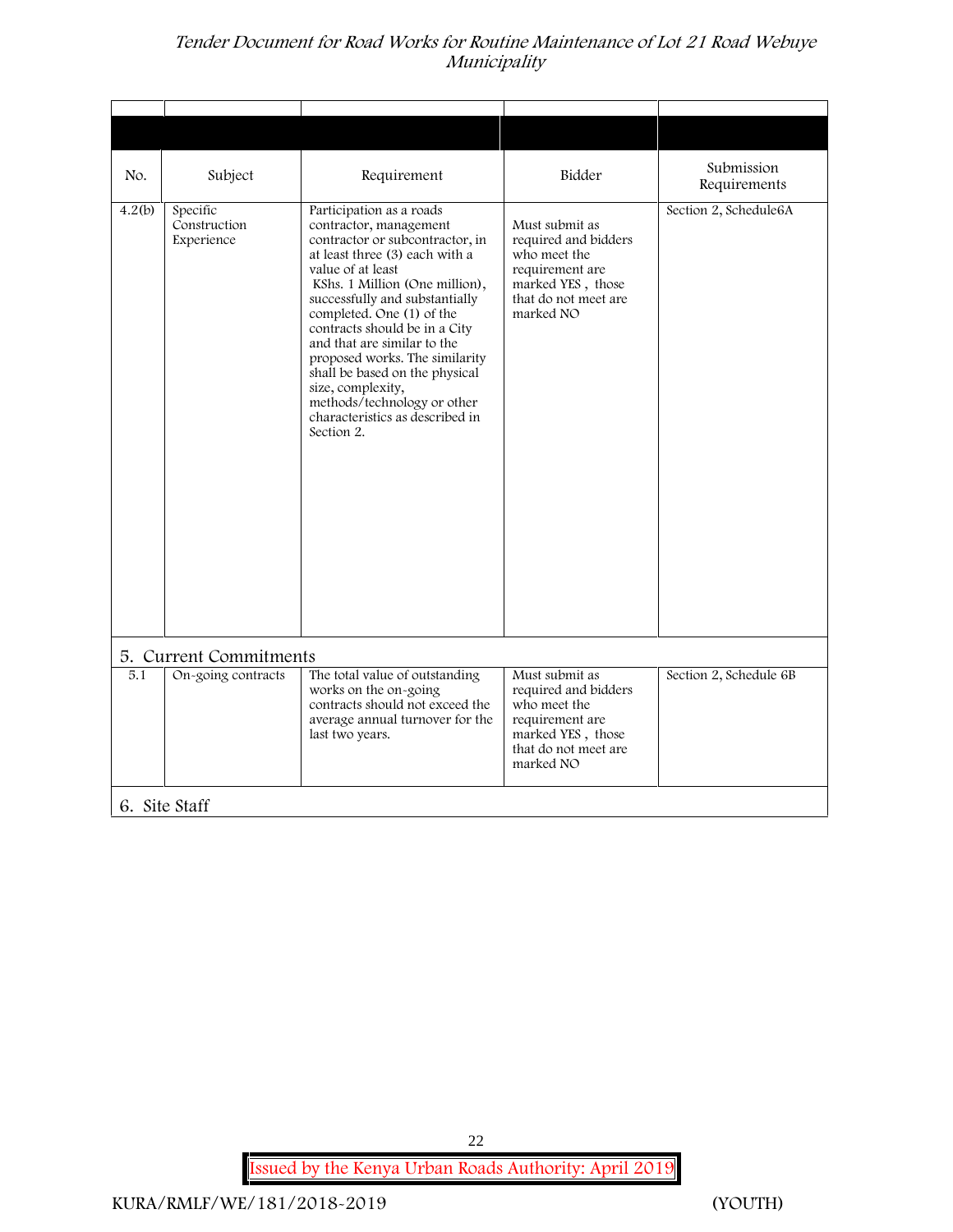| No. | Subject                                | Requirement                                                                                                                                                    | Bidder                                                                                                                              | Submission<br>Requirements |
|-----|----------------------------------------|----------------------------------------------------------------------------------------------------------------------------------------------------------------|-------------------------------------------------------------------------------------------------------------------------------------|----------------------------|
|     | HQ Staff                               | The site staff shall posses<br>minimum levels of<br>qualifications set below;<br>Qualification $=$<br>Diploma in Civil<br>Engineering/Building<br>construction | Must submit as<br>required and bidders<br>who meet the                                                                              | Section 2, Schedule 5      |
|     | Site Agent                             | Qualification $=$<br>Diploma in Civil Engineering<br>General Experience = 5 yrs<br>Specific Experience $=$ 3 Yrs                                               | requirement are<br>marked YES, those<br>that do not meet are<br>marked NO                                                           |                            |
|     | Foreman                                | Qualification = Min. Craft Cert.<br>Civil Engineering<br>General Experience $=$ 5 yrs<br>Specific Experience $=$ 3 Yrs                                         | Must submit as<br>required and bidders<br>who meet the                                                                              |                            |
|     | Site Surveyor                          | Qualification = Diploma in<br>Survey<br>General Experience $=$ 3 yrs<br>Specific Experience $= 2$ Yrs                                                          | requirement are<br>marked YES, those<br>that do not meet are<br>marked NO                                                           |                            |
| 5.  | PLANT AND EQUIPMENT                    |                                                                                                                                                                |                                                                                                                                     |                            |
|     | See description<br>below in Schedule 7 |                                                                                                                                                                |                                                                                                                                     |                            |
| 6.  | Work Methodology                       | Submission of a brief work<br>methodology in accordance with<br>sub-clause 5.3                                                                                 | Must submit as<br>required and bidders<br>who meet the<br>requirement are<br>marked YES, those<br>that do not meet are<br>marked NO | Section 2                  |
| 7.  | Business permit and<br>office location | Should have a physical address<br>and Current business Permit                                                                                                  | Must submit as<br>required and bidders<br>who meet the<br>requirement are<br>marked YES, those<br>that do not meet are<br>marked NO | Section 2, Schedule 1      |
| 8.  | Litigation History                     | The applicant to provide a valid<br>Sworn affidavit for the tender.                                                                                            | Must submit as<br>required and bidders<br>who meet the<br>requirement are<br>marked YES, those<br>that do not meet are<br>marked NO | Section 2, Schedule 10     |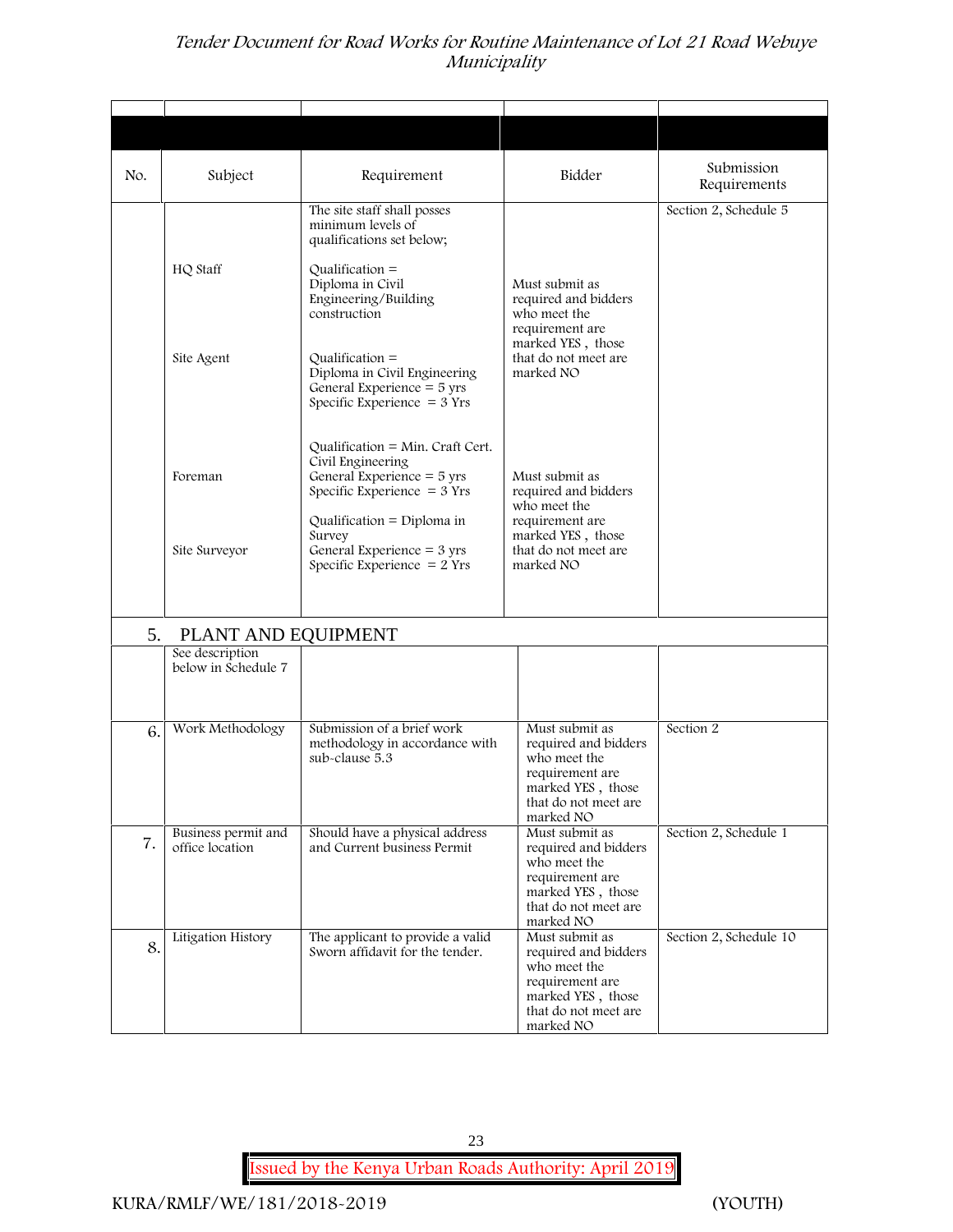**7. Schedule of the Major Items of Plant/Equipment Available for Proposed Contract.**

The Bidder must indicate the core plant and equipment considered by the company to be necessary for undertaking the project together with proof of ownership /lease. The lease must be current i.e dated from April 2019. Leases which are out-dated will not be accepted. (\* Mandatory minimum number of equipment required by the Employer for the execution of the project that the bidder must make available for the Contract).

| Item<br>No.               | <b>Equipment Details</b>                     | *Minimum<br>Number<br>Required<br>for the<br>Contract<br>Execution | Compliance<br>Requirement | No of<br>Equipment<br>Owned by<br>the Bidder | No. of<br>equipment<br>to be<br>hired/<br>purchased<br>by the<br>Bidder | No. of<br>equipment<br>to be made<br>available for<br>the Contract<br>by the<br>Bidder |
|---------------------------|----------------------------------------------|--------------------------------------------------------------------|---------------------------|----------------------------------------------|-------------------------------------------------------------------------|----------------------------------------------------------------------------------------|
| $\mathbf{A}$              | General Plant                                |                                                                    |                           |                                              |                                                                         |                                                                                        |
|                           | Asphalt Concrete patching<br>plant           | optional                                                           |                           |                                              |                                                                         |                                                                                        |
| $\, {\bf B}$              | Milling Machine                              |                                                                    |                           |                                              |                                                                         |                                                                                        |
|                           | Asphalt Milling Machine                      | optional                                                           |                           |                                              |                                                                         |                                                                                        |
| $\mathcal{C}$             | Bituminous Plants                            |                                                                    |                           |                                              |                                                                         |                                                                                        |
|                           | Bitumen Pressure distributor                 | optional                                                           |                           |                                              |                                                                         |                                                                                        |
|                           | Asphalt concrete paver                       | optional                                                           |                           |                                              |                                                                         |                                                                                        |
| $\mathbf D$               | Compactors                                   |                                                                    |                           |                                              |                                                                         |                                                                                        |
|                           | Vibrating compaction plate<br>300 mm wide    | optional                                                           |                           |                                              |                                                                         |                                                                                        |
|                           | Vibrating compaction plate<br>600 mm wide    | optional                                                           |                           |                                              |                                                                         |                                                                                        |
| $\mathbf E$               | Pot hole repair machines                     |                                                                    |                           |                                              |                                                                         |                                                                                        |
|                           | Colas Sprayer                                | $\mathcal{O}$                                                      |                           |                                              |                                                                         |                                                                                        |
|                           | Pavement Cutter Machine                      | $\mathcal{O}$                                                      |                           |                                              |                                                                         |                                                                                        |
|                           | Paver Braker Machine                         | $\mathcal{O}$                                                      |                           |                                              |                                                                         |                                                                                        |
|                           | Pedestrian Roller                            | $\mathcal{O}$                                                      |                           |                                              |                                                                         |                                                                                        |
|                           |                                              |                                                                    |                           |                                              |                                                                         |                                                                                        |
| $\boldsymbol{\mathrm{F}}$ | Concrete Equipment<br>Mobile concrete mixers |                                                                    | Yes/no                    |                                              |                                                                         |                                                                                        |
|                           |                                              | $\mathbf{1}$                                                       |                           |                                              |                                                                         |                                                                                        |
|                           | Concrete vibrators                           | $\mathbf 1$                                                        | Yes/no                    |                                              |                                                                         |                                                                                        |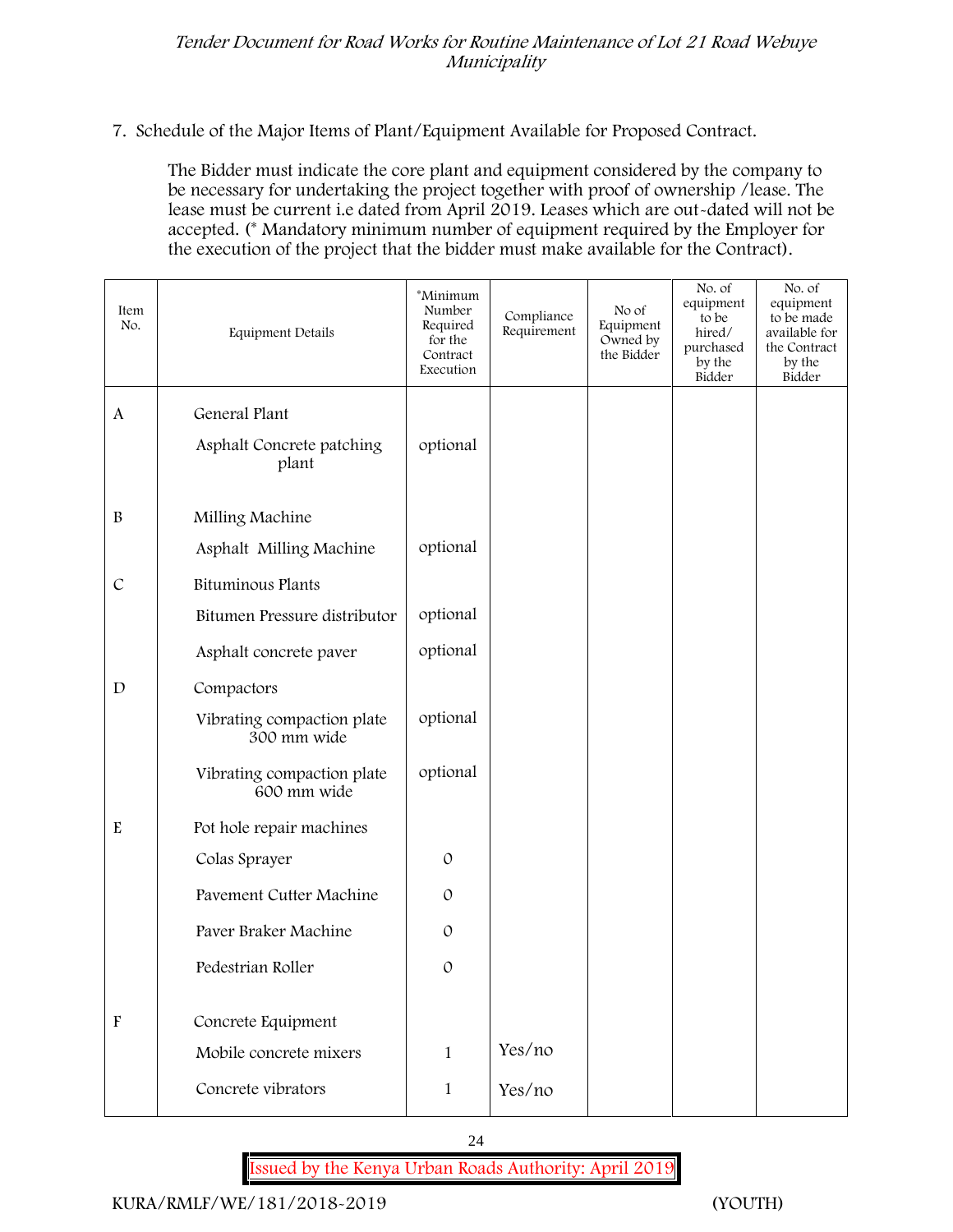| Item<br>No. | Equipment Details                                                                                                                                                                                                      | *Minimum<br>Number<br>Required<br>for the<br>Contract<br>Execution | Compliance<br>Requirement | No of<br>Equipment<br>Owned by<br>the Bidder | No. of<br>equipment<br>to be<br>hired/<br>purchased<br>by the<br>Bidder | No. of<br>equipment<br>to be made<br>available for<br>the Contract<br>by the<br>Bidder |
|-------------|------------------------------------------------------------------------------------------------------------------------------------------------------------------------------------------------------------------------|--------------------------------------------------------------------|---------------------------|----------------------------------------------|-------------------------------------------------------------------------|----------------------------------------------------------------------------------------|
| $\mathsf G$ | Transport (Tippers,<br>dumpers, water tankers)<br>$4X2$ tippers payload $7 - 12$<br>tonnes<br>6X4 tippers payload $16 - 20$<br>tonnes<br>8X4 tippers payload $16 - 20$<br>tonnes<br>Flat bed lorries                   |                                                                    |                           |                                              |                                                                         |                                                                                        |
|             | Subtotal for $G$ – tippers &<br>dumpers                                                                                                                                                                                | 3                                                                  |                           |                                              |                                                                         |                                                                                        |
|             | Water tankers $(18,000 -$<br>20,000 litres<br>capacity)                                                                                                                                                                | optional                                                           | Yes/no                    |                                              |                                                                         |                                                                                        |
| H           | Earth – Moving Equipment                                                                                                                                                                                               |                                                                    |                           |                                              |                                                                         |                                                                                        |
|             | Wheeled loaders                                                                                                                                                                                                        |                                                                    |                           |                                              |                                                                         |                                                                                        |
|             | Motor graders (93 -<br>205kW)                                                                                                                                                                                          |                                                                    |                           |                                              |                                                                         |                                                                                        |
|             | Trench excavator                                                                                                                                                                                                       |                                                                    |                           |                                              |                                                                         |                                                                                        |
|             | Subtotal for $H$ – Earth<br>moving equipment                                                                                                                                                                           | $\mathbf{1}$                                                       | Yes/no                    |                                              |                                                                         |                                                                                        |
|             |                                                                                                                                                                                                                        |                                                                    |                           |                                              |                                                                         |                                                                                        |
| $\mathbf I$ | Excavators<br>Hydraulic crawler mounted<br>$(7 - 10 \text{ tonnes}) - 0.25 - 0.4$<br>m <sup>3</sup> SAE bucket.<br>Hydraulic crawler mounted<br>$(10 - 16 \text{ tonnes}) - 0.40 -$<br>0.60 m <sup>3</sup> SAE bucket. |                                                                    |                           |                                              |                                                                         |                                                                                        |
|             |                                                                                                                                                                                                                        |                                                                    |                           |                                              |                                                                         |                                                                                        |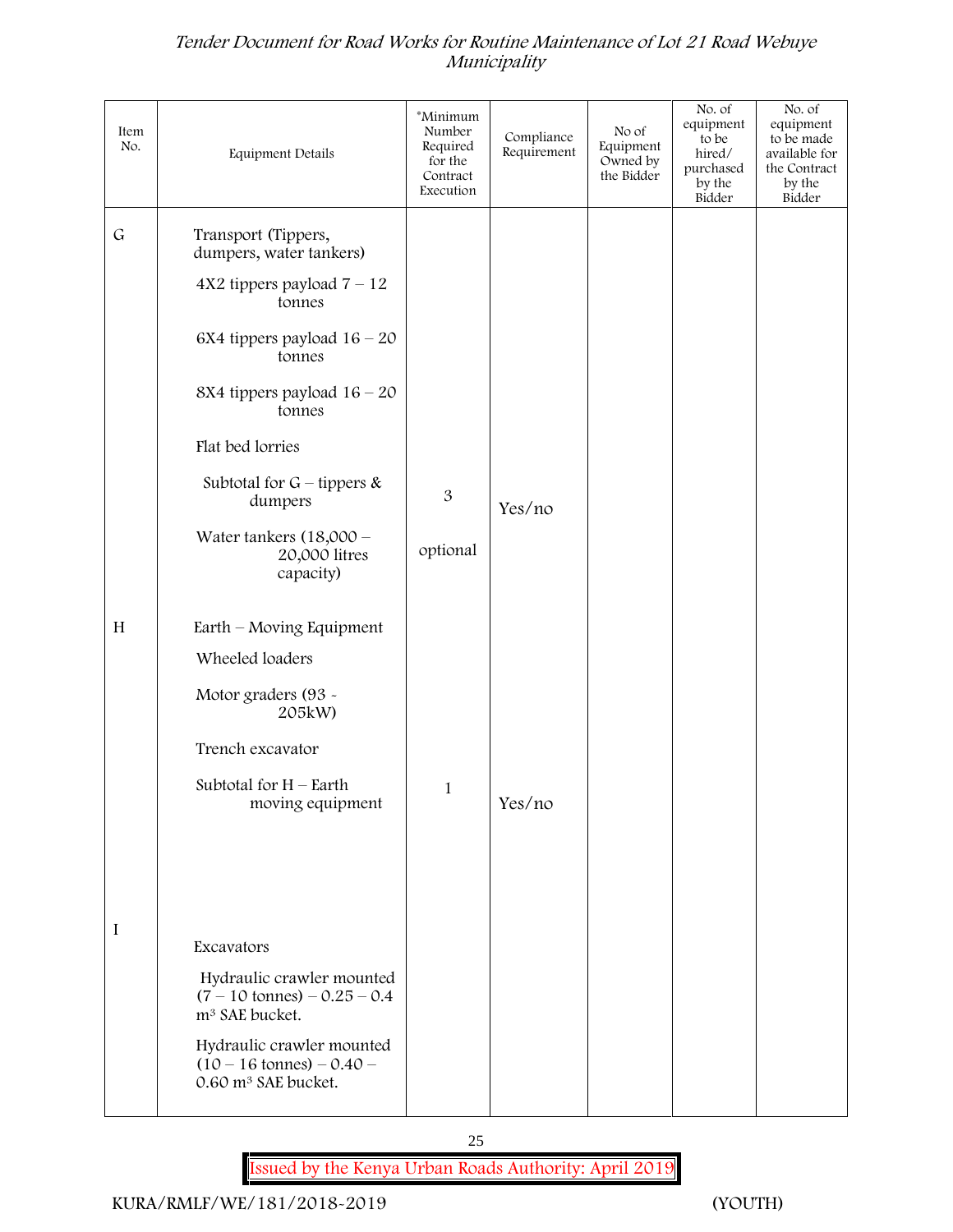| Item<br>No. | <b>Equipment Details</b>                                                                                                                                                                                                                                                                                                                  | *Minimum<br>Number<br>Required<br>for the<br>Contract<br>Execution | Compliance<br>Requirement | No of<br>Equipment<br>Owned by<br>the Bidder | No. of<br>equipment<br>to be<br>hired/<br>purchased<br>by the<br>Bidder | No. of<br>equipment<br>to be made<br>available for<br>the Contract<br>by the<br>Bidder |
|-------------|-------------------------------------------------------------------------------------------------------------------------------------------------------------------------------------------------------------------------------------------------------------------------------------------------------------------------------------------|--------------------------------------------------------------------|---------------------------|----------------------------------------------|-------------------------------------------------------------------------|----------------------------------------------------------------------------------------|
|             | Hydraulic wheel mounted<br>$(7 - 10 \text{ tonnes}) - 0.25 - 0.4$<br>m <sup>3</sup> SAE bucket.<br>Hydraulic wheel mounted<br>$(10 - 16 \text{ tonnes}) - 0.40 -$<br>0.6 m <sup>3</sup> SAE bucket.<br>Hydraulic wheel mounted<br>backloader $(7 - 10$ tonnes)<br>$-0.25 - 0.4$ m <sup>3</sup> SAE bucket.<br>Subtotal for I (Excavators) | $\mathbf{1}$                                                       | Yes/no                    |                                              |                                                                         |                                                                                        |
| J           | Rollers                                                                                                                                                                                                                                                                                                                                   |                                                                    |                           |                                              |                                                                         |                                                                                        |
|             | Self-propelled single drum<br>vibrating (various types)                                                                                                                                                                                                                                                                                   | $\mathbf{1}$                                                       | Yes/no                    |                                              |                                                                         |                                                                                        |
|             | Pneumatic rubber tyre (1-2<br>tonnes/wheel)                                                                                                                                                                                                                                                                                               | 1                                                                  | Yes/no                    |                                              |                                                                         |                                                                                        |
|             | Double drum vibrating<br>pedestrian roller                                                                                                                                                                                                                                                                                                | Optional                                                           |                           |                                              |                                                                         |                                                                                        |
|             |                                                                                                                                                                                                                                                                                                                                           |                                                                    |                           |                                              |                                                                         |                                                                                        |
|             |                                                                                                                                                                                                                                                                                                                                           |                                                                    |                           |                                              |                                                                         |                                                                                        |

**Issued by the Kenya Urban Roads Authority: April 2019**

26

 $\ddot{\phantom{a}}$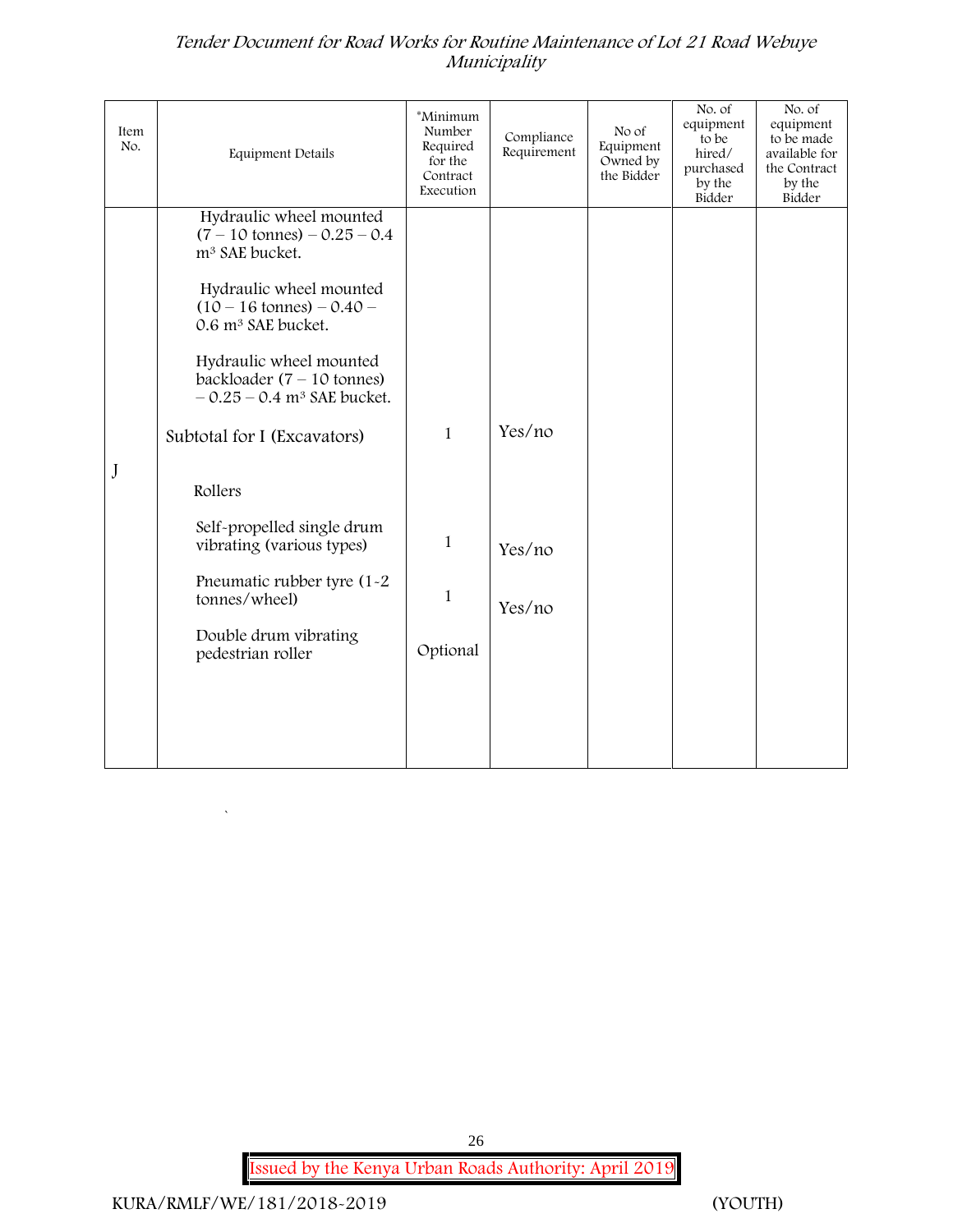# **Appendix to Instruction to Tenderers**

# **Table 1: Pre- Qualification Checklist for Completeness and Responsiveness.**

| $S/NO$ . | Completeness and<br>Responsiveness<br>Criteria                | References                                   | Requirement                                                                                                                                |
|----------|---------------------------------------------------------------|----------------------------------------------|--------------------------------------------------------------------------------------------------------------------------------------------|
| 1.       | Form of Bid                                                   | Section II<br>Clause 20.2                    | Amount must be indicated<br>Properly stamped, filled and signed<br>$\tilde{\phantom{a}}$                                                   |
| 2.       | Appendix to Form of<br>Bid                                    | Section II<br>Clause 20.2                    | Properly stamped, filled and signed<br>$\tilde{\phantom{a}}$                                                                               |
| 3.       | <b>Bid Security</b>                                           | Section II<br>Clause 17                      | - The bidder must fill the Bid Securing<br>Declaration Form                                                                                |
| 4.       | <b>Confidential Business</b><br>Questionnaire                 | Section IX;<br>Schedule 1                    | Properly filled, stamped and signed<br>$\tilde{\phantom{a}}$<br>Provide all required information                                           |
| 5.       | Form of Power of<br>Attorney                                  | Section IX;<br>Schedule 2<br>Clause $5.1(a)$ | Properly filled, stamped and signed                                                                                                        |
| 6.       | Tax Compliance<br>Certificate                                 | Tender notice                                | - Provide valid tax compliance certificate                                                                                                 |
| 7.       | Registration with<br>National Construction<br>Authority (NCA) | Tender notice<br>Item 1.4 of QC              | - Copy of valid certificate and practicing<br>license                                                                                      |
| 8.       | Certificate of<br>Incorporation                               | Tender notice<br>Item 1.4 of QC              | Copy of certificate Certified by<br>Commissioner for Oaths                                                                                 |
| 9.       | Certificate of<br>Registration in a<br>target group           | Tender notice                                | - Certified copy of a valid certificate from<br>National or County Treasury for<br>relevant category                                       |
| 10.      | Priced Bill of<br>Quantities                                  | Clause 14.1<br>Section IX                    | Fill all rates, prices and amounts and<br>$\tilde{\phantom{a}}$<br>counter sign any alteration(s)<br>Stamp and initial all pages of BOQ's  |
| 11.      | Eligibility                                                   | Section II;<br>Schedule 1<br>Clause 4.1      | - Legible copies of National ID or passport<br>for all directors<br>System generated Form CR12 (12<br>$\widetilde{\phantom{m}}$<br>months) |
| 12.      | Conflict of interest                                          | Section II;<br>Schedule 1<br>Clause 4.2      | - to state explicitly                                                                                                                      |

27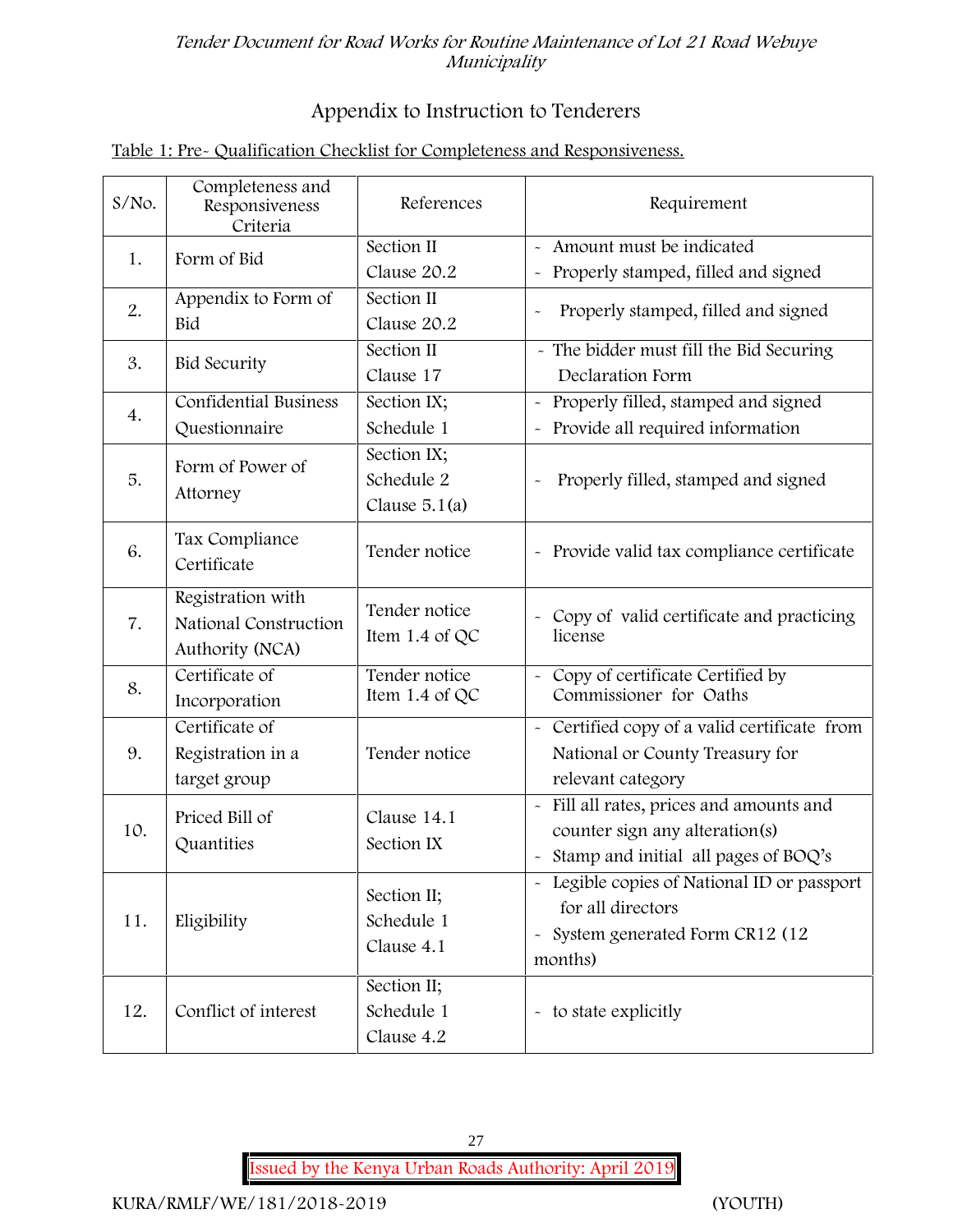| 13.            | Debarment                                                                  | Section II<br>Clause 30.4;<br>Schedule 11<br>Item 1.3 of QC | Properly filled, stamped and signed                                                                            |
|----------------|----------------------------------------------------------------------------|-------------------------------------------------------------|----------------------------------------------------------------------------------------------------------------|
| 14.            | Pending Litigation                                                         | Item $2.2$ of QC                                            | Provide original sworn affidavit for the<br>specific tender                                                    |
| 15.            | Litigation History                                                         | Section II Clause<br>31.8; Schedule 10                      | Properly filled, stamped and signed                                                                            |
| 16.            | History of Non<br>performance                                              | Schedule 6B<br>Item 2.1 of QC                               | - Fill information on non-completed<br>works                                                                   |
| 17.            | Certificate of<br>Tenderers Visit to Site                                  | Section II;<br>Clause 8.3                                   | - Attend pre-bid meeting/visit<br>- Certificate must be signed and stamped<br>by the Employer's representative |
| 18.            | Schedule of Major<br>Items of Plant                                        | Section XI<br>Item 5 of QC;<br>Schedule 7                   | Properly filled, stamped and signed                                                                            |
| 19.            | Schedule of Key<br>Personnel                                               | Section XI<br>Item 6 of QC;<br>Schedule 5                   | Properly filled, stamped and signed<br>$\tilde{\phantom{a}}$                                                   |
| 20.            | Roadwork Completed<br>Satisfactorily                                       | Section XI;<br>Item 4 of QC<br>Schedule 6A                  | Properly filled, stamped and signed                                                                            |
| 21.            | Schedule of Ongoing<br>Projects                                            | Section XI;<br>Item 5.1 of QC<br>Schedule 7                 | Properly filled, stamped and signed                                                                            |
| 22             | Schedule of other<br>Supplementary<br>Information /<br>Financial Standings | Section XI;<br>Item $5.1$ of QC<br>Schedule 9               | Properly filled, stamped and signed                                                                            |
| 23             | Declaration form for<br>bankrupt or insolvent                              | Schedule 11                                                 | Properly filled, stamped and signed                                                                            |
| 24.            | Anti-corruption form                                                       | Schedule 12                                                 | Properly filled, stamped and signed<br>$\tilde{\phantom{a}}$                                                   |
| 25             | Copy of Bid Document                                                       | Clause 20.1                                                 | Replica of the original                                                                                        |
| 26             | Serialization                                                              | Section 74 (i)                                              | Must be sequentially serialized                                                                                |
| <b>REMARKS</b> |                                                                            | Clause 13.1/20.2                                            | Bid document to be complete, properly<br>filled and signed.                                                    |

**Key:** QC – Qualification Criteria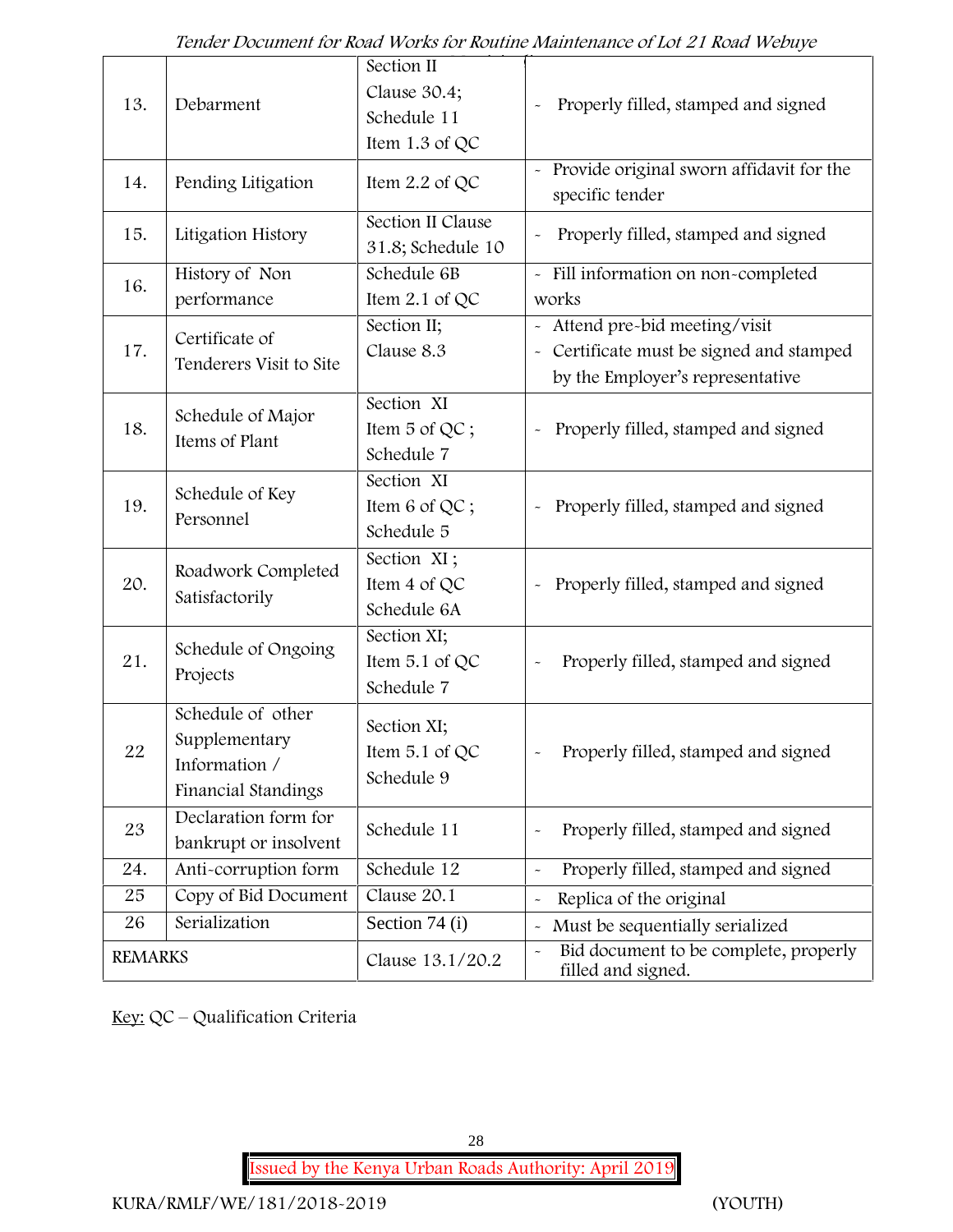**Table 2: Post- qualification Score**

| <b>ITEM</b>    |               | <b>DESCRIPTION</b>                   | <b>MUST</b>     | <b>MEET</b> |
|----------------|---------------|--------------------------------------|-----------------|-------------|
|                |               |                                      | <b>CRITERIA</b> |             |
| 1              |               | <b>FINANCIAL CAPACITY</b>            |                 |             |
|                | a             | <b>Audited Statements</b>            | YES/NO          |             |
|                | $\mathbf b$   | Cash flow statement (forecasts)      | YES/NO          |             |
|                | $\mathcal{C}$ | Financial position/Ratios            | YES/NO          |             |
|                | d             | Turnover                             | YES/NO          |             |
| $\overline{2}$ |               | <b>EXPERIENCE</b>                    |                 |             |
|                |               | General Experience                   | YES/NO          |             |
|                |               | Specific experience in related works | YES/NO          |             |
| 3              |               | <b>CURRENT COMMITMENTS</b>           |                 |             |
|                |               | On-going works                       | YES/NO          |             |
| $\overline{4}$ |               | <b>KEY PERSONNEL</b>                 |                 |             |
|                |               | HQ Staff                             | YES/NO          |             |
|                |               | Site Agent                           | YES/NO          |             |
|                |               | Surveyor                             | YES/NO          |             |
|                |               | Foreman                              | YES/NO          |             |
| 5              |               | PLANT AND EQUIPMENT                  |                 |             |
|                |               | Equipment capabilities               | YES/NO          |             |
| 6              |               | WORK METHODOLOGY                     | YES/NO          |             |
| $\overline{7}$ |               | LITIGATION HISTORY                   | YES/NO          |             |
| 8              |               | Business permit and office location  | YES/NO          |             |
|                |               | <b>REMARKS</b>                       | YES/NO          |             |
|                |               |                                      |                 |             |

Bidders must achieve YES in all the measured parameters to qualify.

 The bidders who pass the technical criteria will be subjected to financial evaluation

**Issued by the Kenya Urban Roads Authority: April 2019**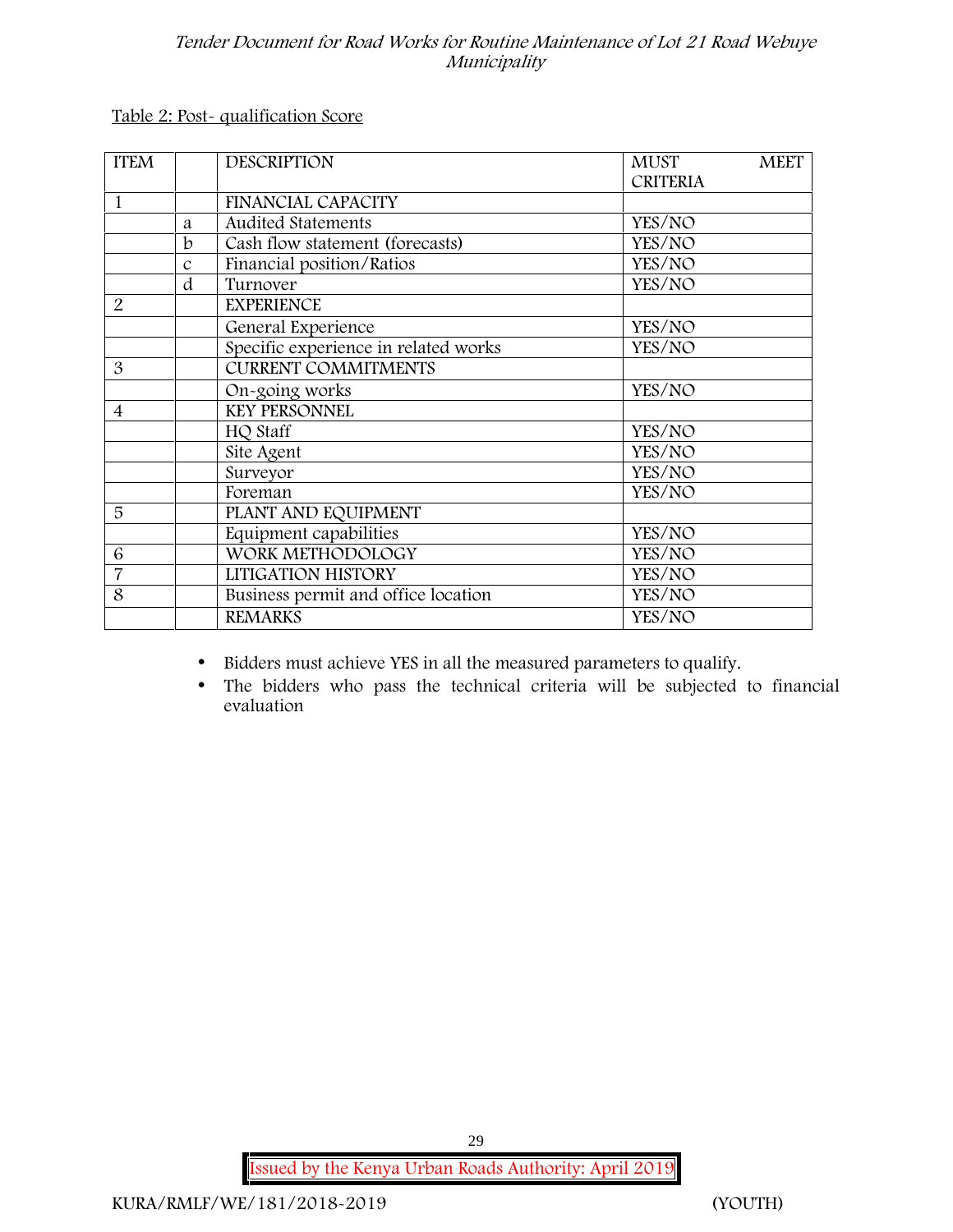# **SECTION IV: CONDITIONS OF CONTRACT**

### **PART I: GENERAL CONDITIONS OF CONTRACT**

The Conditions Of Contract Part  $1$  – General Conditions shall be those forming Part 1 of the Conditions Of Contract for works of Civil engineering construction Fourth Edition 1987, reprinted in 1992 with further amendments, prepared by the Federation Internationale des Ingenieurs Conseils (FIDIC)

Copies of the FIDIC Conditions of Contract can be obtained from:

FIDIC Secretariat P.O.Box 86 1000 Lausanne 12 **Switzerland** Fax: 41 21 653 5432 Telephone: 41 21 653 5003

**Issued by the Kenya Urban Roads Authority: April 2019**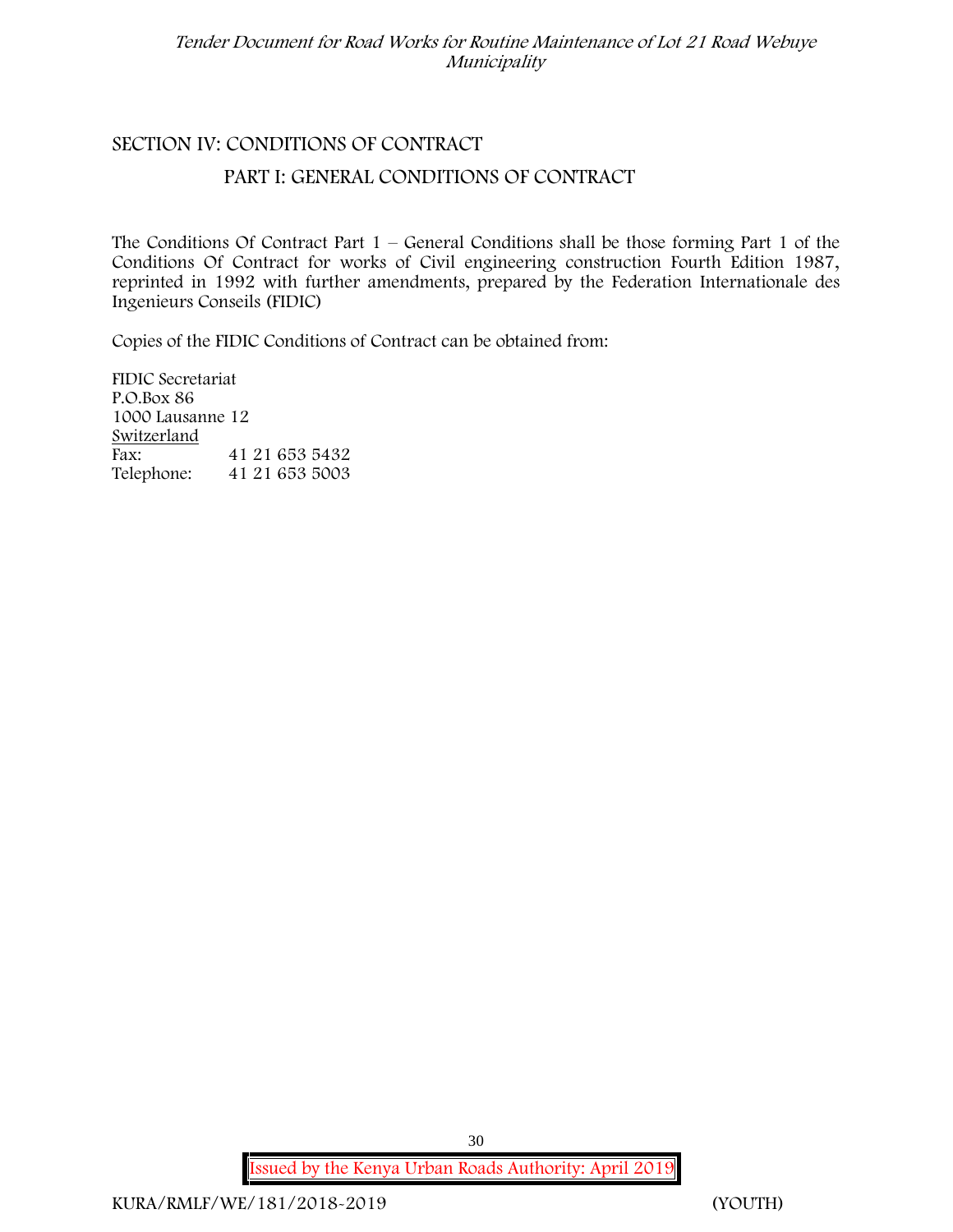### **PART II: CONDITIONS OF PARTICULAR APPLICATION**

The following Conditions of Particular Application shall supplement the General Conditions of Contract. Whenever there is a conflict, the provisions herein shall prevail over those in the General Conditions of Contract. The Particular Condition is preceded by the corresponding clause number of the General Conditions to which it relates.

**Issued by the Kenya Urban Roads Authority: April 2019**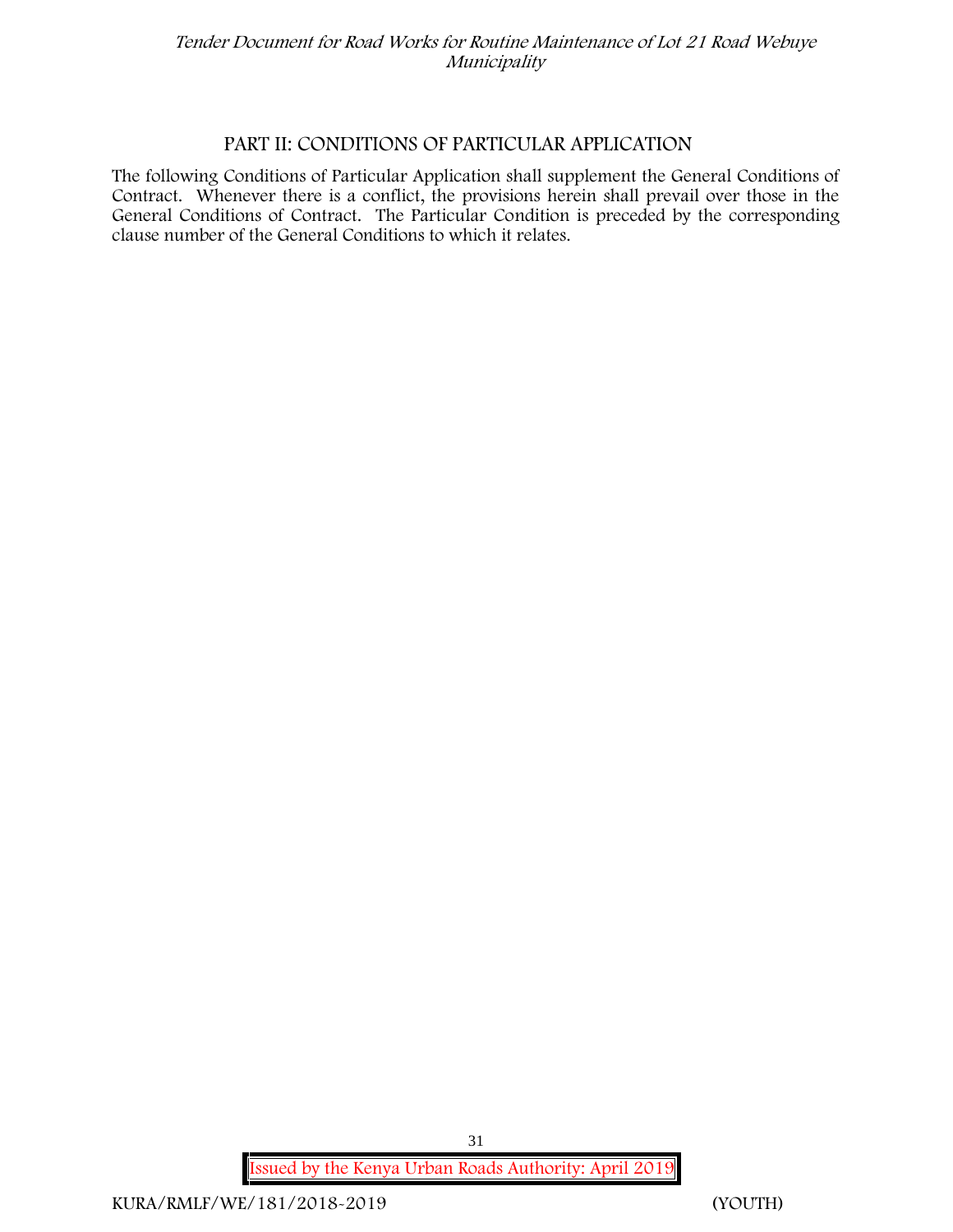#### **CONTENTS**

| SUBCLAUSE 8.2 – SITE OPERATIONS AND METHODS OF CONSTRUCTION 35             |  |
|----------------------------------------------------------------------------|--|
|                                                                            |  |
|                                                                            |  |
|                                                                            |  |
|                                                                            |  |
|                                                                            |  |
|                                                                            |  |
|                                                                            |  |
|                                                                            |  |
| SUBCLAUSE 15.2~ LANGUAGE ABILITY AND QUALIFICATIONS OF CONTRACTOR'S        |  |
|                                                                            |  |
|                                                                            |  |
| SUBCLAUSE 16.3~ QUALIFICATION AND LANGUAGE ABILITY OF SUPERINTENDING STAFF |  |
| 38                                                                         |  |
| SUBCLAUSE 19.1~ SAFETY, SECURITY AND PROTECTION OF THE ENVIRONMENT 38      |  |
|                                                                            |  |
| SUBCLAUSE 21.1 - INSURANCE OF WORKS AND CONTRACTOR 'S EQUIPMENT 39         |  |
|                                                                            |  |
|                                                                            |  |
|                                                                            |  |
|                                                                            |  |
|                                                                            |  |
|                                                                            |  |
|                                                                            |  |
|                                                                            |  |
| SUBCLAUSE 29.2 - REINSTATEMENT AND COMPENSATION FOR DAMAGES TO PERSONS     |  |
|                                                                            |  |
|                                                                            |  |
|                                                                            |  |
|                                                                            |  |
|                                                                            |  |
|                                                                            |  |
|                                                                            |  |
|                                                                            |  |
|                                                                            |  |
|                                                                            |  |
|                                                                            |  |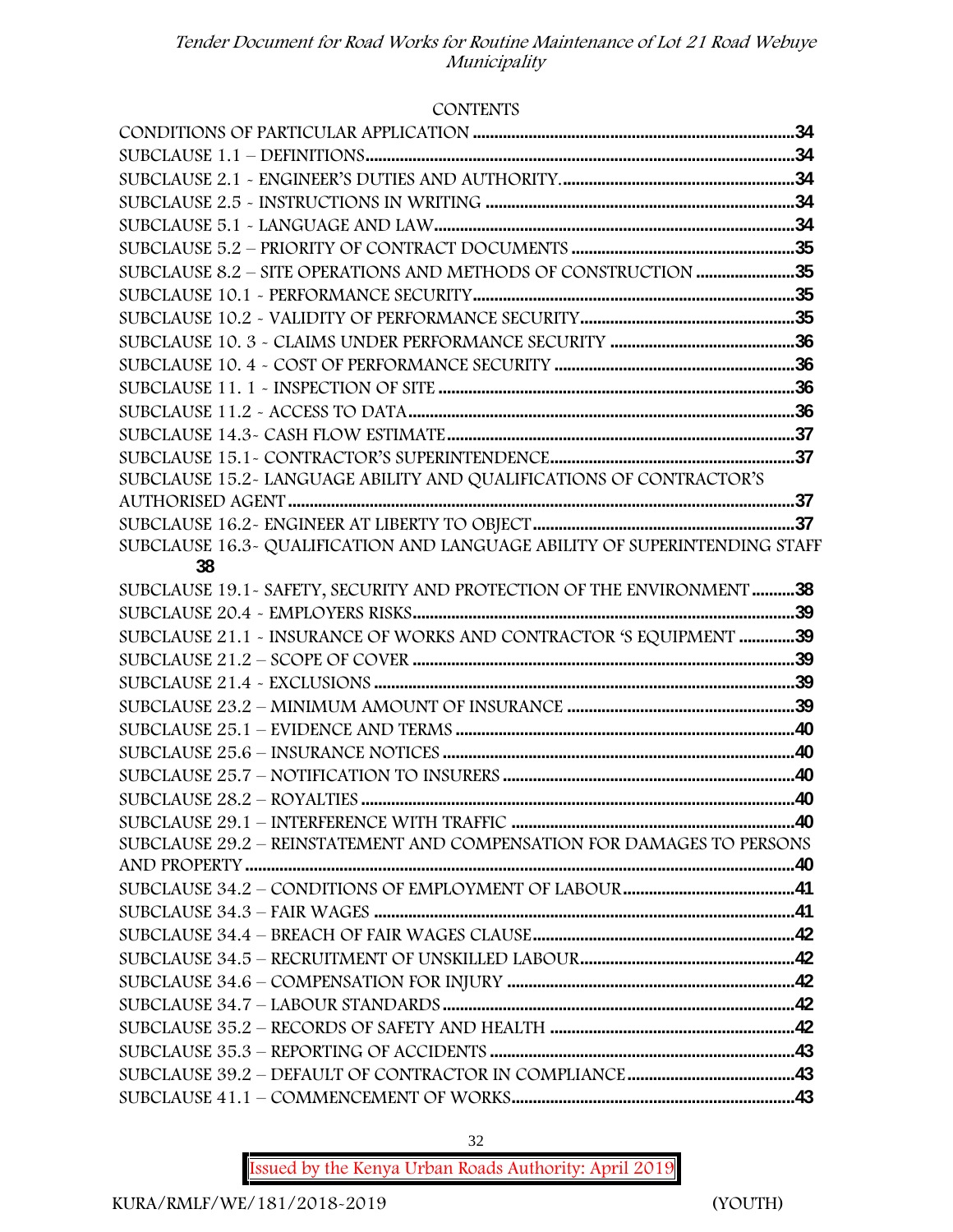| SUBCLAUSE 54.1 - CONTROCTOR'S EQUIPMENT, TEMPORARY WORKS AND MATERIALS |  |
|------------------------------------------------------------------------|--|
| 44                                                                     |  |
|                                                                        |  |
|                                                                        |  |
|                                                                        |  |
|                                                                        |  |
| SUBCLAUSE 60.3 - RETENTION MONEY AND PAYMENT OF RETENTION MONEY45      |  |
|                                                                        |  |
|                                                                        |  |
|                                                                        |  |
|                                                                        |  |
|                                                                        |  |
|                                                                        |  |
|                                                                        |  |
|                                                                        |  |
|                                                                        |  |
|                                                                        |  |
|                                                                        |  |
|                                                                        |  |
|                                                                        |  |
|                                                                        |  |
|                                                                        |  |
|                                                                        |  |
|                                                                        |  |
|                                                                        |  |
|                                                                        |  |
|                                                                        |  |
|                                                                        |  |
|                                                                        |  |
|                                                                        |  |
|                                                                        |  |
|                                                                        |  |
|                                                                        |  |
|                                                                        |  |
|                                                                        |  |
|                                                                        |  |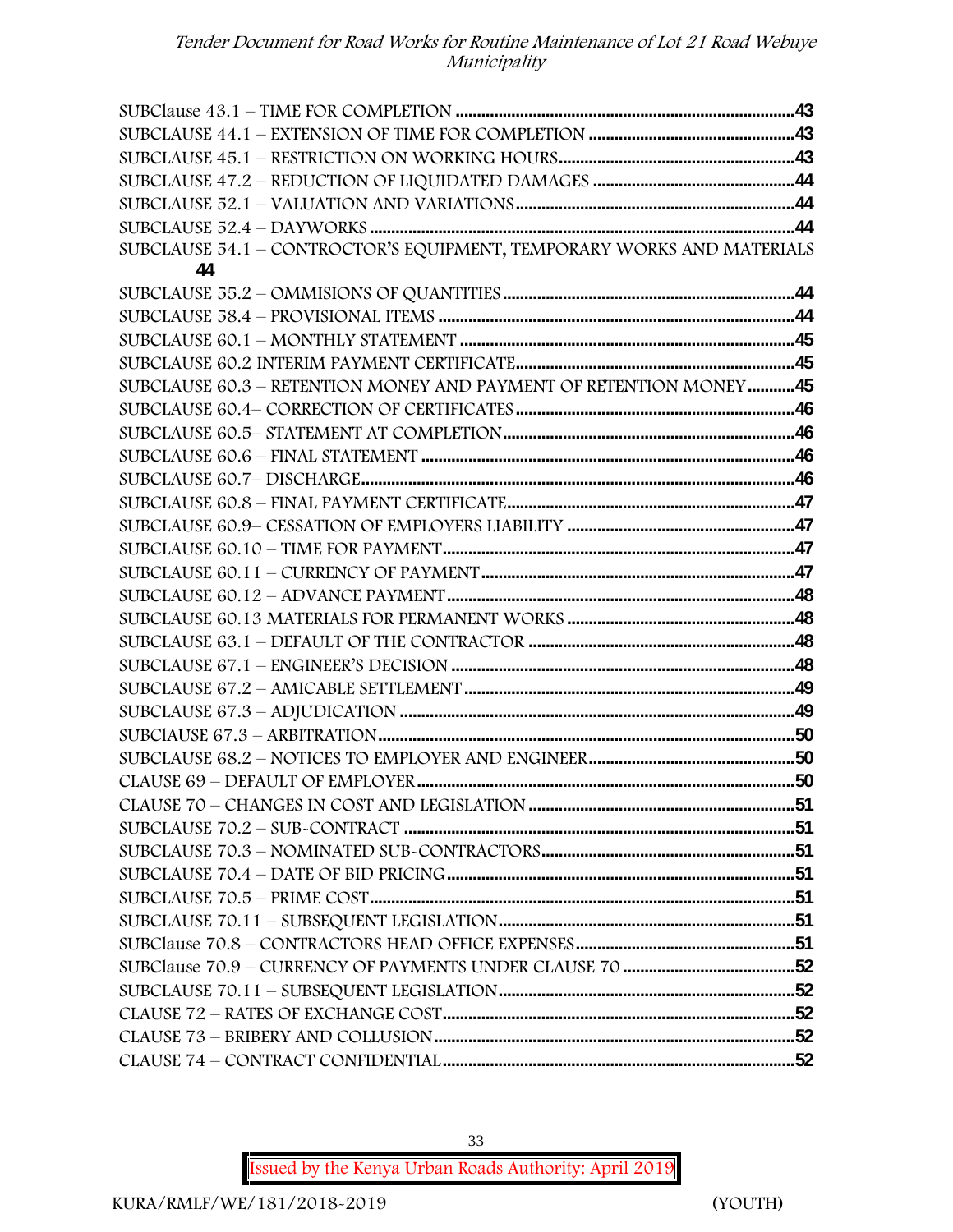# CONDITIONS OF PARTICULAR APPLICATION

SUBCLAUSE 1.1 – DEFINITIONS

Amend this sub-clause as follows:

(a) (i) The "Employer" is the Kenya Urban Roads Authority, represented by the Director General - Kenya Urban Roads Authority.

(ii) The "Engineer" is the General Manager (Maintenance) - Kenya Urban Roads Authority.

.(b) (i) Insert in line 2 after the Bills Of Quantities", the following, "the rates entered by the Contractor (whether or not such rate be employed in computation of the Contract Price),"

Amend subparagraph (b) (v) of Sub-Clause 1.1 by adding the following words at the end: The word "BID" is synonymous with "bid" and the word "Appendix to BID" with "Appendix to Bid" and the word "BID documents" with "bidding documents".

Add the following at the end of this sub-clause:

(h) "Materials" means materials and other things intended to form or forming part of the Permanent Works.

(i) "Quantified site instructions" means Site instructions from the Engineer or his representative to the Contractor instructing him to carry out quantified works drawn from the contract to be carried out within a specified period.

SUBCLAUSE 2.1 - ENGINEER'S DUTIES AND AUTHORITY.

With reference to Sub-Clause 2.1 (b), the following shall also apply: The Engineer shall obtain the specific approval of the Employer before taking any of the following actions specified in Part 1:

- (a) Consenting to the subletting of any part of the works under Clause 4;
- (b) Certifying additional cost determined under Clause 12;
- (c) Determining an extension of time under Clause 44;
- (d) Issuing a variation under Clause 51;
- (e) Fixing rates or prices under Clause 52

# SUBCLAUSE 2.5 - INSTRUCTIONS IN WRITING

Add at the end of sub-clause 2.5 the following: "The site instructions shall be in the form of quantified site instructions and the contractor shall commence execution of the site instructions within three (3) days and complete within the completion period as stipulated in the instructions.

# SUBCLAUSE 5.1 - LANGUAGE AND LAW

The Contract document shall be drawn up in the ENGLISH LANGUAGE. Communication between the Contractor and the Engineer's Representative shall be in this given language.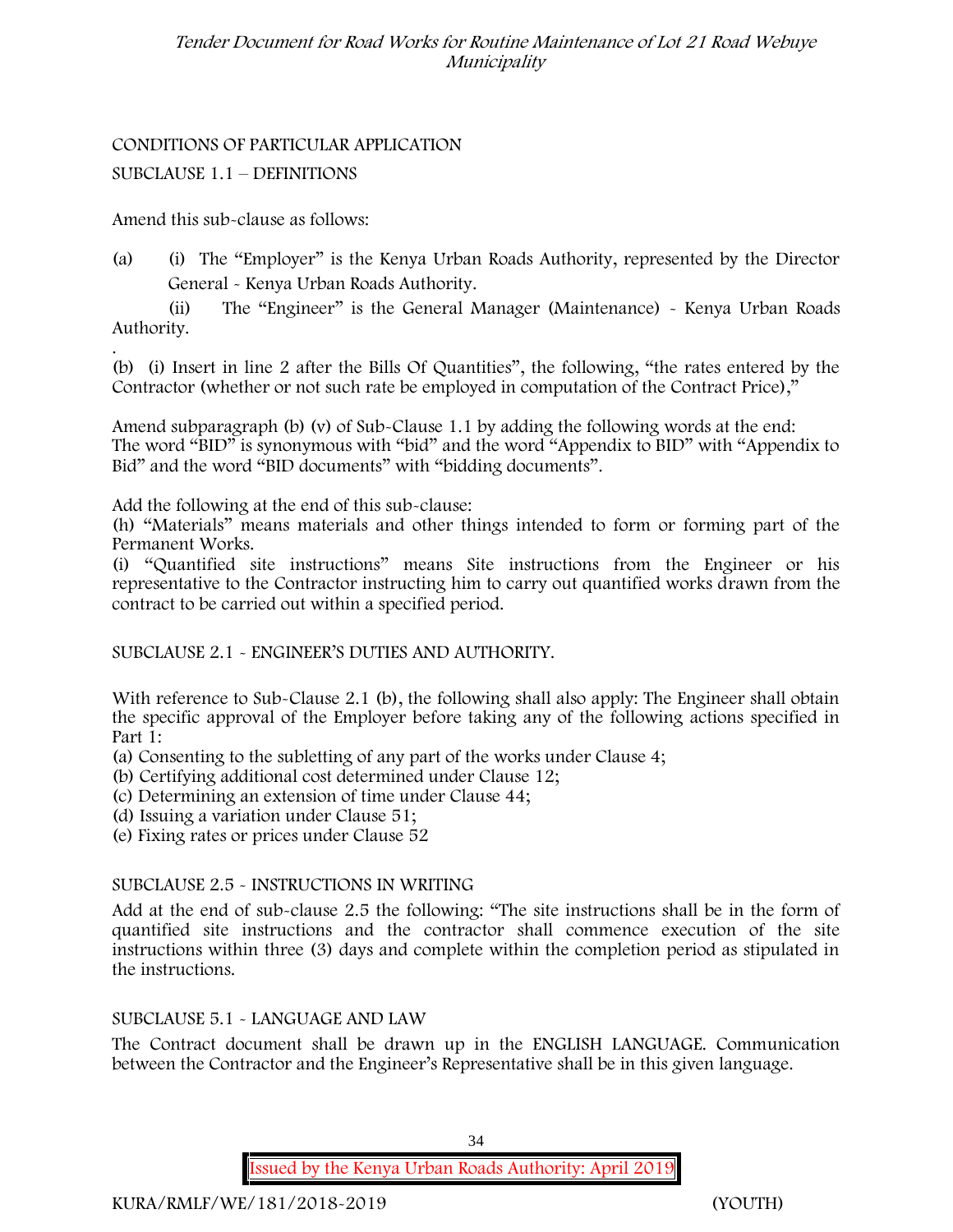The Laws applicable to this Contract shall be the Laws of the Republic of Kenya.

#### SUBCLAUSE 5.2 – PRIORITY OF CONTRACT DOCUMENTS

- Delete the documents listed 1-6 and substitute:
- (1) The Contract Agreement (if completed)
- (2) The Letter Of Acceptance;
- (3) The Bid and Appendix to Bid;
- (4) The Conditions of Contract Part II;
- (5) The Conditions of Contract Part I;
- (6) The Special Specifications;
- (7) The Standard Specification for Road and Bridge Construction, 1986;
- (8) The Drawings;
- (9) The priced Bills of Quantities
- (10) Other documents as listed in the Appendix to form of Bid

#### SUBCLAUSE 8.2 – SITE OPERATIONS AND METHODS OF CONSTRUCTION

Add sub- clause 8.2(b) at the end as follows:

"The Contractor shall submit to the Engineer Works Methodology not later than 14 days from the date of award of the contract and general description of his proposed arrangements and methods for the execution of the Works. This shall include inter-alia temporary office, buildings, access roads, construction plant and its intended production output, working shift arrangements, labour strength, skilled and unskilled, and supervision arrangements, power supply arrangements, supply of materials including a materials utilisation programme, stone crushing, aggregate production and storage, cement handling, concrete mixing and handling, methods of excavation, dealing with water, testing methods and facilities."

#### SUBCLAUSE 10.1 - PERFORMANCE SECURITY

Replace the text of Sub-clause 10.1 with the following:

"The Contractor shall provide security for his proper performance of the Contract within 28 days after receipt of the Letter of Acceptance. The Performance Security shall be in the form of a bank guarantee as stipulated by the Employer in the Appendix to Bid. The Performance Security shall be issued by a bank incorporated in Kenya. The Contractor shall notify the Engineer when providing the Performance Security to the Employer.

"Without limitation to the provisions of the preceding paragraph, whenever the Engineer determines an addition to the Contract Price as a result of a change in cost, the Contractor, at the Engineers written request, shall promptly increase the value of the Performance Security by an equal percentage.

SUBCLAUSE 10.2 - VALIDITY OF PERFORMANCE SECURITY

The Performance Security shall be valid until a date 28 days after the date of issue of the Defects Liability Certificate. The security shall be returned to the Contractor within 14 days of expiration.

35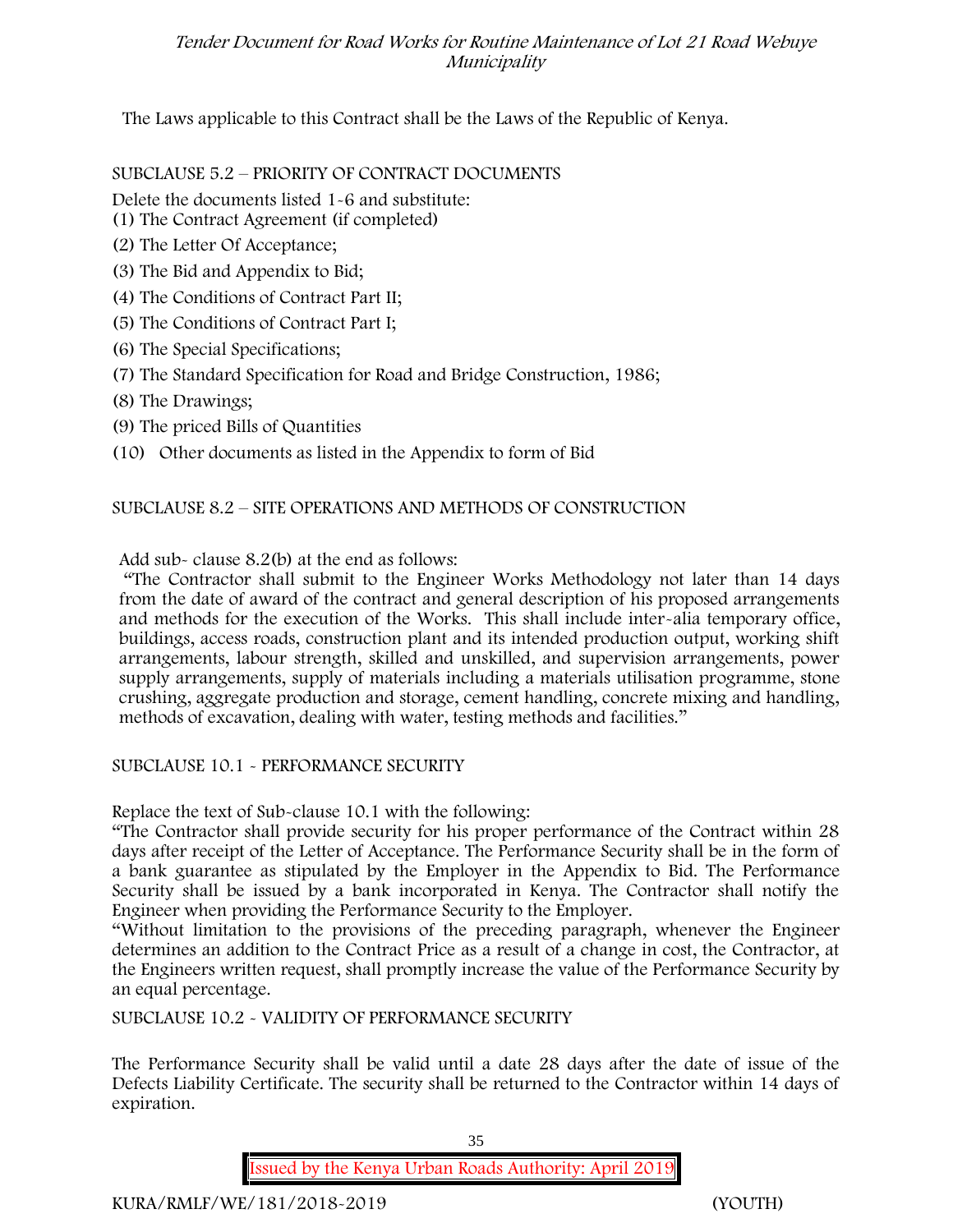# SUBCLAUSE 10. 3 - CLAIMS UNDER PERFORMANCE SECURITY

Delete the entire sub-clause 10.3.

# SUBCLAUSE 10. 4 - COST OF PERFORMANCE SECURITY

The cost of complying with the requirements of this clause shall be borne by the Contractor.

SUBCLAUSE 11. 1 - INSPECTION OF SITE

#### In line 17 after "affect his BID" add

"and the Contractor shall be deemed to have based his BID on all the aforementioned" Delete the last paragraph completely and replace with the following:

"The Employer in no way guarantees completeness nor accuracy of the soil, materials, subsurface and hydrological information made available to the Contractor at the time of BIDing or at any other time during the period of the Contract, and the Contractor shall be responsible for ascertaining for himself all information as aforesaid for the execution of works and his BID shall be deemed to have been priced accordingly.

# SUBCLAUSE 11.2 - ACCESS TO DATA

Data made available by the Employer in accordance with Clause 11.1 shall be deemed to include data listed elsewhere in the Contract as open for inspection at the address stipulated in the Appendix to Bid.

# SUBCLAUSE 14.1 PROGRAM TO BE SUBMITTED

The time within which the program shall be submitted shall be fourteen (14) days from the issuance of order to commence.

The programme shall be in the form of a Critical Path Method Network (CPM network) showing the order of procedure and description of the construction methods and arrangements by which he proposes to carry out the works. It should also be supplemented by a time – bar chart of the same programme.

The programme shall be coordinated with climatic, groundwater and other conditions to provide for the completion of the Works in the instruction and by the time specified. The programme shall be revised on demand by the Engineer or his representative.

During the execution of the works, the Contractor shall submit to the Engineer full and detailed particulars of any proposed amendments to the arrangements and methods submitted in accordance with the foregoing. If details of the Contractor's proposals for Temporary Works are required by the Engineer for his own information the Contractor shall submit such details within seven days of being requested to do so.

The various operations pertaining to the works shall be carried out in such a progressive sequence as will achieve a continuous and consecutive output of fully completed road works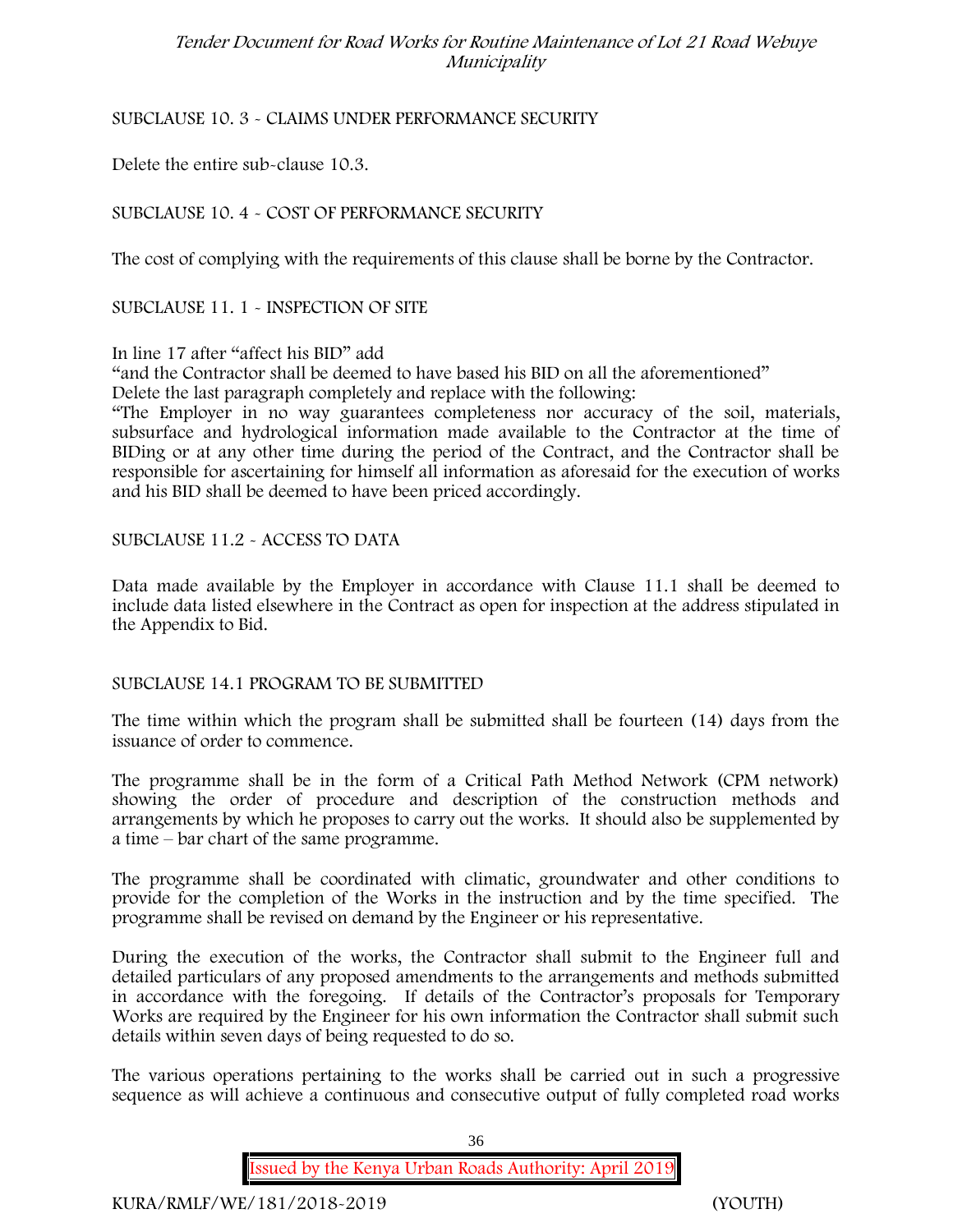inclusive of all bridge works and culverts within the time limits specified in the Contract and the instructions. Generally the Contractor shall carry out works within the sections stated in the instructions.

The Contractor shall allow in his programme for the following 10 public holidays per calendar year in Kenya.

- New Years Day (1st January)
- Good Friday
- Easter Monday
- Labour day  $(1<sup>st</sup>$  May)
- Madaraka Day (1st June)
- Idd Ul Fitr
- Mashujaa Day (20<sup>th</sup> October)
- $\bullet$  Jamhuri day (12<sup>th</sup> December)
- Christmas Day (25<sup>th</sup> December)
- Boxing day (26<sup>th</sup> December)

The Contractor should also allow per calendar year for a further 2 unspecified public holidays which may be announced by the Government of Kenya with no prior notification.

Add the following at the end of this sub-clause: -

The Employer shall have the right to withhold payment at any time if the contractor fails to submit the programme or revised programme due to his negligence, failure or omission.

# SUBCLAUSE 14.3- CASH FLOW ESTIMATE

The cash flow estimates shall be submitted together with the works programme.

# SUBCLAUSE 15.1- CONTRACTOR'S SUPERINTENDENCE

Add the following at the end of the first paragraph of sub-clause 15.1: "The Contractor shall, within seven (7) days of receipt of the Engineer's order to commence the works inform the Engineer in writing the name of the Contractor's Representative and the anticipated date of his/her arrival on site."

Add the following Sub-clause 15.2

SUBCLAUSE 15.2- LANGUAGE ABILITY AND QUALIFICATIONS OF CONTRACTOR'S AUTHORISED AGENT

The Contractor's Agent or Representative on the site shall have as a minimum an ordinary diploma in civil Engineering or building construction or have equivalent status approved by the Engineer and shall be able to read and write English fluently.

The Contractor's Agent or Representative shall have at least 3 years related experience.

SUBCLAUSE 16.2- ENGINEER AT LIBERTY TO OBJECT

At the end of this Clause add

**Issued by the Kenya Urban Roads Authority: April 2019**

**KURA/RMLF/WE/181/2018-2019 (YOUTH)**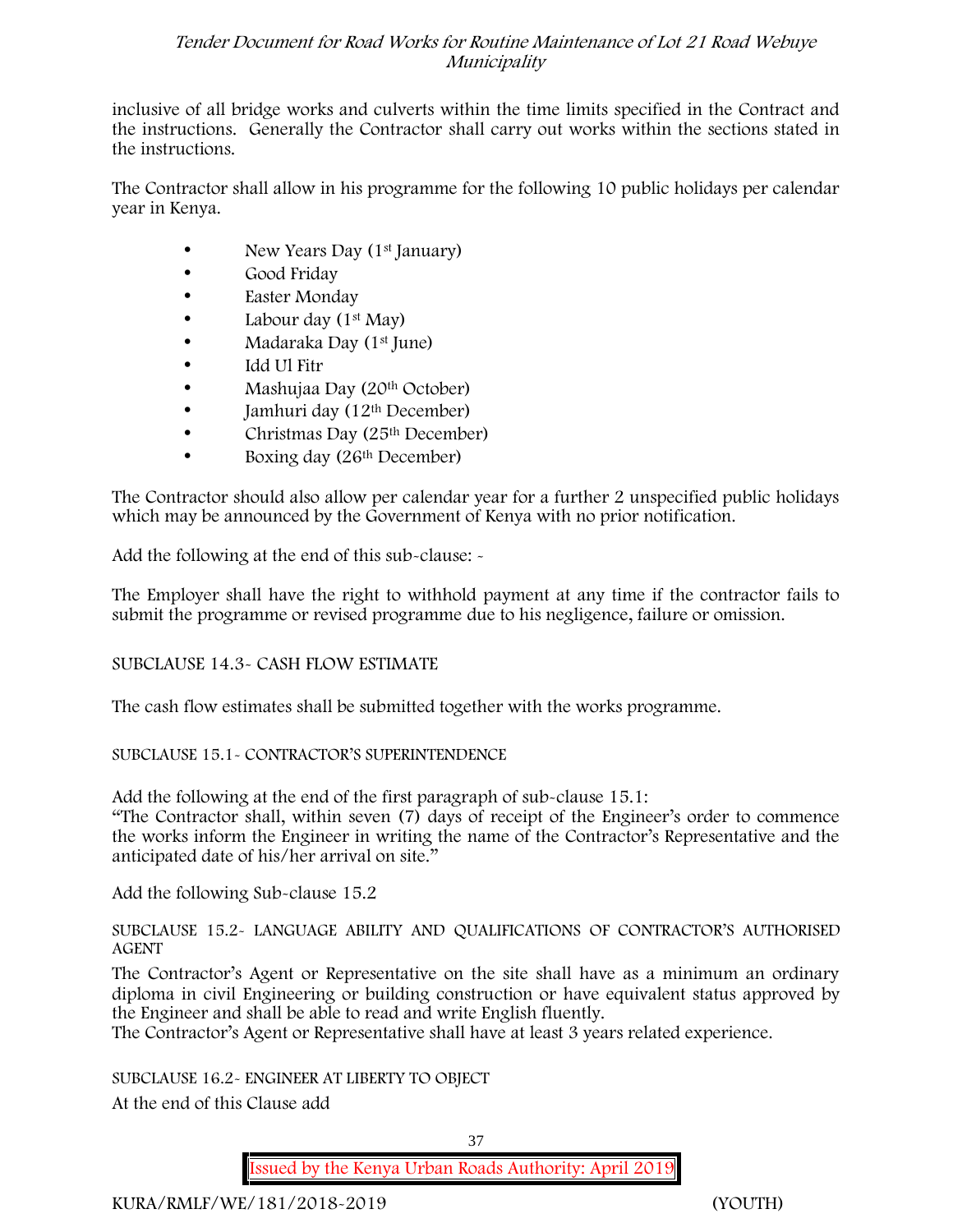"by a competent substitute approved by the Engineer and at the Contractors own expense." Add the following Sub-Clauses 16.3 and 16.4:

# SUBCLAUSE 16.3- QUALIFICATION AND LANGUAGE ABILITY OF SUPERINTENDING STAFF

The Contractor's superintending staff shall meet the following minimum qualifications: Should have a working knowledge of English or Kiswahili. Should any of the superintending staff not be able to meet this condition, the Contractor shall propose to the Engineer arrangements for provision of a sufficient number of interpreters of approved qualifications. The Engineer, at his discretion, may amend, approve or reject such arrangements or reject deployment of superintending staff not meeting the language requirements. The Engineer may at any time during the duration of the Contract amend any approved arrangements made for interpreters, which shall be implemented at the Contractors expense.

The key staff listed below must have academic qualifications from government-recognised institutions or equivalent institutions of the levels set out in Section 5, Part 6.

- Site Agent
- Site Engineer
- Site Surveyor
- Foremen

The key staff listed below must have minimum experience set out in Section 5, Part 6:

- Site Agent
- Site Engineer
- Site Surveyor
- Foremen

Qualifications as above shall be subject to verification and approval on site by the Engineer or his representative on site before commencement of the said works.

SUBCLAUSE 19.1- SAFETY, SECURITY AND PROTECTION OF THE ENVIRONMENT

Add Sub-Clause-paragraph (d) of Sub-Clause 19 as follows:

Notwithstanding the Contractor's obligation under Sub-Clause-paragraph (a), (b) and 9(c) of Sub-Clause 19.1 of the Conditions Of Contract, the Contractor shall observe the following measures with a view to reducing or elimination adverse environmental effects by the site works:

- (i) All quarries and borrow pits shall be filled and landscaped to their original state after extraction of construction material
- (ii) Soil erosion due to surface runoff or water from culverts or other drainage structures should be avoided by putting in place proper erosion control measures that shall include, but are not limited to grassing and planting if trees
- (iii) Long traffic diversion roads shall be avoided so as to minimize the effect of dust on the surrounding environment. In any case all diversions shall be kept damp and dust free
- (iv) Spillage of oils, fuels and lubricants shall be avoided and if spilt, shall be collected and disposed off in such a way as not to adversely affect the environment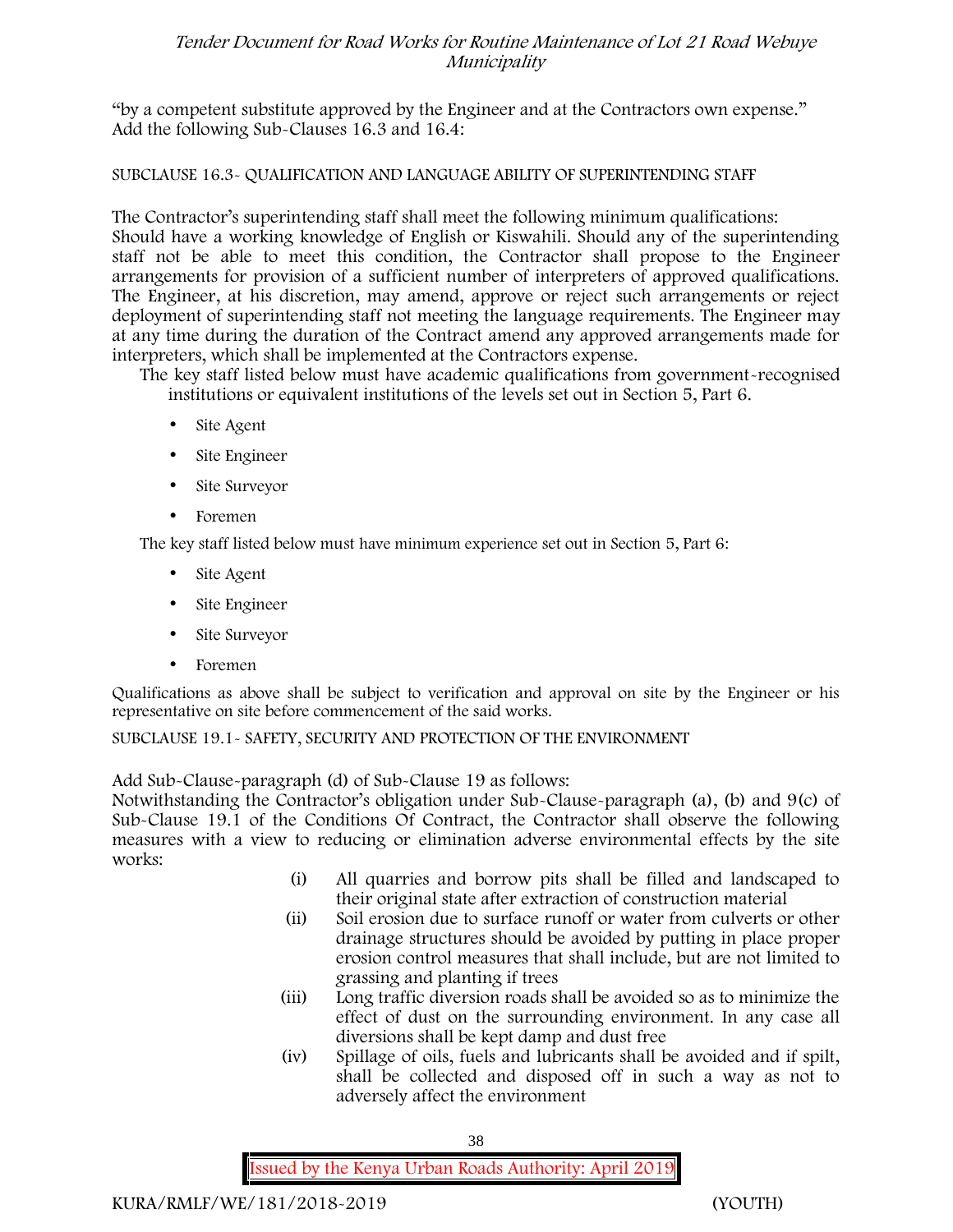(v) Rock blasting near settlement areas shall be properly coordinated with the relevant officers of the Government so as to minimize noise pollution and community interference.

# SUBCLAUSE 20.4 - EMPLOYERS RISKS

Delete Sub-Clause (h) and substitute with;

- (h) any operation of the forces of nature (insofar as it occurs on site) which an experienced contractor:
	- (i) could not have reasonably foreseen, or
	- (ii) could reasonably have foreseen, but against which he could not reasonably have taken at least one of the following measures:
		- (A) prevent loss or damage to physical property from occurring by taking appropriate measures or
		- (B) insure against such loss or damage

#### SUBCLAUSE 21.1 - INSURANCE OF WORKS AND CONTRACTOR 'S EQUIPMENT

Add the following words at the end of Sub-paragraph (a) and immediately before the last word of Sub-paragraph (b) of Sub-Clause 21.1:

"It being understood that such insurance shall provide for compensation to be payable in the types and proportions of currencies required to rectify the loss or damage incurred"

Delete the first sentence of this Clause and replace with he following:

"prior to commencement of the Works the Contractor shall, without limiting his or the Employer's obligations and responsibilities under Clause 20, insure to the satisfaction of the Employer:"

SUBCLAUSE 21.2 – SCOPE OF COVER

Amend sub-paragraph (a) of Sub-Clause 21.2 as follows:

Delete words "from the start of work at the site" and substitute the words "from the first working day after the Commencement Date"

Add the following as Sub-Clause (c) under Sub-Clause-Clause 21.2

(c ) It shall be the responsibility of the Contractor to notify the insurance company of any change in the nature and extent of the Works and to ensure the adequacy of the insurance coverage at all times during the period of the Contract.

SUBCLAUSE 21.4 - EXCLUSIONS

Amend Sub-Clause 21.4 to read as follows:

"There shall be no obligation for the insurances in Sub-Clause 21.1 to include loss or damage caused by the risks listed under Sub-Clause 20.4 sub-paragraph (a) (i) to(iv) of the Conditions of Particular Application."

SUBCLAUSE 23.2 – MINIMUM AMOUNT OF INSURANCE

Add the following at the end of this Clause:

**Issued by the Kenya Urban Roads Authority: April 2019**

**KURA/RMLF/WE/181/2018-2019 (YOUTH)**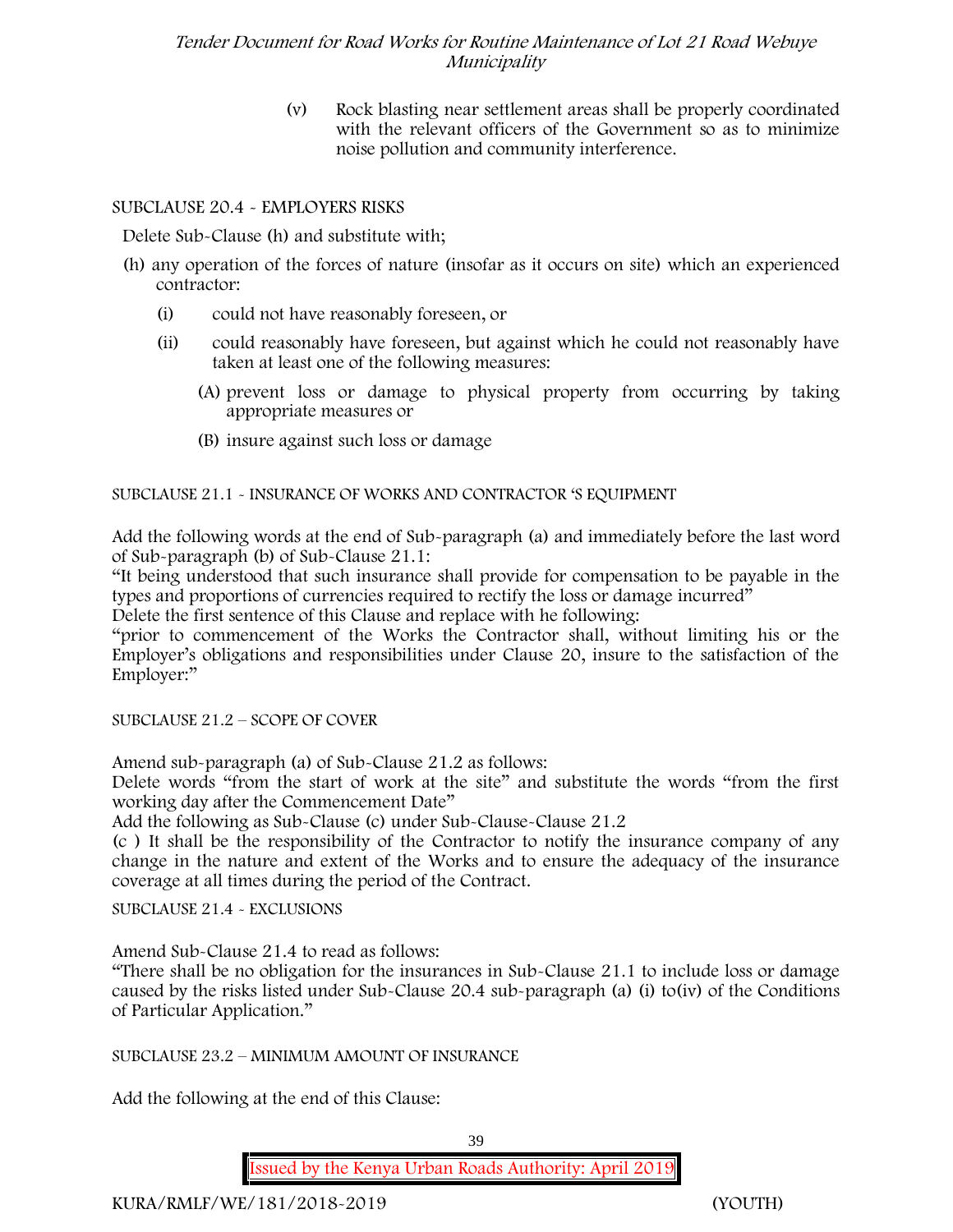"... with no limits to the number of occurrences".

# SUBCLAUSE 25.1 – EVIDENCE AND TERMS

Amend Sub-Claus OF INSURANCE 25.1 as follows: Insert the words "as soon as practicable after the respective insurances have been taken out but in any case" before the words "prior to the start of work at the site" Add the following Sub-Clauses 25.6, 25.7

SUBCLAUSE 25.6 – INSURANCE NOTICES

Each policy of insurance effected by the Contractor for purposes of the Contract shall include a provision to the effect that the Insurer shall have a duty to give notice in writing to the Contractor and Employer of the date when a premium becomes payable. This shall not be more than thirty (30) days before that date and the policy shall remain in force until thirty (30) days after the giving of such notice.

# SUBCLAUSE 25.7 – NOTIFICATION TO INSURERS

It shall be the responsibility of the Contractor to notify insurers under any of the insurance referred to in the preceding clauses 21, 23 and 24 on any matter or event, which by the terms of such insurance are required to be so notified. The Contractor shall indemnify and keep indemnified the Employer against all losses, claims, demands, proceedings, costs, charges and expenses whatsoever arising out of or in consequence of any default by the Contractor in complying with the requirements of this Sub-Clause whether as a result of avoidance of such insurance or otherwise.

# SUBCLAUSE 28.2 – ROYALTIES

Add at the end of this Sub-Clause the following sentence:

"The Contractor shall also be liable for all payments or compensation if any that are levied in connection with the dumping of part or all of any such material."

# SUBCLAUSE 29.1 – INTERFERENCE WITH TRAFFIC

Supplement Sub-Clause 29.1 by adding the following sentence at the end:

"The Contractor will be permitted to use existing public roads for access to the site. The Contractor shall pay vehicle license tax and road maintenance duty in accordance with relevant regulations and shall obtain any necessary permits or licenses from relevant authorities for transporting his equipment."

Add the following subclause 29.2:

#### SUBCLAUSE 29.2 – REINSTATEMENT AND COMPENSATION FOR DAMAGES TO PERSONS AND **PROPERTY**

The Contractor shall reinstate all properties whether public or private which are damaged in consequence of the construction and, maintenance of the works to a condition as specified and at least equal to that prevailing before his first entry on them.

If in the opinion of the Engineer the Contractor shall have failed to take reasonable and prompt action to discharge his obligations in the matter of reinstatement, the Engineer will inform the Contractor in writing of his opinion, in which circumstances the Employer reserves the right to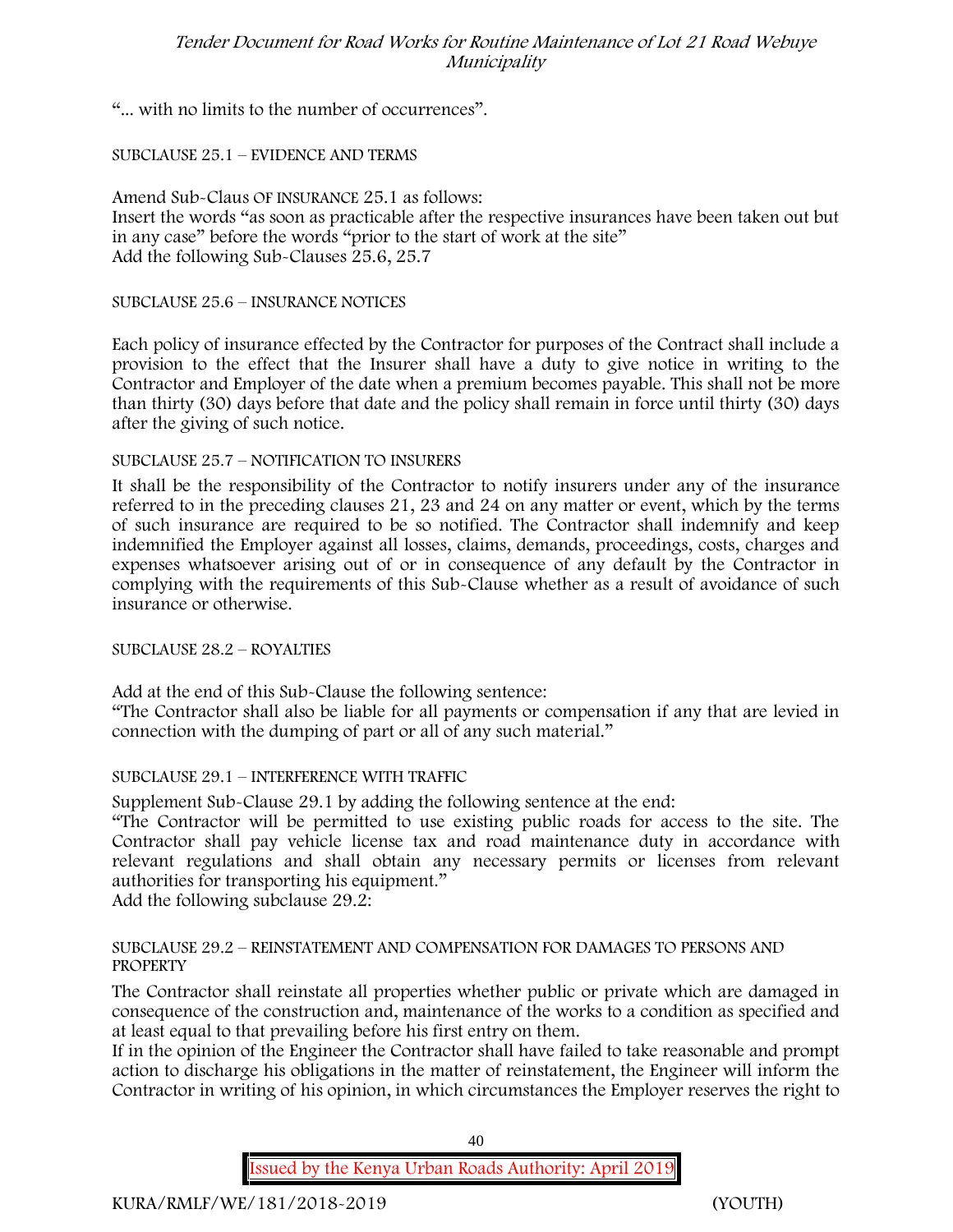employ others to do the necessary work of reinstatement and to deduct the cost thereof from any money due or which shall become due to the Contractor.

The Contractor shall refer to the Employer without delay all claims which may be considered to fall within the provisions of Clause 22.1.

Add the following Sub-Clause 34.2 to 34.8

# SUBCLAUSE 34.2 – CONDITIONS OF EMPLOYMENT OF LABOUR

The Contractor shall be responsible for making all arrangements for and shall bear all costs relating to recruitment, obtaining of all necessary visas, permits or other official permission for movements of staff and labour.

# SUBCLAUSE 34.3 – FAIR WAGES

The Contractor shall, in respect of all persons employed anywhere by him in the execution of the Contract, and further in respect of all persons employed by him otherwise than in the execution of the Contract in every factory, Workshop or place occupied or used by him for the execution of the Contract, observe and fulfil the following conditions:

- (a) The Contractor shall pay rates of wages, observe hours of labour and provide conditions of labour, housing, amenities and facilities not less favourable than those required by the latest Regulation of Wages (Building and Construction Industry) Order as of the time of bid submission, and subsequent amendments thereto, or in any wage scales, hours of work or conditions agreed by the Ministry of Labour or other Government Department in consultation with the appropriate wage fixing authority and generally recognized by other employees in the district whose general circumstances in the trade or industry in which the Contractor is engaged are similar.
- (b) In the absence of any rates of wages, hours or conditions of labour so established the Contractor shall pay rates of wages and observe hours and conditions of labour which are not less favourable than the general level of wages, hours and conditions observed by other Employers whose general circumstances in the trade or industry in which the Contractor is engaged are similar.
- (c) Where the absence of established rates of wages, hours and conditions of labour or the dissimilarity of the general circumstances in the trade of industry in which the Contractor is engaged prevent the Contractor from observing rates of wages, hours and conditions of labour ascertained under sub-paragraph (a) and (b) above the Contractor in fixing the rates of wages, hours and conditions of labour of his employees shall be guided by the advice of the Labour Department.
- (d) The Contractor shall recognize the freedom of his employees to be members of trade unions.
- (e) The Contractor shall maintain records in English of the time worked by, and the wages paid to, his employees. The Contractor shall furnish to the Engineer or Employer, if called upon to do so, such particulars of the rates, wages and conditions of labour as the Employer or Engineer may direct.
- (f) The Contractor shall at all times during the continuance of the contract display, for the information of his employees in every factory, workshop or place occupied or used by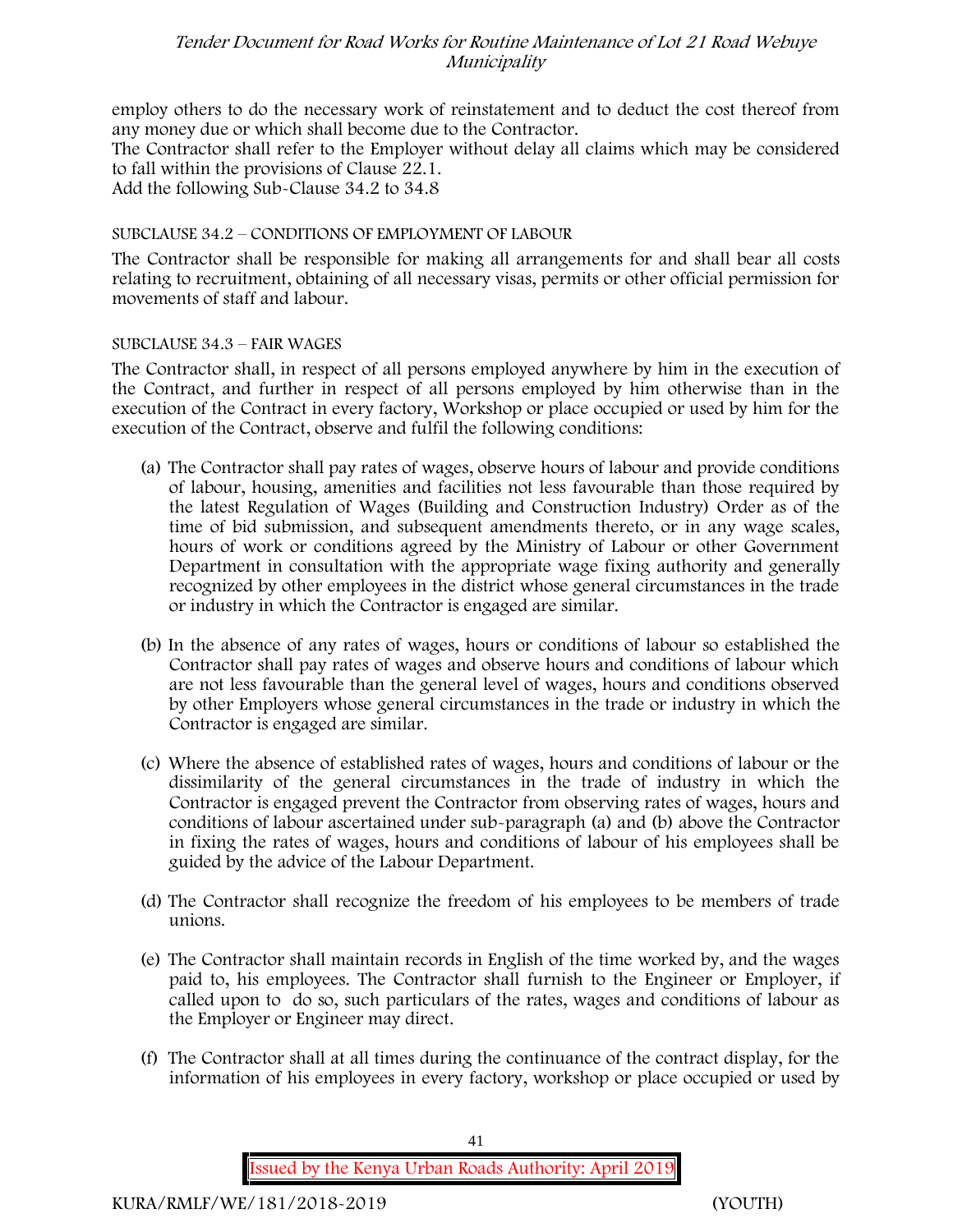him for the execution of the Contract, a copy of this clause together with a notice setting out the general rates of wages, hours and conditions of labour of his employees.

(g) The Contractor shall be responsible for the observance of this clause by sub-Contractors employed in the execution of the works.

# SUBCLAUSE 34.4 – BREACH OF FAIR WAGES CLAUSE

Any Contractor or Sub-Contractor who is found to be in breach of Fair Wages Clause shall cease to be approved as a Contractor or Sub-Contractor for such period as the Permanent Secretary for the Ministry of Roads may determine.

Should a claim be made to the Employer alleging the Contractor's default in payment of Fair Wages of any workman employed on the Contract and if proof thereof satisfactory to the Employer is furnished by the Labour Authority, the Employer may, failing payment by the Contractor, pay the claims out of any monies due or which may become due to the Contractor under the Contract.

SUBCLAUSE 34.5 – RECRUITMENT OF UNSKILLED LABOUR

Any additional unskilled labour which is required by the Contractor for the works and which is not in his employment at the time of the acceptance of the BID shall be recruited by the Contractor from the Labour Exchange or Exchange or Exchanges nearest to the site or sites of the work.

## SUBCLAUSE 34.6 – COMPENSATION FOR INJURY

The Contractor shall in accordance with the Workmen's Compensation Act of the Laws of Kenya and any other regulations in force from time to time pay compensation for loss or damage suffered in consequence of any accident or injury or disease resulting from his work to any workman or other person in the employment of the Contractor or any Subcontractor.

#### SUBCLAUSE 34.7 – LABOUR STANDARDS

(a) the Contractor shall comply with the existing local labour laws, regulations and labour standards

(b) the Contractor shall formulate and enforce an adequate safety program with respect to all work under his contract, whether performed by the Contractor or subcontractor. The Contractor has assurance from the Employer of cooperation where the implementation of these safety measures requires joint cooperation.

(c) Upon written request of the Employer the Contractor shall remove or replace any of his employees employed under this Contract.

Add the following Sub-Clause 35.2 and 35.3.

# SUBCLAUSE 35.2 – RECORDS OF SAFETY AND HEALTH

The Contractor shall maintain such records and make such reports concerning safety, health and welfare of persons and damage to property as the Engineer may from time to time prescribe.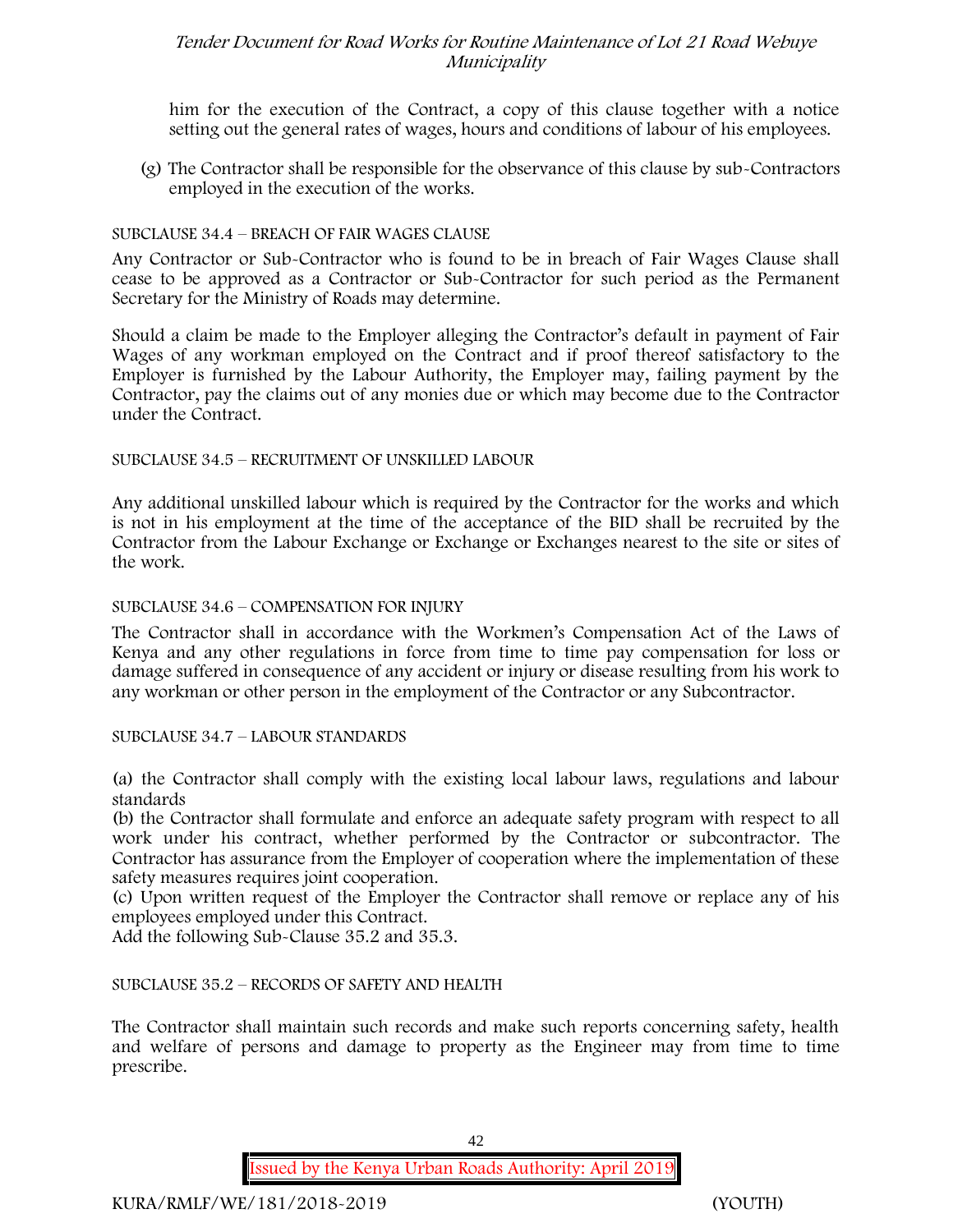#### SUBCLAUSE 35.3 – REPORTING OF ACCIDENTS

The Contractor shall report to the Engineer details of any accident as soon as possible after its occurrence. In the case of any fatality or serious accident, the Contractor shall, in addition, notify the Engineer immediately by the quickest available means. The Contractor shall also notify the relevant authority whenever the Laws of Kenya require such a report.

#### SUBCLAUSE 39.2 – DEFAULT OF CONTRACTOR IN COMPLIANCE

Add at the end of Sub-Clause 39.2 the following: "Where the contractor has no pending payments with the employer and the retention funds are less than the value of works to be carried out by the employer, the employer shall apply funds as per clause 10.3". The contract shall then stand determined clause 63 not withstanding.

#### SUBCLAUSE 41.1 – COMMENCEMENT OF WORKS

#### Amend Sub-Clause 41.1 as follows:

Delete the words "as soon as is reasonably possible" in the first sentence and replace with "within the period stated in the Appendix to Bid".

For the purposes of this clause the quantified site instructions shall be treated as the works and delay in commencement in the instructed works shall constitute breach of contract that will lead to institution of remedies under clause 63 of these conditions.

#### SUBCLAUSE 43.1 – TIME FOR COMPLETION

Amend Sub-Clause 43.1 as follows:

Delete the words "within the time" to "such extended time" and substitute "by the date or dates stated or implied in Clause 14 of these Conditions of Particular Application.

#### SUBCLAUSE 44.1 – EXTENSION OF TIME FOR COMPLETION

Add at the end of Sub-Clause 44.1 the following:

"Neither rains falling within the rainy seasons as occurs in Kenya nor floods caused by such rains shall be deemed exceptional weather conditions such as may fairly entitle the Contractor to an extension of time for the completion of the work."

#### SUBCLAUSE 45.1 – RESTRICTION ON WORKING HOURS

Add at the end of Sub-Clause 45.1 the following:

"If the Contractor requests permission to work by night as well as by day, then if the Engineer shall grant such permission the Contractor shall not be entitled to any additional payments for so doing. All such work at night shall be carried out without unreasonable noise or other disturbance and the Contractor shall indemnify the Employer from and against any liability for damages on account of noise or other disturbance created while or in carrying out night work and from and against all claims, demands, proceedings, costs, charges and expenses whatsoever in regard or in relation to such liability.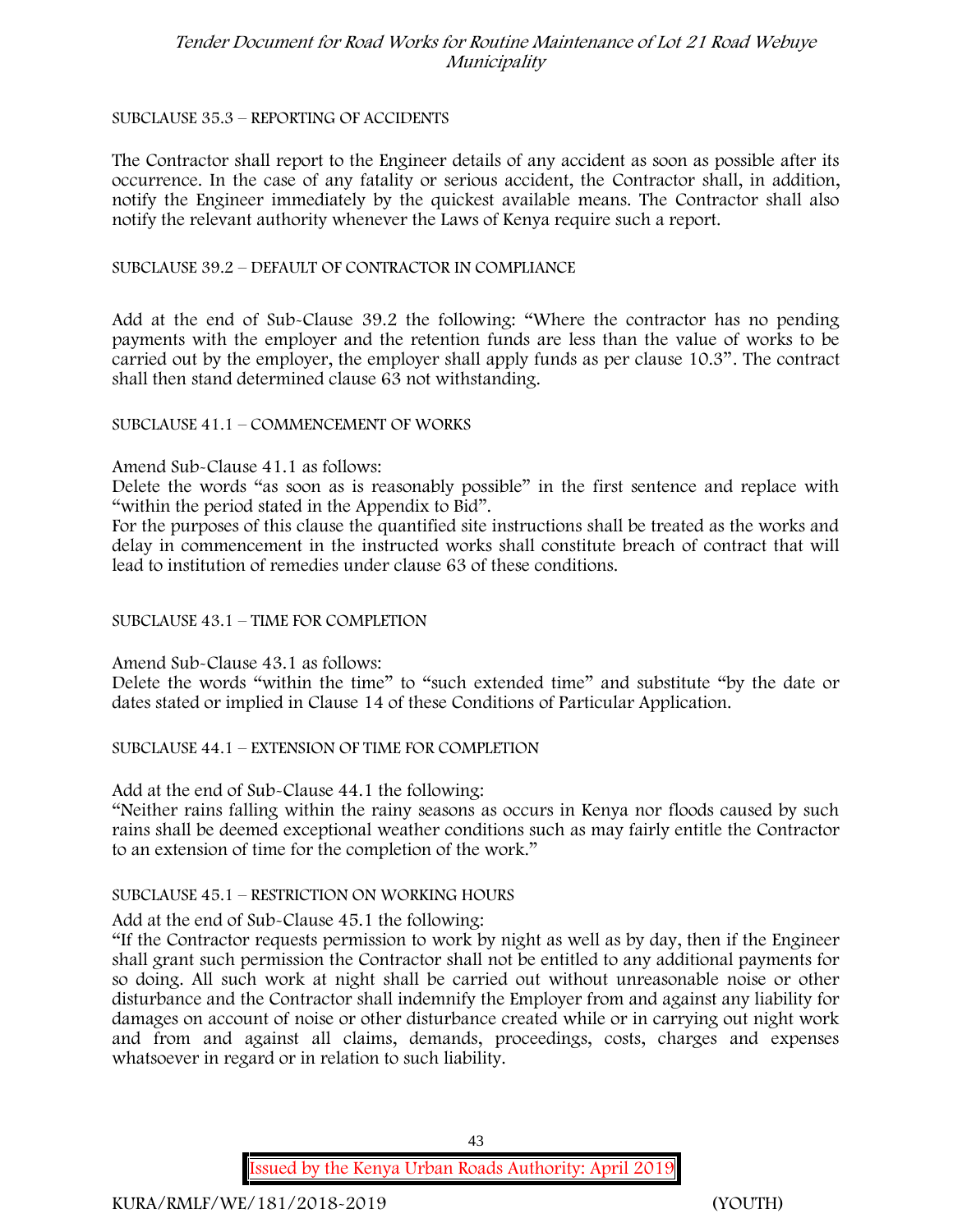"In addition the Contractor will be required to provide, for any work carried out at night or recognized days of rest, adequate lighting and other facilities so that the work is carried out safely and properly.

"In the event of the Engineer granting permission to the Contractor to work double or rotary shifts or on Sundays, the Contractor shall be required to meet any additional costs to the Employer in the administration and supervision of the Contract arising from the granting of this permission."

SUBCLAUSE 47.2 – REDUCTION OF LIQUIDATED DAMAGES

Add the following paragraphs at the end of this Sub-Clause:

"There shall be no reduction in the amount of liquidated damages in the event that a part or a section of the Works within the Contract is certified as completed before the whole of the Works comprising that Contract.

The Employer shall pay no bonus for early completion of the Works to the Contractor.

SUBCLAUSE 52.1 – VALUATION AND VARIATIONS

Add new Clause 52.2(c )

No change in the unit rates or prices quoted shall be considered for items included in the schedule of Dayworks rates, or Provisional Sums and items, or for any item in the BOQ.

SUBCLAUSE 52.4 – DAYWORKS

Add the following at the end of Sub-Clause 52.4:

The work so ordered shall immediately become part of the works under the contract. The Contractor shall, as soon as practicable after receiving the Dayworks order from the Engineer undertake the necessary steps for due execution such work. Prior to commencement of any work to be done on a Dayworks basis, the Contractor shall give an advance notice to the Engineer stating the exact time of such commencement.

SUBCLAUSE 54.1 – CONTROCTOR'S EQUIPMENT, TEMPORARY WORKS AND MATERIALS

: Exclusive use for the works

Amend Sub-Clause 54.1 as follows: Line 5: add "written" between "the" and "consent". Delete Sub-Clauses 54.2 and 54.5.

SUBCLAUSE 55.2 – OMMISIONS OF QUANTITIES

Items of Works described in the Bills of Quantities for which no rate or price has been entered in the Contract shall be considered as included in other rates and prices in the Contract and will not be paid for separately by the Employer.

Add the following Sub-Clause 58:

Add the words "or Engineer's representative" where the word "Engineer" appears in clause 58. SUBCLAUSE 58.4 – PROVISIONAL ITEMS

44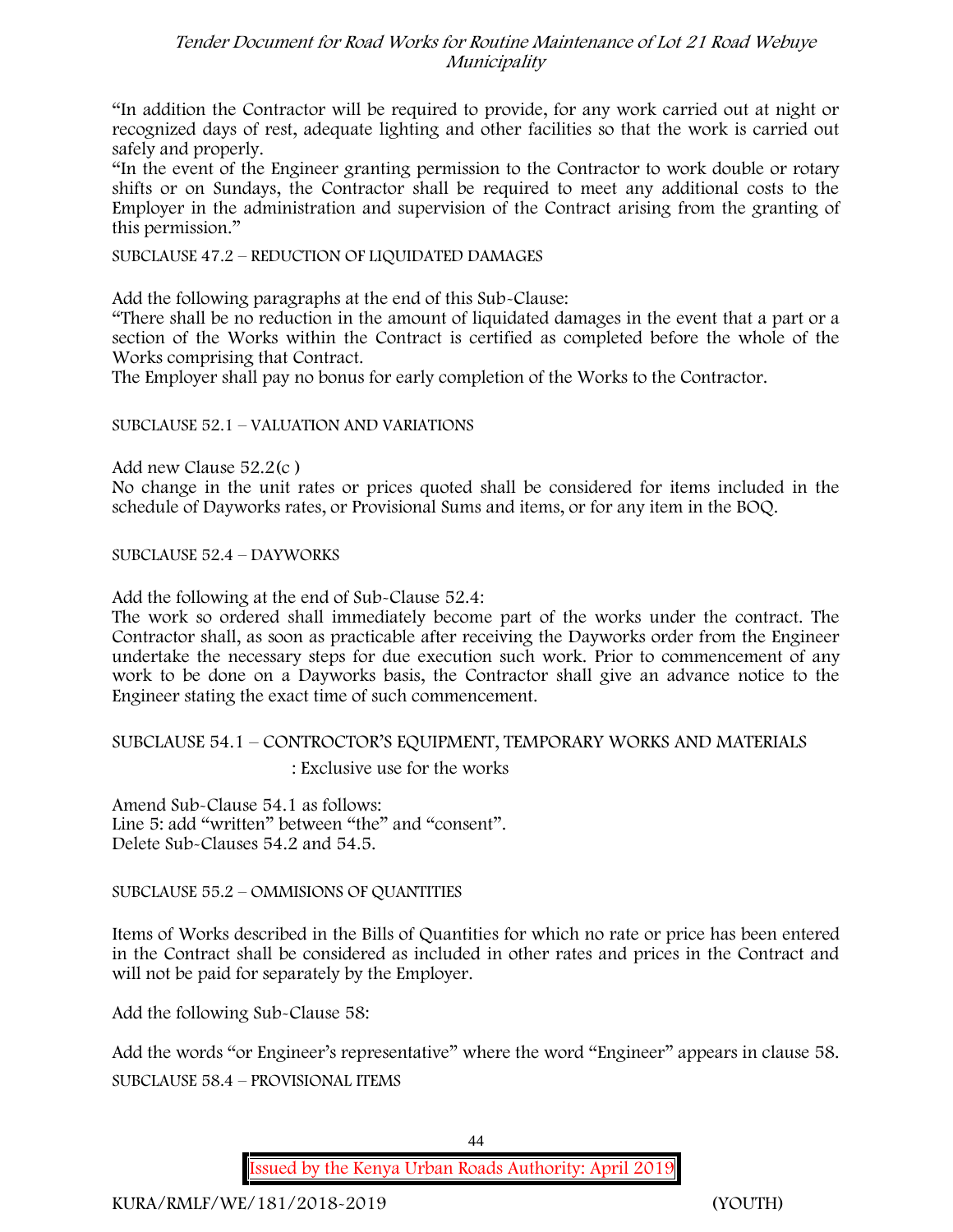Provisional items shall be read as Provisional Sums and shall be operated as such in accordance with Sub-Clauses 58.1 to 58.3.

Clause 60 of the General Conditions is deleted and substituted with the following:-

# SUBCLAUSE 60.1 – MONTHLY STATEMENT

The Contractor shall submit a statement to the Engineer at the end of each month, in a tabulated form approved by the Engineer, showing the amounts to which the Contractor considers himself to be entitled. The statement shall include the following items, as applicable;

- the value of the Permanent Work executed up to the end of previous month

- such amount as the Engineer may consider fair and reasonable for any Temporary Works for which separate amounts are provided in the Bill of Quantities

- any amount to be withheld under retention provisions of Sub-clause 60.3

- any other sum to which the Contractor may be entitled under the Contract

If the Engineer disagrees with or cannot verify any part of the statement, the Contractor shall submit such further information as the Engineer may reasonably require and shall make such changes and corrections in the statement as may be directed by the Engineer. In cases where there is difference in opinion as to the value of any item, the Engineer's view shall prevail.

#### SUBCLAUSE 60.2 INTERIM PAYMENT CERTIFICATE

The Contractor shall forward to the Engineer an Interim Payment Certificate based on the statement as corrected above and, should it be necessary in the Engineers opinion, shall promptly make any further amendments and corrections to the Interim Payment Certificate.

The Engineer shall not unreasonably withhold certifying an Interim Payment Certificate and in case of likely delay in establishing the value of an item, such item may be set aside and the remainder certified for payment.

Within 14 days after receipt of the Interim Payment Certificate and subject to the Contractor having made such further amendments and corrections as the Engineer may require, the Engineer will forward to the Employer the certified Interim Payment Certificate.

Provided that the Engineer shall not be bound to certify any payment under this Clause if the net amount thereof, after all retentions and deductions, would be less than the minimum amount of Interim Payment Certificate's stated in the Appendix to Form of Bid. However in such a case, the uncertified amount will be added to the next interim payment, and the cumulative unpaid certified amount will be compared to the minimum amount of interim payment.

# SUBCLAUSE 60.3 – RETENTION MONEY AND PAYMENT OF RETENTION MONEY

A retention amounting to the percentage stipulated in the Appendix to Bid shall be made by the Engineer in the first and following Interim Payment Certificates until the amount retained shall reach the "Limit of Retention Money" named in the Appendix to Form of BID.

Upon the issue of the Taking-Over Certificate, with respect to the whole of the works one half of the retention money shall become due and shall be paid to the Contractor when the Engineer shall certify in writing that the last section of the whole works has been substantially completed.

Upon expiration of the Defects Liability Period for the works, the other half of the Retention Money shall be certified by the Engineer for payment to the Contractor.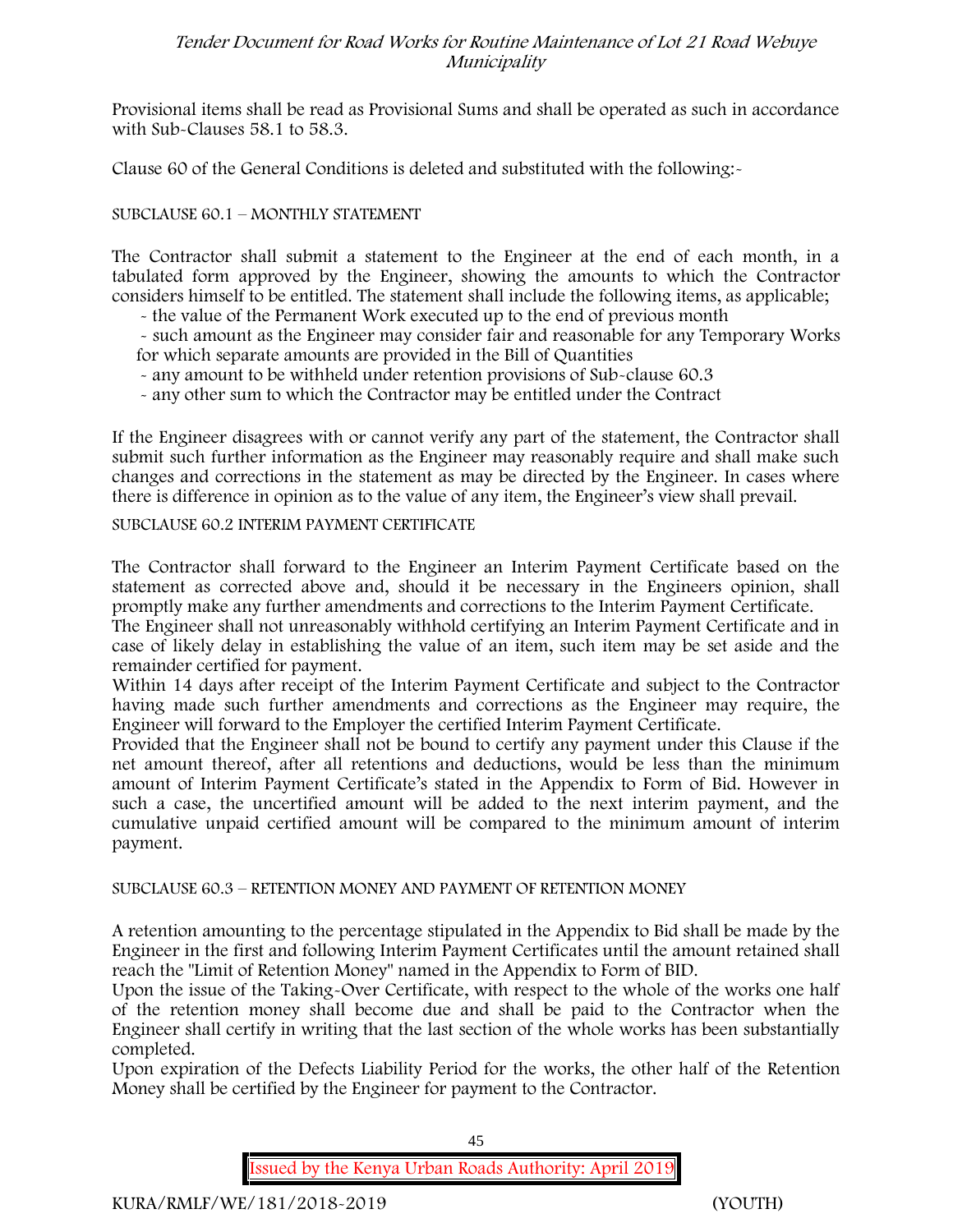Provided that in the event of different Defects Liability Periods being applicable to different Sections of the Permanent Works pursuant to Clause 48, the expression "expiration of the Defects Liability Period " shall, for the purpose of this sub-clause, be deemed to mean the expiration of the latest of such periods.

Provided also that if at such time, there remain to be executed by the Contractor any work instructed, pursuant to Clause 49 and 50, in respect of the works, the Engineer shall be entitled to withhold certification until completion of any such work or so much of the balance of the Retention money as shall in the opinion of the Engineer, represents the cost of the remaining work to be executed.

SUBCLAUSE 60.4– CORRECTION OF CERTIFICATES

The Engineer may in any Interim Payment Certificate make any correction or modification to any previous Interim Payment Certificate signed by him and shall have authority, if any work is not being carried out to his satisfaction to omit or reduce the value of such work in any Interim Payment Certificate.

SUBCLAUSE 60.5– STATEMENT AT COMPLETION

Not later than 84 days after the issue of the Taking-Over Certificate in respect of the whole of the works, the Contractor shall submit to the Engineer a statement at completion showing in detail, in a form approved by the Engineer;

The final value of all work done in accordance with the Contract up to the date stated in such Taking-Over Certificate.

Any further sums which the Contractor considers to be due; and

An estimate of amounts that the Contractor considers will become due to him under the Contract.

Estimate amounts shall be shown separately in the Statement at Completion. The Contractor shall amend and correct the Statement as directed by the Engineer and submit a Certificate at Completion to be processed as in Sub-Clause 60.2.

SUBCLAUSE 60.6 – FINAL STATEMENT

Not later than 56 days after the issue of the Defects Liability Certificate pursuant to Sub-Clause 62.1, the Contractor shall submit to the Engineer for consideration a draft final statement with supporting documents showing in detail, in the form approved by the Engineer;

The final value of all work done in accordance with the Contract;

Any further sums which the Contractor considers to be due to him.

If the Engineer disagrees with or cannot verify any part of the draft final statement, the Contractor shall submit such further information as the Engineer may reasonable require and shall make such changes in the draft as may be required.

SUBCLAUSE 60.7– DISCHARGE

Upon submission of the Final Statement, the Contractor shall give to the Employer, with a copy to the Engineer, a written discharge confirming that the total of the Final statement represents full and final settlement of all monies due to the Contractor arising out of or in respect of the

46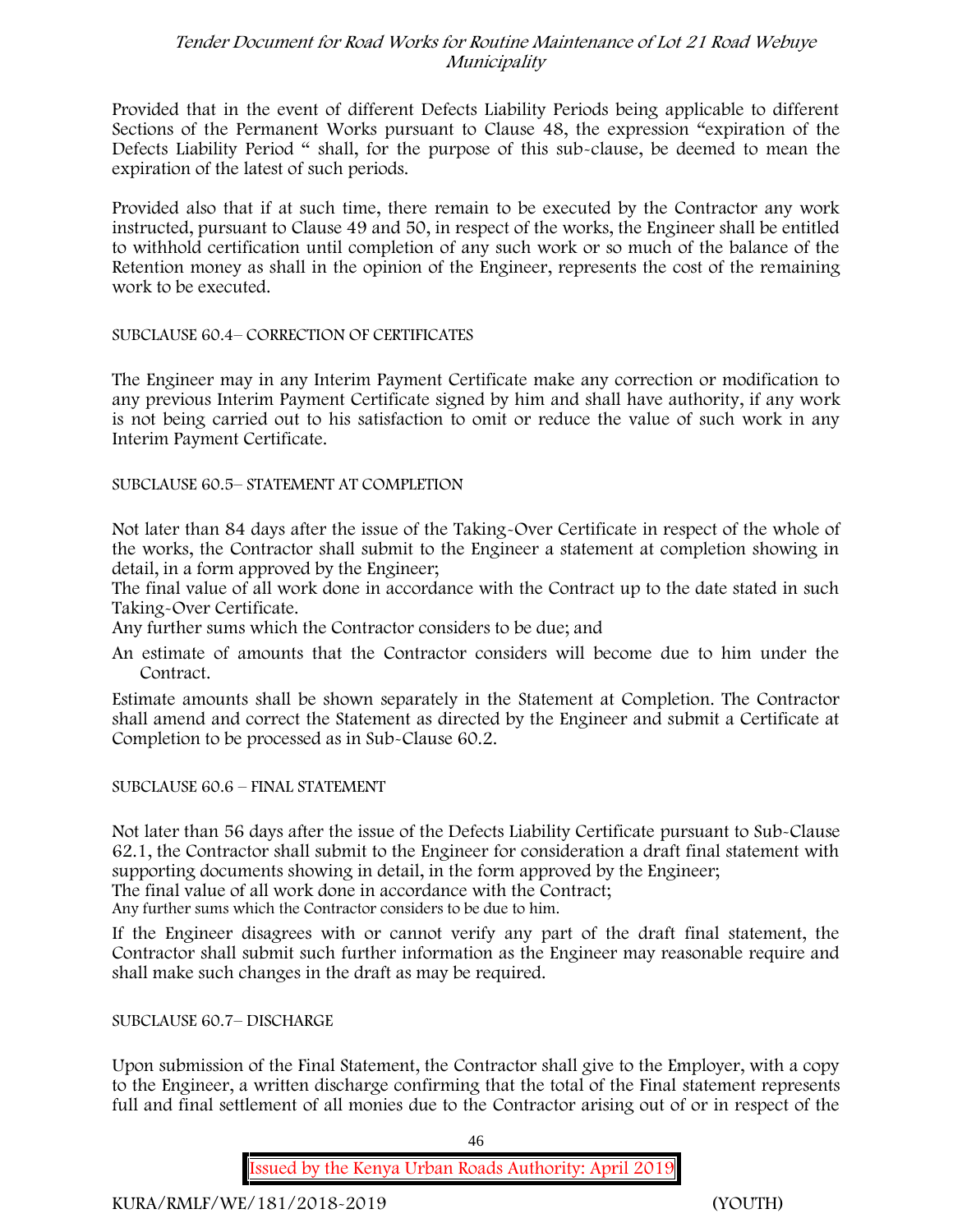Contract. Provided that such discharge shall become effective only after payment under the Final Payment Certificate issued pursuant to Sub-Clause 60.8 has been made and the Performance Security referred to in Sub-Clause 10.1 has been returned to the Contractor.

#### SUBCLAUSE 60.8 – FINAL PAYMENT CERTIFICATE

Upon acceptance of the Final Statement as given in Sub-Clause 60.6, the Engineer shall prepare a Final Payment Certificate which shall be delivered to the Contractor's authorized agent or representative for his signature. The Final Payment Certificate shall state:

The final value of all work done in accordance with the Contract;

After giving credit to the Employer for all amounts previously paid by the Employer, the balance, if any, due from the Employer to the Contractor or the Contractor to the Employer.

Final Certificate shall be issued for any sum due to the Contractor even if such is less than the sum named in the Appendix to the Form of BID.

#### SUBCLAUSE 60.9– CESSATION OF EMPLOYERS LIABILITY

unless the Contractor notifies the Engineer of his objection to the Final Certificate within fourteen days of delivery thereof he shall be deemed to have agreed that he accepts the total Contract Price as set out in the Final Certificate as full settlement for all Work Done under the Contract including any variations and omissions thereof but excluding any variations and claims previously made in writing.

SUBCLAUSE 60.10 – TIME FOR PAYMENT

The amount due to the Contractor under any Interim Payment Certificate or Final Payment Certificate issued pursuant to this Clause or to any other term of the Contract, shall, subject to Clause 47, be paid by the Employer to the Contractor as follows:

- (i) In the case of Interim Payment Certificate, within the time stated in the Appendix to Form of Bid, after the Engineer has signed the Interim Payment Certificate.
- (i) In the case of the Final Payment Certificate pursuant to Sub clause 60.8, within the time stated in the Appendix to Form Of Bid, after the Engineer has signed the Final Payment Certificate.
- (ii) In the event of the failure of the Employer to make payment within the times stated, the Employer shall make payment to the Contractor of simple interest at a rate equal to two percentage points above the averaged Base Lending Rate of three leading banks namely Kenya Commercial Bank, Standard Chartered Bank and Barclays Bank for the time being or as shall be the case from the time to time obtained from the Central Bank of Kenya. The provisions of this Sub clause are without prejudice to the Contractor's entitlements under Clause 69 or otherwise.

SUBCLAUSE 60.11 – CURRENCY OF PAYMENT

The Contract Price shall be designated in Kenyan Currency.

All work performed by the Contractor under the Contract shall be valued in Kenya Shillings using the rates and prices entered in the Bills of Quantities together with such other increases to the Contract Price, except for variation of price payments in accordance with Clause 70.1.

47

**Issued by the Kenya Urban Roads Authority: April 2019**

**KURA/RMLF/WE/181/2018-2019 (YOUTH)**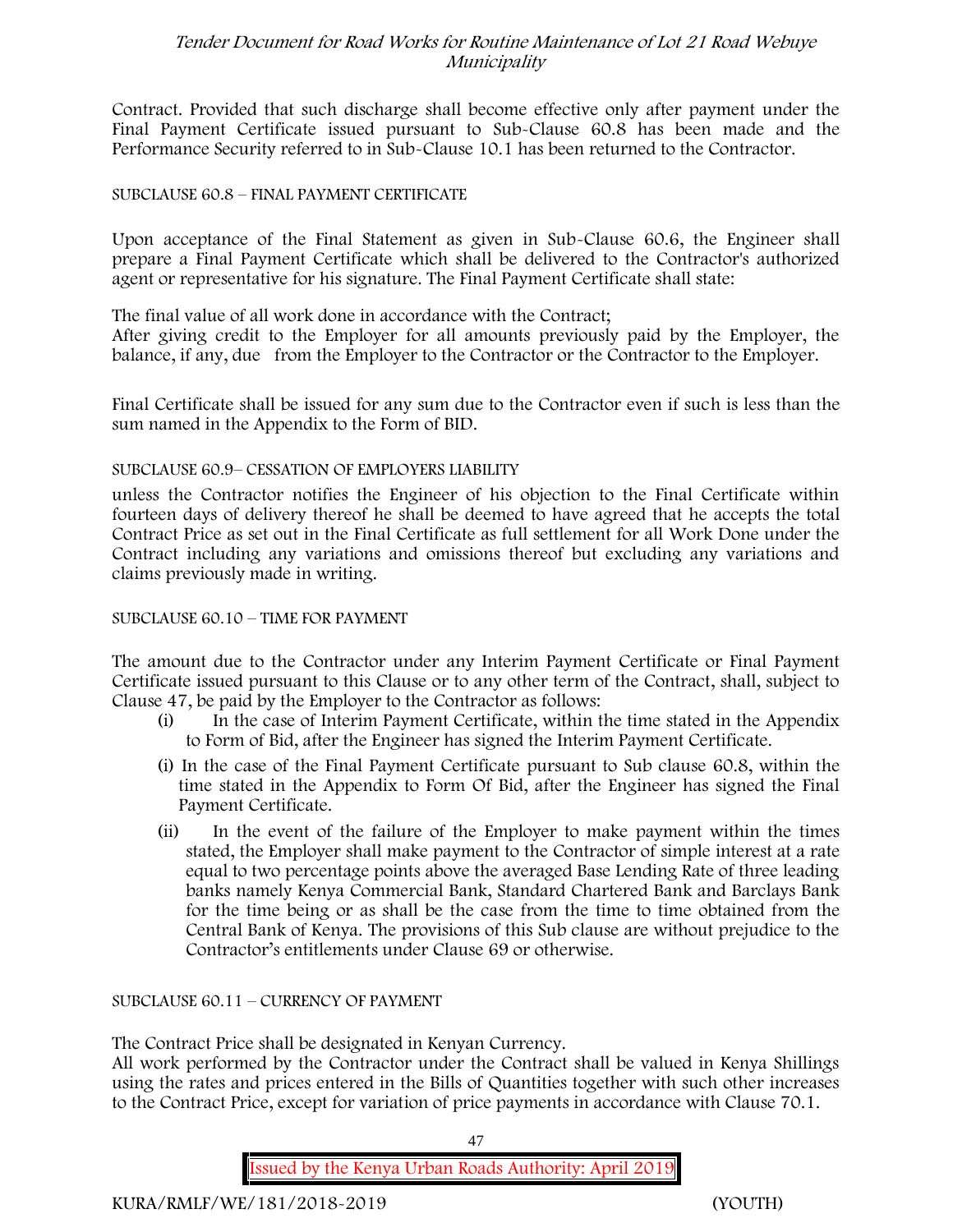# SUBCLAUSE 60.12 – ADVANCE PAYMENT

Advance payment shall not be offered in this Contract.

# SUBCLAUSE 60.13 MATERIALS FOR PERMANENT WORKS

With respect to materials brought by the Contractor to the site for incorporation into the permanent works, the Contractor shall,

-Receive a credit in the month in which these materials are brought to site,

-Be charged a debit in the month in which these materials are incorporated in the permanent works.

Both such credit and debit to be determined by the Engineer in accordance with the following provisions.

No credit shall be given unless the following conditions shall have been met to the Engineers satisfaction

- The materials are in accordance with the specifications for the works;
- The materials have been delivered to site and are properly stored and protected against loss, damage or deterioration;
- The Contractors record of the requirements, orders receipts and use of materials are kept in a form approved by the Engineer, and such records are available for inspection by the Engineer;
- The Contractor has submitted a statement of his cost of acquiring and delivering the materials and plant to the Site, together with such documents as may be required for the purpose of evidencing such cost;
- The materials are to be used within a reasonable time.
- The amount to be credited to the Contractor shall not be more than 75% of the Contractor's reasonable cost of the materials delivered to site, as determined by the Engineer after review of the documents listed in subparagraphs (a) (iv) above;
- The amount to be debited to the Contractor for any materials incorporated into the works shall be equivalent to the credit previously granted to the Contractor for such materials pursuant to Clause (b) above as determined by the Engineer.

# SUBCLAUSE 63.1 – DEFAULT OF THE CONTRACTOR

SUBCLAUSE 67.1 – ENGINEER'S DECISION

Delete the entire Sub clause 67.1 and add the following;

"If a dispute of any kind whatsoever arises between the Employer and the Contractor in any connection with, or arising out of, the Contract or the execution of the works, whether during the execution of the works or after their completion and whether before or after repudiation or other termination of the Contract including any dispute as to any opinion, instruction, determination, certificate or valuation of the Engineer, the matter in dispute shall, in the first place, be referred in writing to the Engineer, with a copy to the other party. Such reference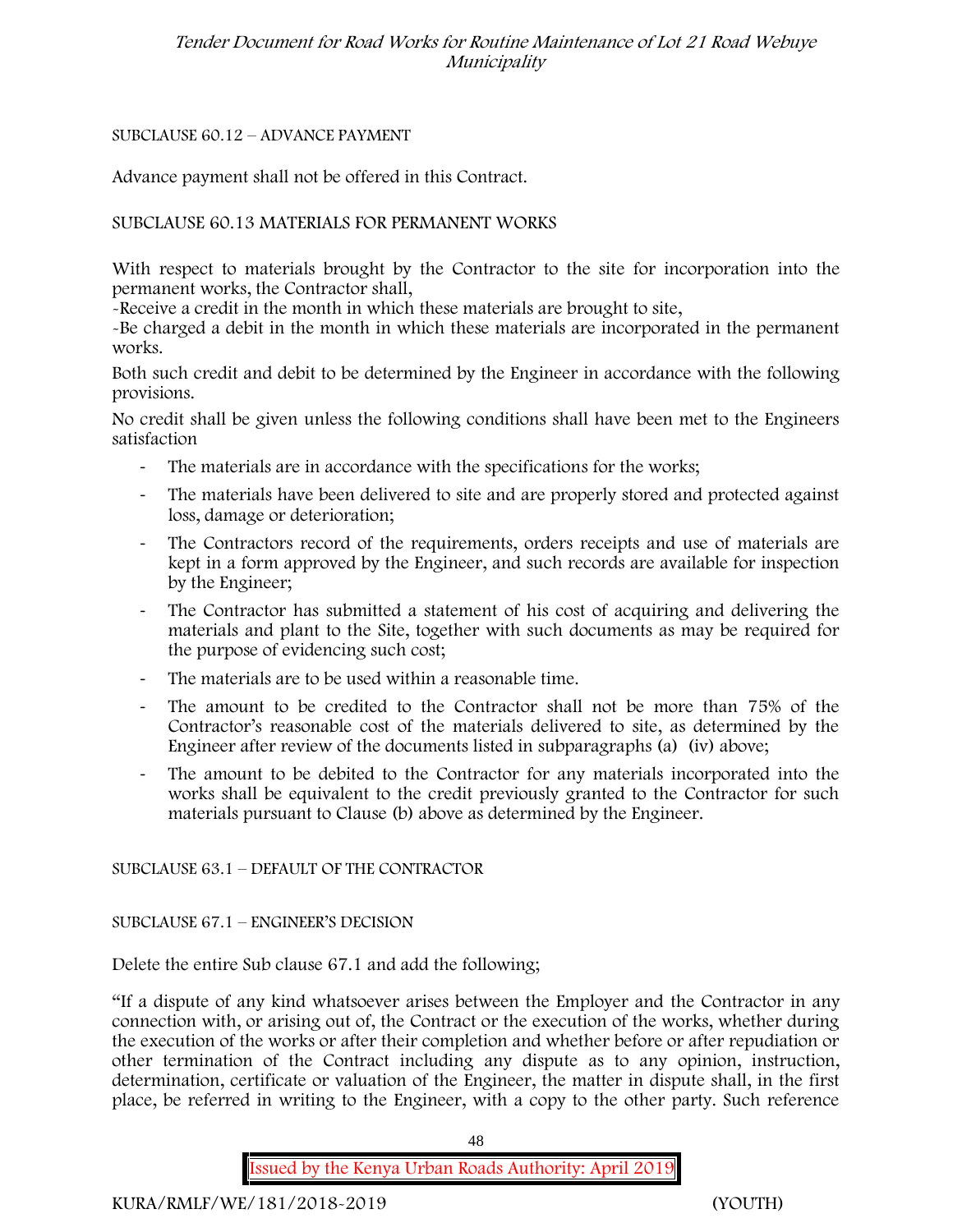shall state it is made pursuant to this clause. No later than 28 (twenty eight) day after the day on which he received such reference the Engineer shall give notice of his decision to the Employer and the Contractor. Such decision shall state it is made pursuant to this clause.

Unless the Contract has already been repudiated or terminated, the Contractor shall, in every case, continue to proceed with the works with all due diligence and the Contractor and the Employer shall give effect forthwith to every such decision of the Engineer unless and until the same shall be revised, as hereinafter provided, in an Amicable Settlement, Adjudicator's or Arbitrator's award.

If either the Employer or the Contractor be dissatisfied with the any decision of the Engineer, or if the Engineer fails to give notice of his decision on or before the 28th (twenty eighth) after the day on which he received the reference, then either the Employer or the Contractor may, on or before the 28th (twenty eighth) day after the day the day on which he received notice of such decision, or on or before the 28th (twenty eighth) day after the day the day on which the said period of 28 days expired, as the case may be, give notice to the other party, with a copy for information to the Engineer, of his intention to commence Adjudication, as hereinafter provided, as to the matter in dispute. Such notice shall establish the entitlement of the party giving the same to commence Adjudication, as hereinafter provided, as to such dispute; no adjudication in respect thereof may be commenced unless such notice is given.

If the Engineer has given notice of his decision as to a matter in dispute to the Employer and the Contractor and no notice of intention to commence adjudication as to such dispute has been given by either the Employer or the Contractor on or before the twenty eighth day after the day on which the parties received notice as to such decision from the Engineer, the said decision shall become final and binding upon the Employer and the Contractor. "

# SUBCLAUSE 67.2 – AMICABLE SETTLEMENT

Delete the entire subclause 67.2 and add the following;

"Where notice to of intention to commence adjudication as to a dispute has been in accordance with subclause 67.1, the parties shall attempt to settle such dispute in amicably before the commencement of Adjudication; provided that, unless the parties otherwise agree, Adjudication may be commenced on or after the 14th (fourteenth) day after the day on which notice of intention to commence adjudication of such dispute was given, even if an attempt at amicable settlement thereto has been made."

# SUBCLAUSE 67.3 – ADJUDICATION

Delete the entire subclause 67.3 and add the following;

"The Adjudicator shall be appointed by the Chartered Institute of Arbitrators (Kenya) unless the appointment is agreed by the parties within 7 (seven) days of the notice to adjudication.

The adjudication process shall be conducted according to the Laws of Kenya and the Rules of the Chartered Institute of Arbitrators (Kenya)."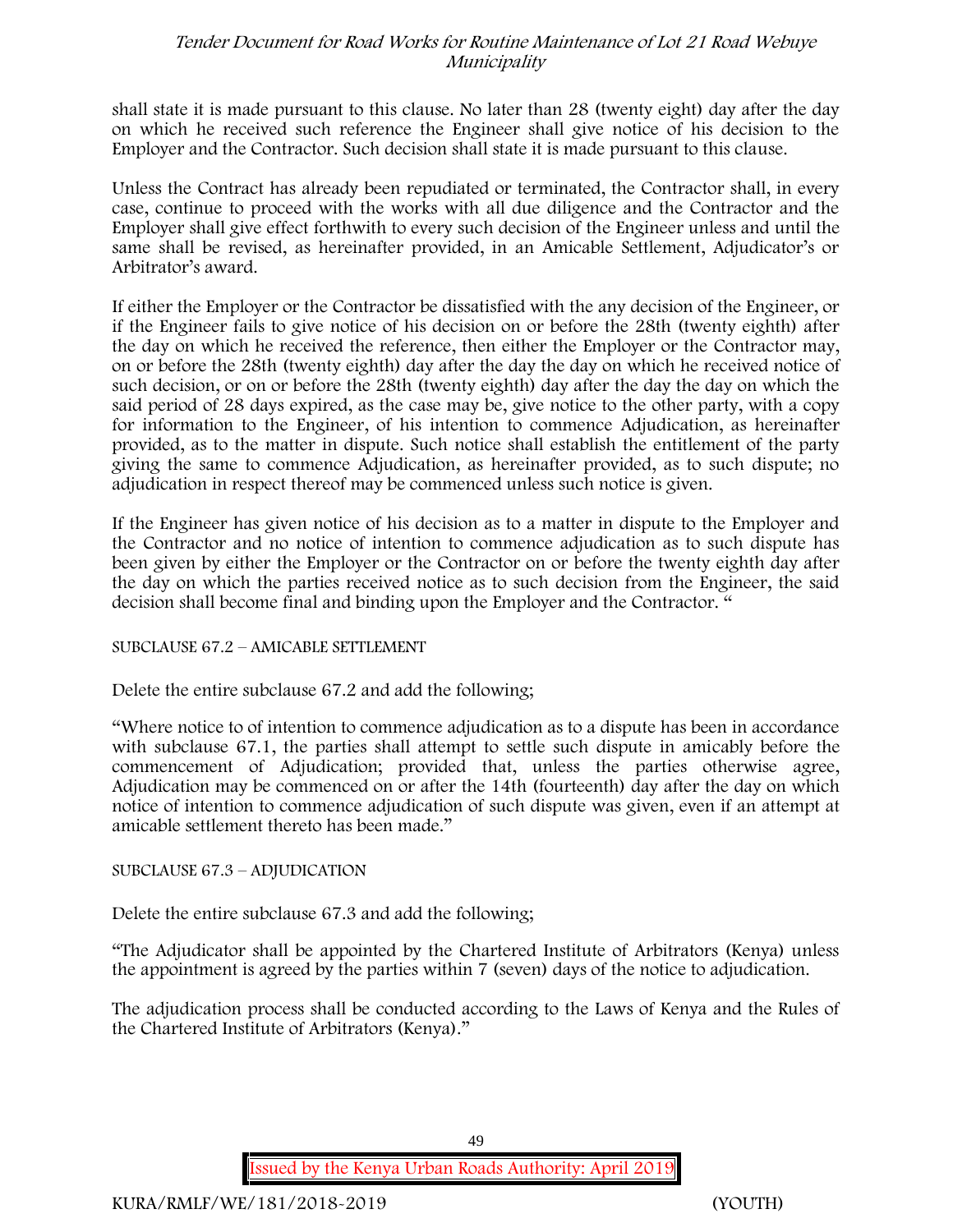# SUBCLAUSE 67.3 – ARBITRATION

Delete the entire subclause 67.3 and add the following;

"Any dispute in respect of which:

The decision, if any, of the Adjudicator has not become final and binding pursuant to subclause 67.1, and Amicable settlement has not been reached within the period stated in subclause 67.2,

shall be finally settled, under the Laws of Kenya and the Arbitration Rules of the Chartered Institute of Arbitrators (Kenya Branch) by one or more arbitrators appointed by the Chartered Institute of Arbitrators (Kenya Branch).

Neither party shall be limited in the in the proceedings before such arbitrator/s to the evidence or arguments put before the Adjudicator for the purpose of obtaining his said decision pursuant to subclause 67.1.

Arbitration may be commenced prior to or after completion of the works, provided that the obligations of the Employer, the Engineer and the Contractor shall not be altered by reason of the arbitration being conducted during the progress of the works.

SUBCLAUSE 68.2 – NOTICES TO EMPLOYER AND ENGINEER

Delete in Sub-Clause 68.2 the words "nominated for that purpose in Part II of these conditions".

- a. The Employer's address is: The Director General, Kenya Urban Roads Authority (KURA), P.O. Box 41727 - 00100 **NAIROBI**
- b. The Engineer's address is: General Manager (Maintenance), Kenya Urban Roads Authority (KURA), P.O. Box 41727 - 00100 **NAIROBI**

SUBCLAUSE 68.4 – All letters and notices from the Contractor to the Employer and/Engineer must be signed by the Managing Director or the person given written power of Attorney.

CLAUSE 69 – DEFAULT OF EMPLOYER

Delete Sub-Clause 69.1 (c)

In Sub-Clause 69.4 add at the end of first paragraph the following "the period of such suspension shall be as agreed upon by both parties and in any case not more than six (6) months".

**Issued by the Kenya Urban Roads Authority: April 2019**

**KURA/RMLF/WE/181/2018-2019 (YOUTH)**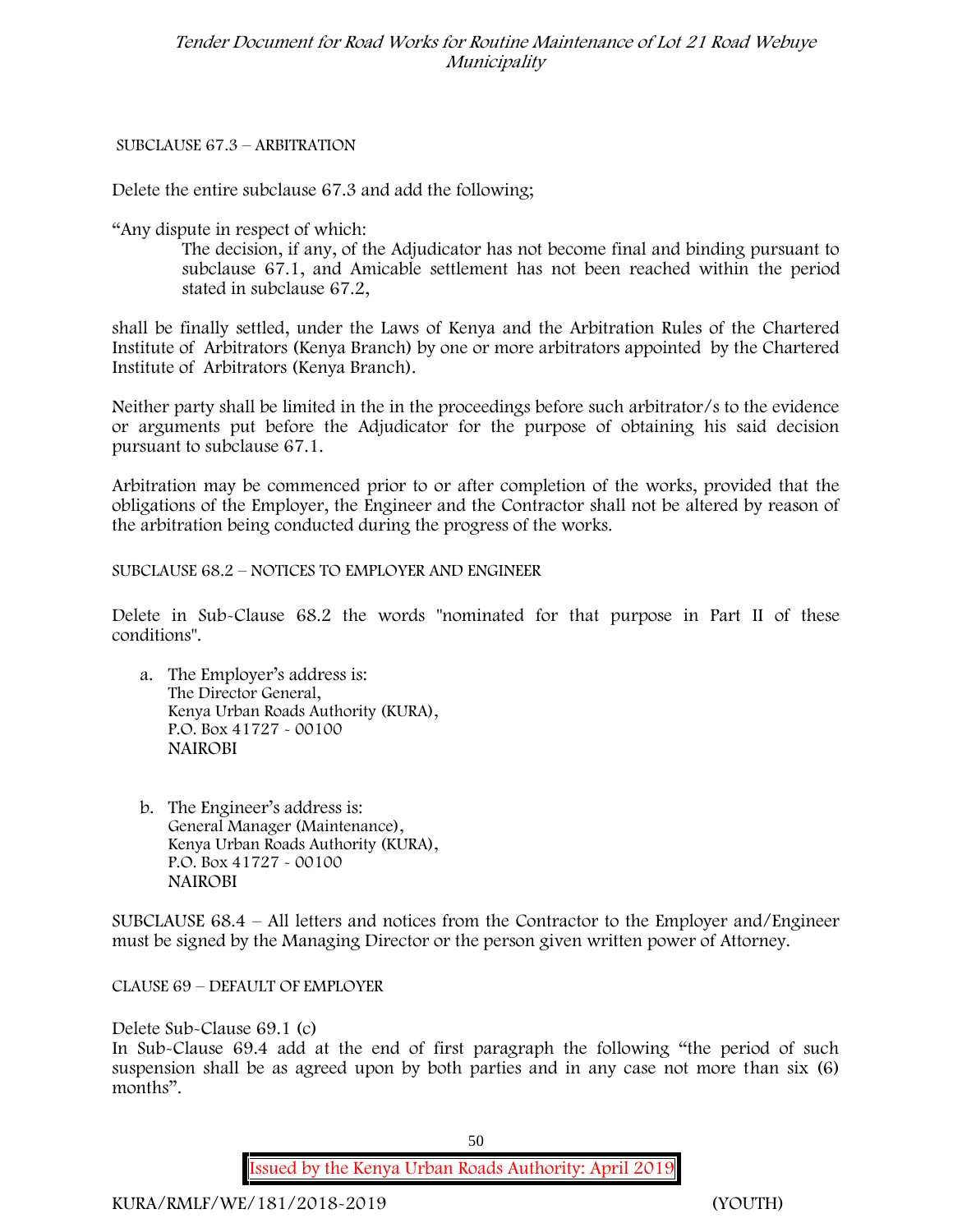In Subclause 69.4 of General Conditions of Contract Part I, insert at the end -----"The amounts of such costs which shall be added to the Contrct Price shall exclude any cost due to idle time for equipment, plant and labour."

#### CLAUSE 70 – CHANGES IN COST AND LEGISLATION

There shall be no claims of payments for Variation of Prices (VOP) or changes in cost for legislation.

SUBCLAUSE 70.2 – SUB-CONTRACT

(a) If the Contractor shall decide subject to Clause 4 thereof to sub-let any portion of the work he shall incorporate in the sub-contract provisions to the like effect as those contained in sub clause (1) of this Clause;

(b) If the price payable under a sub-contract as aforesaid is increased above or decreased below the price in such sub-contract by reason of the operation of the incorporated provisions of sub- clause (1) of this clause then the net amount of such increase or decrease shall as the case may be, be paid to or allowed by the Contractor under this contract.

SUBCLAUSE 70.3 – NOMINATED SUB-CONTRACTORS

This clause shall not apply in respect of work executed by any nominated sub-Contractor (fluctuation in relation to nominated sub-Contractors shall be dealt with under provisions in relation thereto which may be included in the appropriate sub-contract or contract of sale).

SUBCLAUSE 70.4 – DATE OF BID PRICING

The expression "the date of BID pricing" as used in this Clause means the date 30 days prior to the final date for submission of BIDs as determined by the Employer in the BID documents

SUBCLAUSE 70.5 – PRIME COST

For imported materials, the supplier's/ manufacturer's Prime costs shall be C.I.F. cost at point of entry by the same means of transport as determined by the Contractor's Basic Rate.

For locally produced materials, the supplier's or manufacturer's prime costs shall be at their nearest depot or the nearest railway station relevant to the works.

For materials that are subject to Government Price Control, payments for price variations will be determined from the difference between the control price in force at a date 30 days prior to the final date for submission of BIDs and the price in force on the date of purchase.

SUBCLAUSE 70.11 – SUBSEQUENT LEGISLATION

No payment shall be paid for changes in the prices of the materials and labour.

SUBCLAUSE 70.8 – CONTRACTORS HEAD OFFICE EXPENSES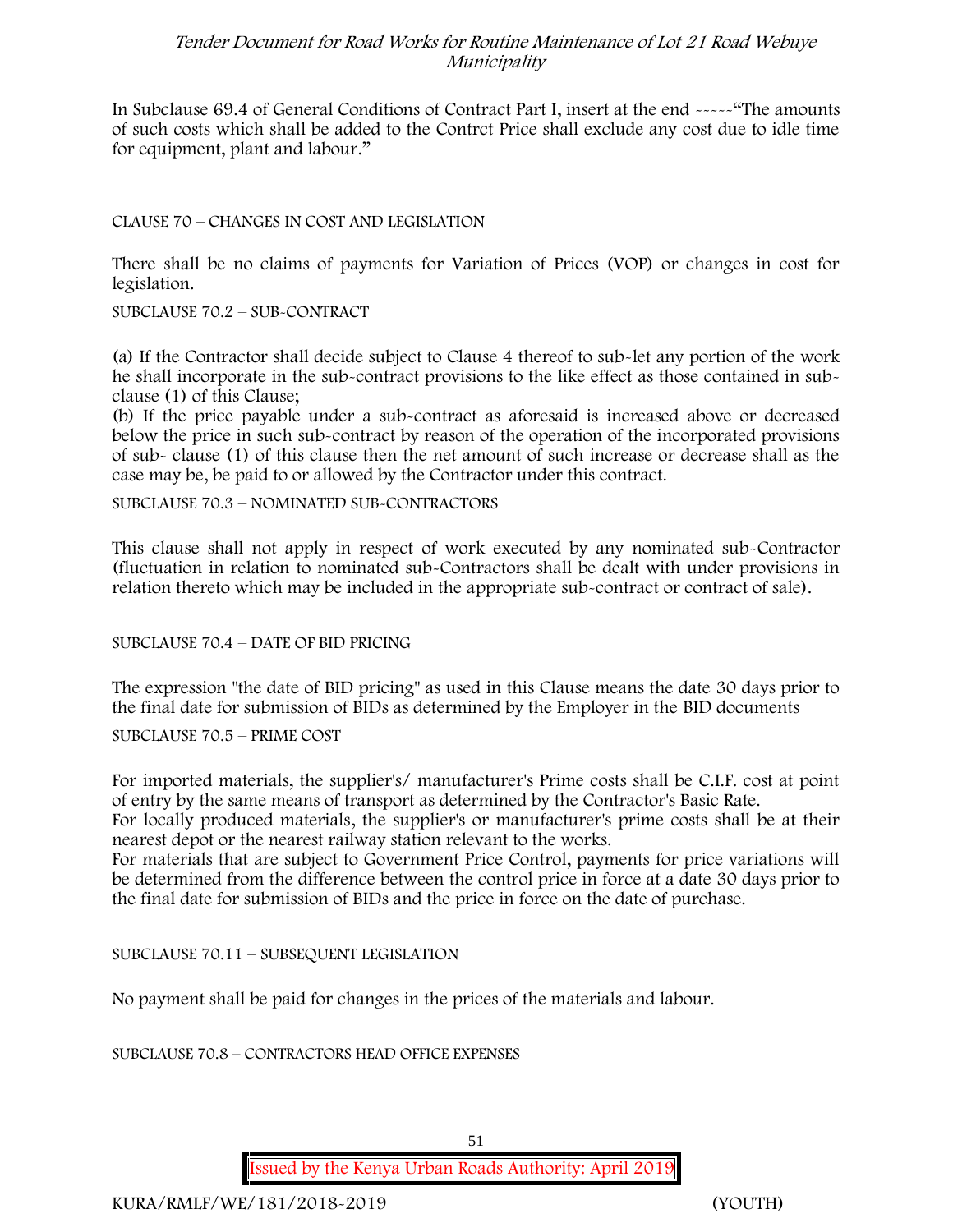No payments will be made for price variation related to expenses incurred by the Contractor in his Head Office in Kenya, or overseas.

SUBCLAUSE 70.9 – CURRENCY OF PAYMENTS UNDER CLAUSE 70

All payments made pursuant to Clause 70 shall be in Kenya Shillings.

SUBCLAUSE 70.11 – SUBSEQUENT LEGISLATION

Renumber sub-clause 70(2) of part I as sub-clause 70.11 and add the following: "Notwithstanding the foregoing, such additional or reduced cost shall not be separately paid or credited as aforesaid if the same shall already have been taken into account in accordance with the provisions of sub-clause 70.1 through 70.10 of this clause.

CLAUSE 72 – RATES OF EXCHANGE COST

Delete clause 72 in its entirety and substitute the following: The currency of BID and payment is Kenya Shillings and rates of exchange requirements are not applicable.

CLAUSE 73 – BRIBERY AND COLLUSION

Add new Clause 73.1:

"The Contractor shall not:

(a) Offer or give or agree to give to any person in the service of the Government of Kenya any gift or consideration or any kind as an inducement or reward for doing or forbearing to do or for having done or forborne to do any act in relation to the obtaining or execution of this or any other contract to which the Government of Kenya is a party or for showing or forbearing to show favour or disfavour to any person in relation to this or any other contract for the Government of Kenya.

(b) Enter into this or any other contract with the Government of Kenya in connection with which commission has been paid or agreed to be paid by or on his behalf or to his knowledge, unless before the contract is made particulars of any such commission and of the terms and conditions of any agreement for the payment thereof have been disclosed in writing to the Employer.

Any breach of this condition by the Contractor or by anyone employed by him or acting on his behalf (whether with or without the knowledge of the Contractor) or the commission of any offence by the Contractor or by anyone employed by him or acting on his behalf in relation to this or any other contract to which the Government of Kenya is a party shall entitle the Employer to determine the Contract (See Condition 63 hereof) and/ or to recover from the Contractor the amount or value of any such gift, consideration or commission.

Any dispute or difference of opinion arising in respect of either the interpretation, effect or application of this condition or of the amount recoverable hereunder by the Employer from the Contractor shall be decided by the Employer, whose decision shall be final and conclusive.

CLAUSE 74 – CONTRACT CONFIDENTIAL

Add new Clause 74.1:

The Contractor shall treat the details of this Contract as Private and Confidential and shall not publish or disclose the same or any particulars thereof in any trade or technical paper or

52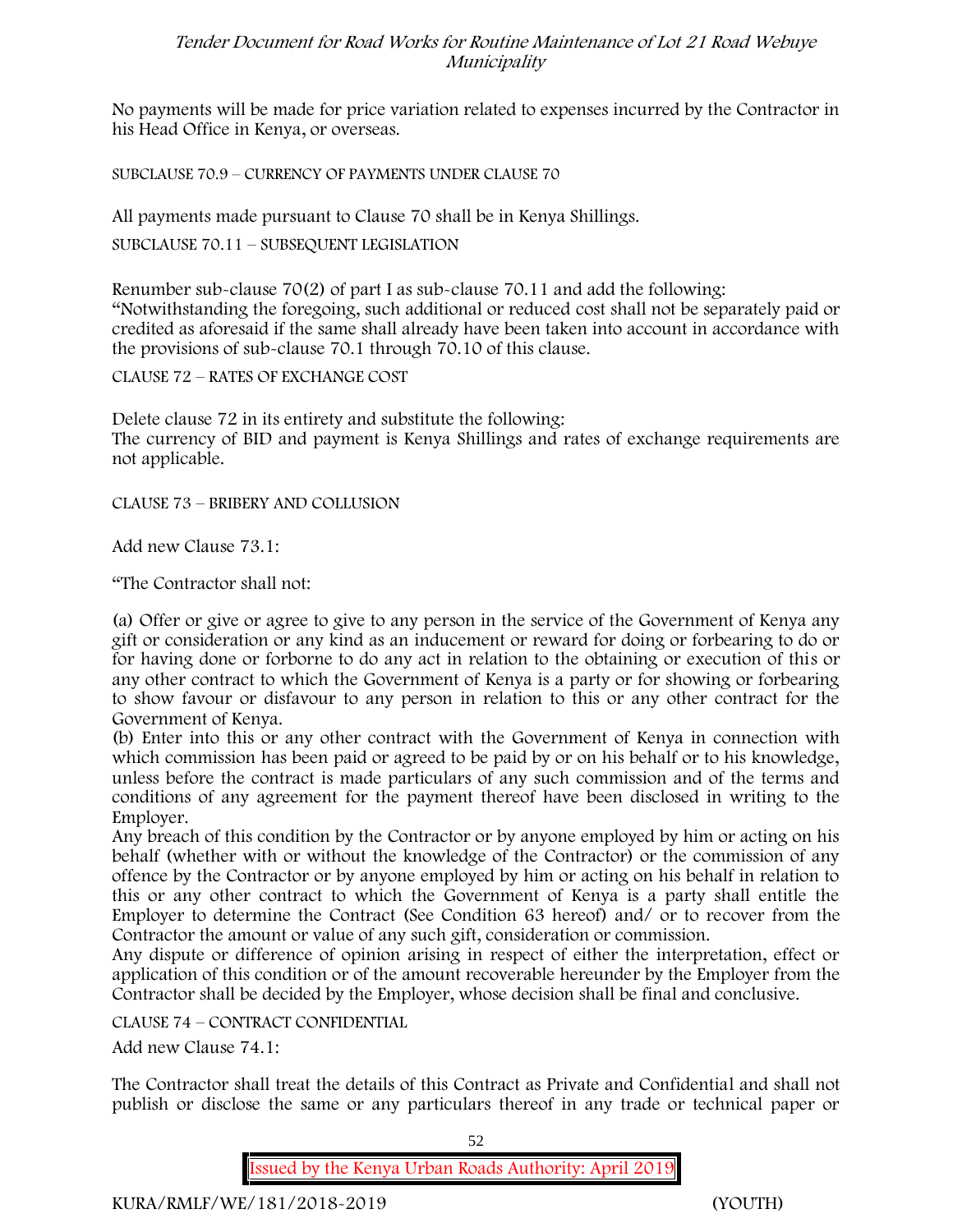elsewhere (save in so far as may be necessary for the purpose thereof) without the previous consent in writing of the Government. If any dispute arises as to the necessity of any publication or disclosures for the purposes of this Contract the same shall be referred to the decision of the Engineer mentioned in the said Conditions of Contract whose award shall be final.

**Issued by the Kenya Urban Roads Authority: April 2019**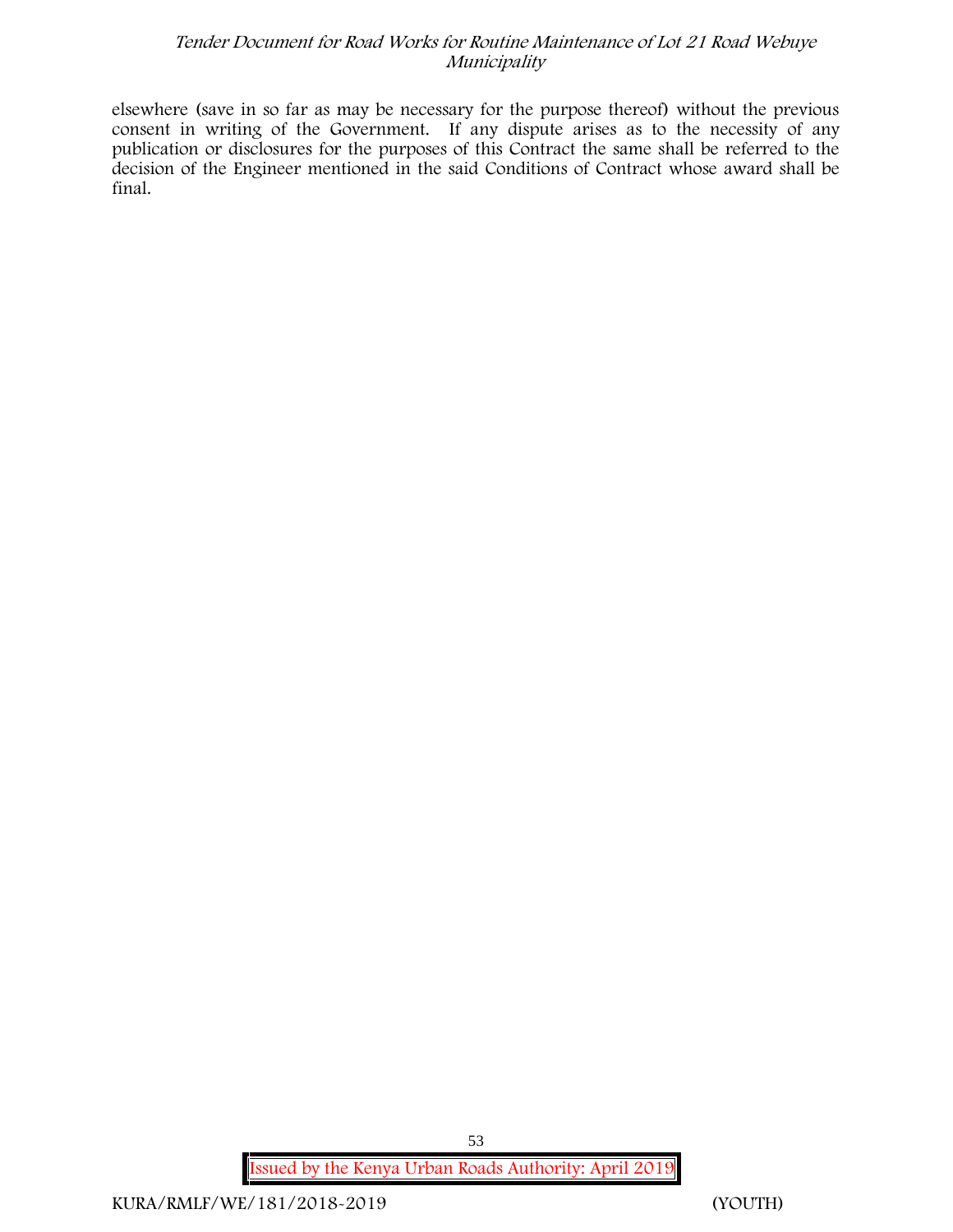# **SECTION V: SPECIAL SPECIFICATIONS**

**Issued by the Kenya Urban Roads Authority: April 2019**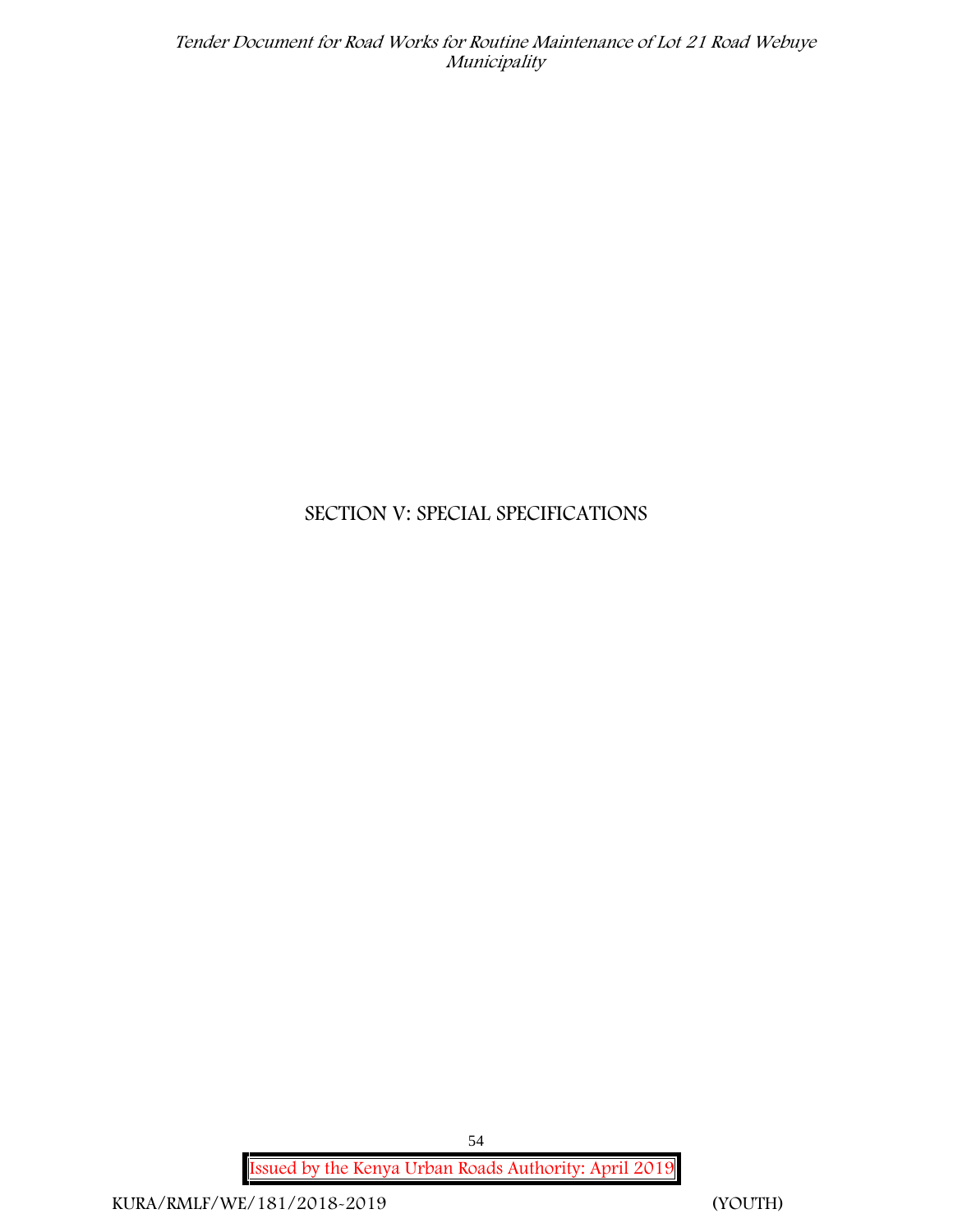# **SPECIAL SPECIFICATIONS**

**SECTION 1 – GENERAL**

## **101 SPECIAL SPECIFICATIONS**

Special specification is supplementary to the Standard Specifications and the two must be read in conjunction. In any case where there appears to be conflict between the two then the Special Specifications will take precedence.

#### **102 LOCATION OF CONTRACT.**

The works are located in Western Region within Bungoma Municipality.

The roads contained in LOT 21 are as detailed below:

| S/no | Road                 | Length KM |
|------|----------------------|-----------|
|      | Khalumuli-Muchi Road |           |

The length of the roads is approximately 3.6 km

#### **103 EXTENT OF CONTRACT**

The works to be executed under the Contract comprise mainly of but not limited to the following:-

- **1. Road Works**
- Clearance of road reserve
- Cut to spoil/fill
- Grading and gravelling
- **2. Drainage Works**
- Excavation/cleaning of drains and culvert
- Culvert cleaning
- Protection works: Stone pitching etc.
- Culvert installation
- **3. Maintenance of passage of traffic through and around the works.**
- **4. Relocation of services.**
- **5. Maintenance of works during Contract Period – Defect Liability Period shall be 1 month.**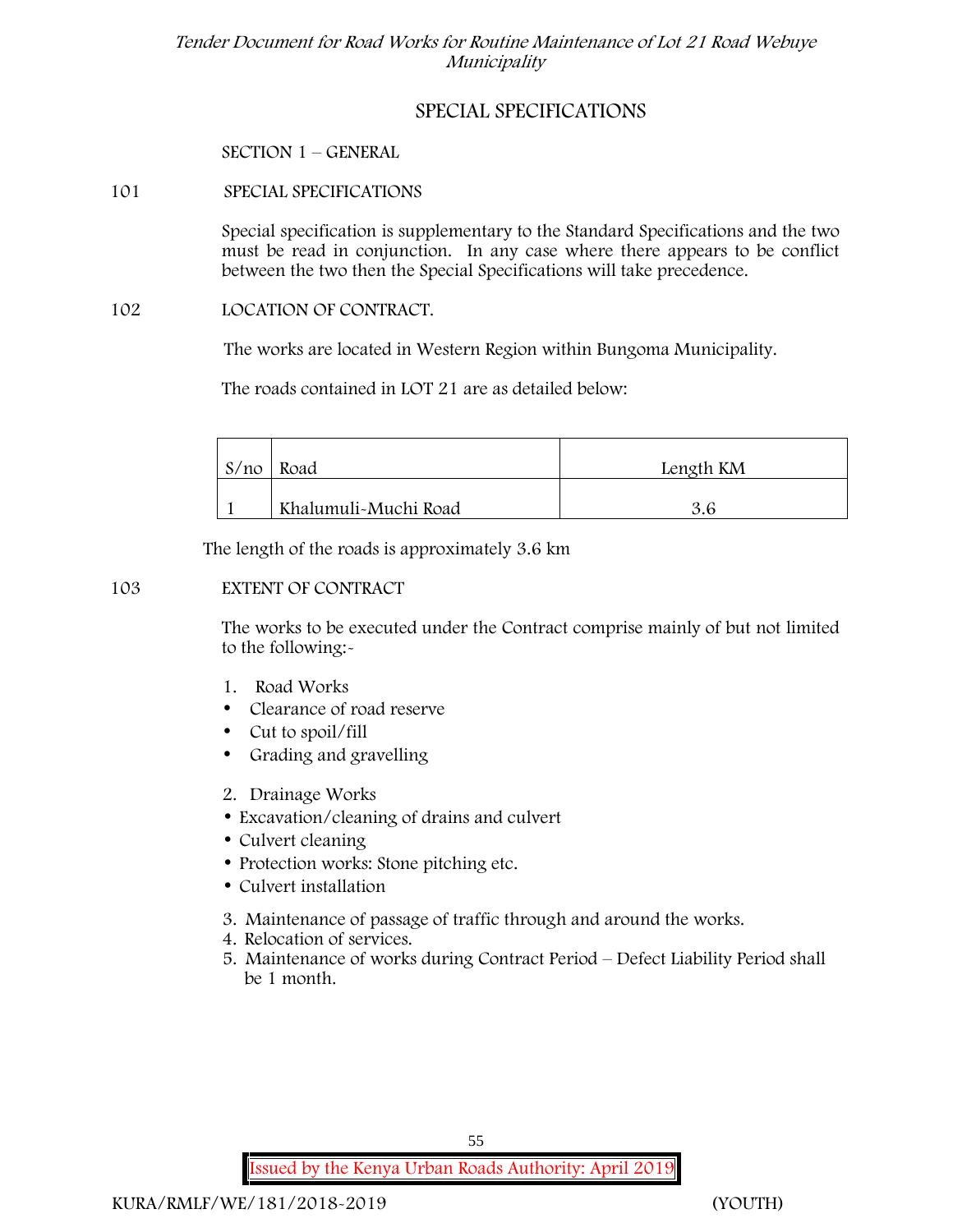Any other activity not listed above in either category but deemed to be necessary by the Engineer, shall be subject to the Engineer's formal instructions within the mode of payment stipulated either by day works or on a measured basis.

#### **105 ORDER OF EXECUTION OF WORKS**

In addition to Clause 105 of the Standard Specification the Contractor shall carry out the Works such that a continuous and consecutive output of fully completed work is achieved.

#### **107 TAKING OVER CERTIFICATE**

The minimum length of the road for which a certificate will be issued under clause 48 of the conditions of Contract shall be the whole length of each section of the road substantially completed.

#### **109 NOTICE OF OPERATIONS**

Add the following sub- Clause.

### Notification Terms

It shall be the Contractor's responsibility to notify the Engineer when any item of works scheduled are completed and ready for approval, and the contractor shall give sufficient notice to allow control tests to be performed.

# Explosive and Blasting

- (a) The requirements of the Laws of Kenya governing explosives and other requirements and regulations of Government of Kenya and other authorities shall be complied with.
- (b) No explosives of any kind shall be used without prior written consent of the Engineer.

The Contractor shall be solely responsible for the provision, handling, storage and transporting of all explosives, ancillary materials and all other items of related kind whatsoever required for blasting.

# **117 HEALTH, SAFETY AND ACCIDENTS**

Add the following:

In addition to providing, equipping and maintaining adequate first aid stations throughout the works in accordance with the laws of Kenya, the contractor shall provide and maintain on site during the duration of the Contract, a fully equipped dispensary. This shall be with a qualified Clinical Officer / Nurse who shall offer the necessary medical advice on HIV and related diseases to the Engineer's and Contractor's Site staff. The Contractor shall allow for this in the rates and be responsible for all site welfare arrangements at his own cost.

# **120 PROTECTION OF EXISTING WORKS AND SERVICES**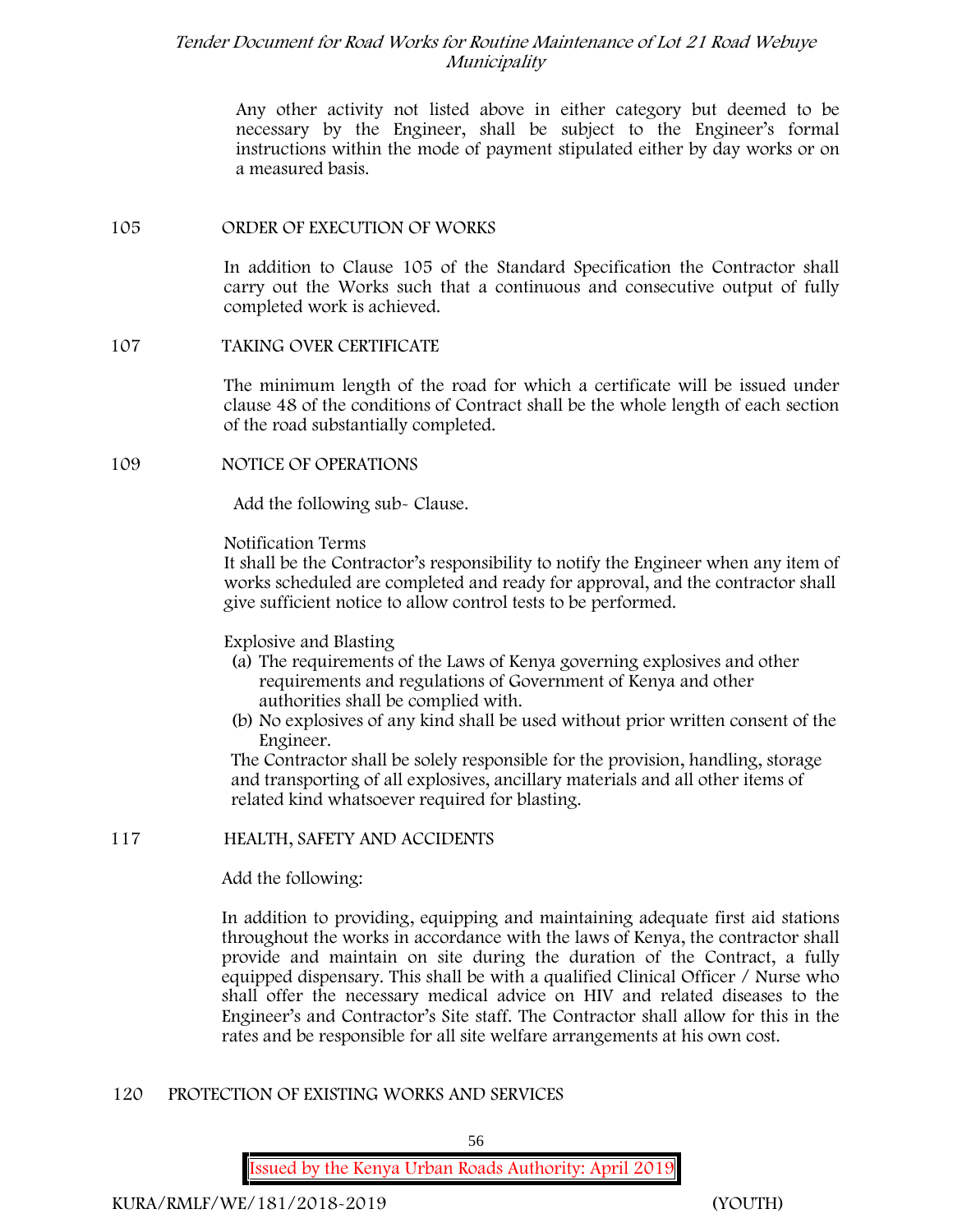The Contractor shall acquaint himself with the position of all existing services such as sewers, water drains, cables for electricity and telephone, lighting and telephone poles, water mains, etc., before commencing any excavation or other work likely to affect the existing services.

The cost of all plant, equipment and materials, labour, technical and professional staff, transport and the like necessary for determining the locations of existing services, including the making good of any damage caused to such services all to the satisfaction of the Engineer, shall be deemed to be included in the tender rates. No other payment shall be made for the costs of such operations, nor for the making good of damage caused thereby to the existing services.

The Contractor shall be held responsible for injury to existing structures, works or services and shall indemnify and keep indemnified the Employer against any claims in this respect (including consequential damages).

#### **121 DIVERSION OF SERVICES**

- (a) The Contractor shall acquaint himself with the location of all existing services such as telephone lines, electricity cables, water pipes, sewers etc., before execution of any works that may affect the services. The cost of determining the location of the existing services together with making good or repairing of any damage caused all to the satisfaction of the Engineer shall be included in the BID rates.
- (b) Subject to the agreement with the Engineer, the Contractor shall be responsible for removal of alteration and relocation of existing services.
- (c) The Contractor shall indemnify the Employer against claims originating from damage to existing services or works.

# **123 LIAISON WITH GOVERNMENT AND POLICE OFFICIALS**

The Contractor shall keep in close touch with the Police and the other Government officials of the area regarding their requirements in the control of traffic or other matters, and shall provide all assistance or facilities, which may be required by such officials in the execution of their duties.

#### **124 LAND FOR ALL CAMPS SITES AND FOR THE CONTRACTOR'S OWN PURPOSES, INCLUDING TEMPORARY WORKS.**

Notwithstanding Clause 124 of the Standard Specification all requirements of land for temporary works and construction purposes shall be to the approval of the Engineer but the Contractor will make all necessary arrangements with the property owners concerned and pay all charges arising therefrom. On or before completion of the Contract, the Contractor shall remove all temporary works and shall restore all such land to the condition in which it was immediately prior to the occupation thereof as far as is reasonable and practicable. No separate payment will be made to the Contractor on account of these items and the Contractor must make due allowance for them in his rates.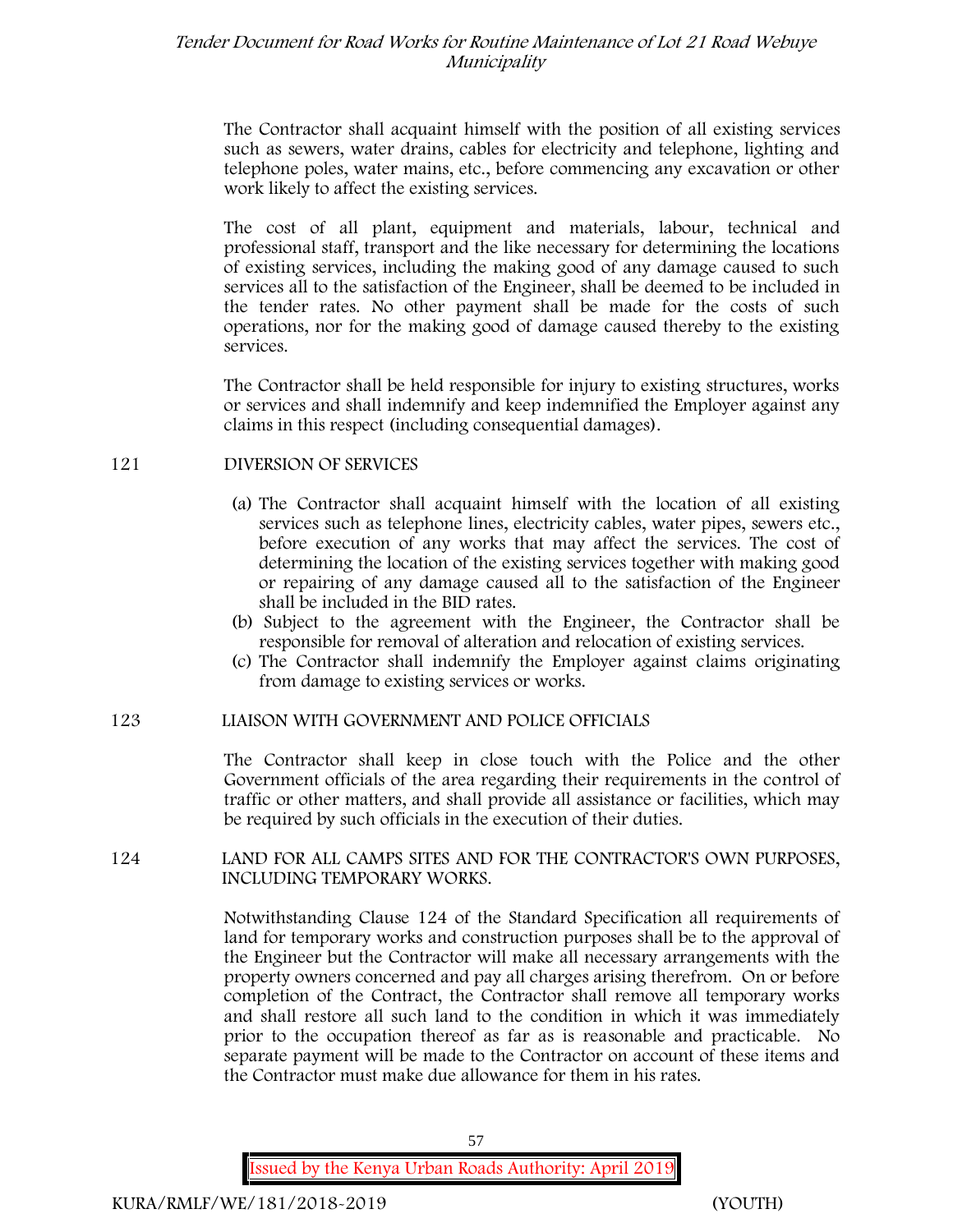Notwithstanding Clause 120 of the Standard Specifications, the Contractor shall be required to appoint competent surveyors who will liaise with the Engineer on matters related to the demarcation of the existing road reserve, site measurements, removal and reinstatement of existing services.

#### **128 STORAGE OF MATERIALS**

All materials shall be stored on Site in a manner approved by the Engineer and the Contractor shall carefully protect from the weather all work and materials which may be affected thereby.

#### **129 TEST CERTIFICATES**

When instructed by the Engineer the Contractor shall submit certificates of test from the suppliers of materials and goods required in connection with the works as the Engineer may require.

Such certificates shall certify that the materials or goods concerned have been tested in accordance with the requirements of the specifications and shall give the results of all the tests carried out. The Contractor shall provide adequate means of identifying the materials and goods delivered to the site with the corresponding certificates.

#### **131 SIGNBOARDS**

The Contractor shall provide and erect two (2) publicity signs on the site as directed. The Engineer shall, as shown in the Drawings, direct the minimum dimensions and thickness of the steel framework and sheet. The framework and sheet shall be prepared and painted black, while the ring at the top of the supporting frames shall be painted white. The wordings and KURA's logo shall be printed on backlit sticker paper resistant to the effects of weather using reflectorised paint or material approved by the Engineer. The sticker shall be placed on both sides of the board. The colours, fonts and heights of the letters shall be as indicated on the typical drawings and as directed by the Engineer.

# **132 OFFICE FOR THE RESIDENT ENGINEER, SURVEY EQUIPMENT AND FURNITURE**

# **132.1 ENGINEER'S REPRESENTATIVE OFFICE**

The contractor, when instructed, shall for the duration of the Contract, furnish and equip Resident engineer's office located at the KURA's Regional offices. The room to be occupied by the Engineer's Representative and its front office shall be provided with a floor carpet to be approved by the Engineer. The windows shall be fitted with curtains and blinders.

A telephone shall also be provided for the Resident Engineer's office for his exclusive use. All the charges and fees related to the installation and maintenance of the telephone shall be deemed to have been included in the rates for providing and maintaining the Office. The Contractor will be reimbursed, separately, the cost of operating the telephone under appropriate bill item in the BoQ.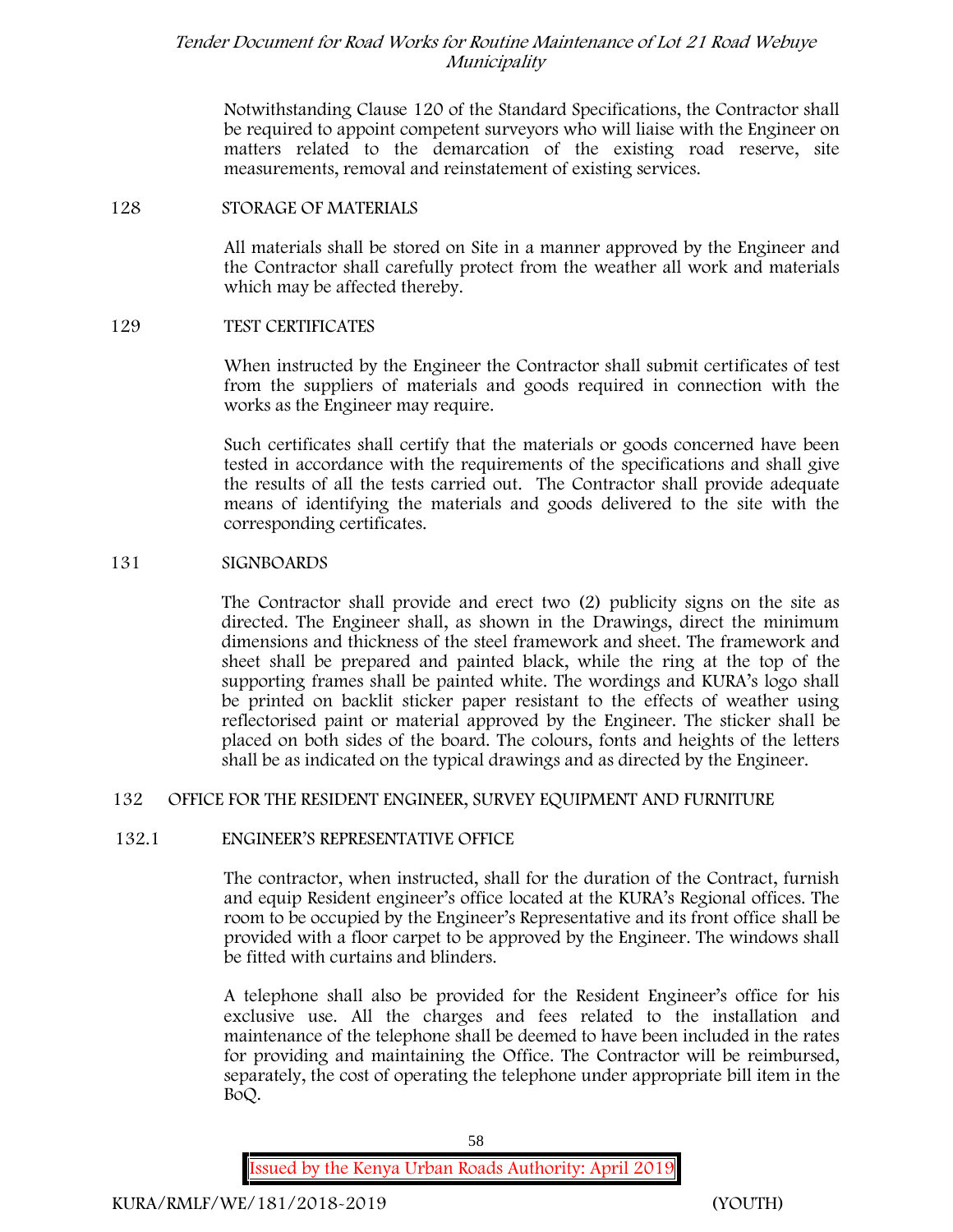The offices shall be provided with day and night watchmen and security lights, the cost of which shall be deemed to have been included in the rates for the offices.

The Contractor may be instructed by the Engineer under clause 58 of the General Conditions of Contract to make payments of general receipted accounts for such items as stationery, stores, furniture and equipment, claims and allowances for supervision personnel and any miscellaneous claims or the Engineer may direct the Contractor to purchase or pay for the above. The Contractor will, on provision of receipts, be paid under appropriate bill items in the BoQ.

**The survey equipment to be provided would include:**

| 1. Engineer's automatic level Wild NAK 2 or similar           | 2No             |
|---------------------------------------------------------------|-----------------|
| 2. Total station reading 1" with tripod and setting on        |                 |
| pole with datalogger and survey software to match             |                 |
| Total Station Datalogger. Include data transfer program,      |                 |
| and plotting modes, setting out calculations                  |                 |
| and Cogo facilities                                           | 1No             |
| 3. Levelling staff 5m. with levelling bubble Wild GNLE        |                 |
| or similar                                                    | 4No             |
| 4. 50 m. steel band measuring tape                            | 2N <sub>O</sub> |
| 5. 30 m. linen measuring tape                                 | 2No.            |
| 6. 3m. aluminium straight edge                                | 2N <sub>O</sub> |
| 7. 1m. stainless steel straight edge                          | 1No             |
| 8. 100m. steel band tape                                      | 2No.            |
| 9. Draughtsman's stool                                        | 3No.            |
| 10. Complete set of highway curves                            | 1N <sub>o</sub> |
| 11. Programmable scientific calculators FX 880P or equivalent | 4No             |
| 12. Survey umbrella                                           | 2No.            |
| 13. Roll of tracing paper                                     | 10No            |
| 14. Protractor 360                                            | 2N <sub>O</sub> |
| 15. Graph paper A3 size                                       | 100No           |
| 16. Drawing table                                             | 2No.            |
| 17. Erasing shield                                            | 4No.            |
| 18. 3m. ranging rods                                          | 9N <sub>o</sub> |
| 19. Marker pens                                               | 30No.           |

The contractor may be directed to pay for stationery, equipment or reagents that are foresaid and also pay for servicing and repair of the laboratory equipment being used on the project.

The Contractor shall provide, install and maintain in a good state of repair, such survey and other equipment as listed for the duration of the contract.

Such equipment shall be of approved manufacture, and shall be made available to the Engineer for the Engineer's exclusive use throughout the Contract, not later than three (3) weeks after the Engineer's order to supply. All equipment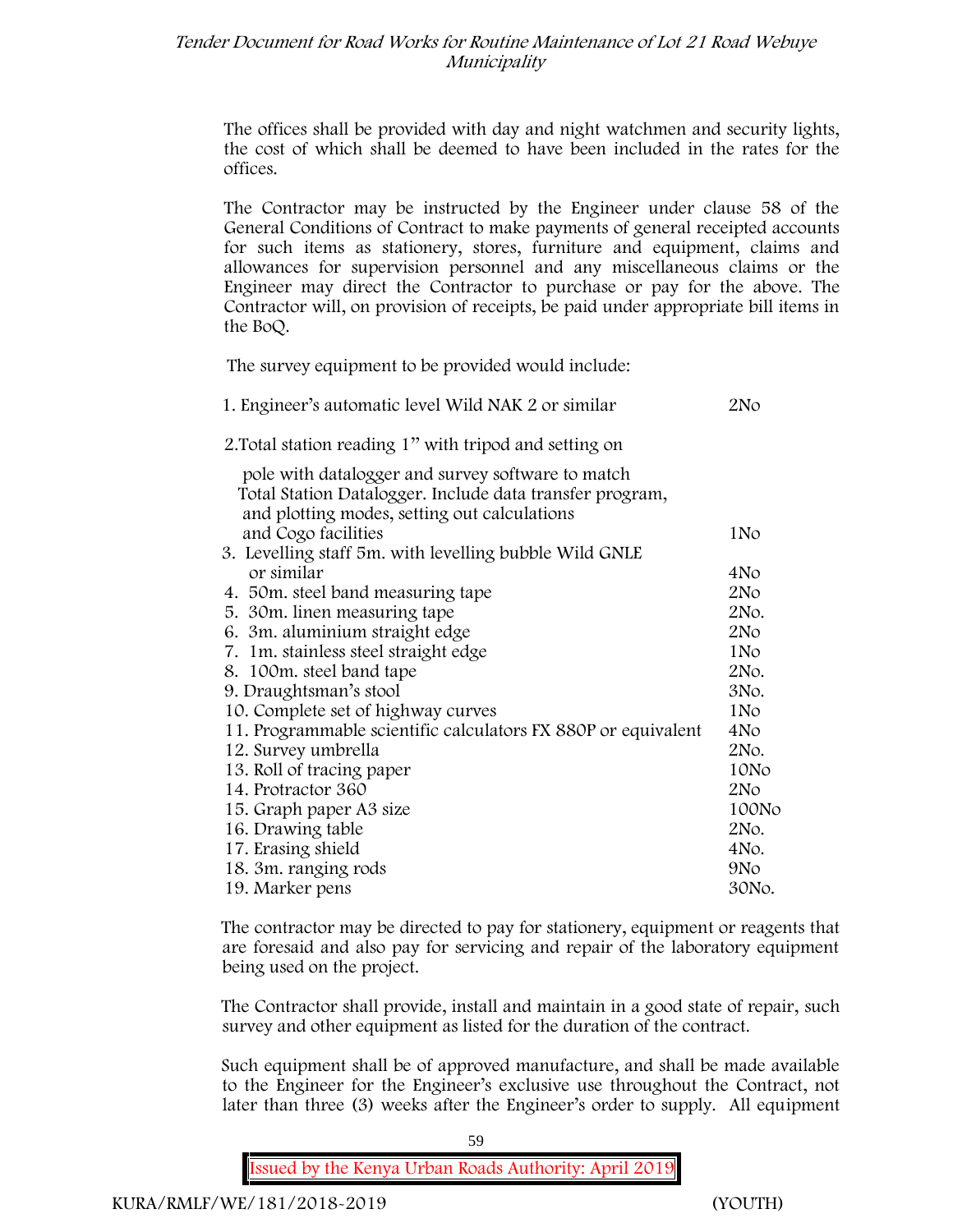shall be ready to use and complete to perform the tests. The equipment shall revert to the Employer on completion of the Contract.

Any delays to the Contractor or the Contractor's activities caused by the Engineer being unable to perform survey work, field or laboratory tests due to the contractor's failure to supply and/or maintain the said equipment shall be deemed to have been caused entirely by the Contractors own actions, and any consequences of such delays shall be interpreted as such.

The payment to comply with this requirement is provided in the Bill of Quantities and ownership of all equipment paid for as instructed above shall revert to the Employer after the completion of the Works.

Failure by the Contractor to provide or maintain the equipment shall make him responsible to bear all costs that may be incurred as a result of the Engineer's staff using alternative means of communication, including delays in supervision

# **(a) Mobile phones**

and approval of Works by the Engineer.

# **132.3 COMMUNICATION FOR THE ENGINEEER**

The Contractor shall provide, connect and maintain mobile phones for the exclusive use by the Engineer for the duration of the contract. The Contractor shall include for the cost of providing the mobile units complete with charger unit, "hands free" headset for each unit, connection to the network and all service charges applicable all as directed by the Engineer. The Contractor shall provide air-time with each mobile phone which shall be paid for under prime cost sum allowed for in the bills of quantities. The mobile telephones shall be WAP enabled with e-mail capabilities and integrated camera of a minimum of 3.0 mega pixels. Payment for these mobiles and associated costs is included in the Bill of Quantities, and ownership of mobile phones will revert to the Employer after completion of the Works.

# **(b) Internet and e-mail services**

Where directed, the contractor shall provide 24 hours terrestrial or wireless internet connectivity with minimum throughput speed of 128kilobytes per second for the exclusive use by the Engineer, including all accessories and Terminal Equipment and pay for all associated installation, maintenance and usage charges throughout the duration of the contract.

The contractor shall allow for the provision and maintenance of internet connectivity and associated costs as per Appendix to item 1.17 of the Bills of Quantities.

# **137 ATTENDANCE UPON THE ENGINEER AND HIS STAFF**

In addition to the staff stated in Clause 135, the following staff will be provided for the supervision of work: 1No. Artisans, 2No. Labourers, 1No. Office assistants, 2No. Lab attendants. Additional attendant staff, as required by the Engineer, shall be paid for under Item 01-80-030 of the Bill of Quantities.

# **138 VEHICLES AND DRIVERS FOR THE ENGINEER AND HIS STAFF AND METHOD OF PAYMENT**

In addition to provisions of the Clause 138 of the Standard Specification, the Contractor shall when instructed, provide and maintain in good working condition for the exclusive use of the Engineer and his staff throughout the Contract, the following types and numbers of brand new vehicles or as specified. The Engineer shall approve the type of vehicles and confirm the

60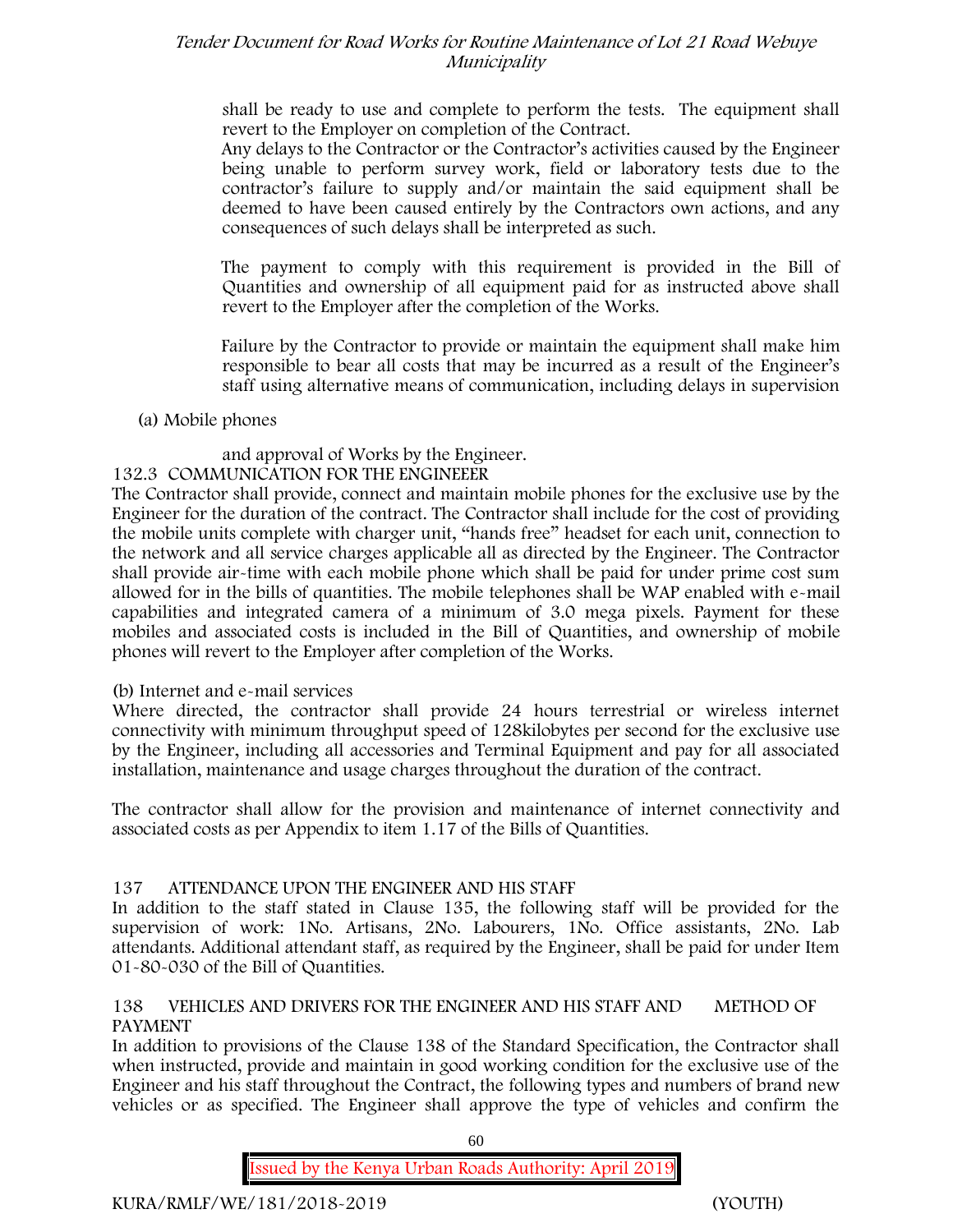number of each type to be provided. The Contractor shall insure the vehicles comprehensively for any licensed drivers and shall provide competent drivers during normal working hours and whenever required by the Engineer. The cost of provision of the vehicle shall be inclusive of the first 4,000 kilometers travelled in any month.

.Should any vehicle supplied not be in roadworthy condition, the Contractor shall provide an acceptable equivalent replacement vehicle until such a time as the original vehicle is repaired to the satisfaction of the Engineer and returned for use.

# **(a) Type 1 Vehicles (Double Cabin 4WD Pick up)**

Type 1 Vehicles should be four Wheel Drive (4WD), with power assisted steering, Double wishbone independent suspension at front axle and rigid axle with leaf springs at rear, diesel propelled engine maximum 2,500 cc. The starting mileage of the vehicles shall not exceed 60,000km odometer reading. The vehicles should be fitted with other accessories below:

- (a) Spare tyre and wheel jack;
- (b) FM radio and CD player;
- (c) Power Windows;
- (d) Full Air-conditioning;
- (e) Immobilizer and antitheft security system;
- (e) Driver and passenger SRS Airbags;
- (f) Canvas cover over the carrying deck at the back.

At the end of the contract, all type 1 vehicles shall revert to the Contractor.

# **(c) Type 2 Vehicles (station wagon/saloon)**

Specifications for Type 2 Vehicles shall be station wagon/saloon vehicles; petrol propelled engine maximum 1,800 cc. The starting mileage of the vehicles shall not exceed 60,000km odometer reading. shall in addition be fitted with a fibre glass body or similar and two columns of sitting benches on the carting deck at the back.

The Contractor shall insure comprehensively the vehicles for any licensed drivers and shall provide competent drivers during normal working hours and whenever required by the Engineer.

At the end of the contract, all type 2 vehicles shall revert to the Contractor.

Payment of vehicle shall be per vehicle month in item 01-80-017/18 of the BOQ.

# **139 MISCELLANEOUS ACCOUNTS**

The Contractor maybe instructed by the Engineer to make payments of general miscellaneous accounts for such items as stationary, stores and equipment and miscellaneous supervision personnel and claims or the Engineer may direct the Contractor to purchase or pay for the above. The Contractor will be paid on a prime cost basis plus a percentage for overheads and profits under appropriate items in the Bills of Quantities.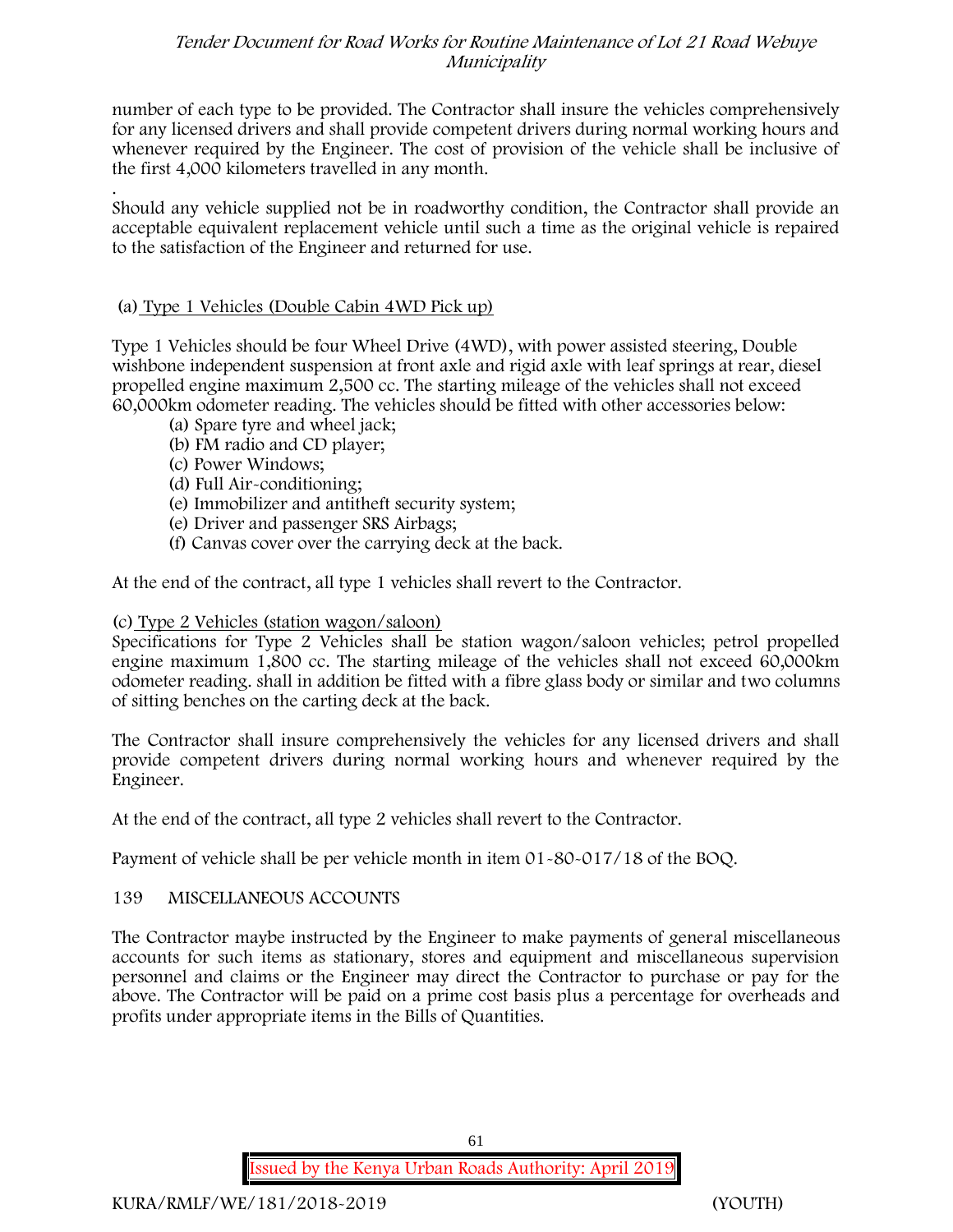#### **142 ENVIRONMENTAL PROTECTION**

The Contractor shall comply with the Statutory Regulations in force in Kenya regarding environmental protection and waste disposal, and shall liaise with the National Environmental Management Agency (NEMA).

The Contractor shall ensure so far as is reasonably practicable and to the satisfaction of the Engineer; that the impact of the construction on the environment shall be kept to a minimum and that appropriate measures are taken to mitigate any adverse effects during the construction.

- (a) The Contractor shall exercise care to preserve the natural landscape and shall conduct his construction operations so as to prevent any unnecessary destruction, scarring, or defacing of the natural surroundings in the vicinity of the work. Except where clearing is required for permanent works, all trees, native shrubbery, and vegetation shall be preserved and shall be protected from damage by the Contractor's construction operations and equipment. All unnecessary destruction, scarring, damage or defacing resulting from the Contractor's operations shall be repaired, replanted, reseeded or otherwise corrected as directed by the Engineer, and at the Contractor's expense.
- (b) The Contractor shall ensure that measures are in place to control soil erosion and water pollution, by use of berms, dykes, silt fences, brush barriers, dams, sediment basins, filter mats, netting, gravel, mulches, grasses, slope drains, contour banks, and other erosion control devices and methods. Temporary erosion control provisions shall be coordinated with permanent erosion control features to assure economical, effective and continuous measures throughout the period of the works. The Contractor's attention is drawn to the requirements of Clause 502, in that works need to be progressively finished so that permanent vegetation can establish quickly to mitigate soil erosion and erosion of drains.
- (c) The Contractor shall provide all the labour, equipment, materials, and means required and shall carry out proper and efficient measures wherever and as often as necessary to minimise the dust nuisance.
- (d) The Contractor shall comply with all applicable Kenyan laws, orders and regulations concerning the prevention, control and abatement of excessive noise. Blasting, use of jackhammers, pile driving, rock crushing, or any other activities producing highintensity impact noise may be performed at night only upon approval of the Engineer.
- (e) Immediately after extraction of materials, all borrows pits shall be backfilled to the satisfaction of the Engineer. In particular borrow pits near the project road shall be backfilled in such a way that no water collects in them.
- (f) Spilling of bitumen fuels Oils and other pollutants shall be cleared up.
- (g) The Contractor's attention is drawn to the requirements of the Standard Specification in regard to the environment and in particular to the following clauses: Clause 115: Construction Generally

| Clause 116: Protection from Water                        |
|----------------------------------------------------------|
| Clause 136: Removal of Camps                             |
| Clause 605: Safety and Public Health Requirements Clause |

62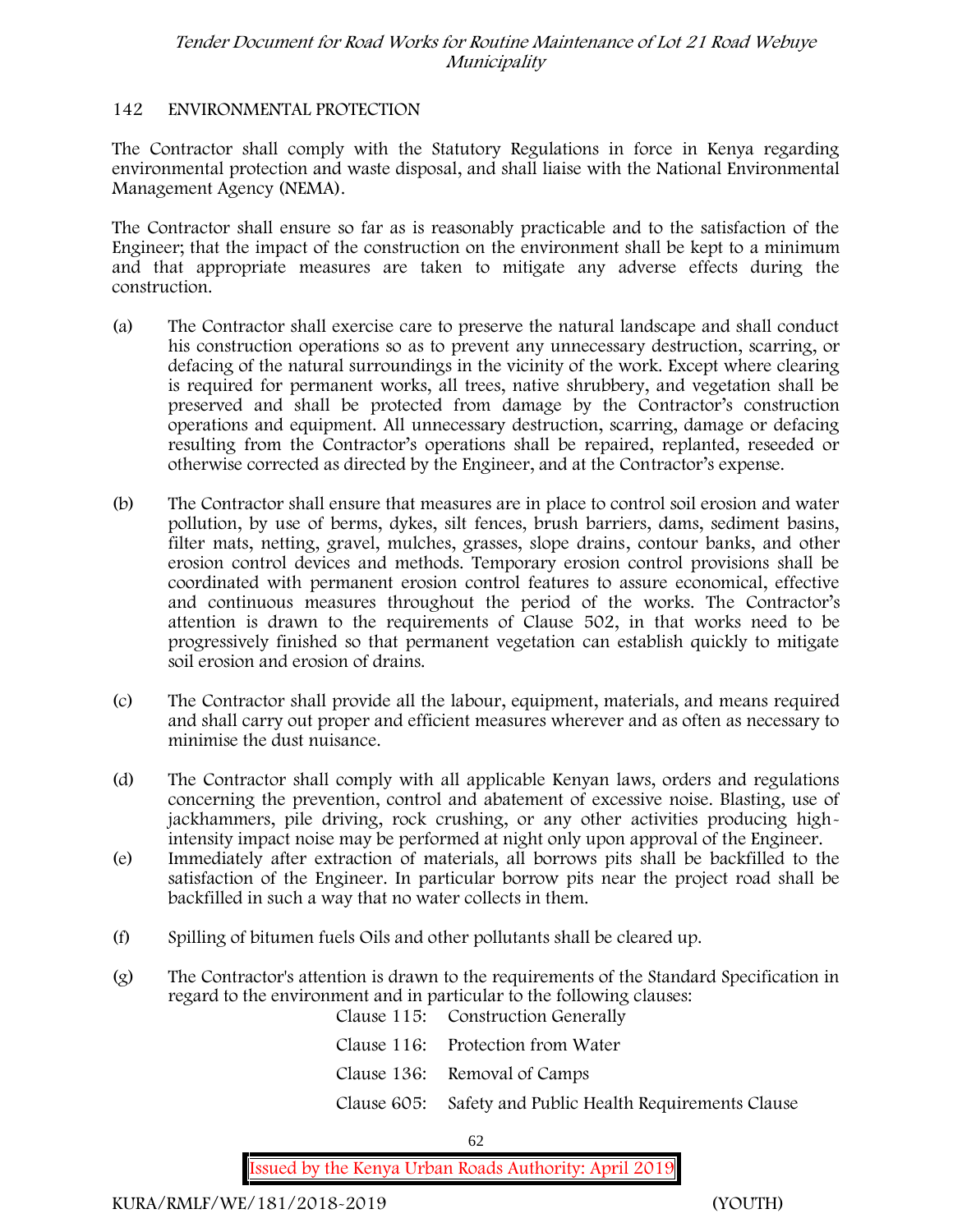Clause 607: Site Clearance and Removal of Topsoil and Overburden

(h) No additional payment will be made to the Contractor to cover costs arising from the requirements for this Clause and the Contractor must include these costs in the rates inserted into the Bills of Quantities.

## **143 STAFF TRAINING**

The Contractor shall allow for training of engineers, technicians and other support staff as may be instructed by the Engineer.

The payment of the allowances of such staff shall be made as instructed by the Engineer under the relevant provisions in the Bills of Quantities.

**Issued by the Kenya Urban Roads Authority: April 2019**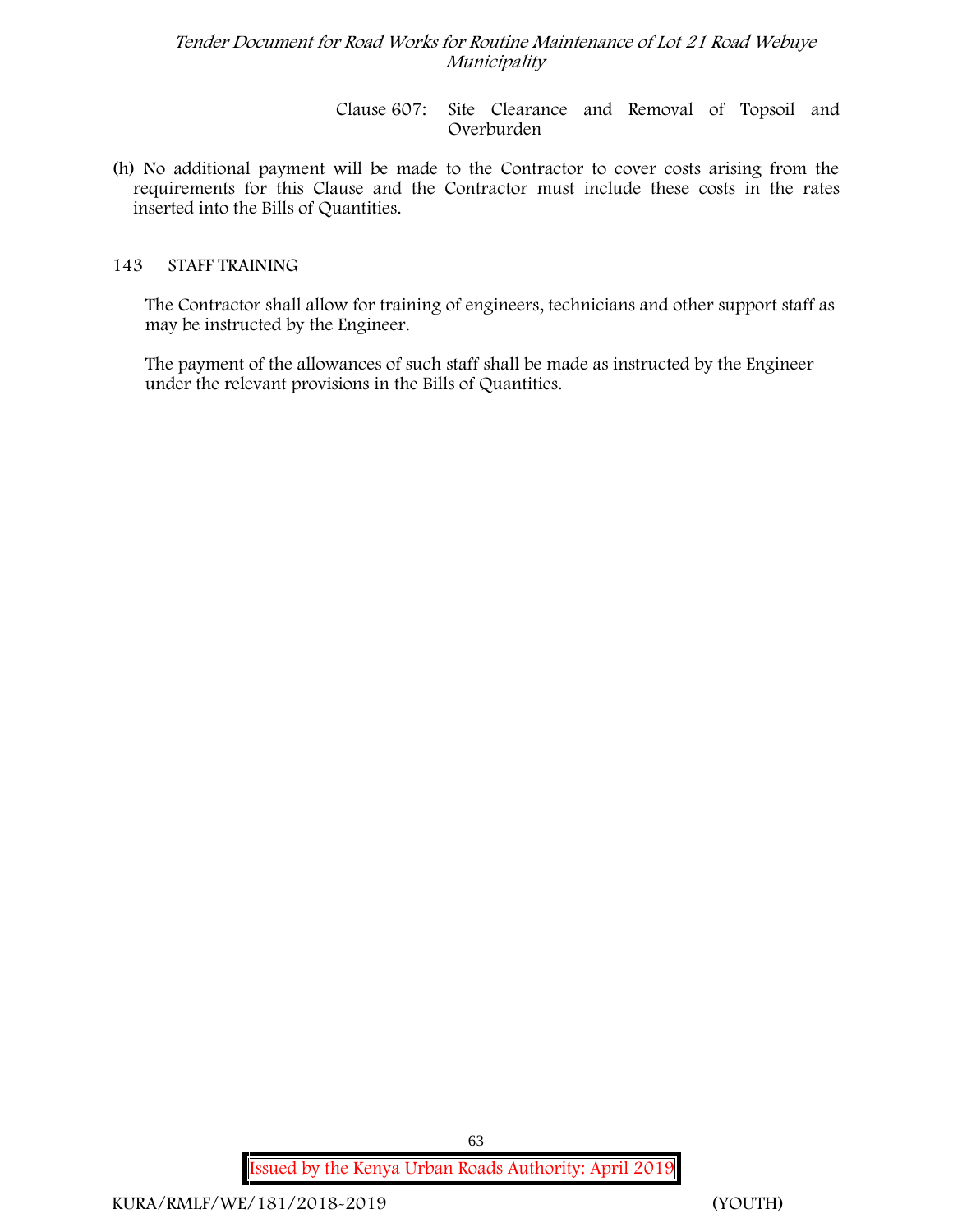## **SECTION 2 - MATERIALS AND TESTING OF MATERIALS**

All materials testing shall be in accordance with Section 2 of the Standard Specifications.

#### **SECTION 3 - SETTING OUT & TOLERANCES**

- **301 SETTING OUT**
	- a) In addition to the provisions of clause 3.01(a) if the traverse points to be used for the setting out are close to the existing carriageway and interfere with construction works then the Contractor will have to relocate them to a location where they will not be disturbed. The co ordinates and heights of all traverse points so located shall be listed and provided to the Engineer for checking and/or approval. Contractor shall also monument the new centreline every 200m along straight and all salient points along curves by a pin in the concrete beacon before commencement of any works.

The road reserve boundary posts shall have 12mm diameter steel pins embedded in concrete, 200mm long with 25mm exposed to the air, sticking out form its top surface. This pin shall be co-ordinated and heighted and result of the same shall be provided to the Engineer for approval. Cost of these works shall be included in the rates as no separate item has been provided.

Commencement of the works shall not be permitted until this basic survey data has been provided and approved by the Engineer for at least 2 Kms of the road.

#### b) Detailed Setting Out

Reference pegs shall be 50mm by 50mm in section 600mm long driven 400mm firmly into ground and painted white above the ground. The offset from centre line shall be indicated by small nail 20mm to 25mm long with its head driven flush with the top of the peg.

Chainages, offset and reference elevation shall be clearly indicated to the sides of the peg to the satisfaction of the Engineer.

After cutting of benches and prior to commencement of earthworks or subgrade works, Contractor shall take cross-sections again and submit the copy of the same to Engineer for agreement. These cross-sections shall then be used as basis of measurement for all subsequent layers, unless otherwise stated.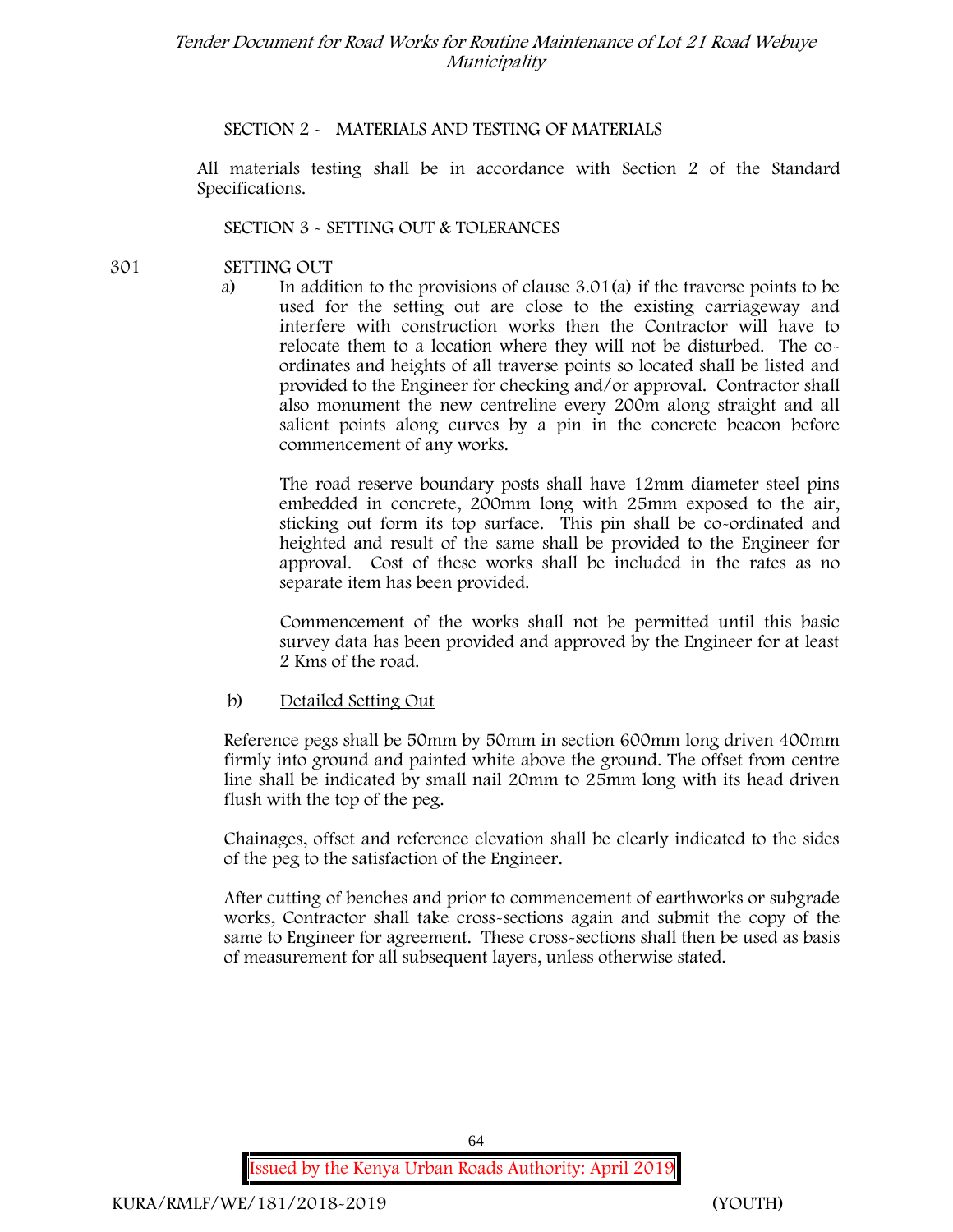**SECTION 4- SITE CLEARANCE AND TOP SOIL STRIPPING**

**401 SITE CLEARANCE**

Site Clearance shall be carried out as directed by the Engineer.

**402 REMOVAL OF TOPSOIL**

Topsoil shall include up to 200mm depth of any unsuitable material encountered in existing or newly constructed drains, drainage channels, and accesses.

**403 REMOVAL OF STRUCTURES, FENCES AND OBSTRUCTIONS**

When instructed by the Engineer, the Contractor shall demolish or remove any structure and payment for this shall be made on day works basis.

**Issued by the Kenya Urban Roads Authority: April 2019**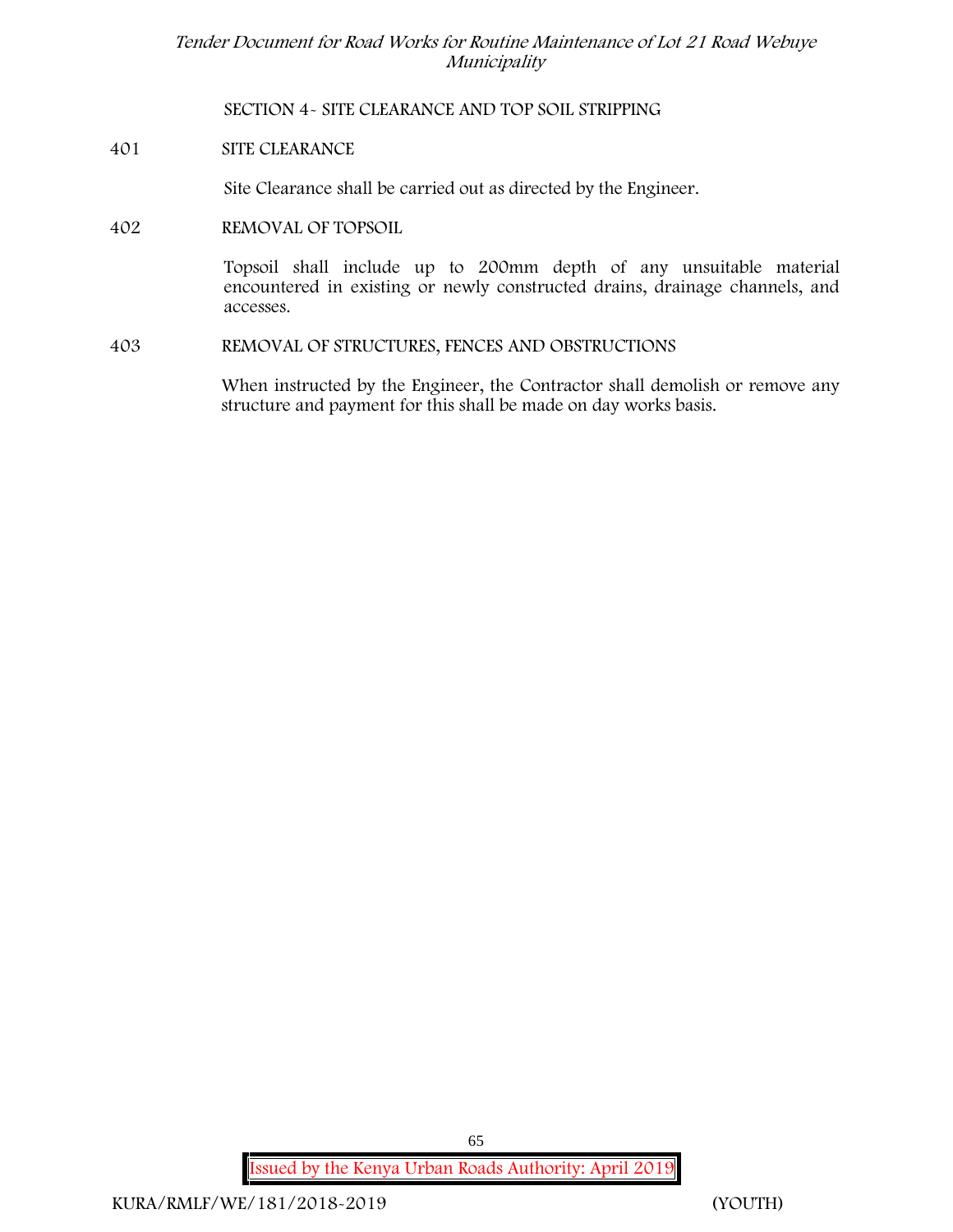**SECTION 5 - EARTHWORKS**

#### **504 PREPARATION PRIOR TO FORMING EMBANKMENT**

Where benching is required for existing pavement to accommodate earthworks subgrade or subbase for widening the road, the rate for compaction of existing ground shall be deemed to cover this activity.

Excavation in the pavement of the existing road shall be kept dry. In the event of water penetrating the underlying layer, construction of the subsequent layers shall be postponed until the underlying layers are dry enough to accommodate the construction plant without deforming or otherwise showing distress.

Step construction shall be carried out per layer at the joint where excavating both vertically and perpendicular to the direction of the travel. The step shall be 500mm perpendicular to the direction of the travel and 150mm vertical unless otherwise instructed by the Engineer.

Special care shall be taken when compacting the new material at the joint ensuring that specified density is achieved.

#### **505 CONSTRUCTION OF EMBANKMENTS**

Only material approved by the Engineer shall be used for fill in embankments. Material with high swelling characteristics or high organic matter content and any other undesirable material shall not be used, unless specifically directed by the Engineer. Unsuitable material shall include:

- (i) All material containing more than 5% by weight or organic matter (such as topsoil, material from swamps, mud, logs, stumps and other perishable material)
- (ii) All material with a swell of more than 3% (such as black cotton soil)
- (iii) All clay of plasticity index exceeding 50.
- (iv) All material having moisture content greater than 105% of optimum moisture content (Standard Compaction)

Subgrade: Shall mean upper 300mm of earthworks either insitu or in fill and subgrade shall be provided for as part of earthworks operation and payment shall be made as "fill". The material for subgrade shall have a CBR of not less than 8% measured after a 4 day soak in a laboratory mix compacted to a dry density of 100% MDD (AASHTO T99) and a swell of less than 1%.

Subgrade repair: Where directed by the Engineer, any localized failure in the subgrade shall be repaired by filling in selected soft, hard or natural of minimum CBR 30% and compacted in accordance with clauses in the specifications applying to normal subgrade.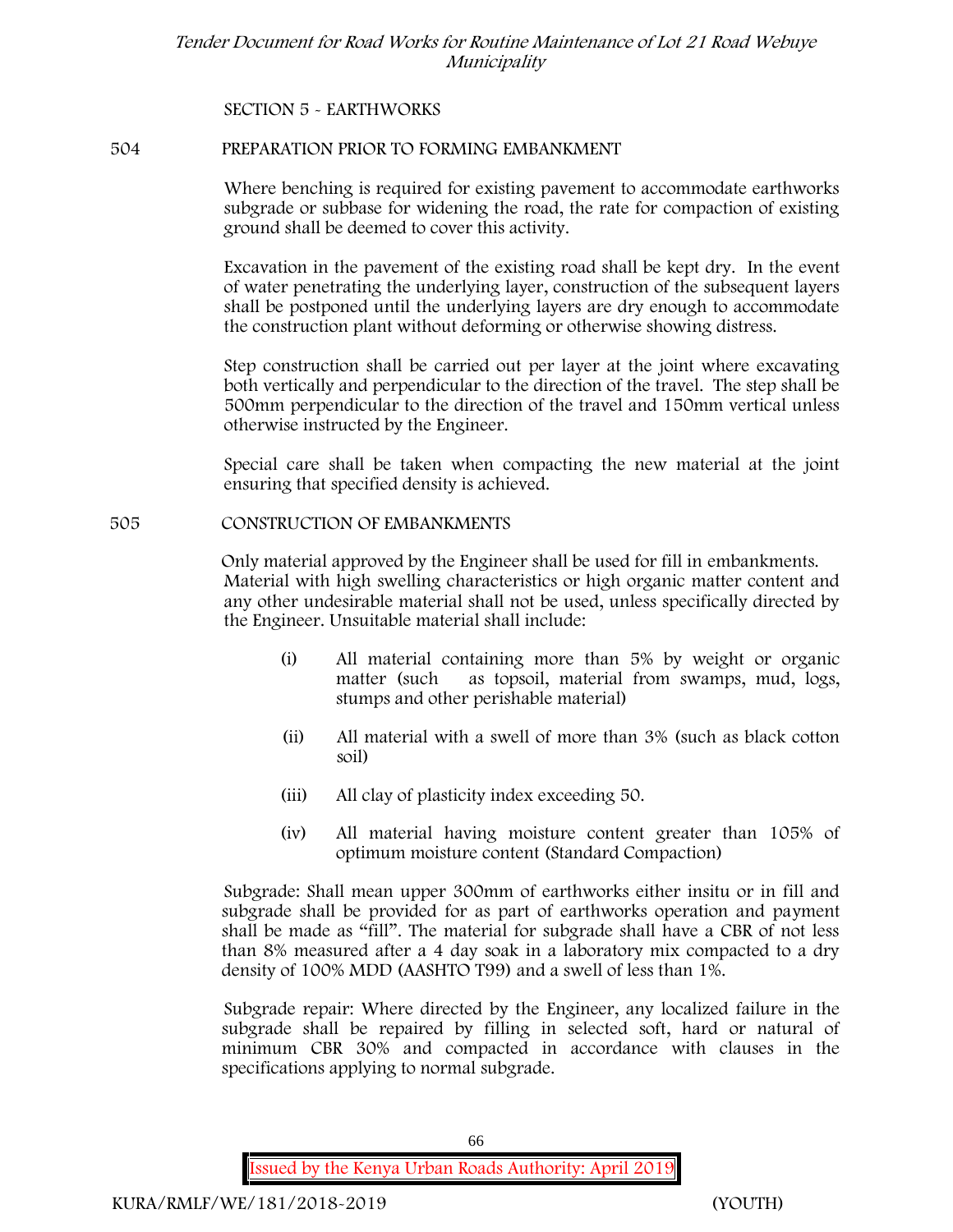Embankment repair: Where directed by the Engineer, any localized filling in soft, hard or natural; selected material requirements shall be executed in accordance with Clause 505.

#### **508 COMPACTION OF EARTHWORKS**

At pipe culverts, all fill above ground level around the culverts shall be compacted to density of 100% MDD (AASHTO T.99) up to the level of the top of the pipes or top of the surround(s), if any and for a width equal to the internal diameter of the pipe on either side of the pipe(s) or surround(s) as applicable.

At locations adjacent to structures, all fill above ground level upto the underside of the subgrade shall be compacted to density of 105% MDD (AASHTO T.99). In case of fill around box culverts this should be carried out for the full width of the fill and for a length bounded by the vertical plane passing through the ends of the wingwalls.

Notwithstanding the provision of clause 503 of the standard Specification, Compaction of subgrade material (i.e. material immediately below formation) in cut areas shall not be carried out by the contractor in areas where the formation is formed in hard material, unless specific instructions to the contrary are issued by the Engineer.

Where improved sub-grade material shall be required, this shall be compacted and finished to the same standards and tolerances as those required for normal subgrade and clauses in the specifications applying to normal subgrade shall also apply.

#### **511 BORROW PITS**

The first part of the Standard Specification is amended as follows:-

Fill material which is required in addition to that provided by excavation shall be obtained from borrow pits to be located and provided by the Contractor but to the approval of the Engineer contrary to what has been stated.

#### **517 MEASUREMENT AND PAYMENT**

Notwithstanding the provisions of clause 517 of the standard specifications, the rate for compaction of fill in soft material shall allow for the requirements of clause 508 of the special specification and no extra payment shall be made for compaction around pipe culverts (100% MDD AASHTO T.99).

67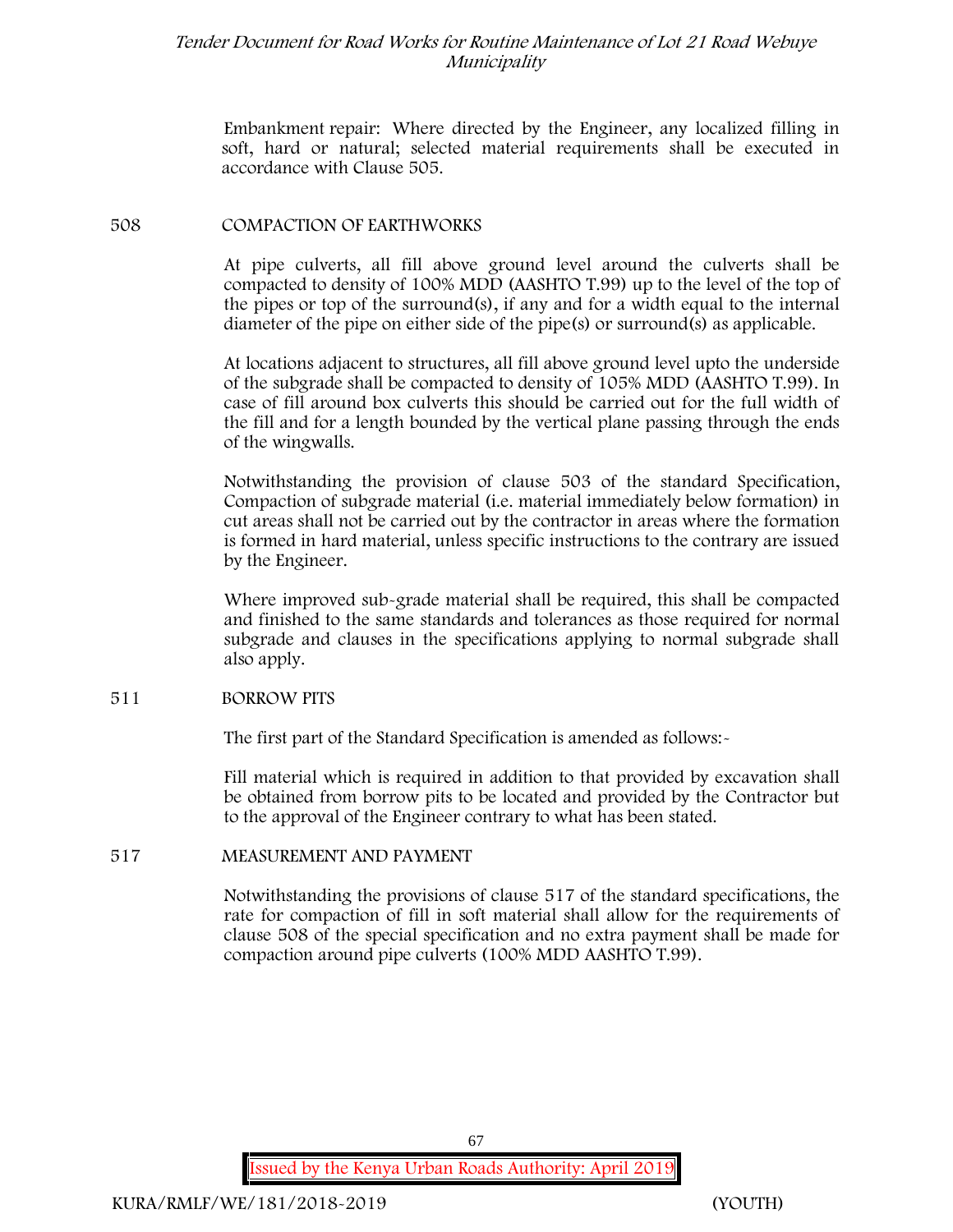#### **SECTION 6 - QUARRIES, BORROW PITS, STOCKPILES AND SPOIL AREAS**

**601 GENERAL** Notwithstanding any indications to the contrary in the Standard specification the Engineer will not make available to the Contractor any land for quarries, borrow pits, stockpiles and spoil areas, except for those areas in road reserves specifically approved by him.

> The contractor will be entirely responsible for locating suitable sources of materials complying with the Standard and Special Specifications, and for the procurement, Wining, haulage to site of these materials and all costs involved therein. Similarly the contractor will be responsible for the provision and costs involved in providing suitable areas for stockpiling materials and spoil dumps. Should there be suitable sites for spoil dumps or stockpiles within the road reserve forming the site of the works the Contractor may utilise these subject to the approval of the Engineer.

> No additional payment will be made to the Contractor to cover costs arising from the requirements for this Clause and the Contractor must include these costs in the rates inserted into the Bills of Quantities.

**602 MATERIAL SITES** The information on possible material sites is given for the general guidance of bidders. Bidders are however advised to conduct their own investigation as the information contained therein is neither guaranteed nor warranted

# **603 PROVISION OF LAND**

Notwithstanding any indications to the contrary in the Standard specification the Engineer will not make available to the Contractor any land for quarries, borrow pits, stockpiles and spoil areas, except for those areas in road reserves specifically approved by him.

The contractor will be entirely responsible for locating suitable sources of materials complying with the Standard and Special Specifications, and for the procurement, Wining, haulage to site of these materials and all costs involved therein. Similarly the contractor will be responsible for the provision and costs involved in providing suitable areas for stockpiling materials and spoil dumps. Should there be suitable sites for spoil dumps or stockpiles within the road reserve forming the site of the works the Contractor may utilise these subject to the approval of the Engineer.

No additional payment will be made to the Contractor to cover costs arising from the requirements for this Clause and the Contractor must include these costs in the rates inserted into the Bills of Quantities.

#### **605 SAFETY AND PUBLIC HEALTH REQUIREMENTS**

In addition to clause 605, the contractor shall allow for professionals to conduct lectures to the workers regarding the spread of HIV/Aids.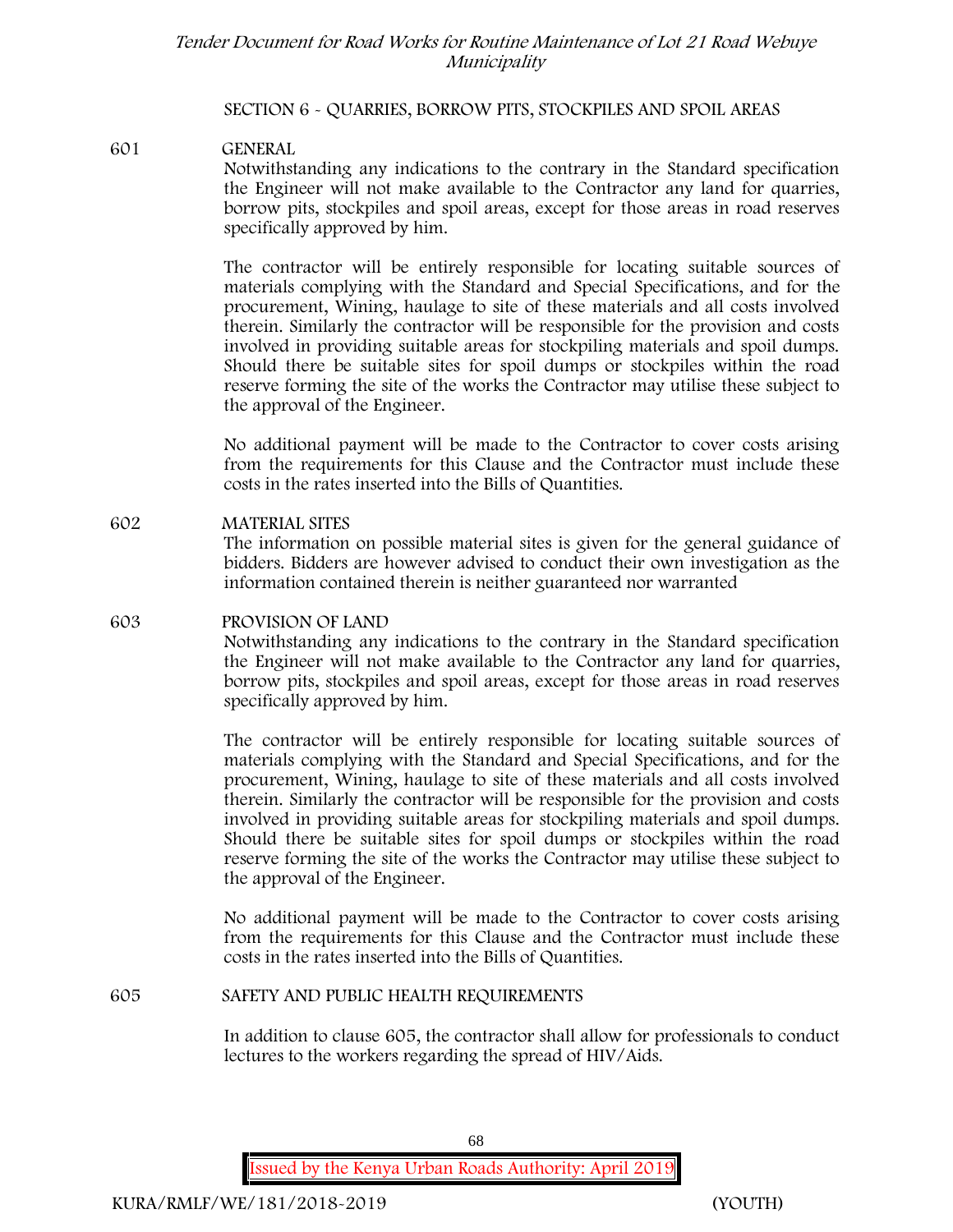**SECTION 7 - EXCAVATION AND FILLING FOR STRUCTURES**

## **703 EXCAVATION OF FOUNDATIONS FOR STRUCTURES**

Unless otherwise instructed by the Engineer, all excavated surfaces in material other than hard material, on which foundations for structures shall be placed, shall be compacted to 100% MDD (AASHTO T.99) immediately before structures are constructed.

Paragraph 4, last line: - Replace "95%" with "100%".

#### **707 BACKFILLING FOR STRUCTURES**

Unless otherwise instructed by the Engineer, all backfilling material shall be compacted to a minimum of 100% MDD (AASHTO T.99).

#### **709 EXCAVATIONS FOR RIVER TRAINING AND NEW WATER COURSES**

Payments for river training and establishment of new watercourses shall only be made where such work constitute permanent works. Works done for road deviation or other temporary works shall not qualify for payment.

#### **710 STONE PITCHING**

Stone pitching to drains, inlets and outlets of culverts to embankments and around structure shall consist of sound unweathered rock approved by the Engineer.

The stone as dressed shall be roughly cubical in shape with minimum dimensions of 150 x 150mm for normal thickness of stone pitching.

The surface to receive the pitching shall be compacted and trimmed to slope and the stone laid, interlocked and rammed into the material to give an even finished surface.

In areas where stone pitching has been damaged, the Contractor shall identify such areas and notify the Engineer for his agreement of the extent of the Works required and his approval and instructions to proceed with the Works. Stone Pitching Repair and Reconstruction shall be carried out in accordance with Clause 710 of the Standard Specifications.

The Works shall involve removal of the damaged stone pitching and reconstruction of the said areas in accordance with Clause 710 of the Standard Specifications by use of the sound salvaged material together with any necessary additional material where all such materials shall comply with Section 7 of the Standard Specifications.

Contrary to clause 713 of the standard specifications, the rates inserted for stone pitching shall allow for grouting.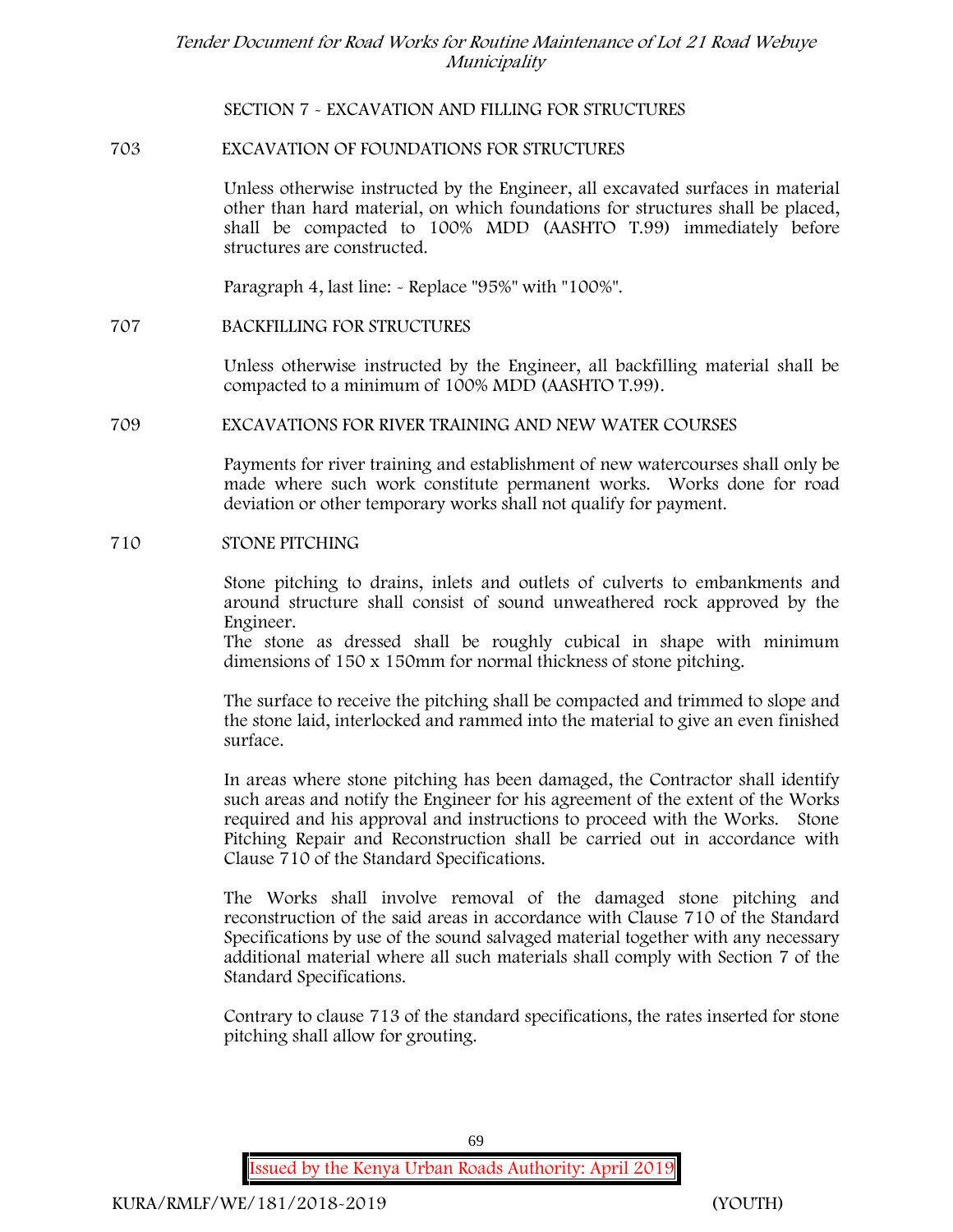#### **711 GABIONS**

Where instructed by the Engineer the Contractor will install gabions as protection works to washout areas or bridge Piers and or Abutments. Gabions shall be constructed in accordance with Clause 711 of the Standard Specification.

I n cases where existing gabions have been damaged, the Contractor shall identify them and notify the Engineer for his agreement of the extent of the Work required and his approval and instructions to proceed with the Works.

The Works shall involve removal of the damaged gabions / rocks, excavation to the correct levels and grades as directed by the Engineer, and in accordance with Clause 711 of the Standard Specifications and reconstruction with new gabions and other necessary materials as necessary. The damaged gabions shall be recovered and transported to the nearest KURA'S Yard or M.O. R &P.W Department depot.

#### **712 RIP-RAP PROTECTION WORK**

Quarry waste or similar approved material shall be used to backfill scoured and eroded side, outfall and cut-off drain. The material shall be compacted to form a flat or curved surface preparatory to stone [pitching of drainage channels, existing and new scour checks as directed by the Engineer.

The surface to receive the pitching shall be compacted and trimmed to slope and the stone hand laid, interlocked and rammed into the material to give an even finished surface. The interstices of the Pitching shall be rammed with insitu material. The insitu material immediately behind the pitching shall be compacted to minimum density of 100% MDD compaction (AASHTO T.99)

#### **714 BACKFILL BELOW STRUCTRURES**

Where instructed this shall be carried out in compliance with the requirements of Clause 507 and 804 of the Standard Specification.

**Issued by the Kenya Urban Roads Authority: April 2019**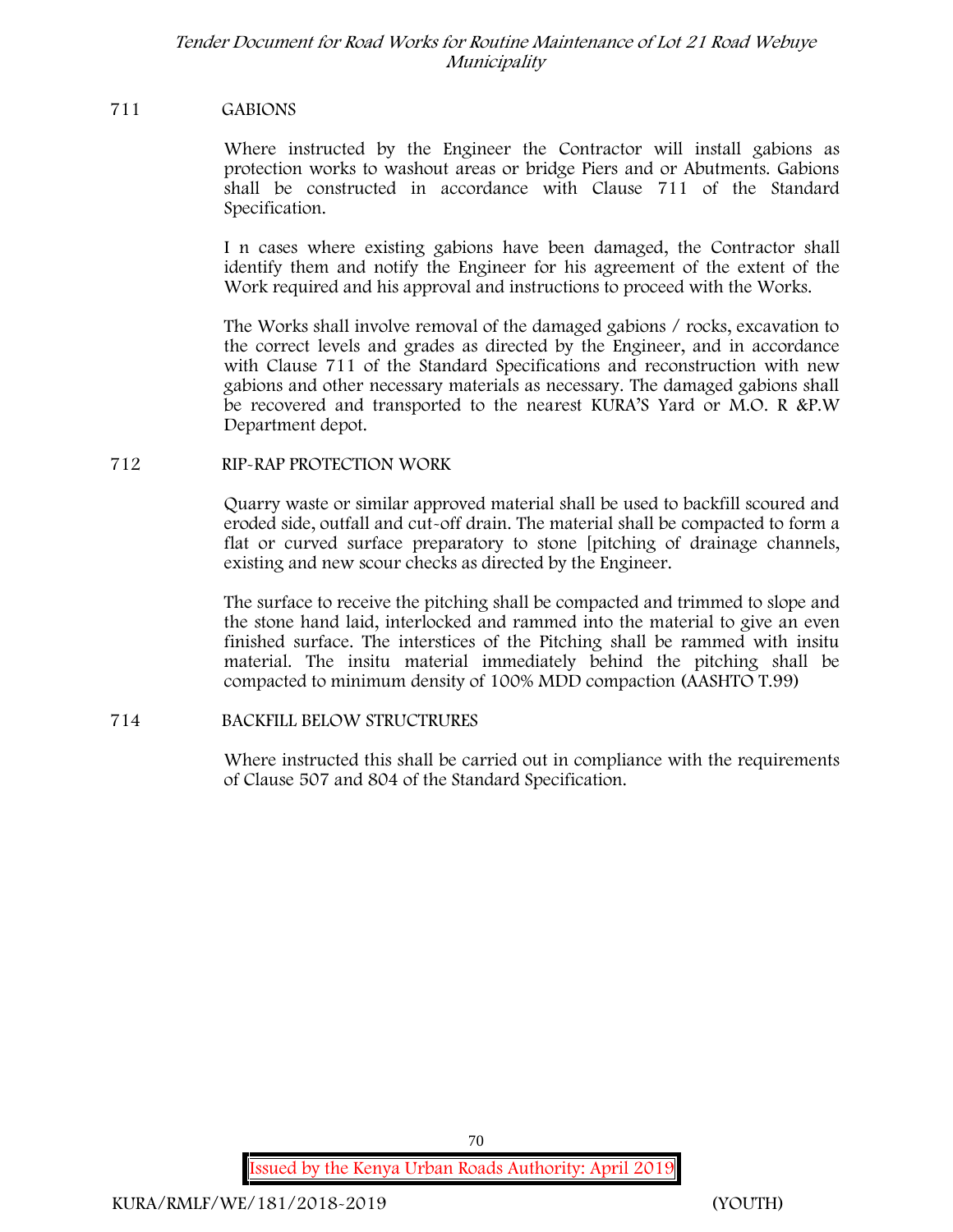**SECTION 8 - CULVERTS AND DRAINAGE WORKS**

#### **801 SCOPE OF SECTION**

The operations specified in this section apply to the installation of drainage works and reinstatement and improvement of the same.

In addition, this Section covers: -

- Extending of existing 450mm, 600mm and 900mm diameter pipes to be compatible with the increased road width or access.
- Desilting and cleaning of existing pipes and outfall drains to make them free flowing.

**804 EXCAVATION FOR CULVERTS AND DRAINAGE WORKS**

In the Standard Specifications, make the following amendments: -

- (a) In paragraph 6, line 3, and in paragraph 7, line 5 and in paragraph 11, line 6, delete "95%" and insert "100%".
- (b) Removal of Existing Pipe Culverts

Where instructed by the Engineer, the Contractor shall excavate and remove all existing blocked or collapsed culvert pipes of 450mm, 600mm and 900mm diameter including concrete surround, bedding, inlet and outlet structure.

The void left after removal of culvert pipes shall be widened as necessary to accommodate new concrete bedding, pipe and haunching.

The payment of this work shall be per linear metre of pipes removed, and the volume in m<sup>3</sup> of inlet/outlet structure removed. The void left by removal of these pipes shall be carefully preserved in order to accommodate replacement of 450mm, 600mm or 900mm diameter pipe culverts as shall be directed by the Engineer.

- (c) Removal of Other Existing Drainage Structures When instructed by the Engineer, the Contractor shall demolish or remove any other structure and payment for this shall be made on day work basis.
- (d) Excavation for Culverts and Drainage Works The Contractor shall carry out all excavations for new culverts and drainage works to the lines, levels, inclinations, and dimensions shown on the drawings or as instructed by the Engineer.

**805 EXCAVATION IN HARD MATERIAL**

In the Standard Specifications, Sub-clauses 805(a) and 805 (b) delete "95%" and insert "100%".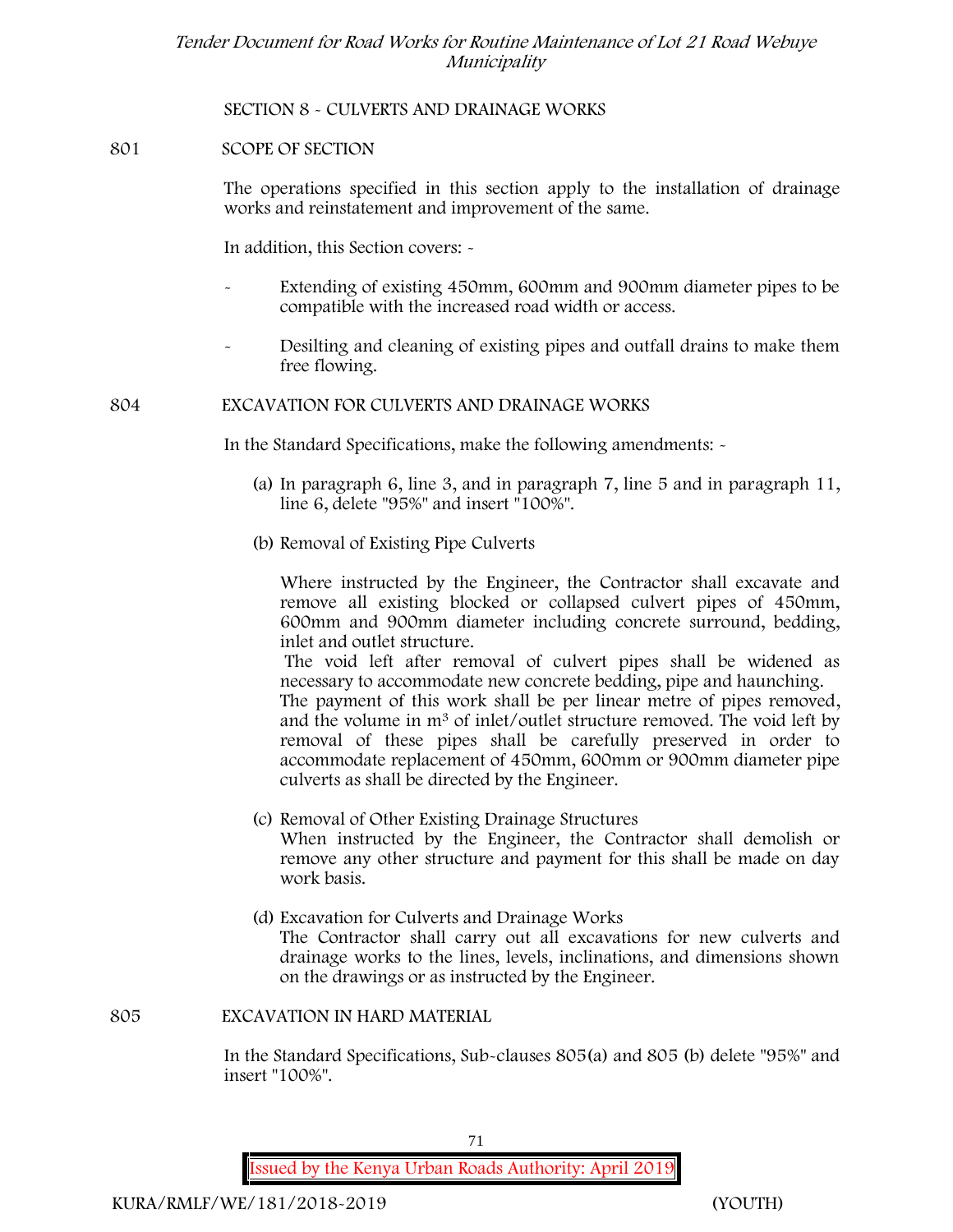In sub-clause 809(a), paragraph 1, line 1, substitute "95%" with "100%".

In sub-clause 809(c), paragraph 2, line 4, between the words "compacted" and "and shaped" insert the words "to 100% MDD (AASHTO T.99)".

Hard material is material that can be excavated only after blasting with explosives or barring and wedging or the use of a mechanical breaker fitted with a rock point in good condition and operated correctly. Boulders of more than 0.2m<sup>3</sup> occurring in soft material shall be classified as hard material.

### **809 BEDDING AND LAYING OF PIPE CULVERTS**

Concrete pipes shall be laid on a 150mm thick concrete bed of class 15/20 and the pipes shall be bedded on a 1:3 cement: sand mortar at least 50mm thick, 150mm wide and extending the full length of the barrel.

The rates inserted shall allow for compaction of the bottom of excavation to 100% MDD (AASHTO T.99).

## **810 JOINTING CONCRETE PIPES**

The concrete pipes for the culverts shall have ogee joints and will be jointed by 1:2 cement: sand mortar and provided with fillets on the outside as described in clause 810 of the Standard Specification.

### **812 BACKFILLING OVER PIPE CULVERTS**

In the Standard Specifications, clause 812

a) Wherever the expression "dry density of 95% MDD (AASHTO T. 99)" occurs delete and replace with "dry density of 100% MDD (AASHTO T.99)".

The rates entered for laying of pipe culverts shall allow for backfilling to pipe culverts and compacting to 100% MDD (AASHTO T.99) and these works shall not be measured and paid for separately.

## **814 SUBSOIL DRAINS**

In the event of excavation for repairs exposing local seepage, springs or unacceptably high water table, the Engineer may instruct the provision of counter fort or French drains.

These drains shall consist of a trench excavated to the alignment, width, depth and gradient instructed by the Engineer, and backfilled with approved compacted clean hard crushed rock material as specified in clause 815 of the standard specification. Where these drains lie within the carriageway the carriageway shall be reinstated with compacted stabilised gravel and surfaced with hot asphalt or a surface dressing as instructed by the Engineer.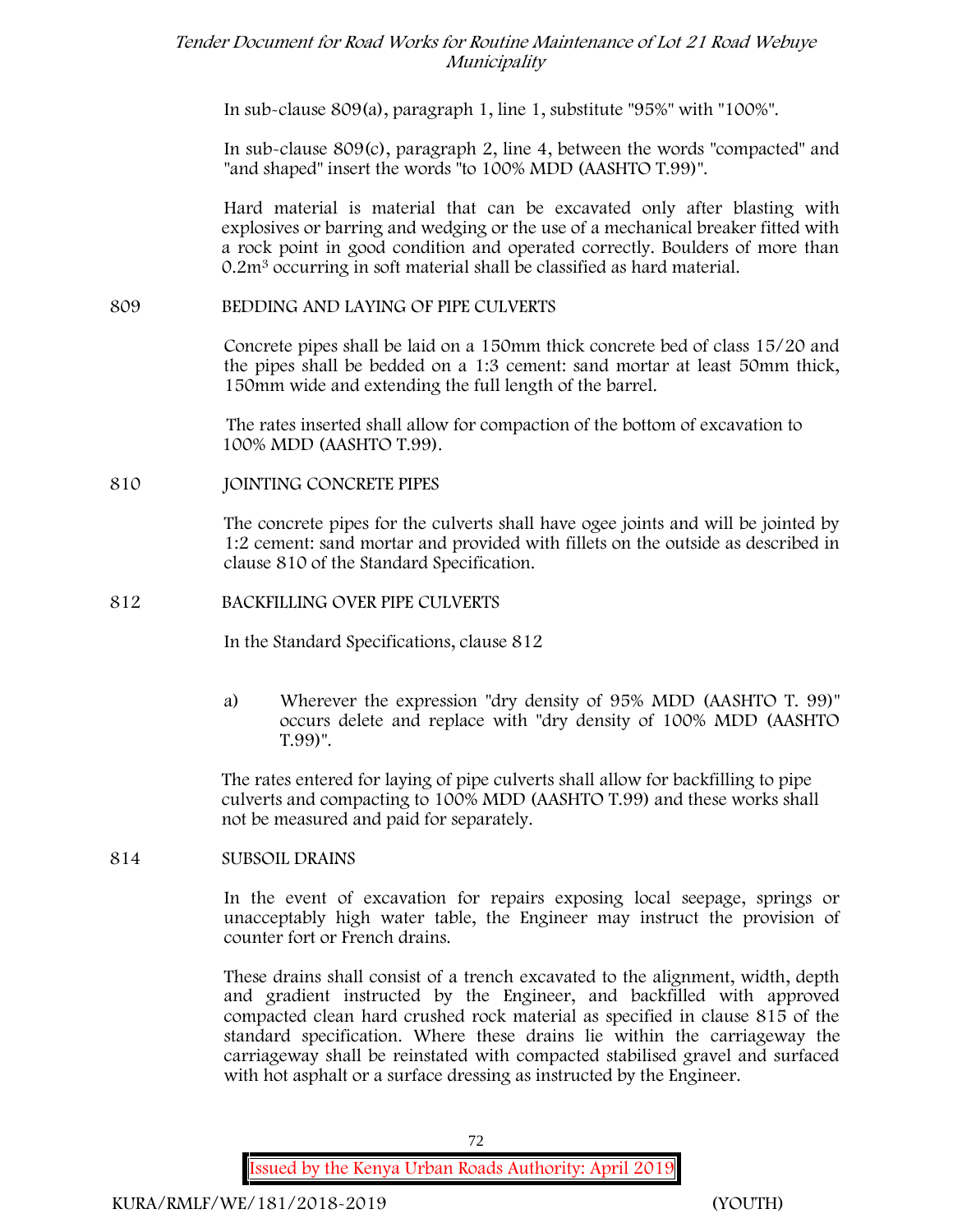### **815 INVERT BLOCK DRAINS AND HALF ROUND CHANNELS**

Invert Block Drains and Half Round Channels shall be constructed as shown in the drawings provided in accordance with the Standard Specifications where directed by the Engineer.

### **817 REPAIRS TO DRAINS**

### **817.1 Cleaning and Repair of Existing Drains**

In areas of existing side drains, mitre or outfall drains where such are blocked, the Engineer shall instruct the Contractor to clean and clear the drains to free flowing condition.

The work shall consist of:

- (a) Stripping and removal of any extraneous material to spoil including vegetation and roots in the drains to the satisfaction of the engineer.
- (b) Spreading of any spoil to the satisfaction of the Engineer.

Shaping the drains to free flowing condition as directed by the Engineer. Removing any broken side slabs for inverted block drains and replacing with a new removing any broken inverted block drains and replacing with a new one well jointed.

Measurement and Payment for cleaning drains shall be by linear metre of drain cleaned measured as the product of plan area and vertical depth of extraneous material instructed to be removed. No extra payment will be made for removal of vegetation and roots.

#### **817.2 Channels**

The Engineer may instruct that the Contractor provides open channels in place of existing subdrains where the latter may be damaged or in any other place. The rates entered by the Contractor in the bills of quantities must include for removal and disposal of any subdrain material, excavation to line and level, backfilling and compaction as directed by the engineer. The channels shall be constructed of precast class 20/20 concrete of minimum 80mm thickness and lengths or widths not exceeding 1000mm. Joints shall be at least 15mm wide filled with 1:2 cement sand mortar.

**817.3 Rubble fills for protection work**

Quarry waste or similar approved material shall be used to back fill scoured and eroded side, outfall and cut-off drains. The material shall be compacted to form a flat or curved surface preparatory to stone pitching of drainage channels, existing and new scour checks as directed by the Engineer.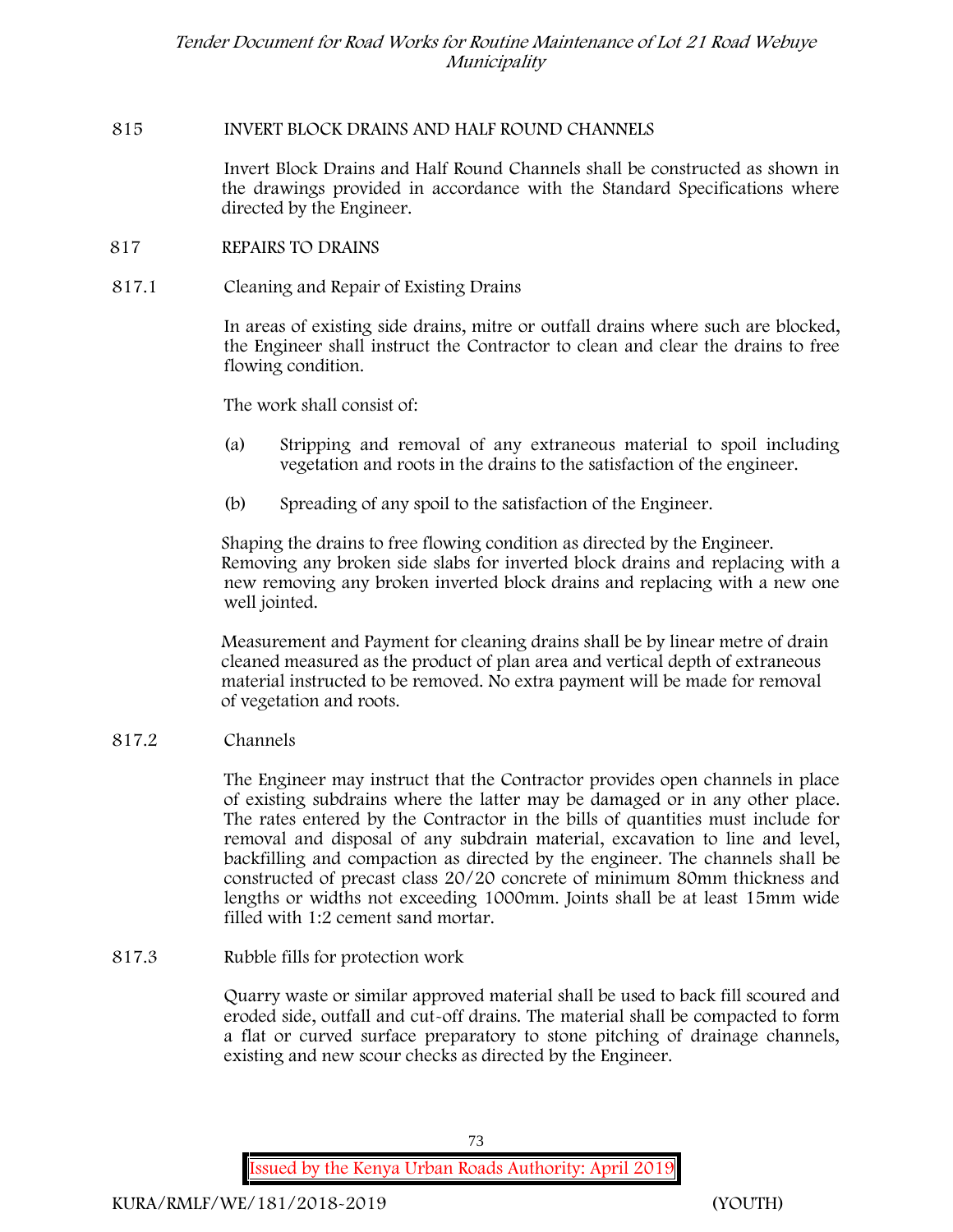### **817.4 Stone Pitching**

Stone pitching shall be constructed in accordance with clause 710 of the standard Specification.

**817.5 Gabions**

Gabions shall be constructed in accordance with clause 711 of the standard Specification.

**817.6 Spoil Material**

The Contractor shall be responsible for removal from site of all materials excavated in the course of undertaking works in this section of the specifications, unless suitable for re-use, and deposit of the material in a spoil dump to be approved by the Engineer.

### **818 SCOUR CHECKS**

Scour checks are to be constructed in mass concrete in accordance with clause 818 of the standard Specifications and the drawings as shall be provided.

### **819 CLEANING AND MAINTENANCE**

### **819.1 Desilting of Pipe Culverts**

Where instructed, Contractor shall desilt the existing pipe culverts by removing all the material from the pipe to make them clean and free flowing.

Measurement and payment shall be by the linear metres of pipes de-silted, regardless of diameter size.

74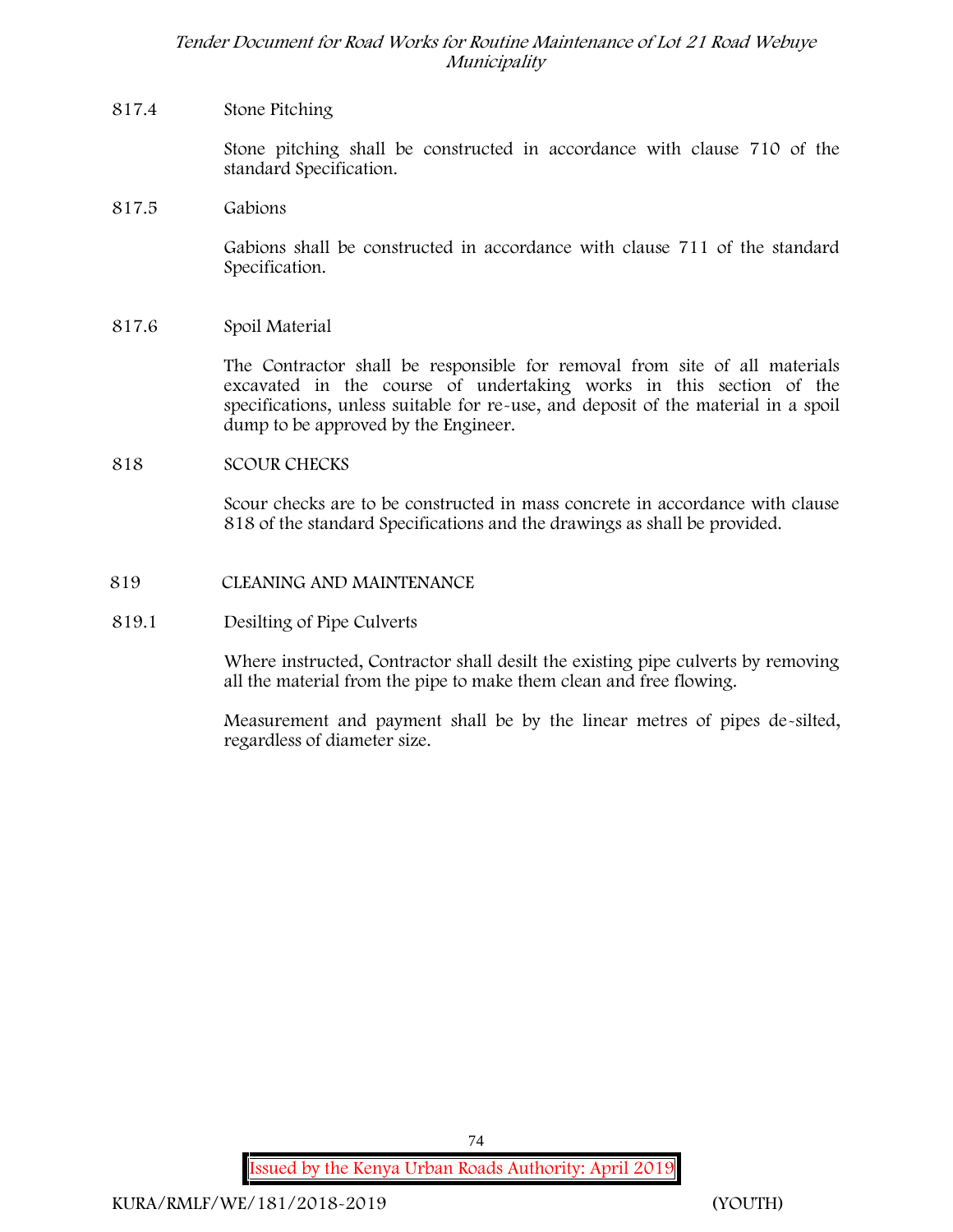**SECTION 9 - PASSAGE OF TRAFFIC**

#### **901 SCOPE OF THE SECTION**

The Contractor shall so arrange his work to ensure the safe passage of the Traffic at all times and if necessary construct and maintain an adequate diversion for traffic complete with all the necessary road traffic signs.

The contractor shall provide to the satisfaction of the Engineer adequate warning signs, temporary restriction signs, advance warning signs, barriers, temporary bumps and any other device and personnel equipped with two way radios to ensure the safe passage of traffic through the works.

When carrying out the Works the Contractor shall have full regard for the safety of all road users.

The Contractor shall also provide sign posts and maintain to the satisfaction of the Engineer all deviations necessary to complete the works. The contractor should allow for the costs of complying with the requirements of this clause in his rates.

The contractor will be deemed to have inspected the site and satisfied himself as to the adequacy of his bid for these works and no additional payments will be made to the contractor for any expenditure on traffic control or the provision of deviations. The employer shall not be liable for inadequate prior investigations of this nature by the contractor.

#### **903 MAINTENANCE OF EXISTING ROADS**

The Contractor shall when instructed, maintain the existing project road ahead of works using compacted asphalt concrete type I in accordance with the provisions in clause 1601B – 1607B of the Special Specifications or gravel material depending on the nature of the wearing course surface.

#### **904 CONSTRUCTION OF DEVIATIONS**

(a) **General**

In addition to requirement of this clause, the Contractor shall when instructed construct and complete deviations to the satisfaction of the Engineer before commencing any permanent work on the existing road. Also during these works the contractor is supposed to provide a detour of adequate pipe culverts for pedestrian and traffic crossing where there is bridge works.

Subject to the approval by the Employer, the Contractor may maintain and use existing roads for deviation. Payment for this, made in accordance with clause 912 (a) (i), shall be by the Kilometre used depending on the type of road used, whether bituminous or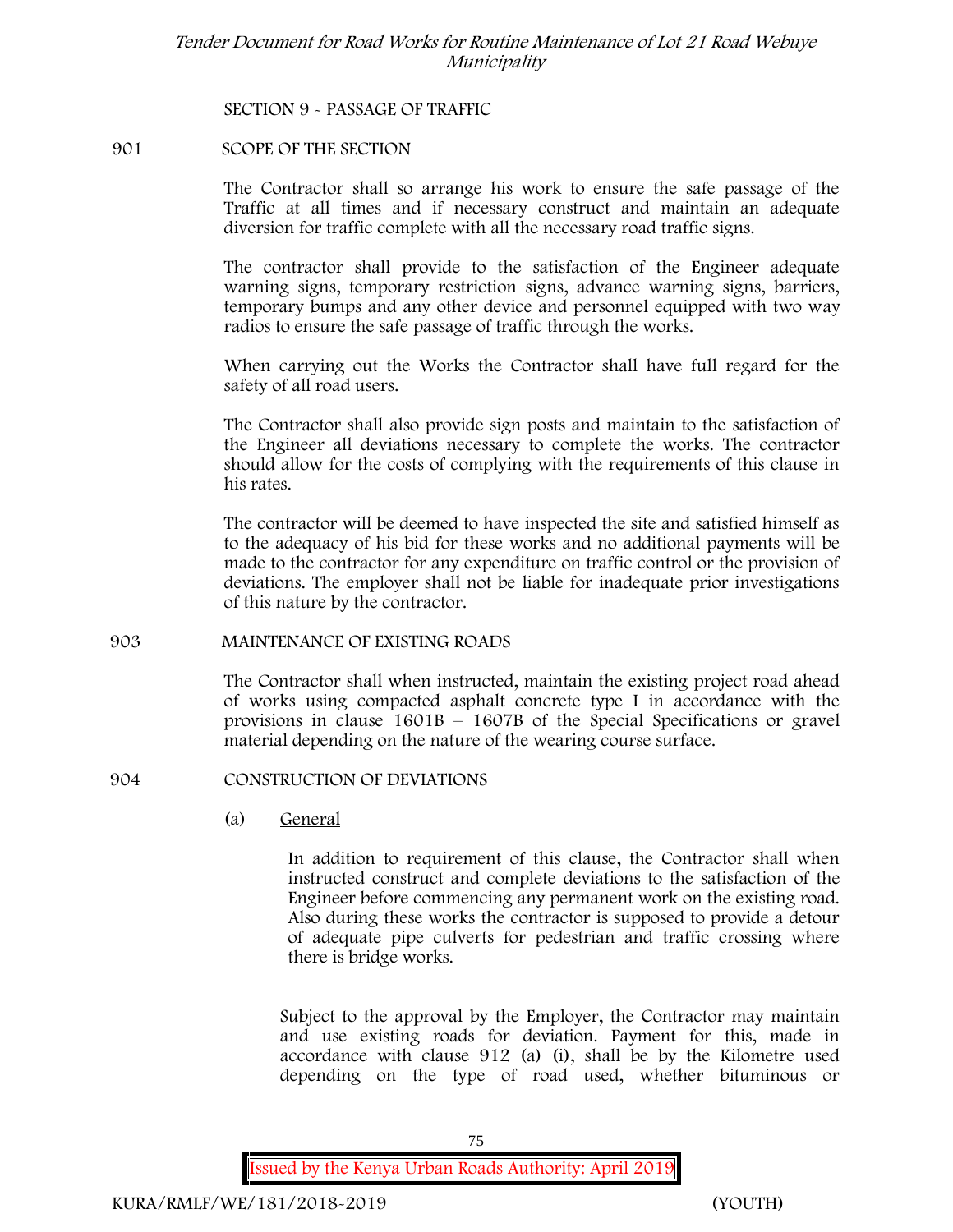earth/gravel. The rates shall include for the provision of materials and the works involved.

## b) **Geometry**

The carriageway width of the deviations shall not be less than 6m wide and suitable for 2-way lorry traffic unless otherwise specified.

c) **Construction**

Unless otherwise instructed gravel wearing course for the deviation shall be 150mm compacted thickness complying with section 10 of the Standard Specification. The Contractor shall allow in his rate for removal of any unsuitable material before placing of gravel wearing course, as this will not be paid for separately.

In addition to provision of this clause, Contractor is required to sprinkle water at least 4 times a day at the rate of 1 to  $1.4$  litres/ $M<sup>2</sup>$  in regular interval to minimise the effects of dust. Latest sprinkling time shall be one hour before the sunset.

Where existing neighbouring roads are used as deviation, Contractor shall carry out repairs and maintenance in parent materials used for the existing base and surfacing of the road being used.

### **906 PASSAGE OF TRAFFIC THROUGH THE WORKS**

The Contractor shall arrange for passage of traffic through the works during construction whenever it is not practicable to make deviations.

Any damage caused by passing traffic through the works shall be made good at the contractor's own cost.

## **907 SIGNS, BARRIERS AND LIGHTS**

Contractor shall provide signs, barriers and lights as shown in the drawing in Book of Drawings at the locations where the traffic is being carried off the existing road to the deviation and back again to existing road. The Contractor shall provide ramps and carry out any other measures as instructed by the Engineer to safely carry traffic from the road to deviation.

Contrary to what has been specified in this clause the road signs provided shall be fully reflectorised and in conformity with clause 9.1 of the "Manual for Traffic Signs in Kenya Part II".

#### **909 ASSISTANCE TO PUBLIC**

In addition to provision of clause 909, Contractor shall maintain close liaison with the relevant authorities to clear any broken down or accident vehicles from the deviations and the main road, in order to maintain smooth and safe flow of the traffic. Further, the Contractor shall provide a traffic management plan to be approved by the Engineer before the commencement of any construction works and execute the same, to the satisfaction of the Engineer, during the entire

76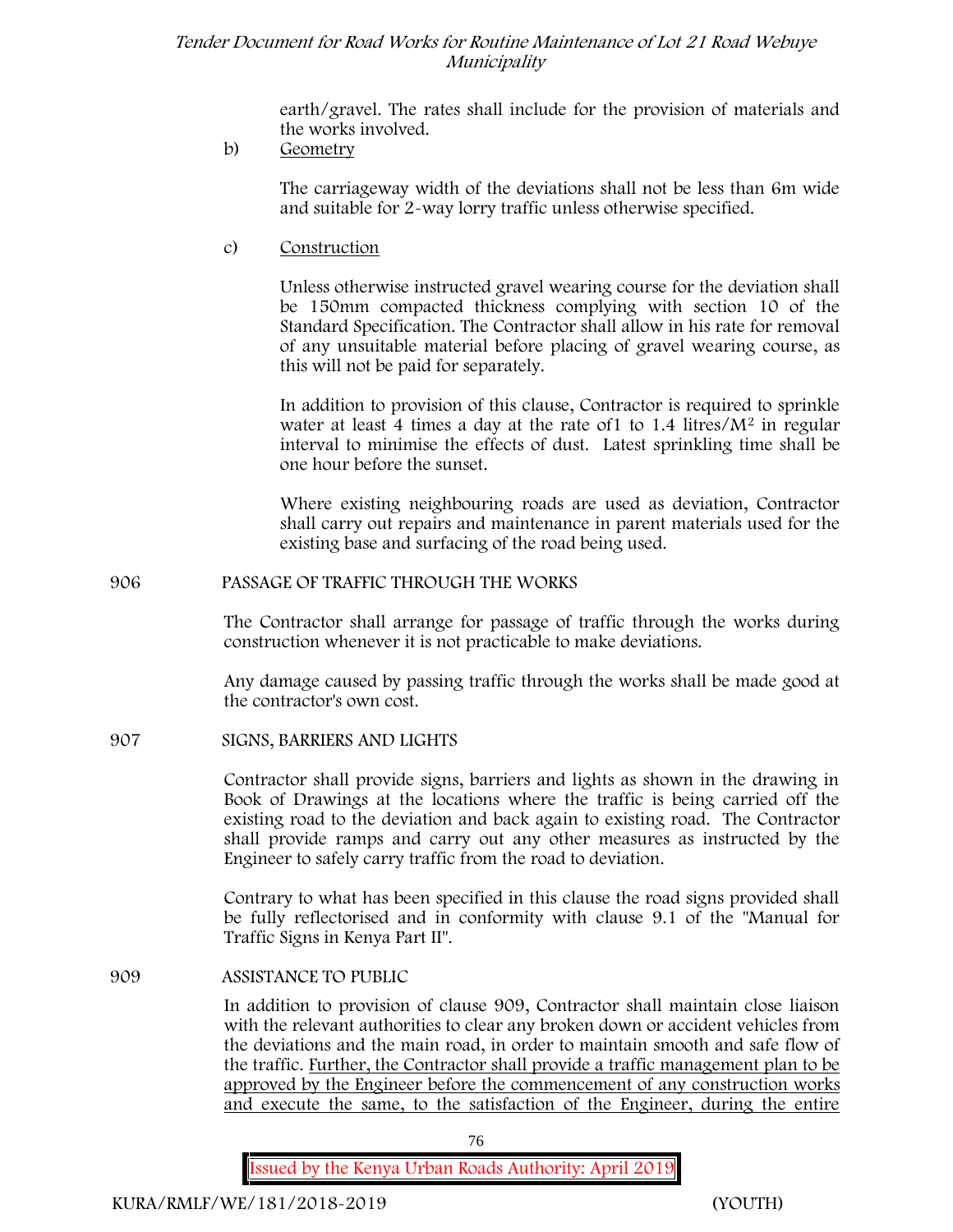period of project implementation. A draft traffic management plan shall be submitted with Bid.

#### **912 MEASUREMENT AND PAYMENT**

#### **Construct Deviation**

#### **Road Deviation**

The Contractor shall be paid only 50% of the rate for this when he completes deviation road to the satisfaction of the Engineer. The balance shall be paid in equal monthly instalments over the contract period, as he satisfactorily maintains the deviation (as per clause 904 and 905 above) when it is in operation.

Where existing neighbouring road has been used as deviation, payment shall be by the kilometre rate and shall include the cost of repairs and maintenance of the road carried out in parent base and subbase materials.

#### **Deviation using Pipe Culverts**

The Contractor shall be paid only 50% of the rate for this when he completes deviation to the satisfaction of the Engineer. The balance shall be paid in equal monthly instalments over the contract period, as he satisfactorily maintains the deviation when it is in operation. The Contractor shall be paid full amount when the bridge under construction will be in use.

### **Maintain existing road**

Asphalt Concrete or gravel for maintaining the existing road shall be measured by the cubic metre placed and compacted upon the road

#### **Passage of traffic through the works**

Payment shall be made on Lump Sum basis.

#### **Assistance to Public**

The Contractor will be deemed to have included cost of this item in other items and no separate payment shall be made.

77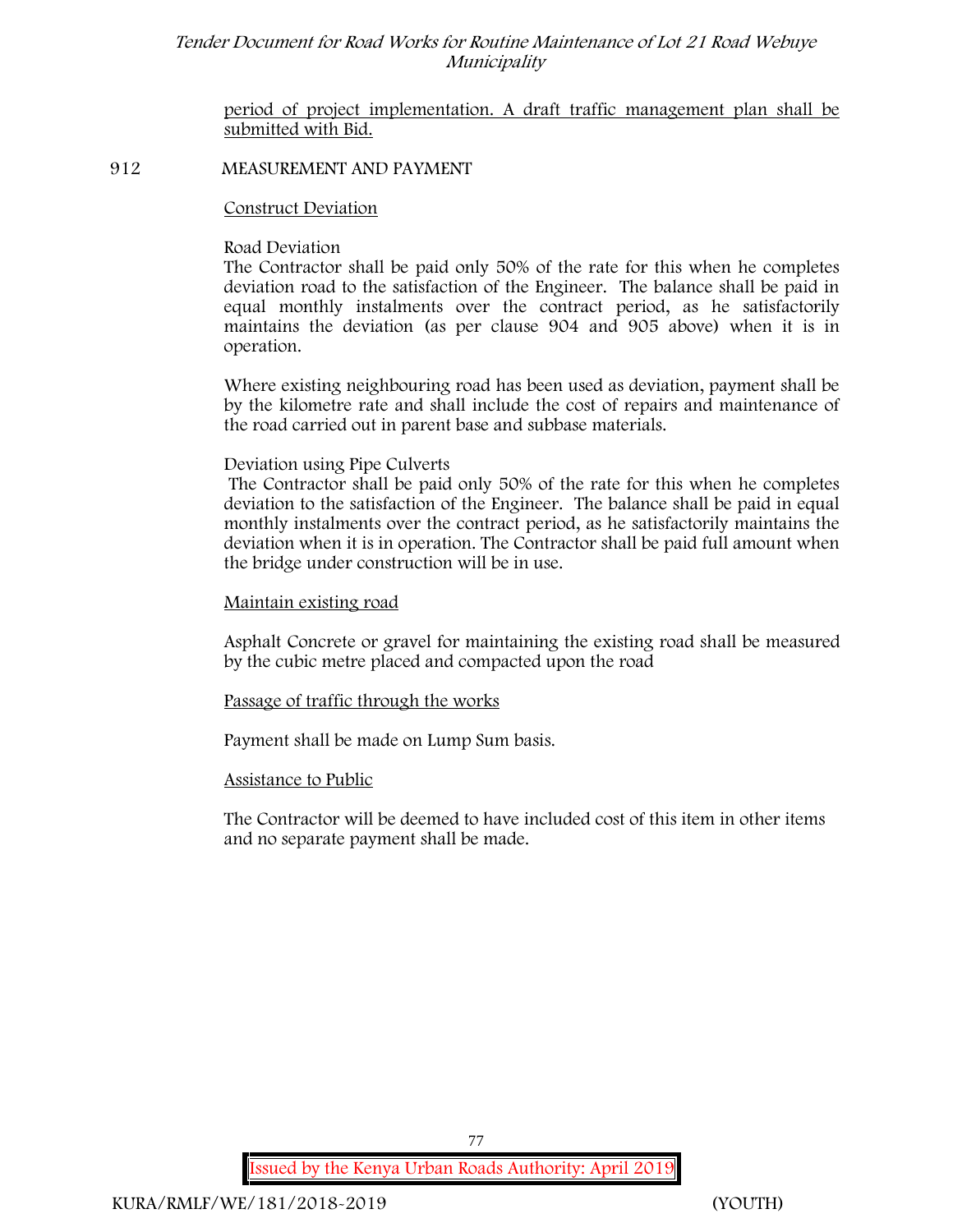### **SECTION 10 – GRADING AND GRAVELLING**

#### **1001 GENERAL**

Grading covers the works involved in the reinstatement of the road carriageway to the camber by removing the high points and filling up gullies, corrugations and wheel ruts to restore smooth running surface. Gravelling consists of excavation, loading, hauling, spreading, watering and compaction of gravel or softstone wearing course material on the formation of the road carriageway.

#### Ditch and Shoulder grading

The activity consists of cutting of a  $V$  – ditch and reinstating or reforming of the shoulders of road using either Towed or Motor grader.

### Carriageway grading

### **(i) Light grading**

This consists of trimming of the carriageway to control roughness and corrugations using either a towed grader or a motorized grader.

### **(ii) Heavy grading**

This consists of scarifying the existing carriageway surface, cutting high spots and moving materials to fill potholes, corrugations and wheel ruts and reshaping of the surface to the specified camber, using either a towed grader or a motorized grader. All loose rocks, roots, grasses shall be removed and disposed well clear off the drains.

Heavy grading will be considered if 70% of the road has potholes, corrugations and wheel ruts of over 200mm deep.

The material shall be bladed toward the center of the road starting from both edges until the specified camber is achieved.

## **1002 MATERIALS**

Gravel shall include lateritic gravel, quartzitic gravel, calcareous gravel, decomposed rock, softstone/quarry waste material, clayey sand and crushed rock.

#### **1003 MATERIAL REQUIREMENTS**

Gravel material shall conform to the requirements given below: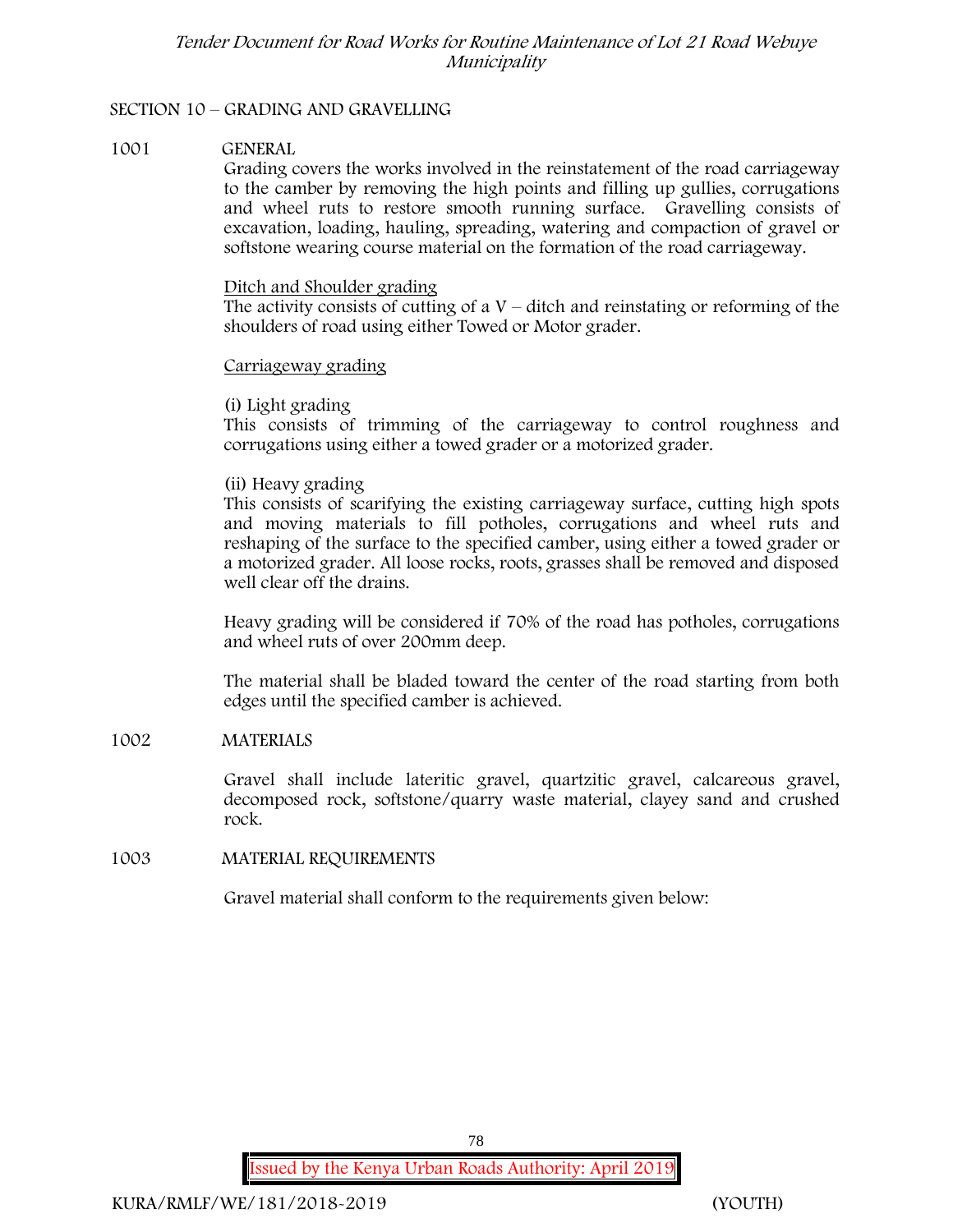|                         | <b>GRADING REQUIREMENTS</b>      |     |
|-------------------------|----------------------------------|-----|
| <b>AFTER COMPACTION</b> |                                  |     |
| Sieve                   | % by weight                      |     |
| (mm)                    | passing                          |     |
| 40                      | 100                              |     |
| 28                      | $95 - 100$                       |     |
| 20                      | $85 - 100$                       |     |
| 14                      | $65 - 100$                       |     |
| 10                      | $55 - 100$                       |     |
| 5                       | $35 - 92$                        |     |
| $\overline{2}$          | $23 - 77$                        |     |
| 1                       | $18 - 62$                        |     |
| 0.425                   | $14 - 50$                        |     |
| 0.075                   | $10 - 40$                        |     |
|                         | PLASTICITY INDEX REQUIREMENTS PI |     |
| Zone                    | Min                              | Max |
| WET                     | 5.                               | 15  |
| DRY                     | 10                               | 25  |

| BEARING STRENGTH REQUIREMENTS                   |            |                |  |
|-------------------------------------------------|------------|----------------|--|
| Traffic                                         | <b>CBR</b> | DCP Equivalent |  |
| Commercial                                      |            | mm/Blow        |  |
| VPD                                             |            |                |  |
| Greater than                                    | 20         | 11             |  |
| 15                                              |            |                |  |
| Less than 15                                    | 15         | 14             |  |
| CBR at 95% at MDD, Modified AASHTO and 4        |            |                |  |
| days soak                                       |            |                |  |
| Lower quality material (CBR 15) may be accepted |            |                |  |
| if no better material can be found              |            |                |  |

NB: Wet Zone – mean annual rainfall greater than 500mm Dry Zone – mean annual rainfall less than 500mm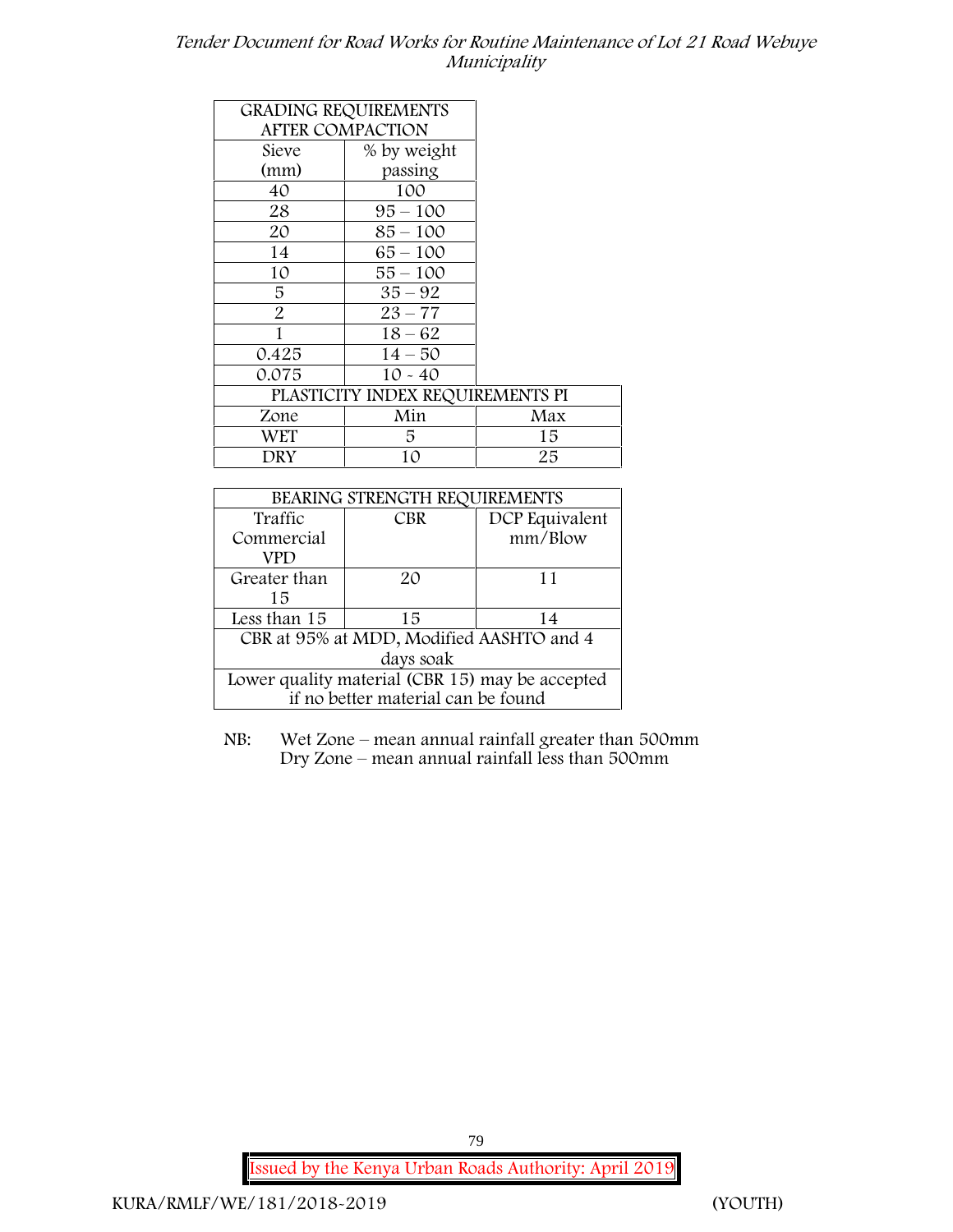### **SECTION 11 – SHOULDERS TO PAVEMENT**

### **1101 GENERAL**

Shoulders shall be constructed in accordance with guidelines given in 1102 and as directed by the Engineer.

For sections where shoulders are extremely low and requires fill material before the shoulder is reconstructed, the construction of fill embankment shall be in accordance with Section 5 of this specification.

#### **1102 MATERIAL FOR CONSTRUCTION OF SHOULDERS**

The shoulders shall be 1.0m wide both sides and shall be formed of 150mm thick well compacted soft stone material and topsoiled with red coffee soil and planted with grass.

Low shoulder shall be reconstructed by cutting benches, filling and compacting approved fill material to form the formation to the shoulders.

Shoulder reconstruction shall be same in all sections including the slip roads.

**1105 SURFACE TREATMENT OF SHOULDERS**

The shoulders shall be planted with creeping type kikuyu grass.

## **1106 MEASUREMENT AND PAYMENT**

Payment for shoulder construction shall be in accordance with the relevant clauses in sections 11, 12, 14, 15 and 23 of the relevant Specifications. Payment for fill material on shoulder shall be in accordance with Section 5 of this specification.

80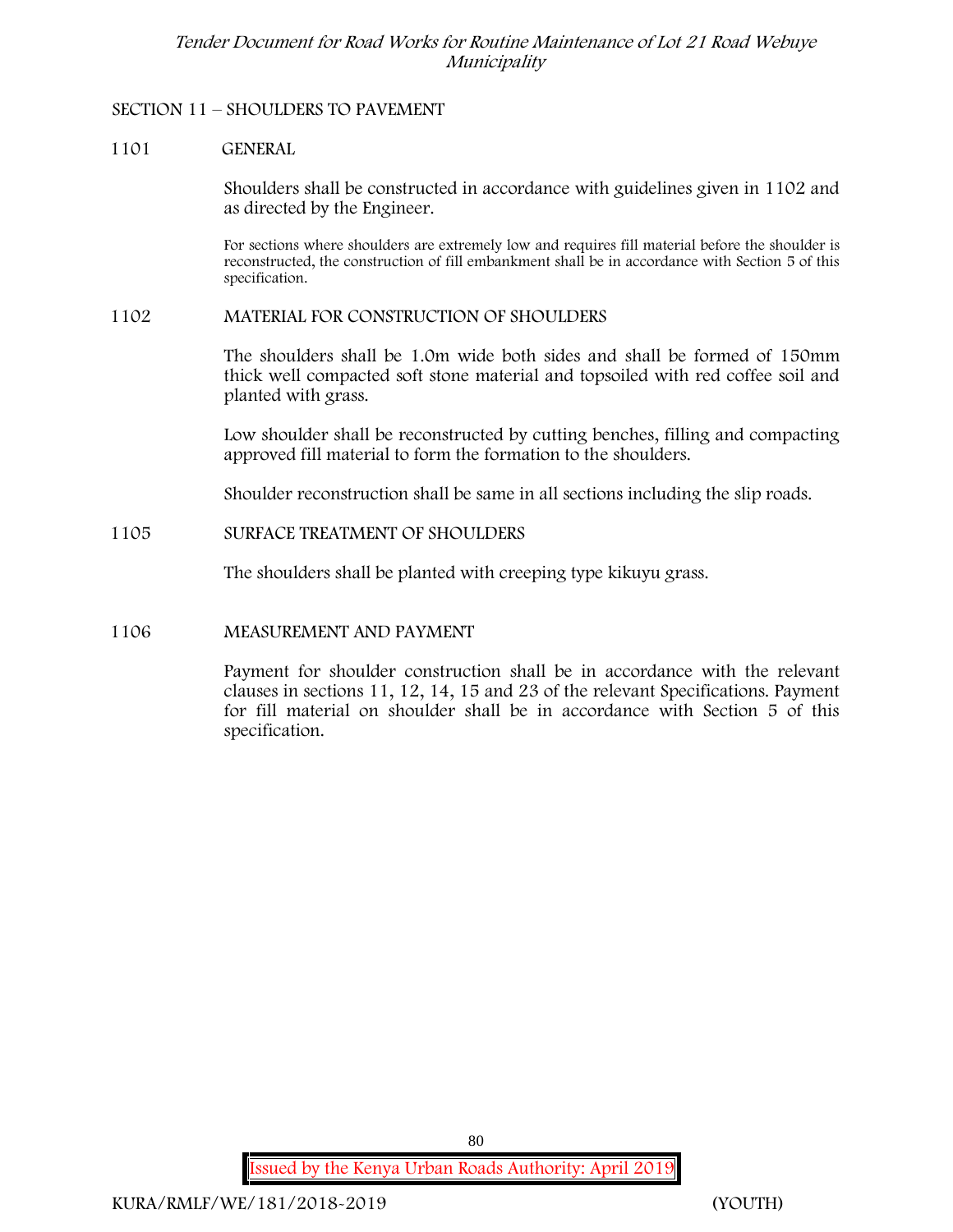### **SECTION 12 - NATURAL MATERIAL SUBBASE AND BASE**

### **1201 GENERAL**

Where instructed by the Engineer, the Contractor shall undertake repairs, widening and reprocessing to the existing carriageway and shoulders in accordance with sections 12 and 14 of the Special Specifications.

**a) Areas to be scarified and reprocessed**

The contractor will scarify, add new material and reprocess sections as determined by the Engineer.

**b) Pavement repairs**

The Contractor will carry out repairs to base and subbase as directed by the Engineer and according to Specifications given in Sections 12 and 14 of the Standard Specifications.

**c) Pavement widening**

The Contractor shall, as directed by the Engineer, bench and compact the subgrade to 100% MDD (AASHTO T99), provide lay and compact material for subbase and base as directed by the Engineer and in accordance with Sections 5 and 12 of the Standard Specifications.

#### **1203 MATERIAL REQUIREMENTS**

Natural materials for base and subbase shall conform to the specifications given in Section 12 of the Standard Specifications for Road and Bridge Construction for cement and lime improved base and subbase.

**1209 MEASUREMENT AND PAYMENT**

Natural material for subbase and base shall be measured by the cubic metre placed and compacted upon the road calculated as the product of the compacted sectional area laid and the length.

**1210 HAND PACKED STONE**

Hand packed stone base is a layer of hand laid stone of defined size and durable in nature, laid in a manner such that when proof rolled and compacted it forms a stable and dense matrix as a road base.

## **a) Material for Hand Packed Stone Base**

This shall consist of durable stone with nominal base dimensions of 75 mm square and minimum height of 150 mm or when compacted to give a layer of 150 mm. The stone shall be class C with the following requirements: **LAA 45 max**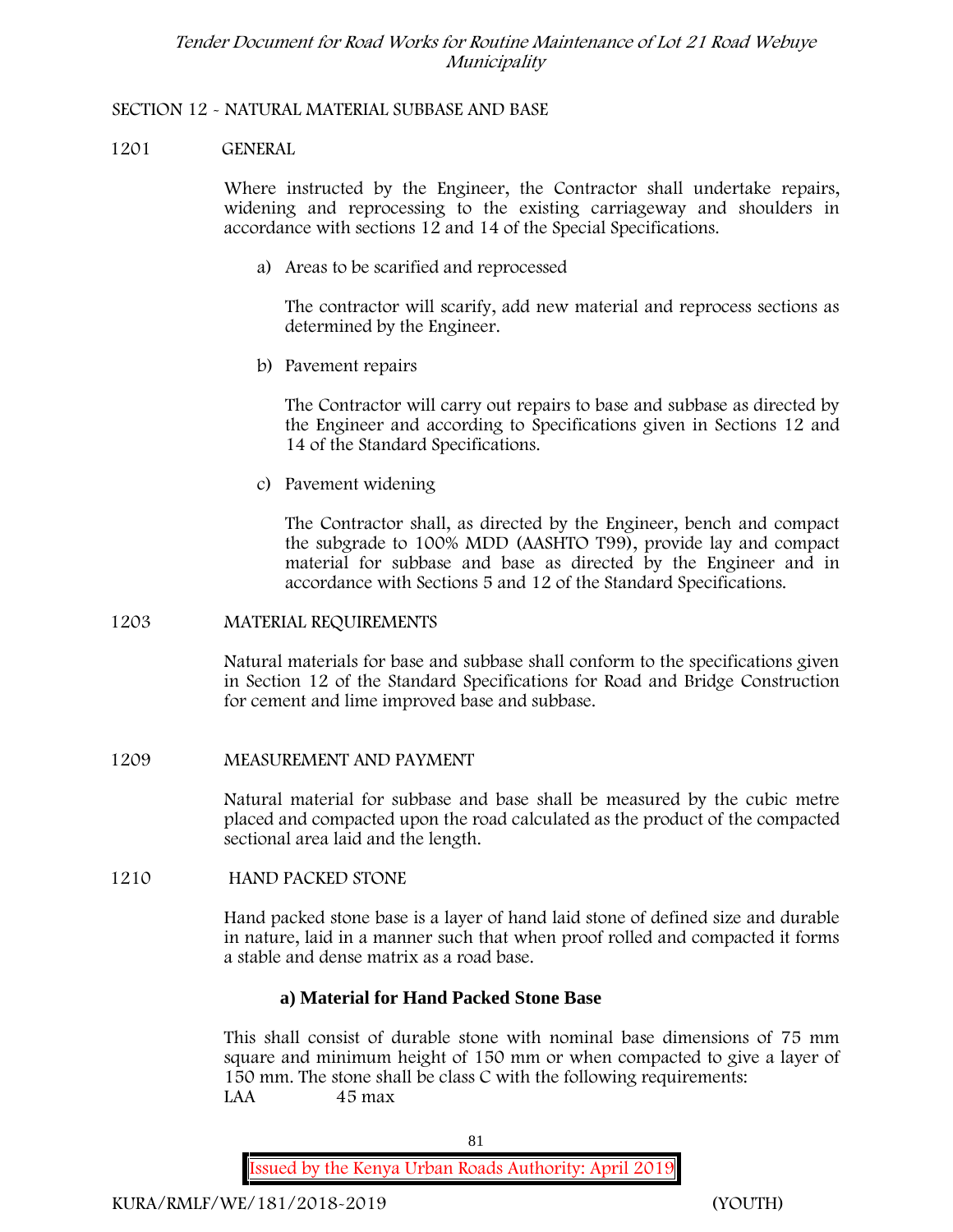| ACV        | 32 max  |
|------------|---------|
| <b>SSS</b> | 12 max  |
| FI         | 30 max  |
| CR.        | 60 min. |

It shall be free from foreign matter. The fines passing 0.425 mm sieve shall be **NONPLASTIC**

### **b) Laying**

The stone shall be laid by hand closely together. The stone shall be carefully bedded and tightly wedged with suitable spalls. The base of the stone shall alternate with the apex in all directions or as directed by the Engineer. The layer shall be proof rolled with a loaded scrapper or truck with a minimum axle load of 8 tonnes in the presence of the Engineer who shall approve of its stability before compaction.

#### **c) Compaction**

This shall be by a steel wheeled roller of at least five tonnes per metre width of roll. It shall consist of four static runs or until there is no movement under the roller. There shall follow vibratory compaction until an average dry density of 85% minimum of specific gravity of stone has been achieved. No result shall be below 82% of specific gravity. The surface of the compacted layer shall then be levelled by quarry dust (0/6 mm). The dust shall have the following specifications:

The stone shall be class C

| % Passing  |
|------------|
| 100        |
| $90 - 100$ |
| 75-95      |
| $50 - 70$  |
| $33 - 50$  |
| $20 - 33$  |
| 16-28      |
| $10 - 20$  |
| $6 - 12$   |
|            |

**Grading**

The dust shall be free from foreign matter and fines passing 0.425 mm sieve shall be **NON-PLASTIC**. The maximum layer shall be 40 mm or as directed by the Engineer

#### **d) Measurement and Payment**

Payment shall be by the cubic metre laid  $(m<sup>3</sup>)$ . Measurement of volume shall be determined as the product of length and compacted thickness laid. The rate quoted for this item should include the cost for laying the levelling quarry dust layer, as no extra payment shall be made for this layer.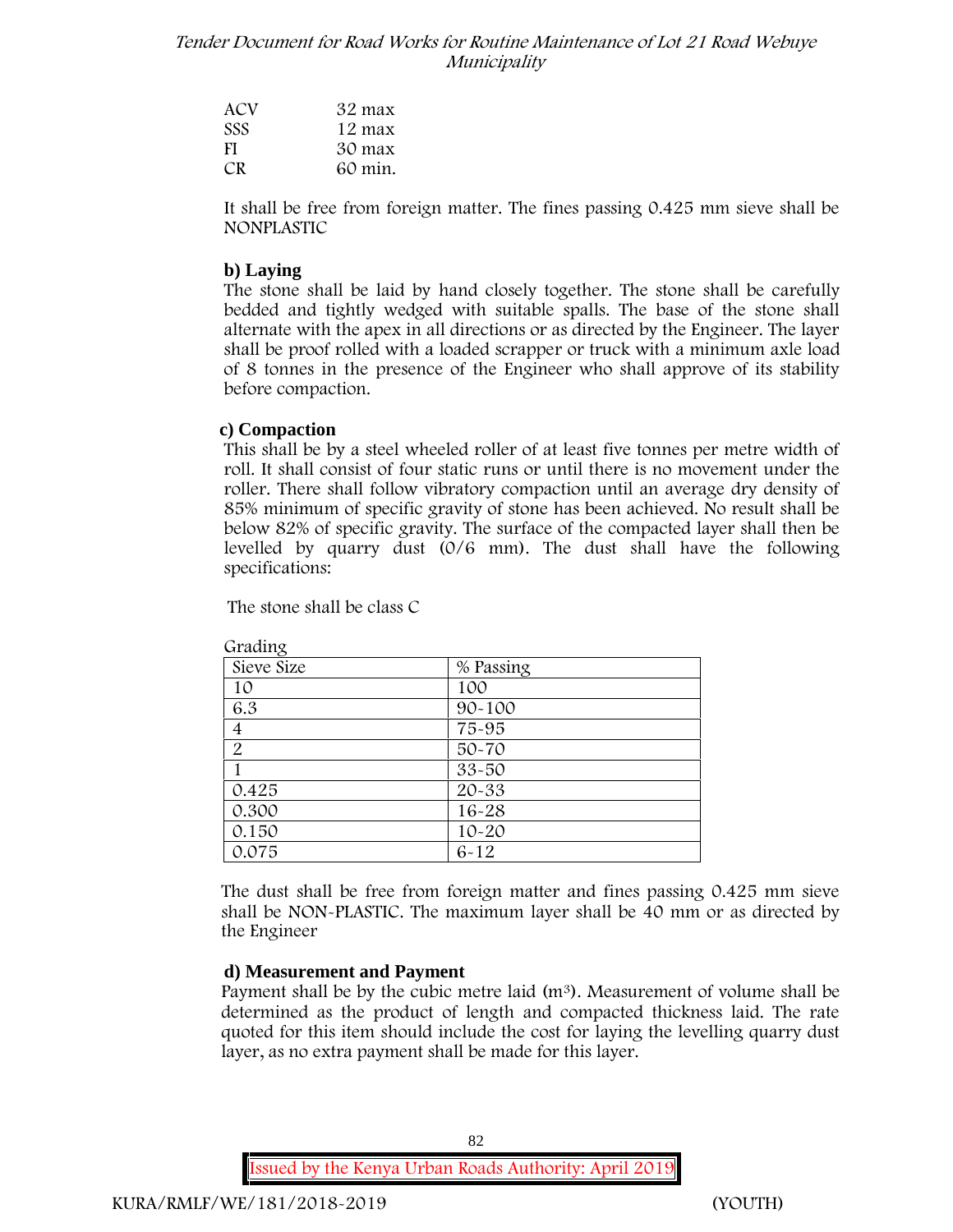## **1211 REPROCESSING EXISTING PAVEMENT LAYERS**

**(b) General**

The existing surfacing and the base shall be reprocessed with additional material and the composite mixture shall be compacted to form the subbase layer.

Before commencement of the work the Contractor shall propose plants and equipments he proposes to use for this activity.

The Contractor after approval of his proposal shall carry out test section in accordance with Section 3 of the Standard Specifications.

- (c) The existing surfacing and base course shall be broken up to specified depth and reprocessed in place, where required. The underlying layers shall not be damaged, and material from one layer may normally not be mixed with that of another layer. Where unauthorized mixing occurs or where the material is contaminated in any way by the actions of the Contractor, and the contaminated material does not meet the specified requirements of for the particular layer, he shall remove such material and replace it with other approved material, all at his own expense.
- (d) Any mixture composition of the new layer must not contain more than 30% of the bituminous material by volume. The mixture must not contain pieces of bound bituminous material larger than 37.5mm, and any such material shall be removed at the Contractor's cost.
- (e) The requirements for imported material used in the respective pavement layers shall comply with the limitations, norms, sizes and strengths specified in the Standard Specifications clause 1203(b) and (d) and shall be worked as per Section 14 of the Standard Specification.
- (f) Material reworked in-situ or that obtained from existing pavement is not expected to comply with the material requirements but the reworking should achieve the specified requirements.
- (g) Where the thickness of any existing pavement layer requires to be supplemented within reprocessing and the thickness of the additional material after compaction will be less than 100mm, the existing layer shall be scarified to a depth that will give a layer thickness of at least 100mm after compacting the loosened existing and the additional material.

# **Controlling the Reworked Depth**

The Contractor shall submit a proven method to method to control the depth of excavation, or layer to be reworked, to the Engineer for approval. The Engineer may order a trial section to be reprocessed before any major length of the road is rehabilitated.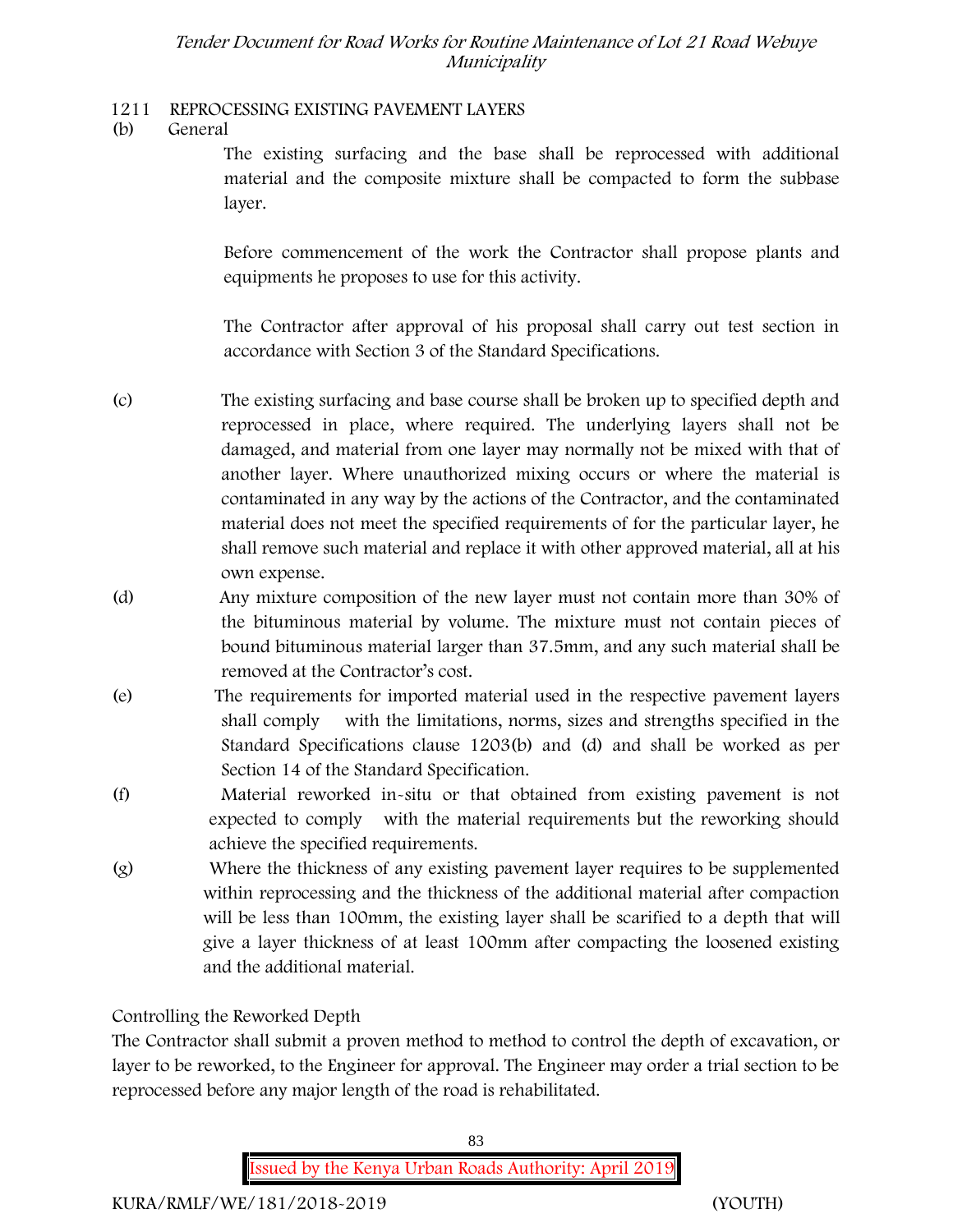## **Excavations**

Excavations in the pavement shall be kept dry. In the event of water penetrating the underlying layers, construction of the consecutive layers shall be postponed until the underlying layers are dry enough to accommodate the construction plant without deforming or otherwise showing distress.

Step construction shall be carried out per layer at the joint when excavating, both longitudinally (if appropriate) and perpendicular to the direction of travel. The step width shall be 500mm perpendicular to the direction of travel, and 150mm long longitudinally, unless otherwise instructed by the Engineer.

Special care shall be taken when compacting the new material at the joint, ensuring that the specified density is achieved.

### **Measurement and Payment**

(a) Item: In-situ reprocessing of existing pavement layers as subbase compacted to specified density (95% MDD AASHTO T180) and thickness.

### Unit: M<sup>3</sup>

The tendered rate shall include full compensation for breaking up the existing pavement layer to specified depth, breaking down and preparing the material and the spreading and mixing in of any additional material

(b) Item: The addition of extra gravel to subbase.

Unit: M<sup>3</sup>

The tendered rate shall include full compensation for procuring and addition of the material to the in-situ scarified layers and the transportation of the material over unlimited free-haul distance. The tendered rates will also include full compensation for prospecting for materials and any payments necessary to acquire the specified quality material.

(c) Excavation of existing bituminous pavement materials including unlimited free-haul.

Unit:  $M^3$ 

The tendered rates shall include full compensation for excavating the existing bituminous material from the pavement layers and for loading, transporting the material for unlimited free-haul, off-loading and disposing of the materials as specified.

## (d) Excavation of the existing pavement

Unit:  $M^3$ 

The tendered rate shall include full compensation for excavating the existing material from the pavement layers and for loading, transporting the material for unlimited free-haul distance, off-loading and disposing of the material as specified.

Payment will only be made for breaking up and excavating existing pavement layers to the specified depth if the material is to be removed to spoil.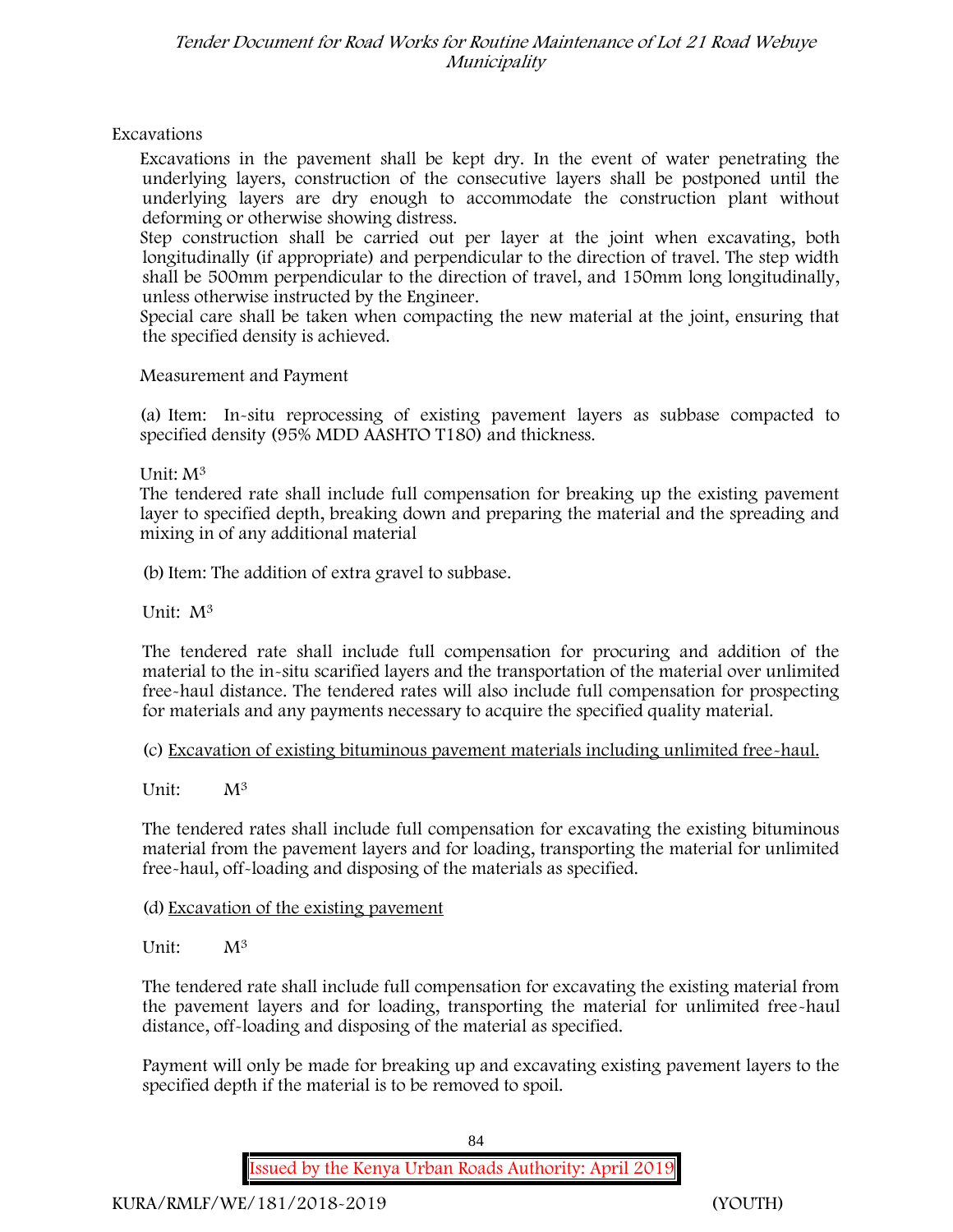## **SECTION 15 - BITUMINOUS SURFACE TREATMENTS**

### **1501B PREPARATION OF SURFACE**

In addition to requirements of Clause 1503B of the Standard Specifications, the contractor shall prepare and Repair Cracks, Edges, Potholes and Other Failures as follows: **-**

a) **Cracks 3.0mm or less in width**

The entire crack area shall be cleaned by brushing with a wire brush and then blowing with a compressed air jet and the crack sealed with 80/100 cutback bitumen using a pouring pot or pressure lance and hand squeegee. The surface shall then de dusted with sand or crushed dust.

b) **Cracks greater than 3.0mm in width**

Before these cracks are filled a steel wire brush or router shall be used to clean them and then a compressed air jet shall be used to clean and remove any foreign or lose material in the crack until the entire crack area is clean.

When the crack and surrounding area have been thoroughly cleaned, dry sand shall be forced into the crack until it is sealed in the manner specified for cracks less than 3.0mm width.

c) **Potholes, edges and other repair areas**

Where instructed, the Contractor shall prepare areas for the repair of potholes, road edges and other repair areas by excavating off unsuitable or failed material and debris, trimming off excavated edges, cleaning and compacting the resulting surfaces and applying MC 30 or MC 70 cut-back bitumen prime coat at a rate of 0.8-1.2 litres/m2, all as directed by the Engineer. Measurement and payment shall be made under the relevant item of Bill No 15. Where the surface repair on potholes and edges are to be carried out, Asphalt Concrete Type I (0/14gradation) shall be used. Bituminous material for repair of failures and other repair areas shall be paid for under the relevant item of Bill No 16

## **PART B - PRIME COAT**

## **1502B MATERIALS FOR PRIME COAT AND TACK COAT.**

For prime coat, the binder shall be a medium-curing cutback MC 70 unless otherwise directed by the Engineer.

The rate of spray of bituminous prime coat refers to the gross volume of the cutback bitumen, that is to say the volume of the bitumen plus dilatants.

Prime coat shall be applied to gravel areas that are to receive bituminous mixes as directed by the Engineer.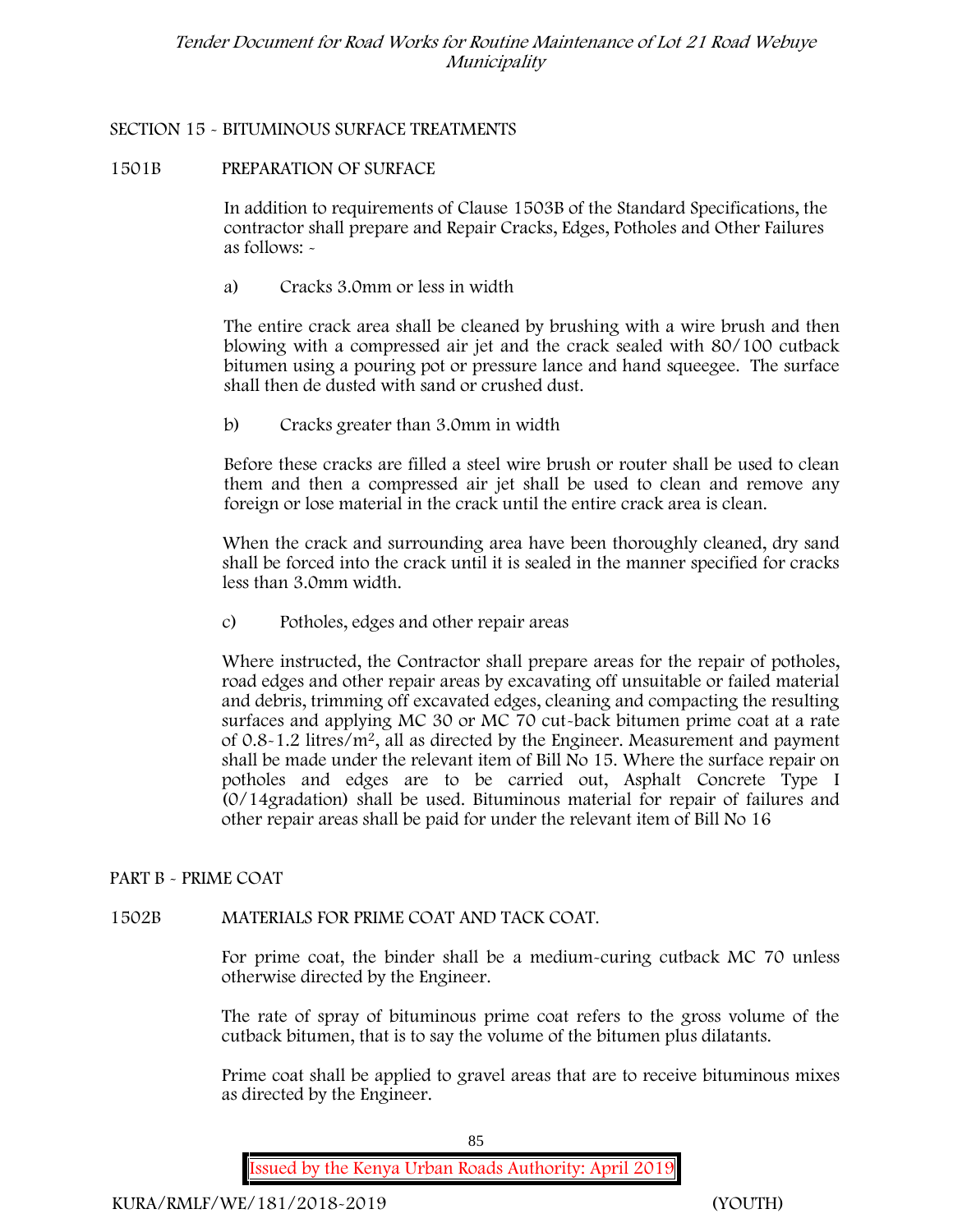The tack coat shall consist of bitumen emulsion KI-60 unless otherwise directed by the Engineer.

The rates of spray of the binder shall be as instructed by the Engineer and shall generally be within the range 0.8-1.2 litres/square metre.

## **1511C MEASUREMENT AND PAYMENT**

(a) Seal coat

Seal coats shall be measured by the litre, for each type of bituminous binder for each seal coat, calculated as the product of the area in square metres sprayed and the rate of application in litres/square metres, corrected to 15.6  $\circ$  C

**Issued by the Kenya Urban Roads Authority: April 2019**

86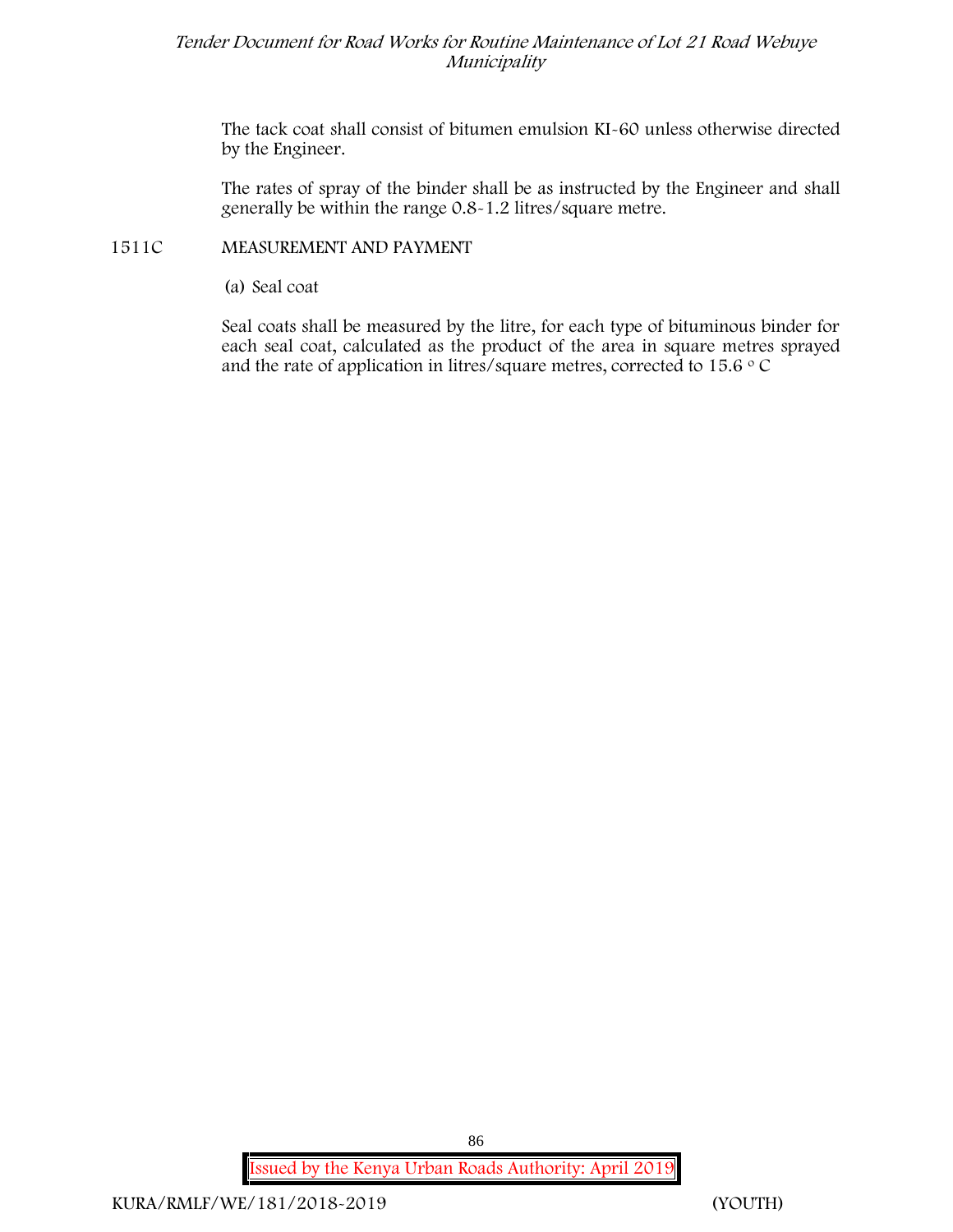**SECTION 16 - BITUMINOUS MIX BASES, BINDER COURSES AND WEARING COURSES**

This section covers different types of bituminous mixes for base and surface (wearing and binder courses) and is divided into the following parts: -

- Part A General
- Part B Asphalt Concrete for carriageway

### **PART A –GENERAL**

#### **1601A SCOPE OF PART A**

Part A comprises all the general requirements for bituminous mixes, which apply to Part B as well.

### **1602A REQUIREMENTS FROM OTHER SECTIONS**

The following sections of this Specification apply to Part B of this section and shall be read in conjunction therewith:-

| Section 2  | Materials and Testing of Materials                 |
|------------|----------------------------------------------------|
| Section 3  | Setting Out and Tolerances                         |
| Section 6  | Quarries, Borrow Pits, Stockpile and Spoil Areas   |
| Section 15 | Bituminous Surface Treatments and Surface Dressing |

## **1603A CONSTRUCTION PLANT**

(a) **General**

The Contractor shall submit to the Engineer in accordance with Section 1 of its Specification, full details of the construction plant he proposes to use and the procedures he proposes to adopt for carrying out the permanent Works.

The Engineer shall have access at all times to construction plant for the purposes of inspection. The Contractor shall carry out regular calibration checks in the presence of the Engineer and shall correct forthwith any faults that are found.

All construction plant used in the mixing, laying and compacting of bituminous mixes shall be of adequate rated capacity, in good working condition, and shall be acceptable to the Engineer. Obsolete or worn-out plant will not be allowed on the work.

(b) **Mixing Plant**

Bituminous materials shall be mixed in a plant complying with ASTM Designation D995 and shall be located on the Site unless otherwise agreed by the Engineer. It shall be equipped with at least three bins for the storage of heated aggregates and a separate bin for filler. All bins shall be covered to prevent the ingress of moisture.

87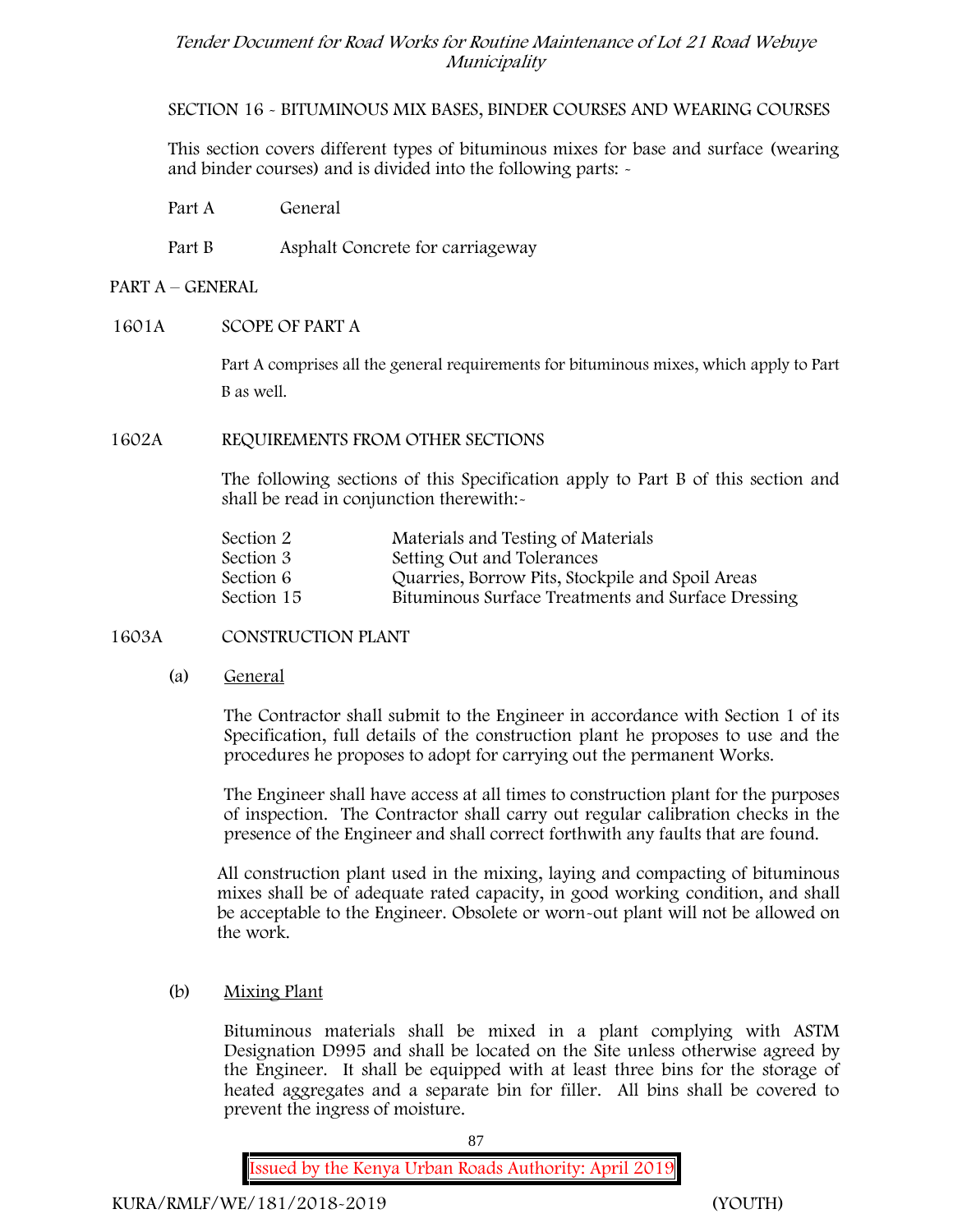The plant may be either the batch-mix type or the continuous-mix type and shall be capable of regulating the composition of the mixture to within the tolerances specified in Clause 1614A of this Specification.

The bitumen tank shall be capable of maintaining its contents at the specified temperature within a tolerance of  $5^{\circ}$ C and a fixed thermometer easily read from outside the tank. Any bitumen that has been heated above 180°C or has suffered carbonisation from prolonged heating shall be removed from the plant and disposed of.

### (c) **Laying Plant**

Bituminous materials shall be laid by a self-propelled spreader finisher equipped with a hopper, delivery augers and a heated adjustable vibrating screed. It shall be capable of laying bituminous materials with no segregation, dragging, burning or other defects and within the specified level and surface regularity tolerance. Delivery augers shall terminate not more than 200mm from the edge plates.

## (d) **Compaction Plant**

The Contractor shall provide sufficient rollers of adequate size and weight to achieve the specified compaction. Prior to commencing the laying of bituminous mixes in the permanent Works the Contractor shall carry out site trials in accordance with Section 2 of this Specification to demonstrate the adequacy of his plant and to determine the optimum method of use and sequence of operation of the rollers.

It is important to achieve as high a density as possible at the time of construction and it is expected that vibrating rollers will be required to produce the best results. However, it is essential that thorough pre-construction trials are carried out to ensure that:-

- (a) The roller is set up to have the optimum amplitude and frequency of vibration for the particular material being laid
- (b) That the roller does not cause breakdown of the aggregate particles.
- (c) That the optimum compaction temperatures are established which allow compaction without causing ripple effects or other distortions of the surfacing.

88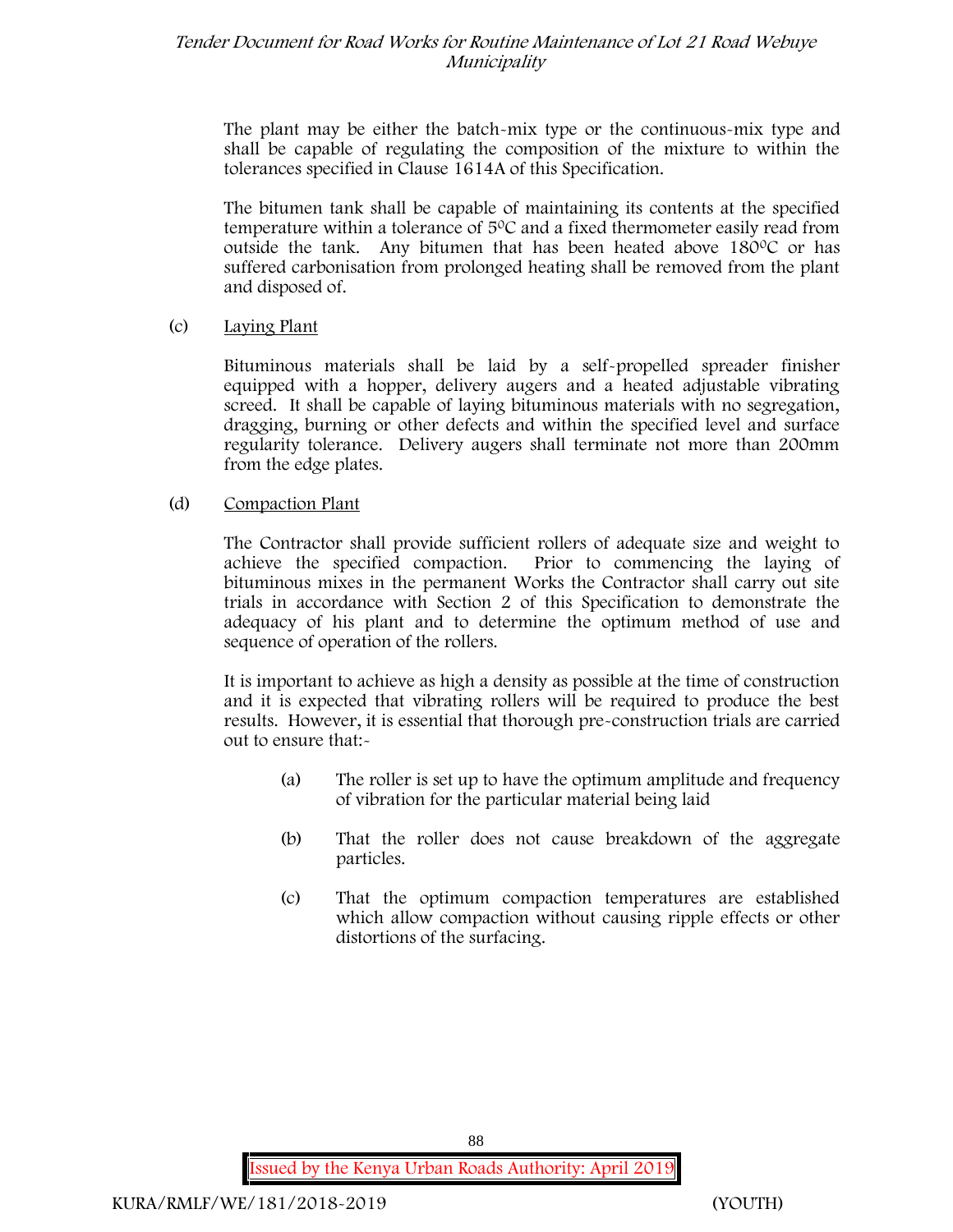### **1604A PREPARATION OF SURFACE**

Immediately before placing the bituminous mix in the pavement, the existing surface shall be cleaned of all material and foreign matter with mechanical brooms or by other approved methods. The debris shall be deposited well clear of the surface to be covered.

Any defect of the surface shall be made good and no bituminous mix shall be laid until the Engineer has approved the surface.

A tack coat shall be applied in accordance with Section 15 of this Specification. If the Engineer considers a tack coat is required prior to laying the bituminous mix or between layers of the bituminous mix, due solely to the

Contractor's method of working, then such tack coat shall be at the Contractor's expense.

### **1605A DESIGN AND WORKING MIXES**

At least two months prior to commencing work using a bituminous mix, the Contractor shall, having demonstrated that he can produce aggregates meeting the grading requirements of the Specification, submit samples of each constituent of the mix to the Engineer. The Engineer will then carry out laboratory tests in order to decide upon the proportion of each constituent of the initial design mix or mixes to be used for site trials to be carried out in accordance with Clause 1606A of this Specification.

Should the Engineer conclude from the site trials that the mix proportion or aggregate grading are to be changed, the Contractor shall submit further samples of the constituents and carry out further site trials all as directed by the Engineer.

The Engineer may instruct the alteration of the composition of the -75 micron fraction of the aggregates by the addition or substitution of mineral filler. The Engineer may also instruct the alteration of all or part of the -6.3mm fraction of the aggregates by the addition or substitution of natural sand.

The Contractor shall make the necessary adjustments to his plant to enable the revised mix to be produced.

Following laboratory and site trials the Engineer will determine the proportions of the working mix and the Contractor shall maintain this composition within the tolerances given in Clause 1614A.

Should any changes occur in the nature or source of the constituent materials, the Contractor shall advise the Engineer accordingly. The procedure set out above shall be followed in establishing the new mix design.

#### **1606A SITE TRIALS**

Full scale laying and compaction site trials shall be carried out by the Contractor on all asphalt pavement materials proposed for the Works using the construction plant and methods proposed by the Contractor for constructing the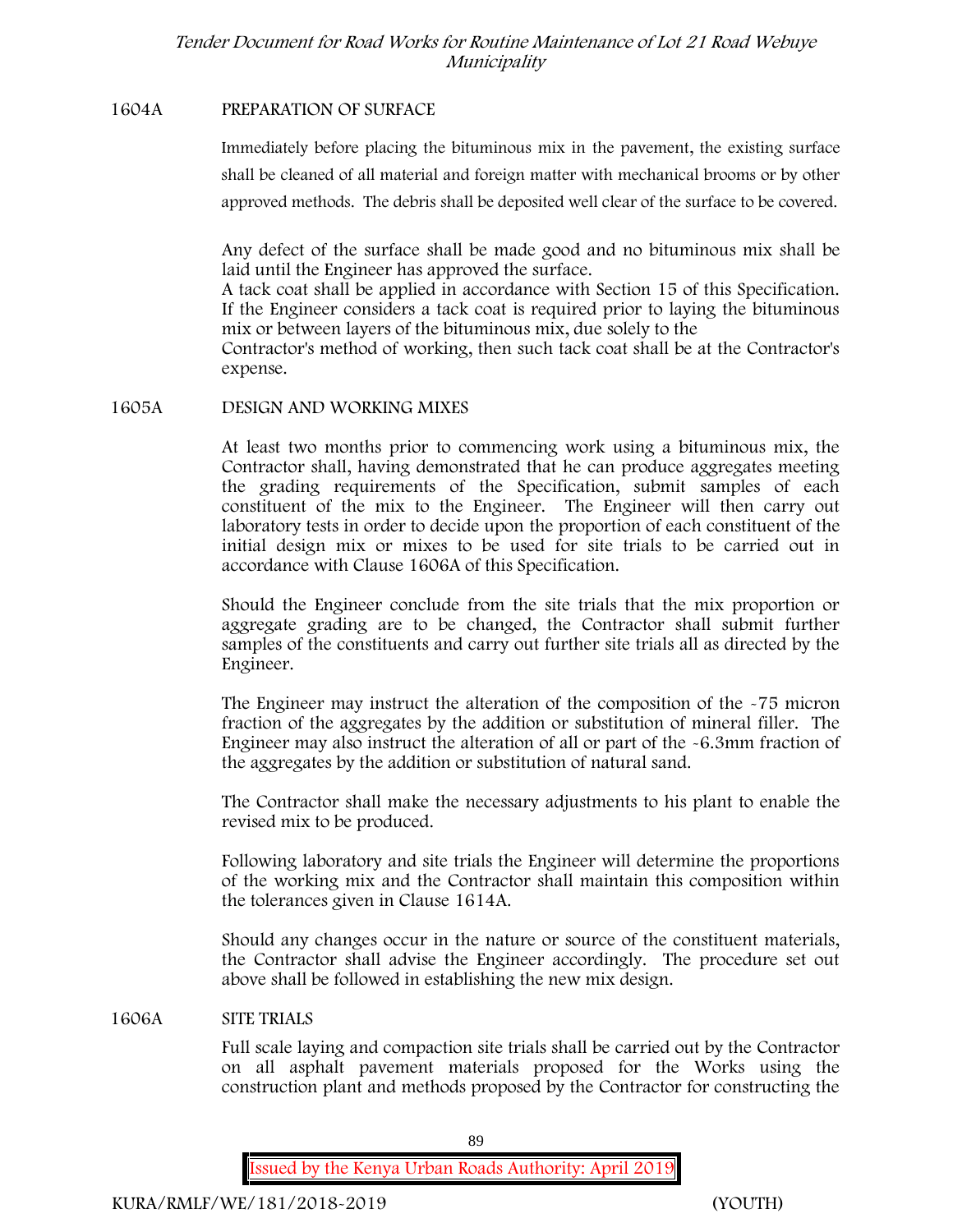Works. The trials shall be carried out with the agreement, and in the presence of the Engineer, at a location approved by the Engineer. The trials shall be carried out to:  $\sim$ 

- a) Test materials, designed in the laboratory, so that a workable mix that satisfies the specification requirements can be selected.
- b) To enable the Contractor to demonstrate the suitability of his mixing and compaction equipment to provide and compact the material to the specified density and to confirm that the other specified requirements of the completed asphalt pavement layer can be achieved.

Each trial area shall be at least 100 metres long and to the full construction width and depth for the material. It may form part of the Works provided it complies with this Specification. Any areas that do not comply with this Specification shall be removed.

The Contractor shall allow in his programme for conducting site trials and for carrying out the appropriate tests on them. The trial on any pavement layer shall be undertaken at least 21 days ahead of the Contractor proposing to commence full-scale work on that layer.

The Contractor shall compact each section of trial over the range of compactive effort the Contractor is proposing and the following data shall be recorded for each level of compactive effort at each site trial: -

- i. The composition and grading of the material including the bitumen content and type and grade of bitumen used.
- ii. The moisture content of aggregate in the asphalt plant hot bins.
- iii. The temperature of the bitumen and aggregate immediately prior to entering the mixer, the temperature of the mix on discharge from the mixer and the temperature of the mix on commencement of laying, on commencement of compaction and on completion of compaction. The temperature of the mixture is to be measured in accordance with BS 598, Part 3, Appendix A.
- iv. The type, size, mass, width of roll, number of wheels, wheel load, tyre pressures, frequency of vibration and the number of passes of the compaction equipment, as appropriate for the type of roller.
- v. The target voids and other target properties of the mix together with the results of the laboratory tests on the mix.
- vi. The density and voids achieved.
- vii. The compacted thickness of the layer.
- viii. Any other relevant information as directed by the Engineer.

At least eight sets of tests shall be made by the Contractor and the Engineer on each 100 metres of trial for each level of compactive effort and provided all eight sets of results over

the range of compactive effort proposed by the Contractor meet the specified requirements for the material then the site trial shall be deemed successful. The above data recorded in the trial shall become the agreed basis on which the particular material shall be provided and processed to achieve the specified requirements.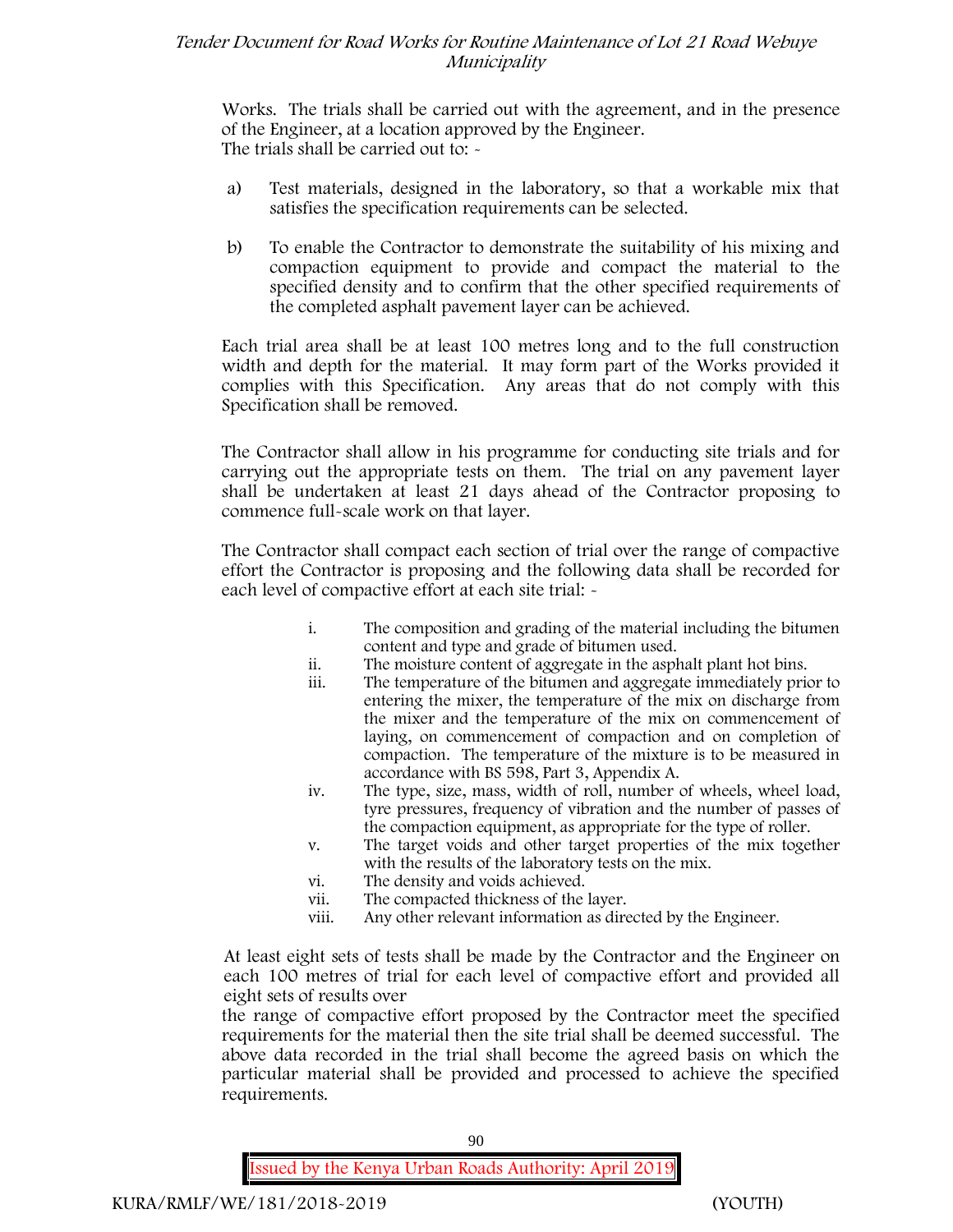### **1607A MIXING OF AGGREGATES AND BITUMEN**

The bitumen shall be heated so that it can be distributed uniformly and care shall be taken not to overheat it. The temperature shall never exceed  $170^{\circ}$ C for 80/100-penetration grade bitumen.

The aggregates shall be dried and heated so that they are mixed at the following temperatures: -

125-1650C when 80/100 bitumen is used

The dried aggregates shall be combined in the mixer in the amount of each fraction instructed by the Engineer and the bitumen shall then be introduced into the mixer in the amount specified. The materials shall then be mixed until a complete and uniform coating of the aggregate is obtained.

The mixing time shall be the shortest required to obtain a uniform mix and thorough coating. The wet mixing time shall be determined by the Contractor and agreed by the Engineer for each plant and for each type of aggregate used. It shall normally not exceed 60 seconds.

**1608A TRANSPORTING THE MIXTURE**

The bituminous mix shall be kept free of contamination and segregation during transportation. Each load shall be covered with canvas or similar covering to protect it from the weather and dust.

**1609A LAYING THE MIXTURE**

Immediately after the surface has been prepared and approved, the mixture shall be spread to line and level by the laying plant without segregation and dragging.

The mixture shall be placed in widths of one traffic lane at a time, unless otherwise agreed by the Engineer. The compacted thickness of any layer shall be at least 2.5 times the maximum size of the aggregate for wearing course and at least 2 times for binder course. The minimum thickness shall be 25mm.

Only on areas where irregularities or unavoidable obstacles make the use of mechanical laying impracticable, may the mixture be spread and compacted by hand.

## **1610A COMPACTION**

Immediately after the bituminous mixture has been spread, it shall be thoroughly and uniformly compacted by rolling.

The layer shall be rolled when the mixture is in such a condition that rolling does not cause undue displacement or shoving.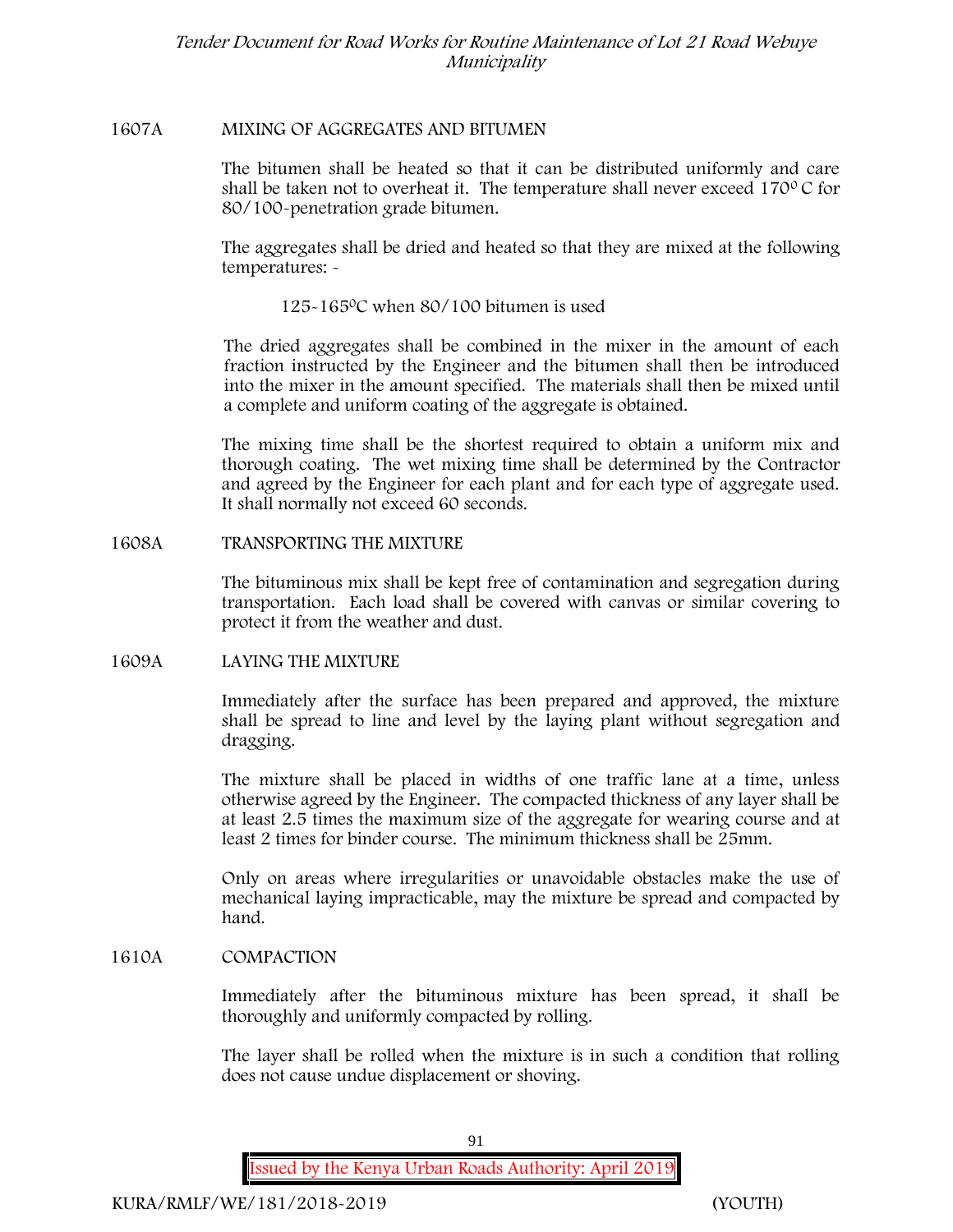The number, weight and type of rollers furnished shall be sufficient to obtain the required compaction while the mixture is in a workable condition. The sequence of rolling operations shall be as agreed with the Engineer and proved during site trials. Initial rolling

with steel tandem or three-wheeled roller shall follow the laying plant as closely as possible. The rollers shall be operated with the drive roll nearest the laying plant, at a slow and uniform speed (not exceeding 5 Km/Hr).

Rolling shall normally commence from the outer edge and proceed longitudinally parallel to the centreline, each trip overlapping one half of the roller width. On super elevated curves, rolling shall begin at the low side and progress to the high side. Where laying is carried out in lanes care must be taken to prevent water entrapment.

Intermediate rolling with a pneumatic-tyred or vibratory roller shall follow immediately. Final rolling with a steel-wheeled roller shall be used to eliminate marks from previous rolling.

To prevent adhesion of the mixture to the rollers, the wheels shall be kept lightly moistened with water.

In areas too small for the roller, a vibrating plate compactor or a hand tamper shall be used to achieve the specified compaction.

#### **1611A FINISHING, JOINTS AND EDGES**

Any mixture that becomes loose and broken, mixed with dirt or foreign matter or is in any way defective, shall be removed and replaced with fresh hot mixture, which shall be compacted to conform to the surrounding area.

Spreading of the mixture shall be as continuous as possible. Transverse joints shall be formed by cutting neatly in a straight line across the previous run to expose the full depth of the course. The vertical face so formed shall be painted lightly with hot 80/100 penetration grade bitumen just before the additional mixture is placed against it.

Longitudinal joints shall be rolled directly behind the paving operation. The first lane shall be placed true to line and level and have an approximately vertical face. The mixture placed in the abutting lane shall then be tightly crowded against the face of the previously placed lane. The paver shall be positioned to spread material overlapping the joint face by 20-30mm. Before rolling, the excess mixture shall be raked off and discarded.

When the abutting lane is not placed in the same day, or the joint is destroyed by traffic, the edge of the lane shall be cut back as necessary, trimmed to line and painted lightly with hot 80/100 penetration grade bitumen just before the abutting lane is placed.

Any fresh mixture spread accidentally on the existing work at a joint shall be carefully removed by brooming it back on to uncompacted work, so as to avoid formation of irregularities at the joint. The finish at joints shall comply with the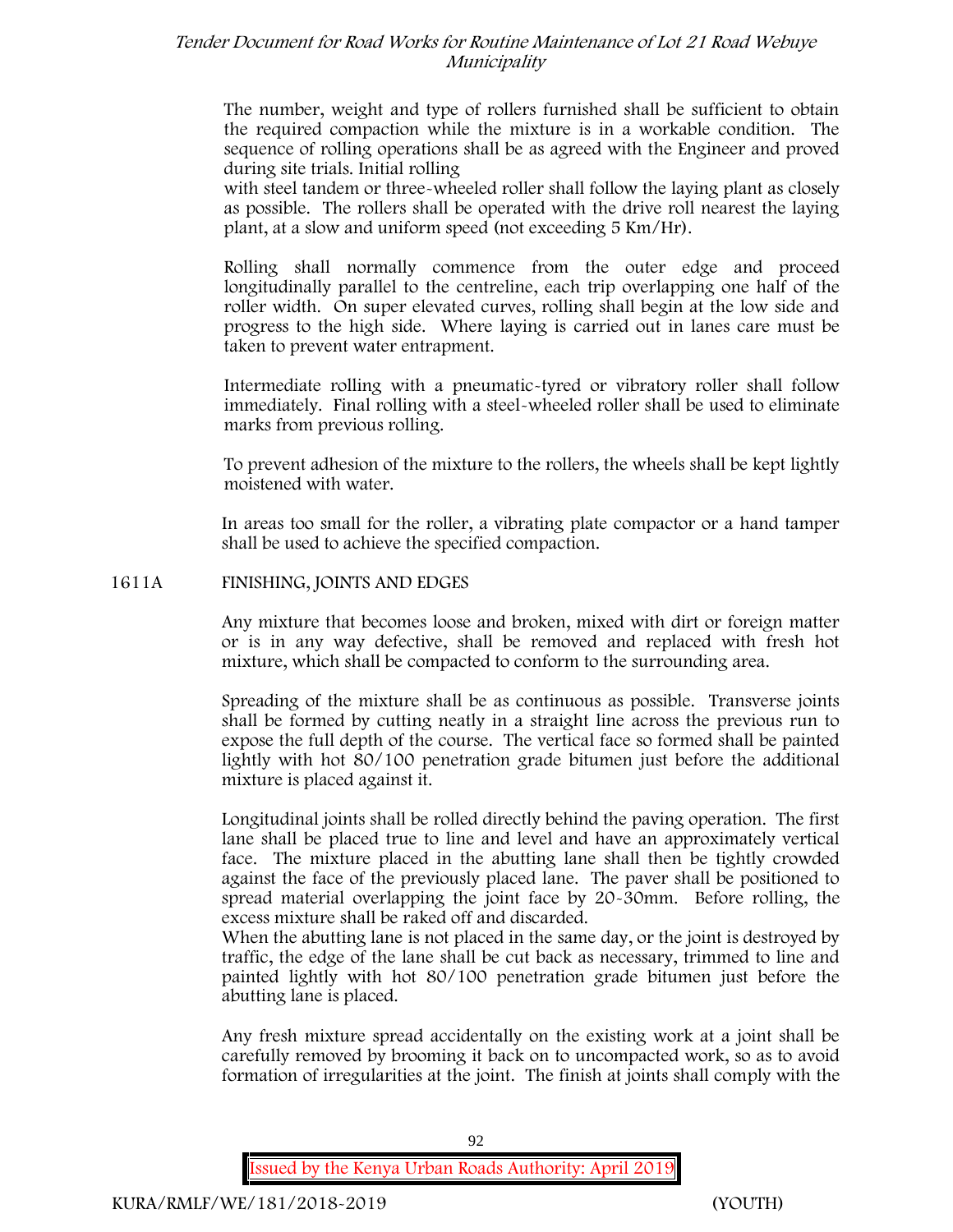surface requirements and shall present the same uniformity of finish, texture and density as other sections of the work.

The edges of the course shall be rolled concurrently with or immediately after the longitudinal joint. In rolling the edges, roller wheels shall extend 50 to 100mm beyond the edge.

### **1612A SAMPLING AND TESTING OF BITUMINOUS MIXTURES**

The sampling of bituminous mixtures shall be carried out in accordance with AASHTO T168 (ASTM Designation D979).

**1613A QUALITY CONTROL TESTING**

During mixing and laying of bituminous mixtures, control tests on the constituents and on the mixed material shall be carried out in accordance with Clause 1612A and Section 2 of this Specification.

If the results of any tests show that any of the constituent materials fail to comply with this Specification, the Contractor shall carry out whatever changes may be necessary to the materials or the source of supply to ensure compliance.

If the results of more than one test in ten on the mixed material show that the material fails to comply with this Specification, laying shall forthwith cease until the reason for the failure has been found and corrected. The Contractor shall remove any faulty material laid and replace it with material complying with this Specification all at his own expense.

#### **1614A TOLERANCES**

Surfacing courses and base shall be constructed within the geometric tolerances specified in Section 3 of this Specification.

The Contractor shall maintain the composition of the mixture as determined from the laboratory and site trials within the following tolerances, per single test: -

| Bitumen Content         | 0.3% (by total weight of total mix)                               |
|-------------------------|-------------------------------------------------------------------|
| Passing 10mm sieve      | 6% (by total weight of dry aggregate                              |
| and larger sieves       | including mineral filler)                                         |
| Passing sieves between  | 4% (by total weight of dry aggregate                              |
| 10mm and 1.0mm sieves   | including mineral filler)                                         |
| Passing sieves between  | 3% (by total weight of dry aggregate                              |
| 1.0mm and 0.075mm sieve | including mineral filler)                                         |
| Passing 0.075mm sieve   | 2% (by total weight of dry aggregate<br>including mineral filler) |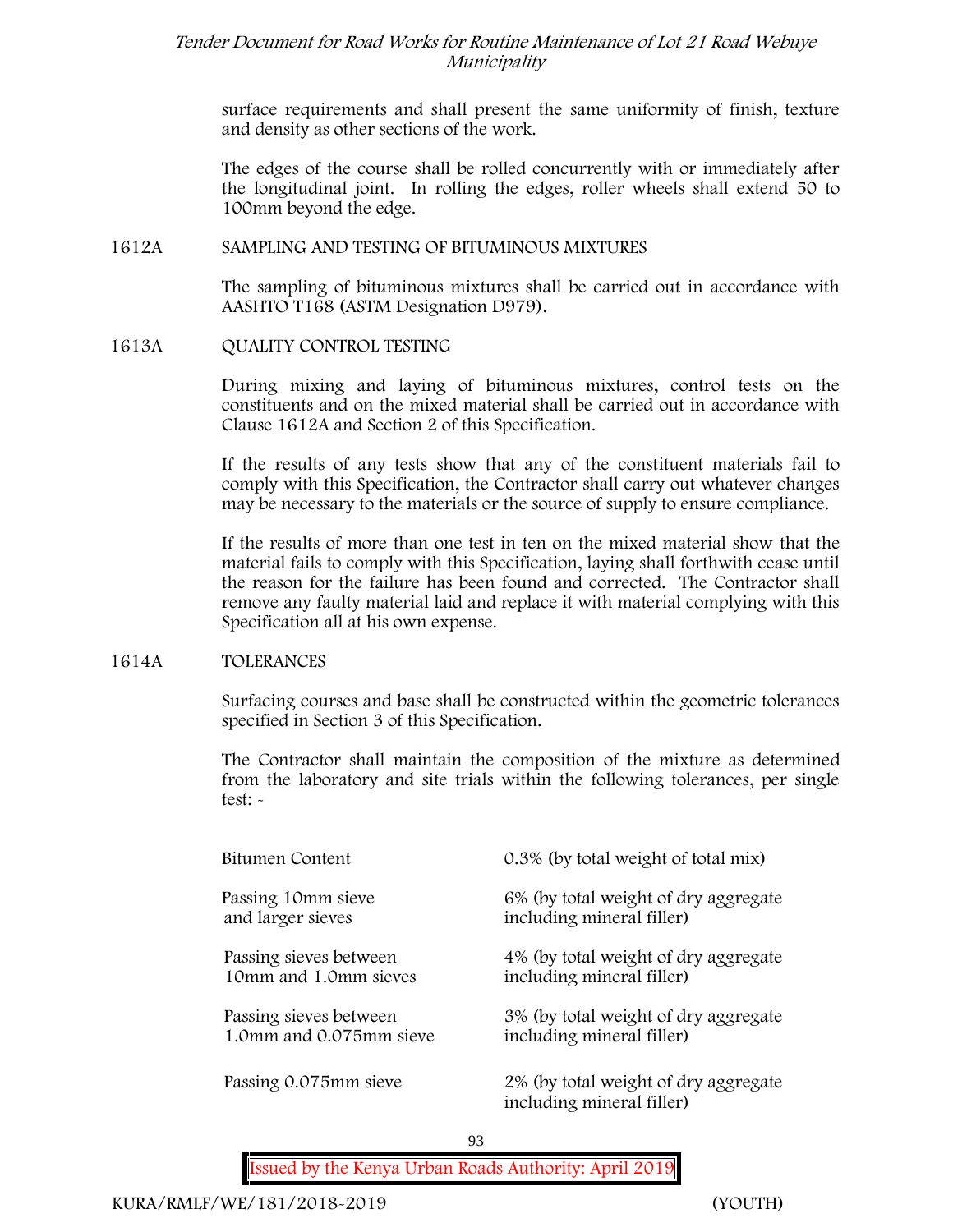The average amount of bitumen in any length of any layer, calculated as the product of the bitumen contents obtained from single tests and the weight of mixture represented by each test, shall not be less than the amount ordered.

The average amount of bitumen for each day's production calculated from the checked weights of mixes shall not be less than the amount ordered.

The average amount of bitumen in any length of any layer, calculated as the product of the bitumen contents obtained from single tests and the weight of mixture represented by each test, shall not be less than the amount ordered.

The average amount of bitumen for each day's production calculated from the checked weights of mixes shall not be less than the amount ordered.

The final average overall width of the upper surface of a bituminous mix layer measured at six equidistant points over a length of 100m shall be at least equal to the width specified. At no point shall the distance between the centreline of the road and the edge of the upper surface of a bituminous mix layer be narrower than that specified by more than 13mm.

#### **1615A MEASUREMENT AND PAYMENT**

No separate measurement and payment shall be made for complying with the requirements of Clauses 1601A to 1614A inclusive and the Contractor shall be deemed to have allowed in his rates in Parts B and C of Section 16 of this Specification for the costs of complying with the requirements of Part A of Section 16 of this Specification

#### **PART B - ASPHALT CONCRETE FOR SURFACING**

#### **1601B DEFINITION**

Asphalt concrete means a thoroughly controlled, hot-mixed, hot-laid, plant mixture of well-graded dried aggregate and penetration grade bitumen, which, when compacted forms a dense material.

A distinction is drawn between asphalt concrete Type I (High Stability) and asphalt concrete Type II (Flexible). The asphalt concrete type to be used will be Type I.

## **1602B MATERIALS FOR ASPHALT CONCRETE TYPE 1**

a) **Type of bituminous material**

The type of material to be used on severe sites will be of the continuously graded type similar to Asphaltic Concrete or Close Graded Macadam. It is essential that these materials are sealed with a single or double surface dressing or a Cape seal.

b) **Penetration Grade Bitumen**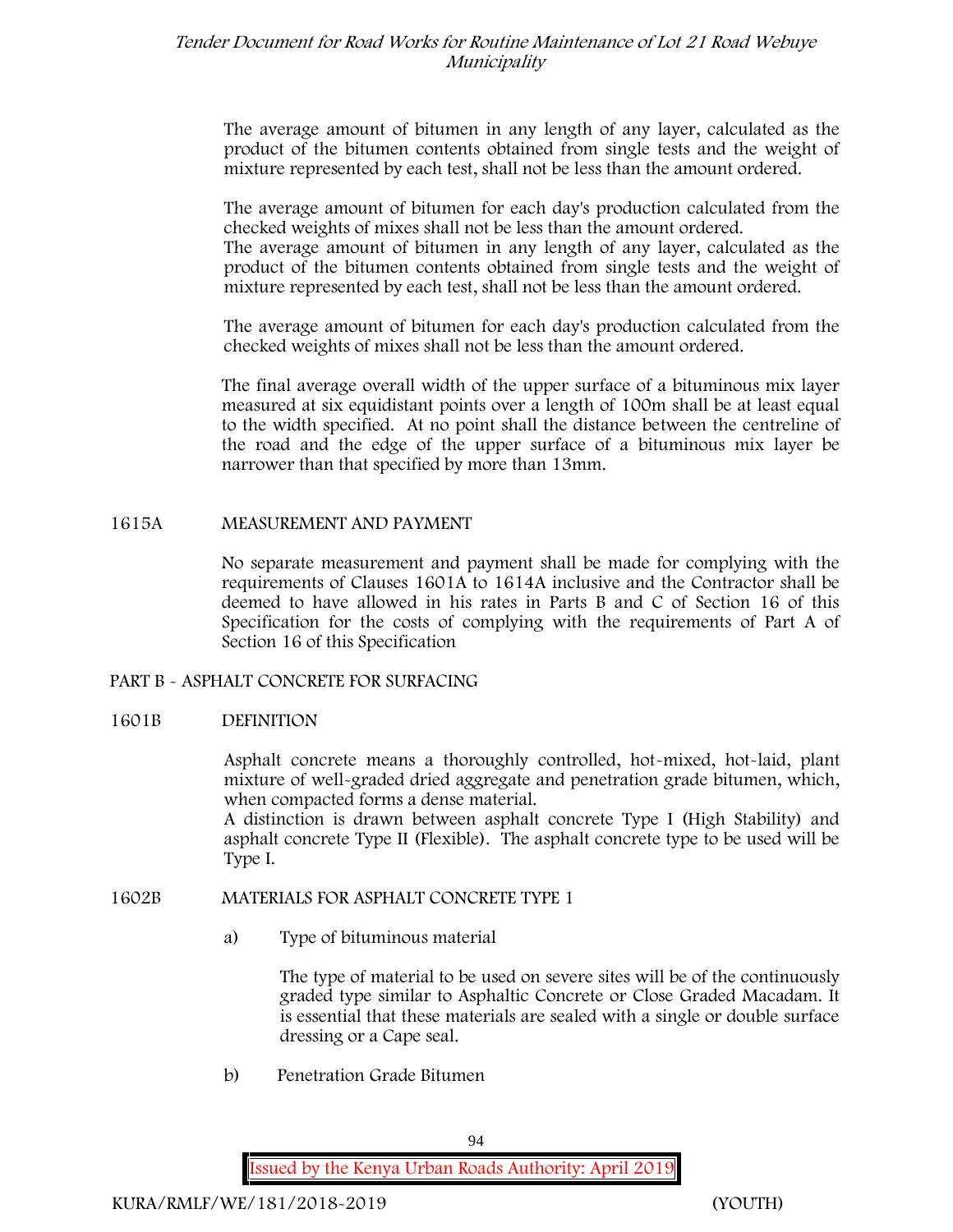Bitumen shall be 80/100 penetration grade since material is being laid at an altitude of more than 2,500m.

c) **Aggregate**

Coarse aggregate (retained on a 6.3mm sieve) shall consist of crushed stone free from clay, silt, organic matter and other deleterious substances. The aggregate class will be specified in the Special Specification and it shall comply with the requirements given in Table 16B-1(b). The grading for 0/20 mm for carriageway and 0/14mm for shoulders for binder course is as specified below:

| <b>Sieve size</b> | 0/20       | 0/14       |
|-------------------|------------|------------|
| 28                | 100        |            |
| 20                | $90 - 100$ | 100        |
| 14                | 75-95      | $90 - 100$ |
| 10                | 60-82      | 70-90      |
| 6.3               | $47 - 68$  | $52 - 75$  |
| 4                 | $37 - 57$  | $40 - 60$  |
| 2                 | $25 - 43$  | $30 - 45$  |
|                   | 18-32      | $20 - 35$  |
| 0.425             | $11 - 22$  | $12 - 24$  |
| 0.300             | $9 - 17$   | $10 - 20$  |
| 0.150             | $5 - 12$   | $6 - 14$   |
| 0.075             | $3 - 7$    | $4 - 8$    |

**TABLE 16B-1(b) - REQUIREMENTS FOR COARSE AGGREGATE**

| Coarse Aggregate<br>(Retained on a 6.3mm Sieve) |                      |
|-------------------------------------------------|----------------------|
| Test                                            | Maximum Value        |
| LAA<br><b>ACV</b><br>SSS<br>FI                  | 30<br>25<br>12<br>25 |

Fine aggregate (passing a 6.3mm sieve) shall be free from clay, silt, organic and other deleterious matter and shall be non-plastic. Unless otherwise specified in the Special Specification it shall consist of entirely crushed rock produced from stone having a Los Angeles Abrasion of not more than 40. The Sand Equivalent of the fine aggregate shall not be less than 40 and the SSS not more than 12.

**b) Mineral Filler**

Mineral Filler shall consist of ordinary Portland Cement 42.5 Grade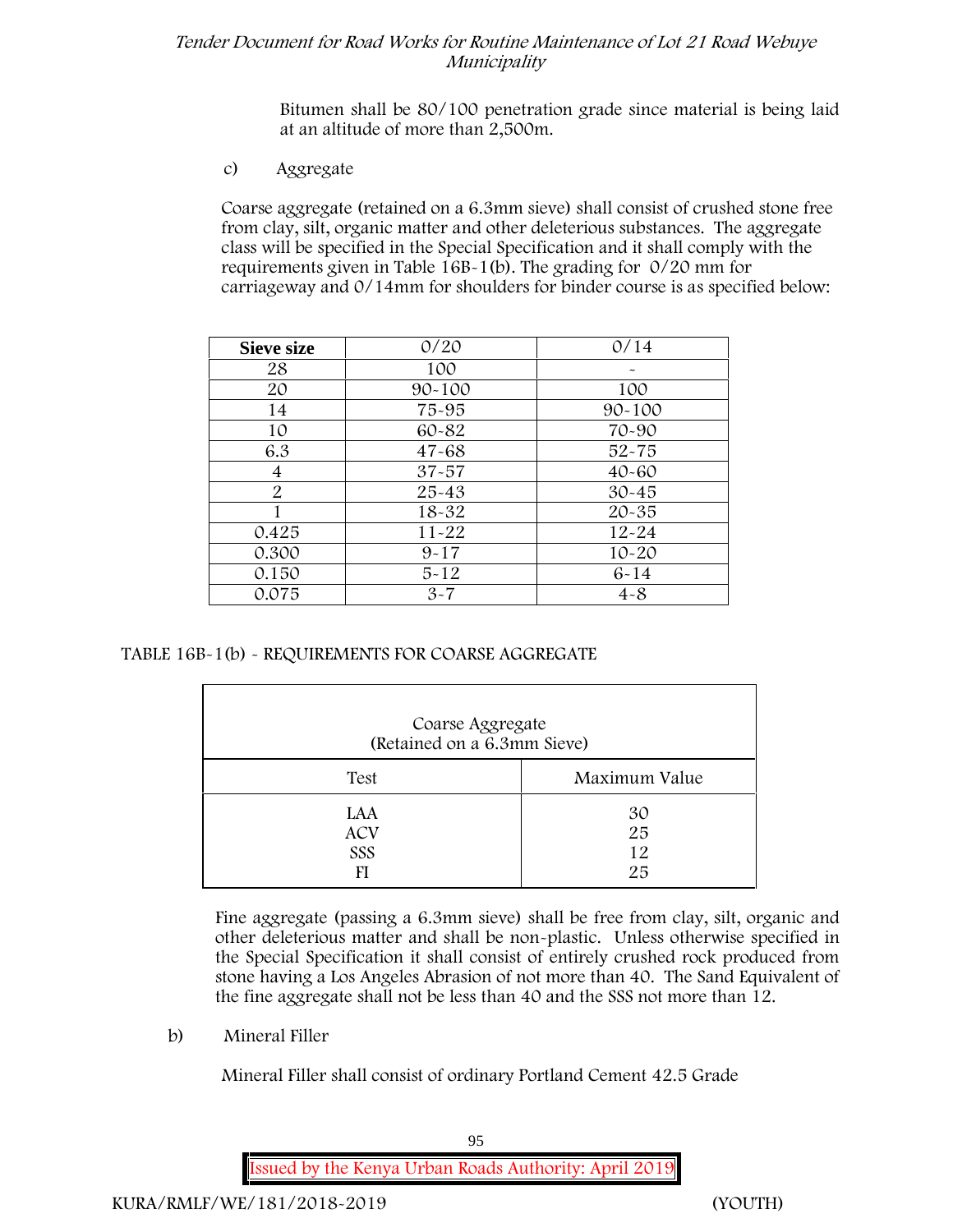#### **1603B GRADING REQUIREMENTS**

The grading of the mixture of coarse and fine aggregate shall be within and approximately parallel to the grading envelopes given in Table 16B-1(b), for 0/14mm as specified for binder course, as described below.

#### **GRADING REQUIREMENTS**

To arrive at a suitable design it is necessary to investigate a number of gradings so that a workable mix, which also retains a minimum of 3 % voids at refusal density, is identified.

The largest particle size used should not be more than 25mm so that the requirements of the Marshall test method can be complied with.

Although the complete range of nominal maximum particle sizes is shown in the Tables, the total thickness of material laid should not be more than 75mm.

#### **1604B REQUIREMENTS FOR ASPHALT CONCRETE TYPE 1**

The mixture shall comply with the requirements given in Table 16B-2 as specified in the Specification. In addition, minimum Marshall Stability for 2 x 75 blows shall be 9 kN and maximum 18 kN and at compaction to refusal shall have 3% VIM.

The proportion, by weight of total mixture, of bitumen shall be  $5.0 - 6.5 %$  for  $0/14$  mm and  $4.5 - 6.5$  % for  $0/20$ mm. This shall be termed the nominal binder content. The binder content of the working mix will be instructed by the Engineer following laboratory and site trials.

In order to determine the suitability of a coarse aggregate source a Marshall test programme shall be carried out. It will be advantageous to use a crushed rock which is known from past experience to give good results in this test procedure. A grading conforming to the Type I Binder Course detailed in Table 16B-1(a) 0/20 of this Specification should be tested (but with 100% passing the 25mm sieve) and it shall meet the requirements of Table 16B-2 of this Specification.

Having established the suitability of the aggregate source several grading shall be tested in the laboratory, including that used for the Marshall test, to establish relationships between bitumen content and VIM at refusal density. For each mix, samples will be made up to a range of bitumen contents and compacted to refusal using a gyratory compactor and a vibratory hammer in accordance with the procedure described in BS 598 (Part 104 : 1989), with one revision.

It should first be confirmed that compaction on one face of the sample gives the same refusal density as when the same compaction cycle is applied to both faces of the same sample. The procedure, which gives the highest density, must be used.

From the bitumen content-VIM relationship it will be possible to identify a bitumen content which corresponds to a VIM of 3 - 7%. If it is considered that the workability of the mix may be difficult then compaction trials should be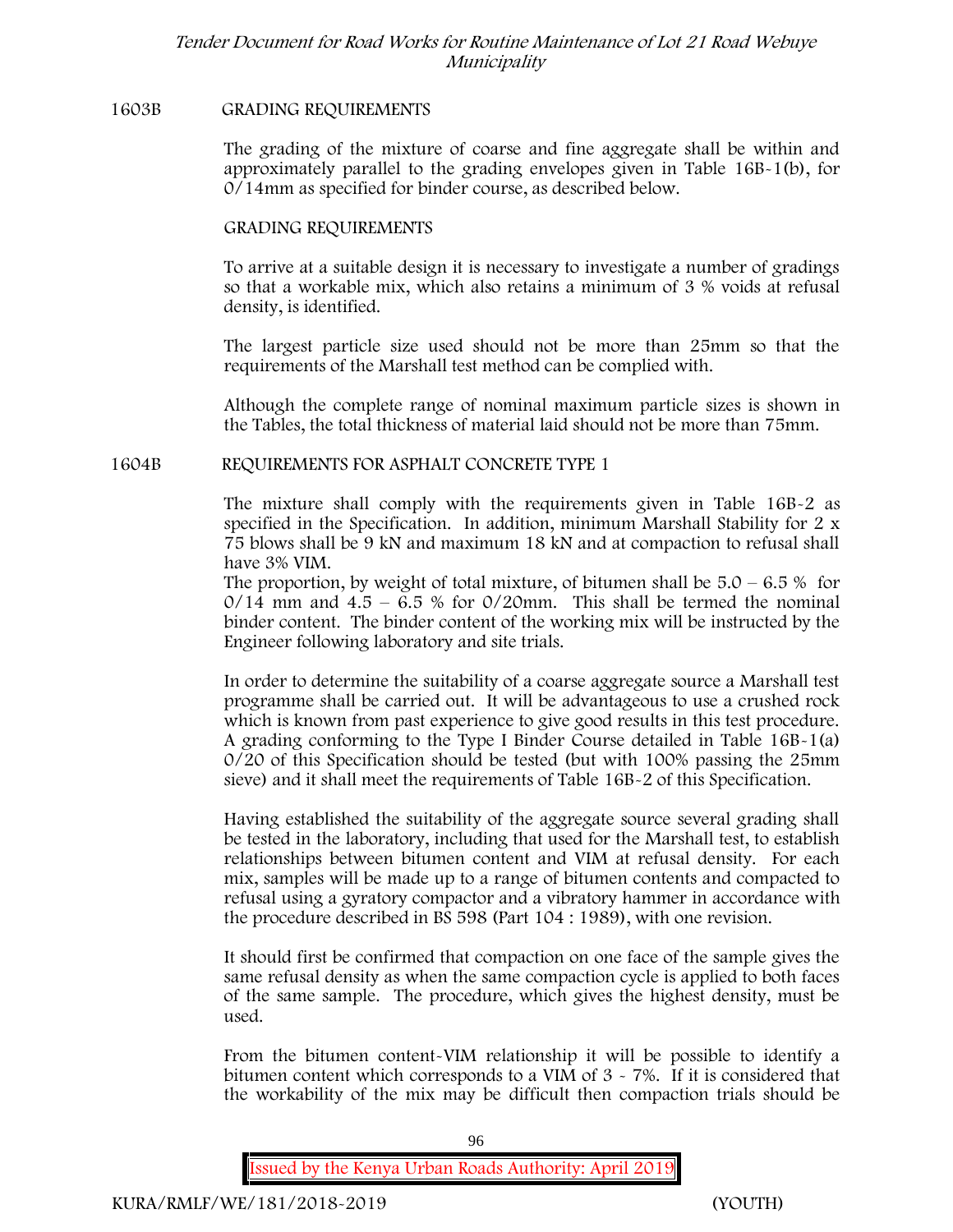undertaken. It is advisable to establish two or more gradings for compaction trials.

The mixes identified for compaction trials should be manufactured to the laboratory design bitumen content and to two other bitumen contents of  $+0.5\%$ and +1% additional bitumen. Cores will be cut to determine the density of the compacted material, having completed this the core will then be reheated to  $145+/-5$  C in the appropriate mould and compacted torefusal in the vibrating hammer test. To be acceptable the cores cut from the compaction trial must have a density equivalent to at least 95% of refusal density.

The compaction trials will identify a workable mix which can be made to a bitumen content which gives 3% VIM at refusal density.

### **1605B MIXING AND LAYING HEAVY DUTY ASPHALT**

The temperature of the bitumen and aggregates when mixed shall be  $110+/$ 3C above the softening point (R&B) of the bitumen.

Compaction should commence as soon as the mix can support the roller without undue displacement of material and completed before the temperature of the mix falls below 900C.

The minimum thickness of individual layers should be as follows:-

| a)            | For the 37.5mm mix | 65mm |  |
|---------------|--------------------|------|--|
| $\mathbf{b}$  | For the 25.0mm mix | 60mm |  |
| $\mathcal{C}$ | For the 19.0mm mix | 50mm |  |
| d)            | For the 12.5mm mix | 40mm |  |

## **1606B COMPACTION**

Rolling shall be continued until the voids measured in the completed layer are in accordance with the requirement for a minimum density of 98% of Marshall optimum, or, a minimum mean value of 95% of refusal density (no value less than 93%) as appropriate.

**1607B MEASUREMENT AND PAYMENT**

a) Item : Asphalt Concrete

Unit : m<sup>3</sup> of Asphalt Concrete Used

Asphalt concrete shall be measured by the cubic metre compacted on the road calculated as the product of the length instructed to be laid an the compacted cross-sectional area shown on the Drawings or instructed by the Engineer.

The rate for asphalt concrete shall include for the cost of providing, transporting, laying and compacting the mix with the nominal binder content and complying with the requirements of Parts A and B of Section 16 of this Specification.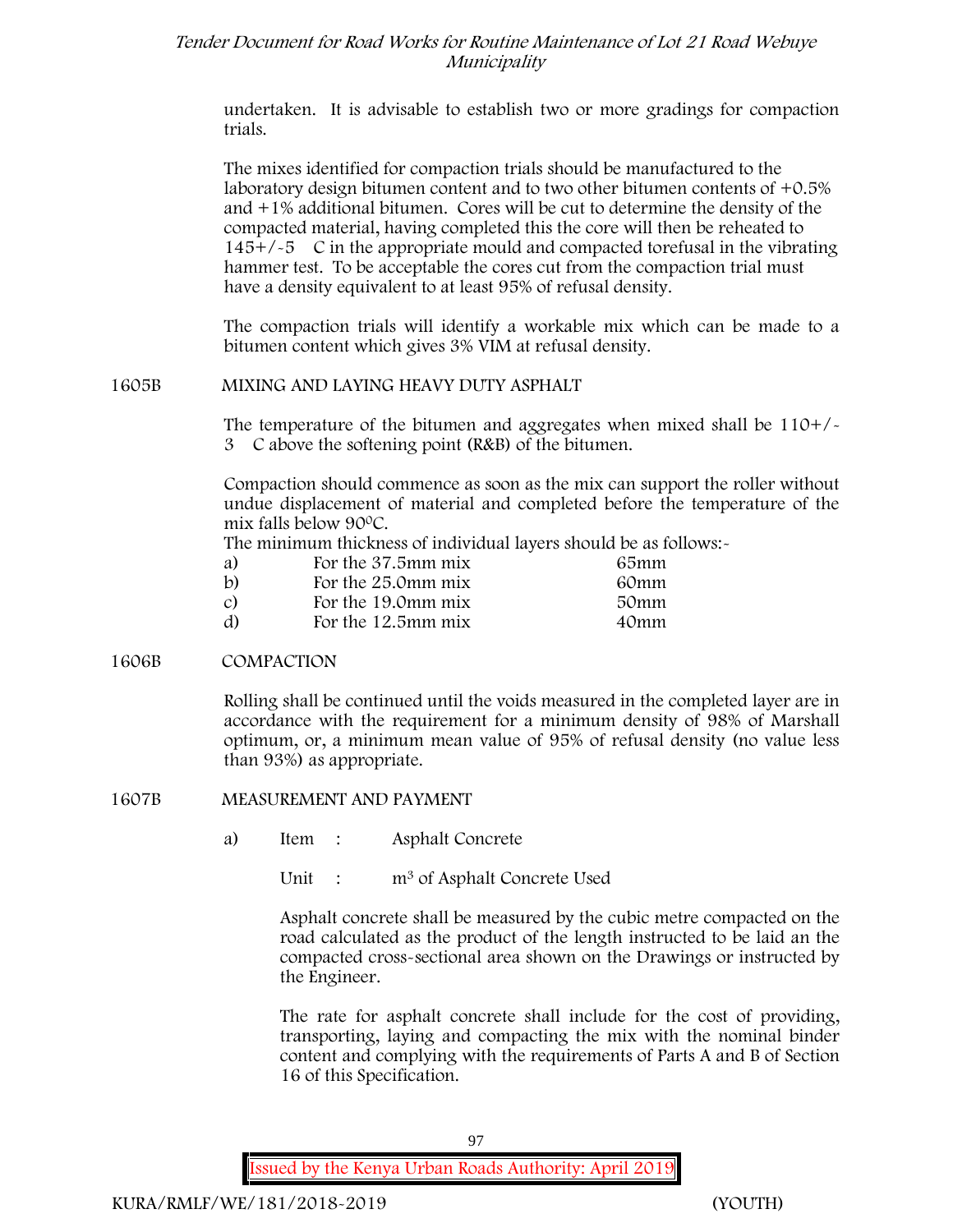### **SECTION 17 - CONCRETE WORKS**

### **1703 MATERIALS FOR CONCRETE**

This work shall consist of placing selected approved material of 250mm minimum diameter on the foundation put after excavation to receive levelling concrete in accordance with these specifications and in conformity with the lines, grades and cross sections shown on the Drawings as directed by the Engineer.

(a) **Materials**

Selected rock: The selected rock builders to be placed for this work shall be hard, sound, durable quarry stones as approved by the Engineer. Samples of the stone to be used shall be submitted to and approved by the Engineer before any stone is placed.

The maximum size of the stone boulders shall be 300mm.

(b) **Construction Method**

After completion of the structural excavation the surface of the loose soil shall be levelled and compacted. Then the stone of the above sizes shall be placed in one layer of 250mm over the compacted bed where the bottom slab will rest. Coarse sand shall be spread to fill up the voids in the stone boulders, and compaction with vibratory compactors should be performed to make this layer dense whereon a concrete of levelling course shall be placed.

(c) **Measurement and payment**

Measurement for the bedding materials shall be made in cubic metres for the completed and accepted work, measured from the dimension shown on the Drawings, unless otherwise directed by the Engineer.

Payment for the bedding Materials for Levelling Concrete Works shall be full compensation for furnishing and placing all materials, all labour equipment, tools and all other items necessary for proper completion of the work in accordance with the Drawings and specifications and as directed by the Engineer.

**1703(A) LEVELLING CONCRETE (CLASS 15/20) FOR BOTTOM SLAB INCLUSIVE OF COST OF FORM WORKS**

> This work shall consist of placing and levelling lean concrete class 15/20 over the prepared bed of stone boulders in the foundation for bottom slab and wingwalls in accordance with these specifications and which conformity with the lines, grades, thickness and typical cross-sections shown on the drawings unless otherwise directed by the Engineer.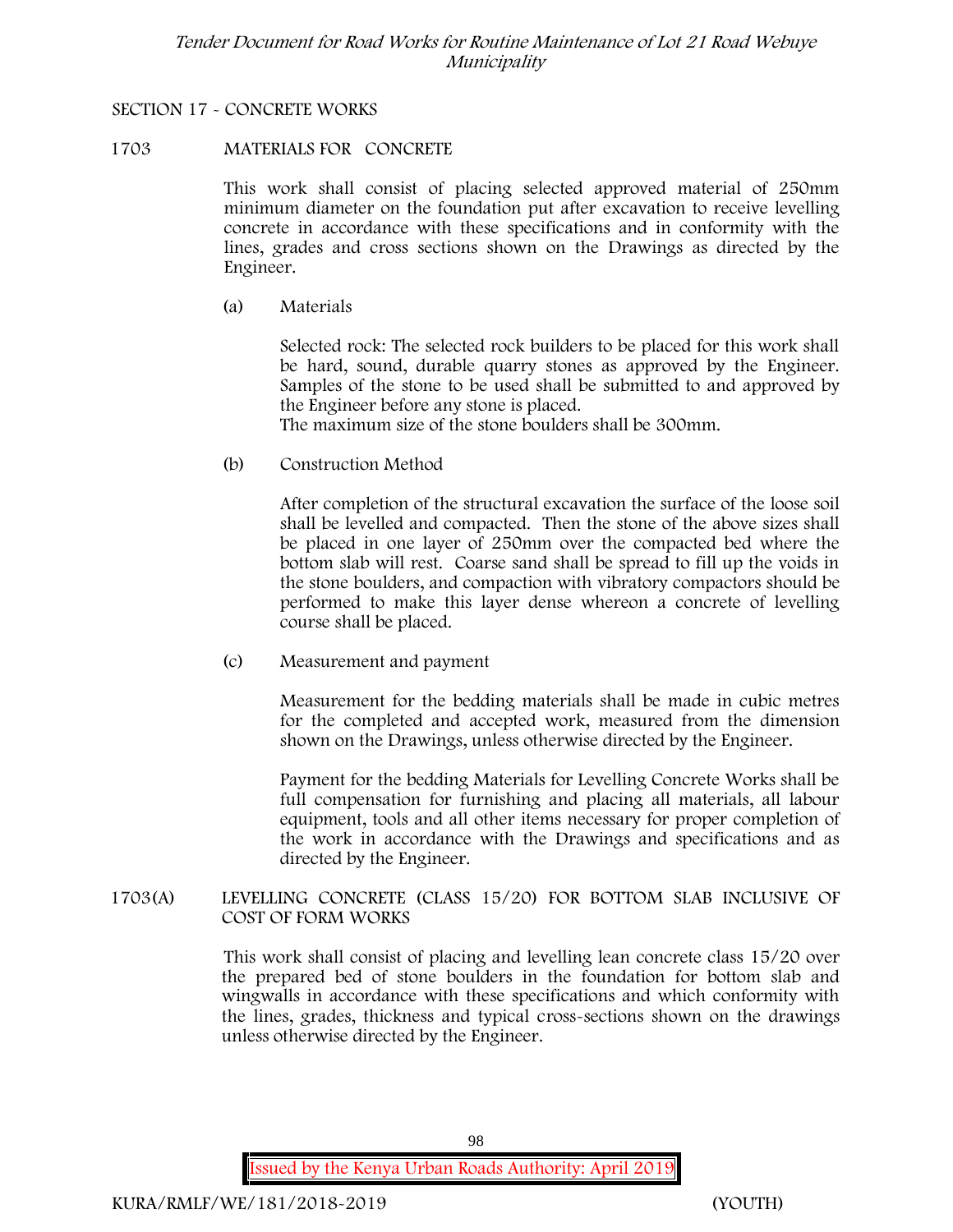## (a) **Materials for Levelling Concrete**

Requirement for the concrete class 15/20 is specified as follows:- Design compressive strength (28) days :  $15N/mm^2$ Maximum size of coarse aggregate : 20mm Maximum cement content  $: 300 \text{ kg/m}^3$ . Maximum water/cement ration of 50% with slump of 80mm.

## (b) **Construction Method**

The bed of stone boulders upon which the levelling concrete will be placed shall be smooth, compacted and true to the grades and crosssection shall be set to the required lines and grades.

## **37.2** (c) **Measurement and payment**

Measurement for levelling concrete (class 15/20) shall be made in cubic metres completed and accepted levelling concrete work measured in place which is done in accordance with the Drawings and the Specifications.

Payment for this work shall be the full compensation for furnishing and placing all materials, labour, equipment and tools, and other incidentals to Specifications and as directed by the Engineer.

Pay item No. 17/02 Levelling Concrete Works (Class 15/20) for Box Culvert and wingwalls inclusive of Cost of Form works.

## **1703 (C) FORMWORK FOR CULVERT WALLS**

This work shall consist of all temporary moulds for forming the concrete for culvert walls and slabs together with all temporary construction required for their support. Unless otherwise directed by the Engineer all formworks shall be removed on completion of the walls and slabs.

(a) **Materials**

Forms shall be made of wood or metal and shall conform to the shape, lines and dimensions shown on the Drawings.

All timber shall be free from holes, loose material, knots, cracks, splits and warps or other defects affecting the strength or appearance of the finished structure.

Release Agents – Release agents shall be either neat oils containing a surface activating agent, cream emulsions, or chemical agents to be approved by the Engineer.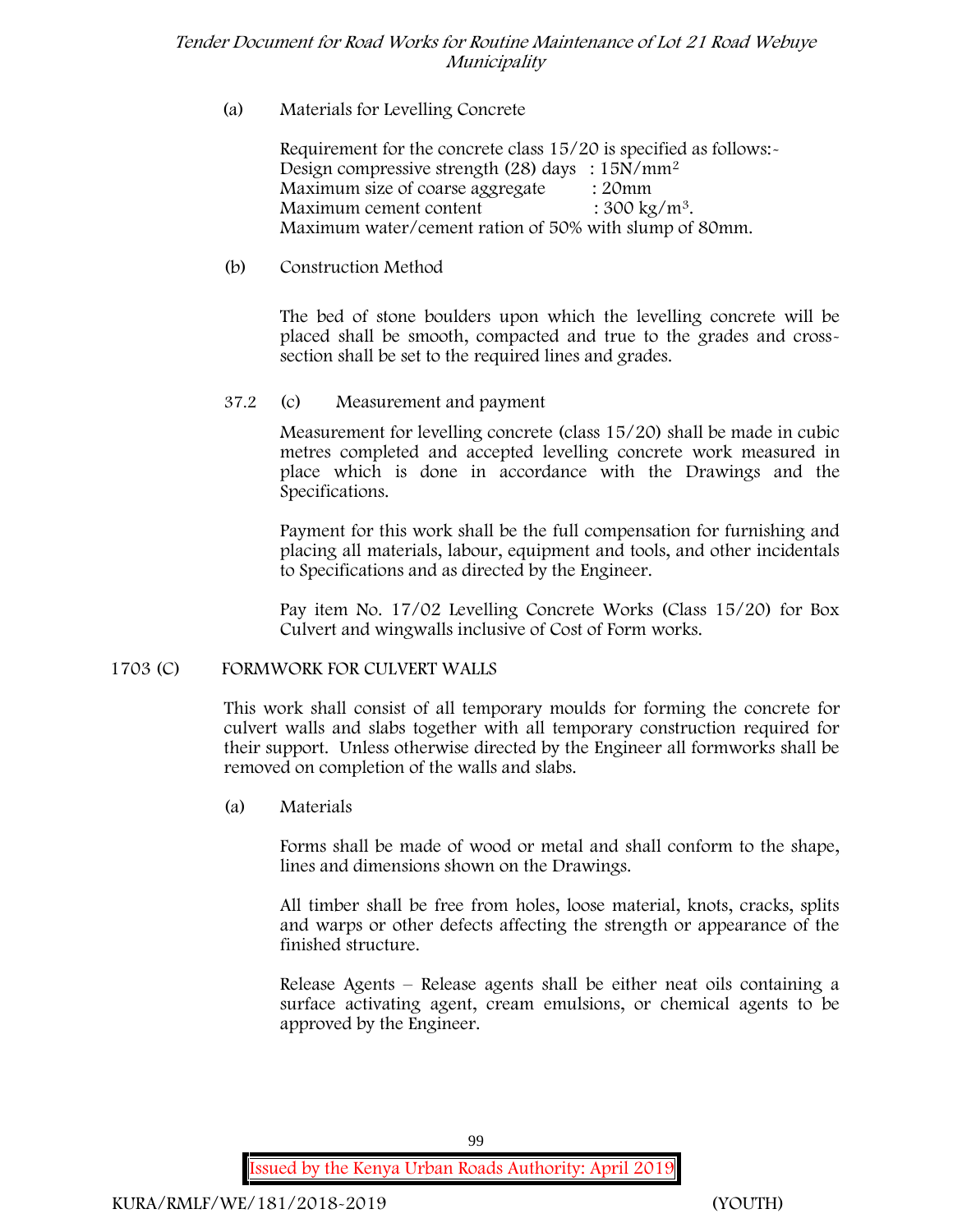## (b) **Construction Method**

## (i) **Formworks**

Formworks shall be designed to carry the maximum loads that may be imposed, and so be rigidly constructed as to prevent deformation due to load, drying and wetting, vibration and other causes. After forms have been set in correct location, they shall be inspected and approved by the Engineer before the concrete is placed.

If requested, the contractor shall submit to the Engineer working drawings of the forms and also, if requested, calculations to certify the rigidity of the forms.

## **1703(D) CONCRETE WORKS (CLASS 20/20) OF CULVERT WALLS AND SLABS**

This work shall consist of furnishing, mixing, delivering and placing of the concrete for the construction of culvert walls and slabs, in accordance with these Specifications and in conformity with the requirements shown on the Drawings.

Concrete class 20/20 shall be used for Culvert walls and slabs.

**(a) Concrete Materials**

(i) Cement: Cement shall be of Portland type and shall conform to the requirements of BS 12 or equivalent.

The contractor shall select only one type or brand of cement or others. Changing of type or brand of cement will not be permitted without a new mix design approved by the Engineer. All cement is subject to the Engineer's approval; however, approval of cement by the Engineer shall not relieve the Contractor of the responsibility to furnish concrete of the specified compressive strength.

Conveyance of cement by jute bags shall not be permitted. Storage in the Contractor's silo or storehouse shall not exceed more than two (2) months, and age of cement after manufacture at mill shall not exceed more than four (4) months. The Contractor shall submit to the Engineer for his approval the result of quality certificate prepared by the manufacturer.

Whenever it is found out that cement have been stored too long, moist, or caked, the cement shall be rejected and removed from the project.

## **(b) Aggregates**

Fine and coarse aggregates must be clean, hard, strong and durable, and free from absorbed chemicals, clay coating, or materials in amounts that could affect hydration, bonding, strength and durability of concrete. Grading of aggregates shall conform to the following requirements: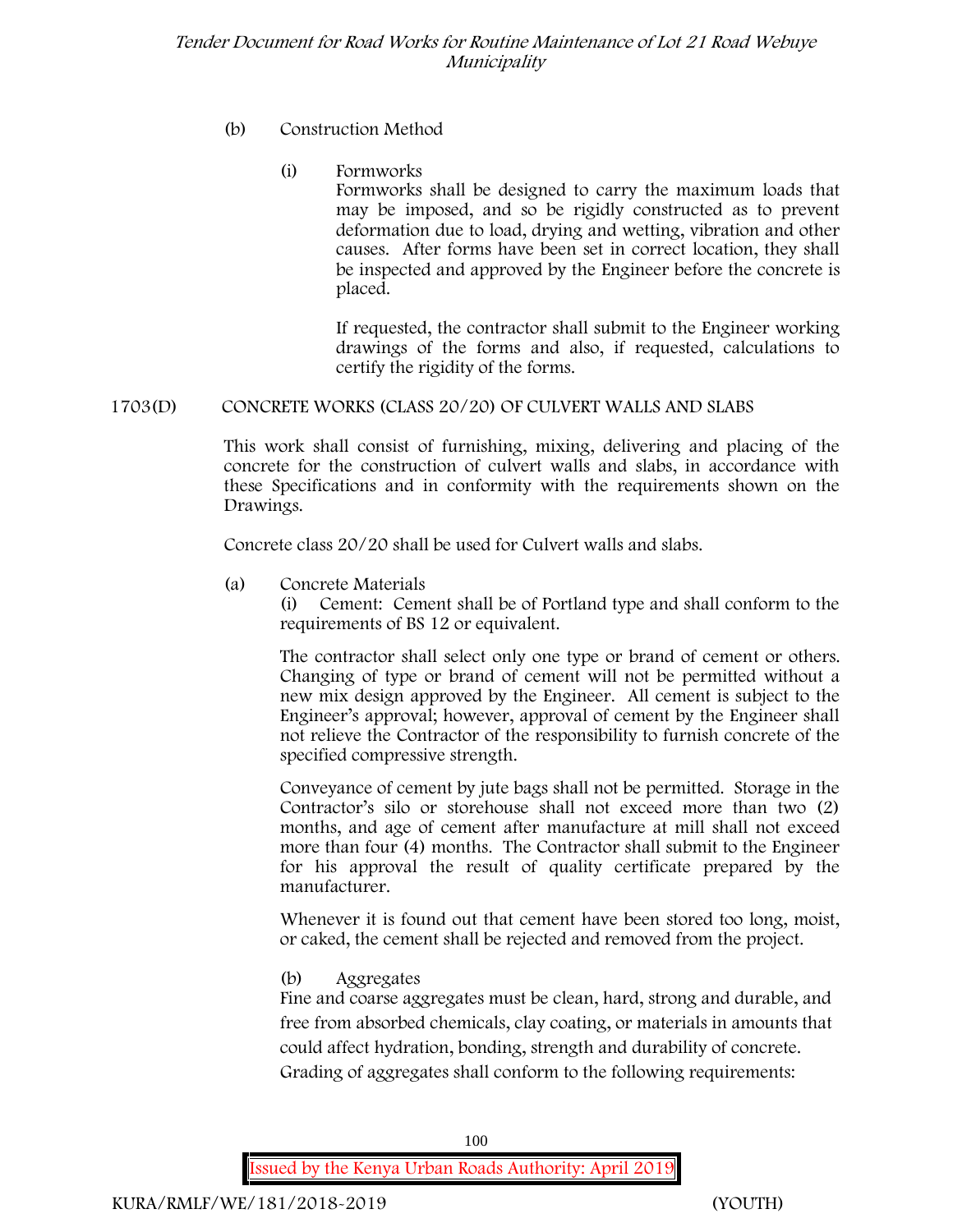## **(i) Grading of Fine Aggregates**

| <b>Sieve Size</b> | <b>Percentage by Weight Passing</b> |
|-------------------|-------------------------------------|
| mm<br>10          | 100                                 |
| 5<br>mm           | 89-100                              |
| $2.5$ mm          | $60 - 100$                          |
| $1.2$ mm          | $30 - 100$                          |
| $0.6$ mm          | $15 - 54$                           |
| $0.3$ mm          | $5 - 40$                            |
| 0.15 mm           | $0 - 15$                            |

**(ii) Grading of Coarse Aggregates**

|          |            |                           |                       | Size of Amounts finer than each standard sieve percentage by |    |       |          |
|----------|------------|---------------------------|-----------------------|--------------------------------------------------------------|----|-------|----------|
| Coarse   | weight     |                           |                       |                                                              |    |       |          |
| Aggregat | $\vert$ 40 | 30                        | 25                    | 20                                                           | 15 |       | 局        |
|          | 2.5        |                           |                       |                                                              |    |       |          |
|          | 100        | $\widetilde{\phantom{m}}$ | $\tilde{\phantom{a}}$ | $90 - 100$ -                                                 |    | 30-69 | $0 - 10$ |
|          | $\tilde{}$ |                           |                       |                                                              |    |       |          |

Other requirements for aggregates are as follows:

| : Max $1\%$ by weight |
|-----------------------|
|                       |
|                       |

**(iv) Coarse Aggregate**

Abrasion, AASGTO T96 : Max. 405 loss Soft Fragment and shale, AASHTO M80 : Max. 5% by weight Thin and elongated Pieces, AASHTO M80 : Max. 15%

**(v) Water**

All sources of water to be used with cement shall be approved by

the Engineer. Water shall be free from injurious quantities of oil,

alkali, vegetable matter and salt as determined by the Engineer.

**(vi) Admixture**

Only admixture, which have been tested and approved in the site laboratory through trial mixing for design proportion shall be used. Before selection of admixture, the Contractor shall submit to the Engineer the specific information or guarantees prepared by the admixture supplier.

The contractor shall not exclude the admixture from concrete proportions.

101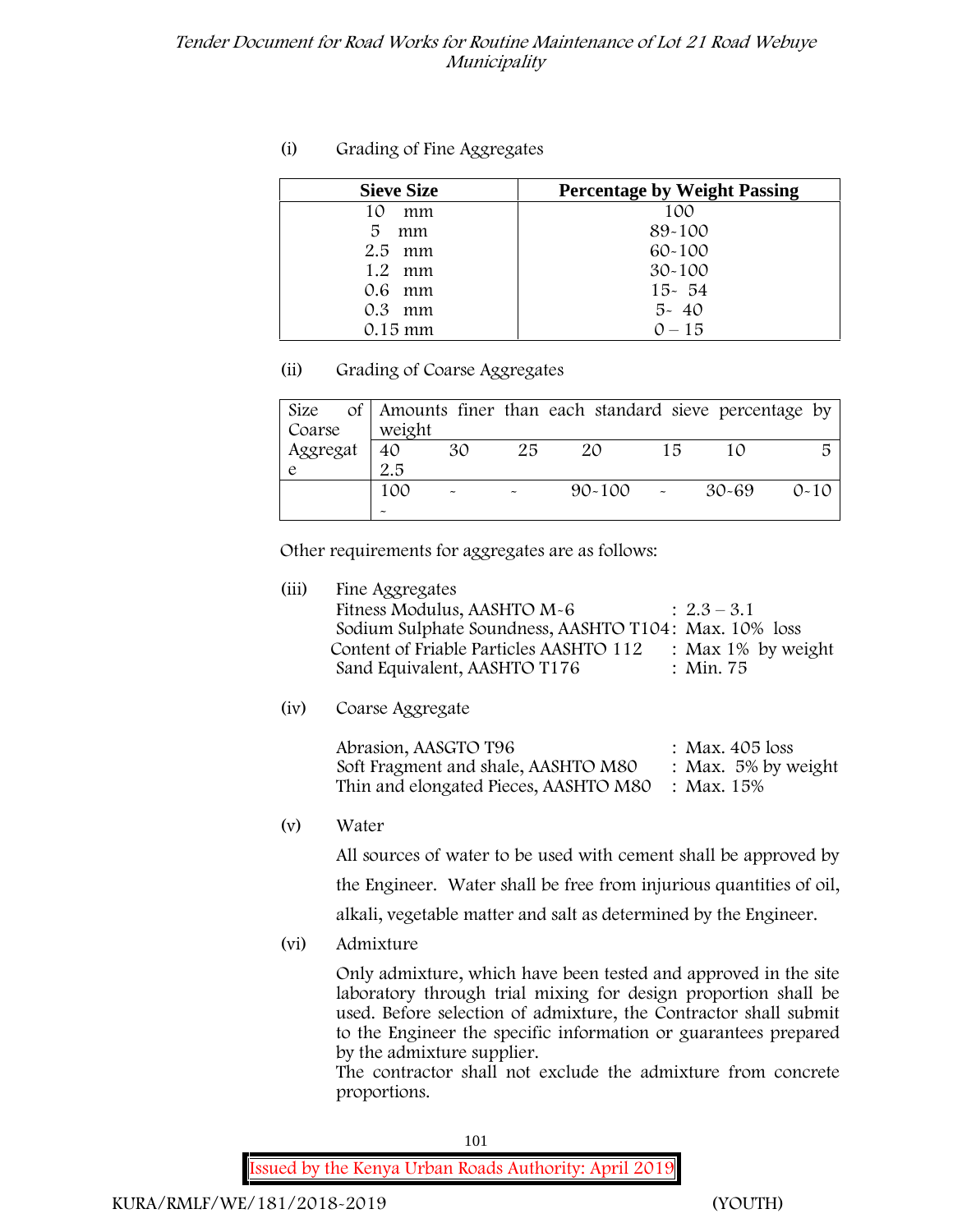**Concrete class 20/20**

Concrete class 20/20 shall be used for culvert walls and slabs. The requirements of Concrete class 20/20 are provided as follows unless otherwise the Engineer will designate any alteration.

Design compressive strength (28 days) : 20N/mm<sup>2</sup> Maximum size of coarse aggregates : 20mm Maximum water/cement ratio of 45% with slump of 80mm

(d) **Proportioning Concrete**

The Contractor shall consult with the Engineer as to mix proportions at least thirty (30) days prior to beginning the concrete work. The actual mix proportions of cement, aggregates, water and admixture shall be determined by the Contractor under supervision of the Engineer in the site laboratory.

The Contractor shall prepare the design proportions which has 120% of the strength requirement specified for the designated class of concrete.

No class of concrete shall be prepared or placed until its job-mix proportions have been approved by the Engineer.

- (e) **Concrete Work**
	- **(ii) Batching**

Batching shall be done by weight with accuracy of:

| Cement              | $\frac{1}{2}$ percent |
|---------------------|-----------------------|
| Aggregate           | $\frac{1}{2}$ percent |
| Water and Admixture | : 1 percent.          |

Equipment should be capable of measuring quantities within these tolerances for the smartest batch regularly used, as well as for larger batches.

The accuracy of batching equipment should be checked every month in the presence of the Engineer and adjusted when necessary.

**(iii) Mixing and delivery**

Slump of mixed concrete shall be checked and approved at an accuracy of +25mm against designated slump in these specifications.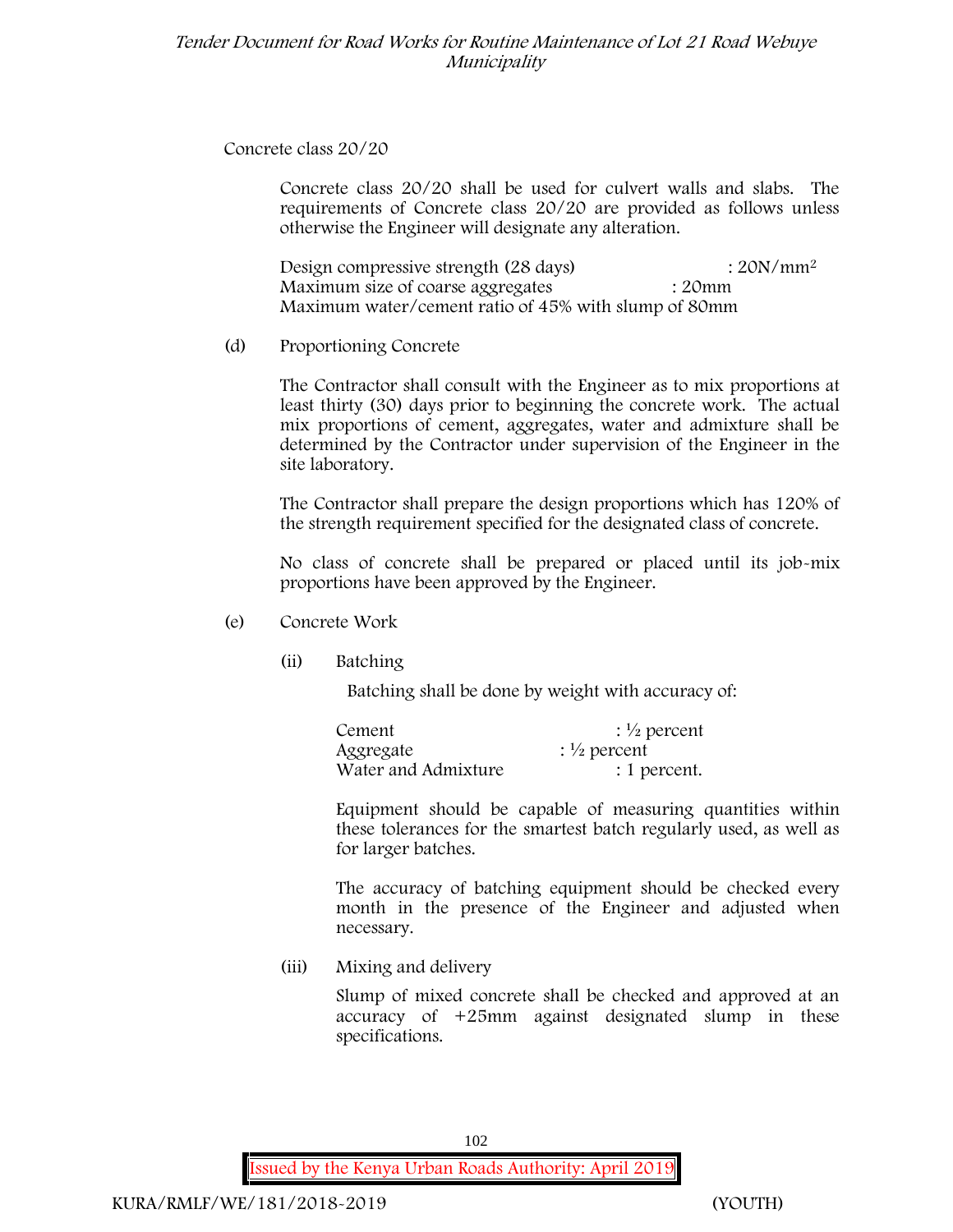**(iv) Concrete in hot weather**

No concrete shall be placed when the ambient air temperature is expected to exceed thirty three degrees celsius (330c) during placement operations).

**(v) Concreting at night**

No concrete shall be mixed, placed or finished when natural light is insufficient, unless an adequate approved artificial lighting system is operated; such night work is subject to approval by the engineer.

**(vi) Placing**

In preparation of the placing of concrete, the interior space of forms shall be cleaned and approved by the engineer prior to placing concrete. All temporary members except tie bars to support forms shall be removed entirely from the forms and not buried in the concrete. The use of open and vertical chute shall not be permitted unless otherwise directed by the engineer.

The Contractor shall provide a sufficient number of vibrators to properly compact each batch immediately after it is placed in the forms.

(f) **Measurement and Payment**

Measurements for the Concrete Works Class 20/20 of culvert walls and slabs shall be made in cubic metres for the walls and slabs actually constructed, measured from their dimensions shown on the Drawings. Payment for the Concrete Works (Class 20/20) of culvert walls and slabs shall be the full compensation for furnishing all materials of the concrete mixing, delivering, placing and curing the concrete, equipment and tools, labour and other incidental necessary for the completion of the work in accordance with the Drawings and these Specifications and as directed by the Engineer.

**Issued by the Kenya Urban Roads Authority: April 2019**

103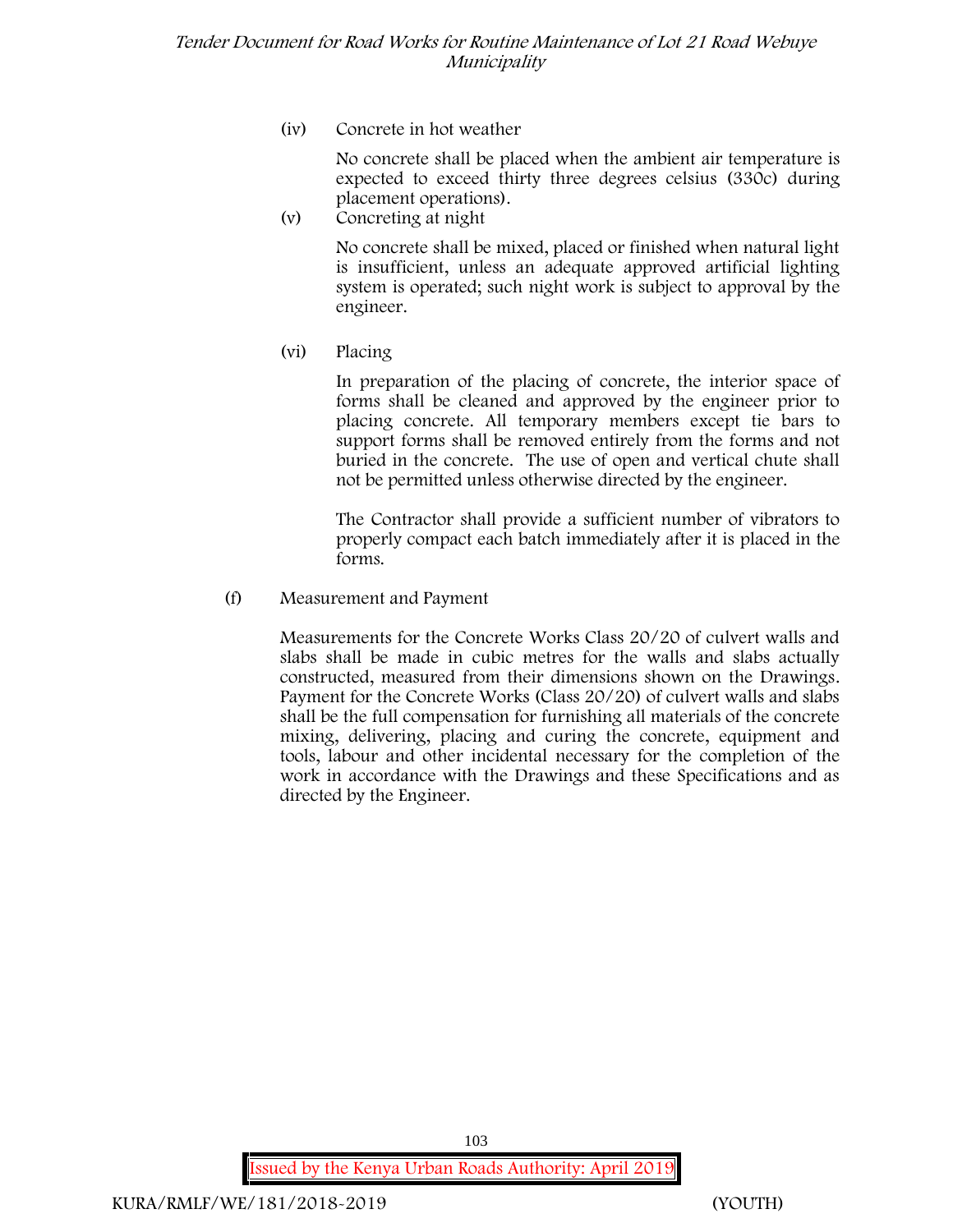### **SECTION 20 - ROAD FURNITURE**

### **2001 ROAD RESERVE BOUNDARY POSTS**

Road reserve boundary posts shall be provided as directed by the Engineer and in compliance with Standard Specification clause 2001. They shall be placed at 50m. intervals along the boundary of the road reserve.

#### **2003 EDGE MARKER POST**

Edge marker post shall be provided as directed by the Engineer and in compliance with Standard Specification clause clause 2003

#### **2004 PERMANENT ROAD SIGNS**

Permanent Road Signs shall be provided as directed by the Engineer and in compliance with the requirements of the "Manual for Traffic Signs in Kenya" Part II and standard Specification clause 2004.

#### **2004B EXISTING ROAD SIGNS**

Where directed by the Engineer, the Contractor shall take down road signs including all posts, nuts, bolts and fittings, and remove and dispose of the concrete foundation and backfill the post holes. The signs shall be stored as directed by the Engineer.

Measurement and payment for taking down road signs shall be made by the number of signs of any type and size taken down, cleaned and stored as directed.

#### **2005 ROAD MARKING**

Paint for road marking shall be internally reflectorised hot applied thermoplastic material in accordance with Clause 219 of the Standard Specification.

The rates inserted in the Bills of Quantities for road marking shall include for prior application of approved tack coat.

#### **2005A RAISED PAVEMENT MARKERS – ROAD STUDS**

#### **MATERIAL**

Road studs are moulded of acrylonitrile butadiene styrene (ABS) conforming to ASTM Specification D1788 –  $68$ , class  $5-2-2$  shell filled with inert, thermosetting compound and filler. The lens portion of the marker of the marker is of optical menthly methacrylic.

#### **CONSTRUCTION**

The road studs shall be constructed of high impact ABS containing a multi-biconvex glass lens reflector system. It shall be of monolithic construction, and not less than 98.5. m2. The height of the marker shall not exceed 17mm and the underside shall contain a non-honeycomb base (flat).

104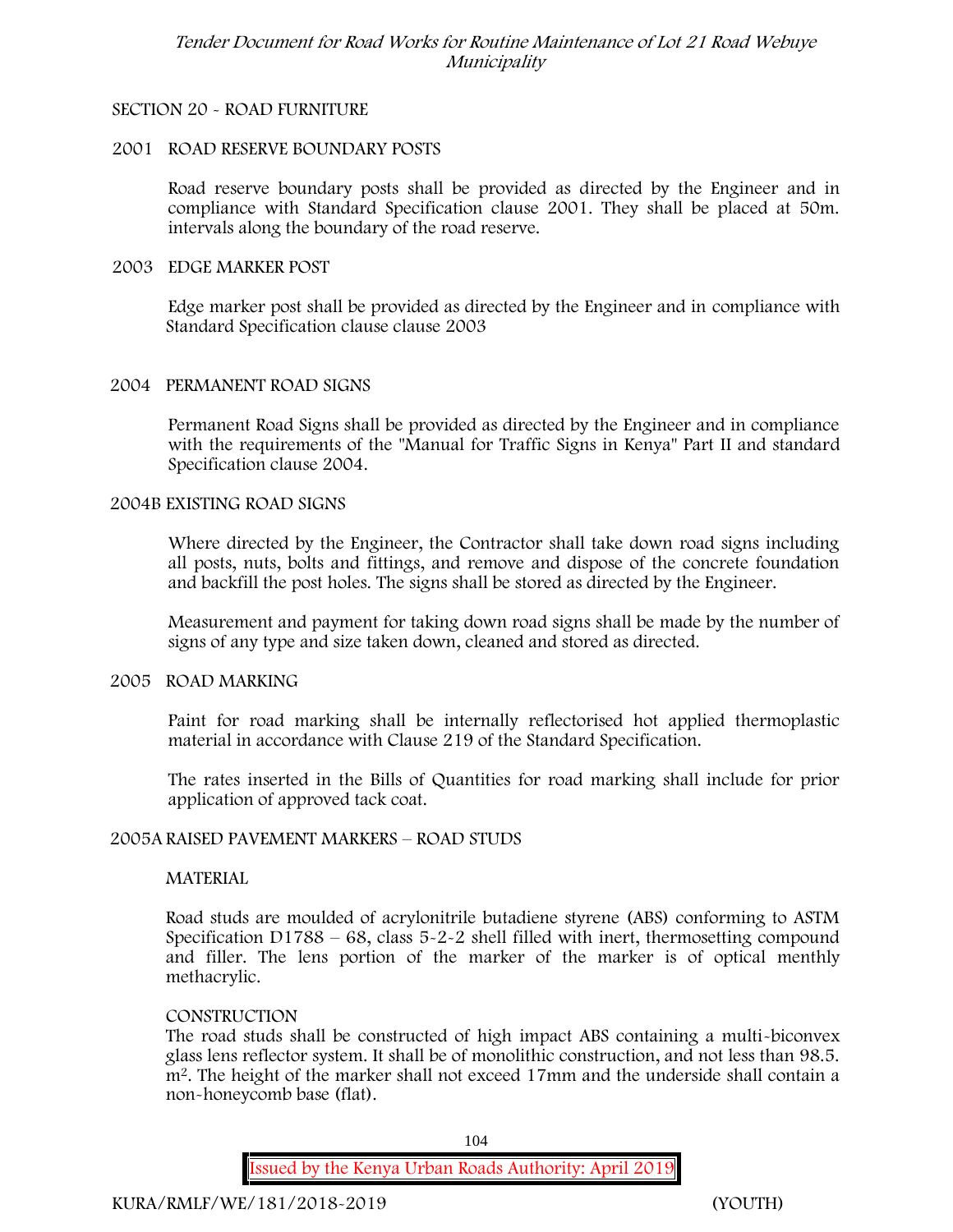## **REQUIREMENTS**

The markers shall conform to the following requirements

**Colour**

Shall be white, yellow or red as specified and the Retro – reflectance values should conform to the testing procedures of ASTME 809.

**Impact Resistance**

The market shall not crack or break when tested using a 1000**-**gram weight from a height of 1 metre. (ASTM D 2444) or BS 3900 Part E3.

**Resistance to Water Penetration**

Shall not have water penetration behind the lens after submerged in a water bath at 70 + 50 oF for 10 minutes. And it should still meet the reflectance Requirement. BS 998.

**Heat Resistance**

Shall comply with the initial brightness as per BS 873 Part IV of 1978

**Night Visibility**

The marker shall be bright as per BS 873 Part IV of 1978

**Compression Resistance**

There shall be no cracking sound at a pressure lower than 25 tones as per BS 873 Part IV of 1978.

**Corrosion Resistance**

After immersing a sample of Road stud in a solution containing 30g/1 of sodium chloride for 30 days, there shall not be any signs of corrosion **-**(BS998).

**NOTE**: These markers are intended for application directly to pavement surfaces and are compatible with raised pavement makers. These adhesives should be of high quality and tested for conformance to customer requirements.

**ADHESIVES**

They shall be of Resin Type–Epoxy of 2 different components part 1 and 2 i.e Adhesive and Reactor without any volatile solvents in both.

| Pot life:             | not less than 20 minutes at 20 $\mathrm{^{\circ}C}$ |
|-----------------------|-----------------------------------------------------|
| Rotational cure time: | between 20 and 30 minutes at 20 $\degree$ C         |
| Hard cure:            | Between 40 and 60 minutes at 20 $\degree$ C         |

105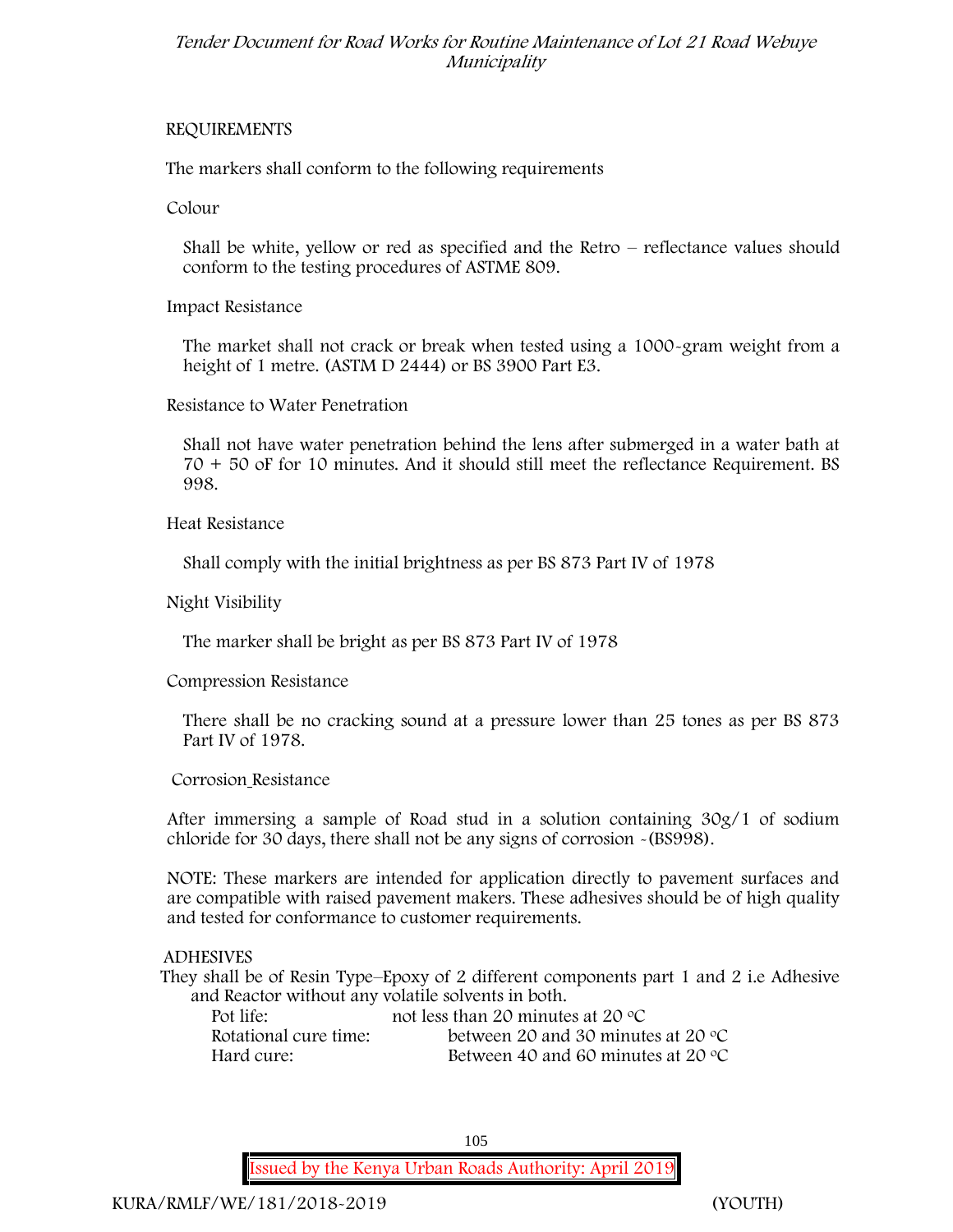## **APPLICATION INSTRUCTION**

## **Preparation of Pavements**

Make sure that the road surface is absolutely dry and free of oil and grease**.**

**Mixing of Adhesive**

Pour component B into the container of component A. Stir mixture by hand with a wooden or metal stick until uniform Grey Tint without a striae is obtained.

## **Installation**

Pour the mixture on to the underside of the road stud. Then place the road stud firmly on the road surface. Adhesive should stand out for about 5mm to 10 mm over the edges of the stud.

**Protection from the Traffic**

Protect studs from traffic for 2 hours until the adhesive has properly hardened. Try by touching the adhesive.

**NUMBER OF STUDS NEEDED FOR LABORATORY TESTS.**

In order to approve a particular type of road stud, 4 sample road studs of each colour shall be submitted.

## **2006 GUARDRAILS**

Contrary to the Standard Specification, guardrail posts shall be concrete 200 mm diameter set vertically at least 1.2m into the shoulder as directed by the Engineer. Spacer blocks shall also be made of concrete.

Beams for guardrails shall be "Armco Flexbeam" or similar obtained from a manufacturer approved by the Engineer.

## **2007 KERBS**

## a) **Vertical Joints**

Vertical joints between adjacent Kerbs shall not be greater than 5 mm in width and shall be filled with a mortar consisting of 1:3 cement: sand by volume.

b) **Transition between flush and raised kerbs**

The transition between flush and raised kerbs (e.g. at bus bays) shall be termed as ramped kerbs. The transition between flush and raised kerbs shall occur within a length of 2.0 m.

## **2008 KILOMETRE MARKER POSTS**

Kilometre marker posts shall be provided as directed by the Engineer and in compliance with Standard Specification clause 2008.

106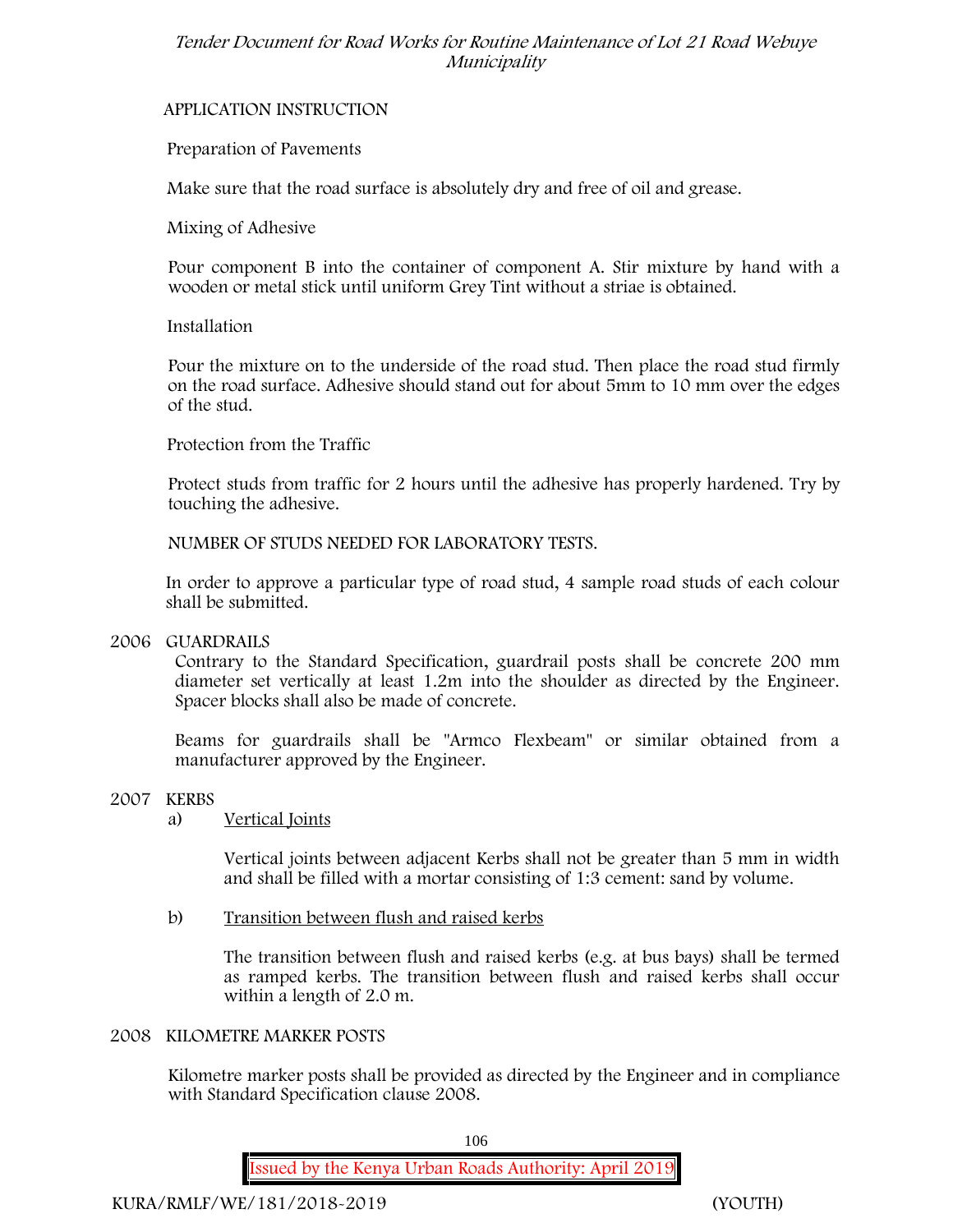#### **2009 RUMBLE STRIPS**

Where directed by the Engineer, the Contractor shall provide, place, trim, shape and compact to line and level asphalt concrete rumble strips on the finished shoulders. This shall be done to the satisfaction of the Engineer

### **2011 MEASUREMENT AND PAYMENT**

**Road reserve boundary posts**

Road reserve boundary posts shall be measured by the number erected

### **Permanent road signs**

Permanent road signs shall be measured by the number of each particular size erected.

### **Road marking**

Road markings in yellow or white material shall be measured in square metres calculated as the plan area painted.

#### **Road Studs**

Road studs shall be measured by the number of each particular size erected.

### **Guardrail**

Guardrail shall be measured by the metre as the length of the guardrail constructed.

**Kerbs**

Kerbs shall be measured by the metre as the length of kerb constructed

107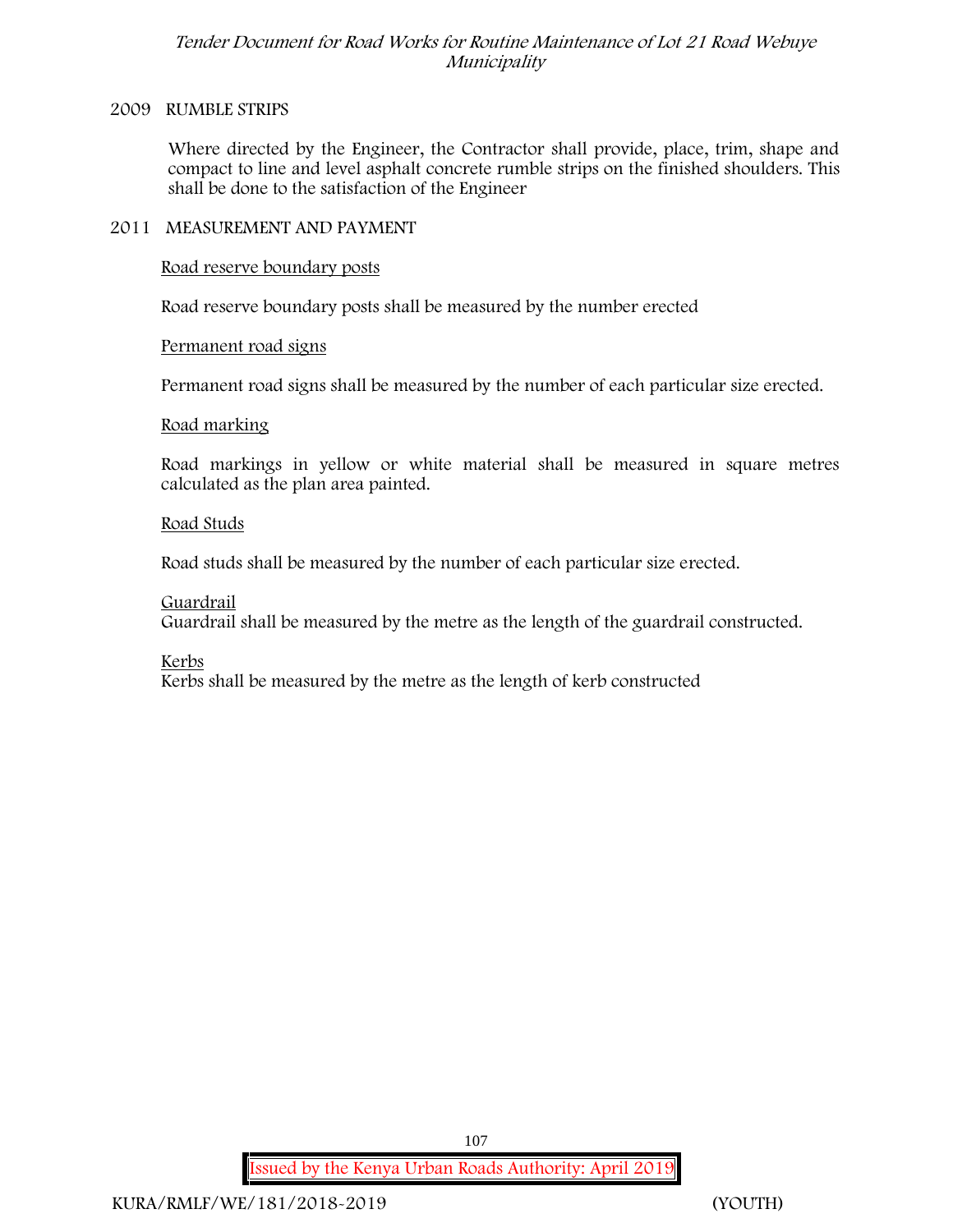#### **SECTION 22-DAYWORKS**

#### **2202 MEASUREMENTS AND PAYMENT**

(a) Plant

Where items of major plant listed in the schedule of Day works are specified by type (e.g. Concrete mixer etc.) the power rating if such items of plant are provided by the Contractor shall not be lower than the power ratings of such plant manufactured within the last two years prior to the date of BID. Any item of major plant employed upon Dayworks that has a power rating lower than specified above shall be paid for at rates lower than those in the schedule of Dayworks. The reduction in the rate payable shall be in proportion to the reduction in power rating below that specified above.

#### **SECTION 23: CONCRETE PAVING BLOCKS**

This works shall consist of providing, laying and fixing of concrete paving blocks and concrete paving slabs on a sand base on the driveway and walkways and other areas as directed by the Engineer.

#### **a. Concrete Paving Blocks**

The paving blocks shall be of type S of any shape fitting within a 295 mm square coordinating space and a work size thickness of at least 30 mm. The blocks shall confirm to the requirements of BS 6717:Pt. 1:1986 or Kenya standard equivalent.

The laying shall be broken at intervals of 50 m by concrete ribs of class 25 concrete.

The blocks shall be laid on a 40 mm minimum sand base whose specifications are as in section (b) of this specification.

#### **b. Sand For Sand Base**

Sand used as bedding for paving blocks and slabs shall be natural sand either pit or river sand. The grading shall conform and be parallel as much as possible to KS02 – 95 Parts 1 &2: 1984 for zones 1,2 or 3. The other requirements shall be as specified in section 1703 (c ) of Standard Specifications.

#### **c. Measurement and Payment**

Payment for paving blocks and paving slabs shall be by square metre laid. The rate quoted would include the cost of haulage to site of the blocks, slabs and sand, as no extra payment shall be made for haulage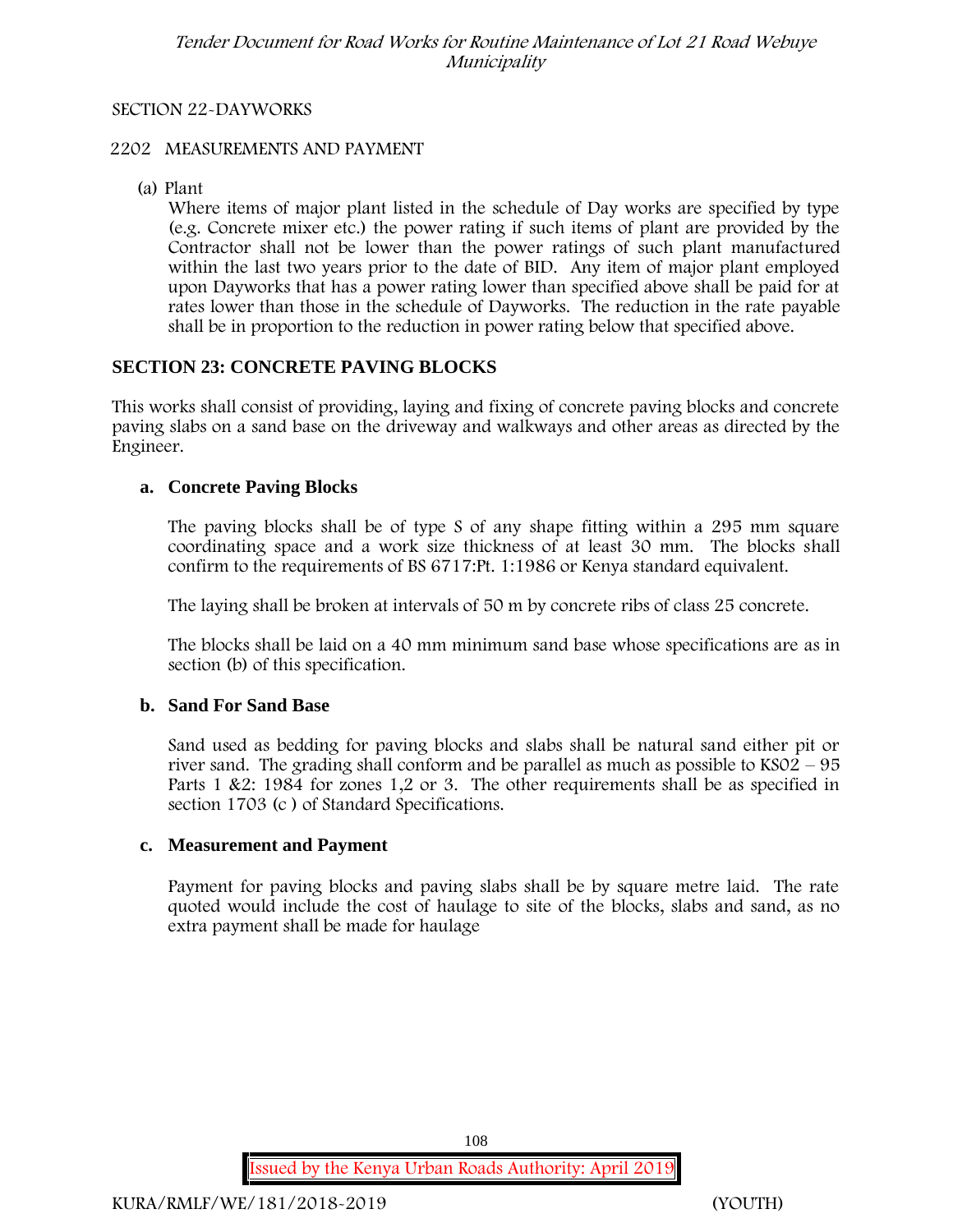### **SECTION VI: SUPERVISION AND CONTRACT EVALUATION MANUAL 2012**

The Manual refers to the Ministry of Roads 'Supervision and Contract evaluation Manual for Road Maintenance Works 2012.

> **Issued by the Kenya Urban Roads Authority: April 2019** 109

**KURA/RMLF/WE/181/2018-2019 (YOUTH)**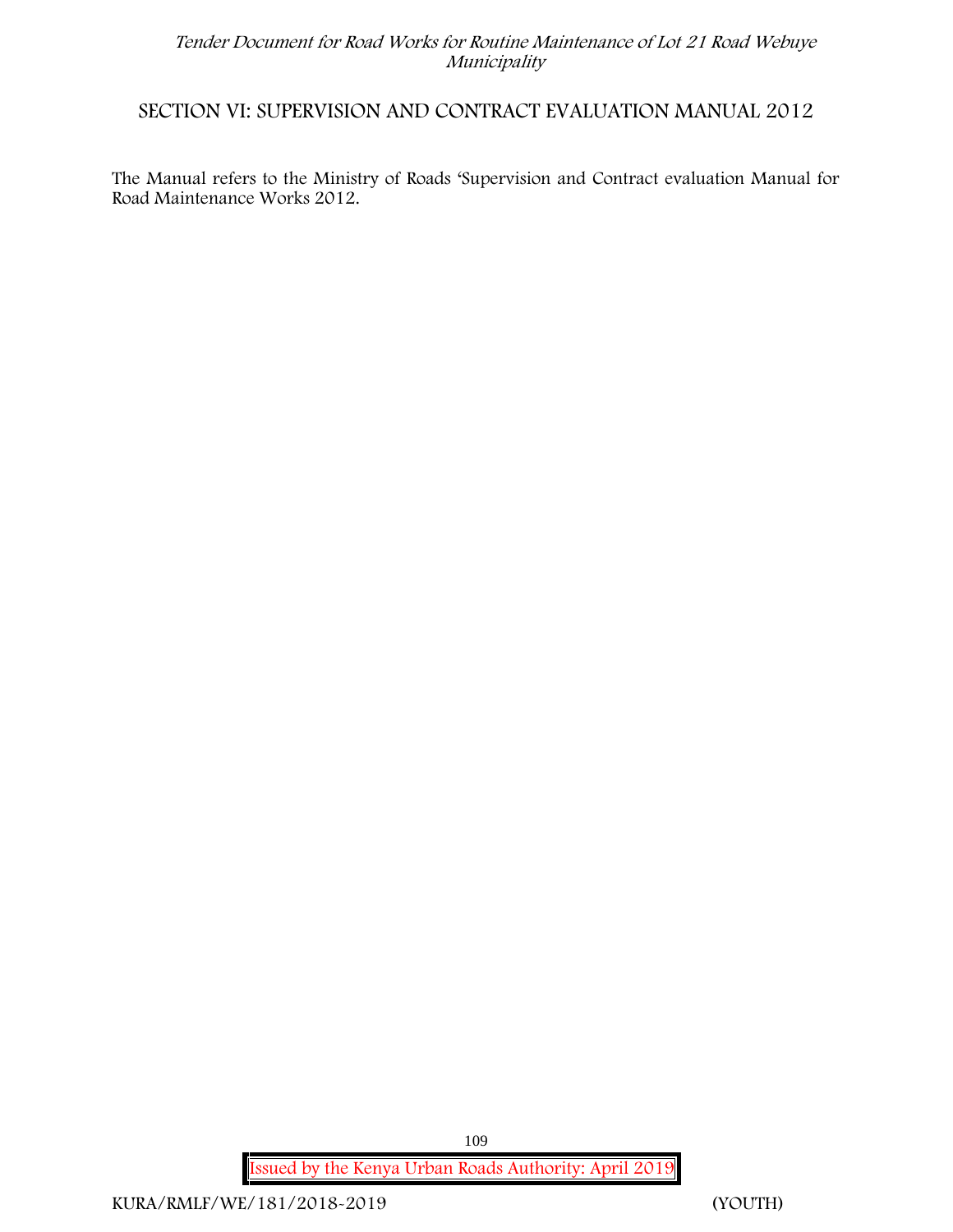## **SECTION VII: DRAWINGS**

The bidder shall provide design drawings on A3 sheets including plan and profile, typical cross-sections, layouts and standard drawings, setting out data and design reports which should include design standards used and key project features as described in section 14.

**Issued by the Kenya Urban Roads Authority: April 2019**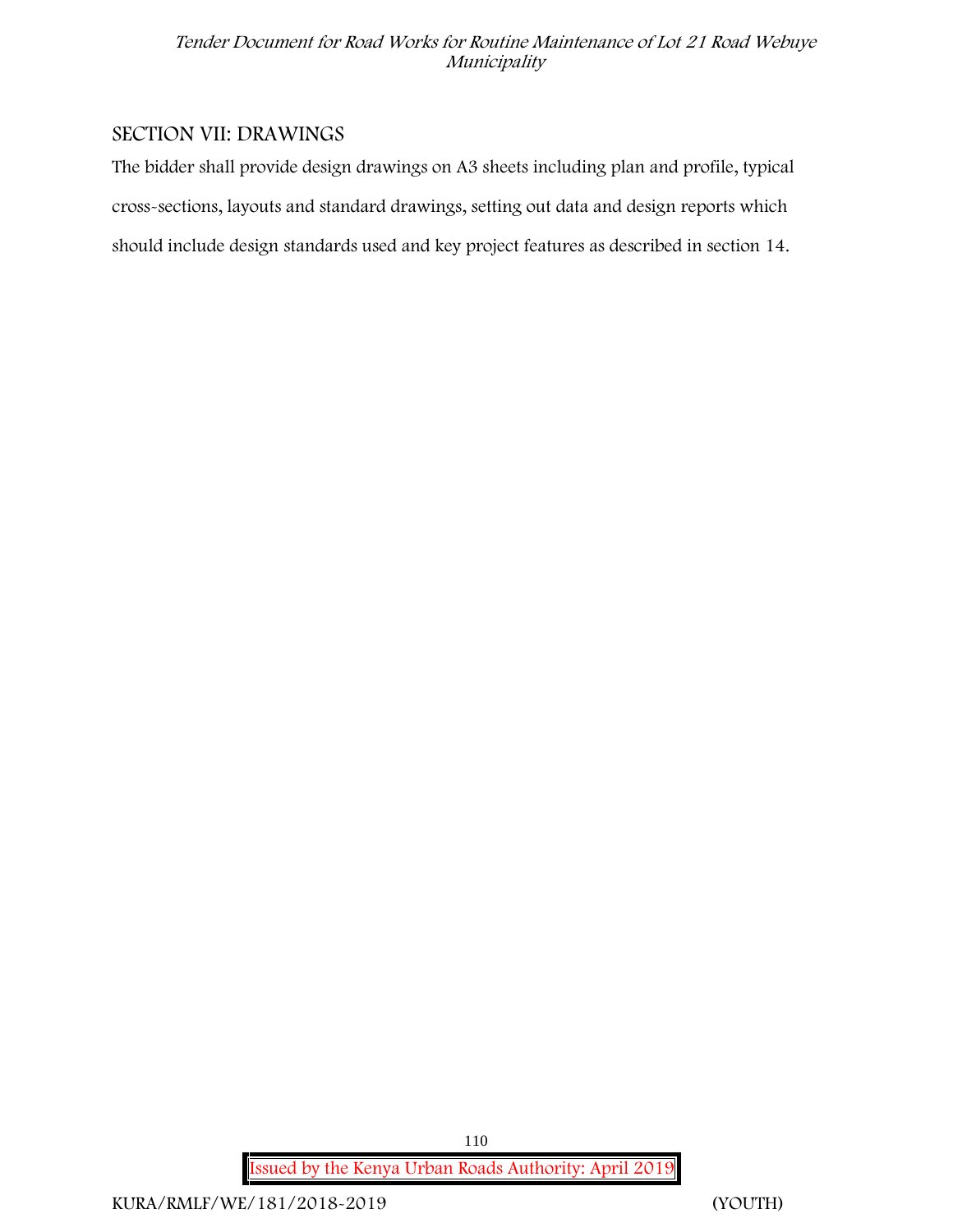# **SECTION VIII: ROAD MAINTENANCE MANUAL**

The Manual refers to the Ministry of Roads 'Road Maintenance Manual, May 2010 Edition'.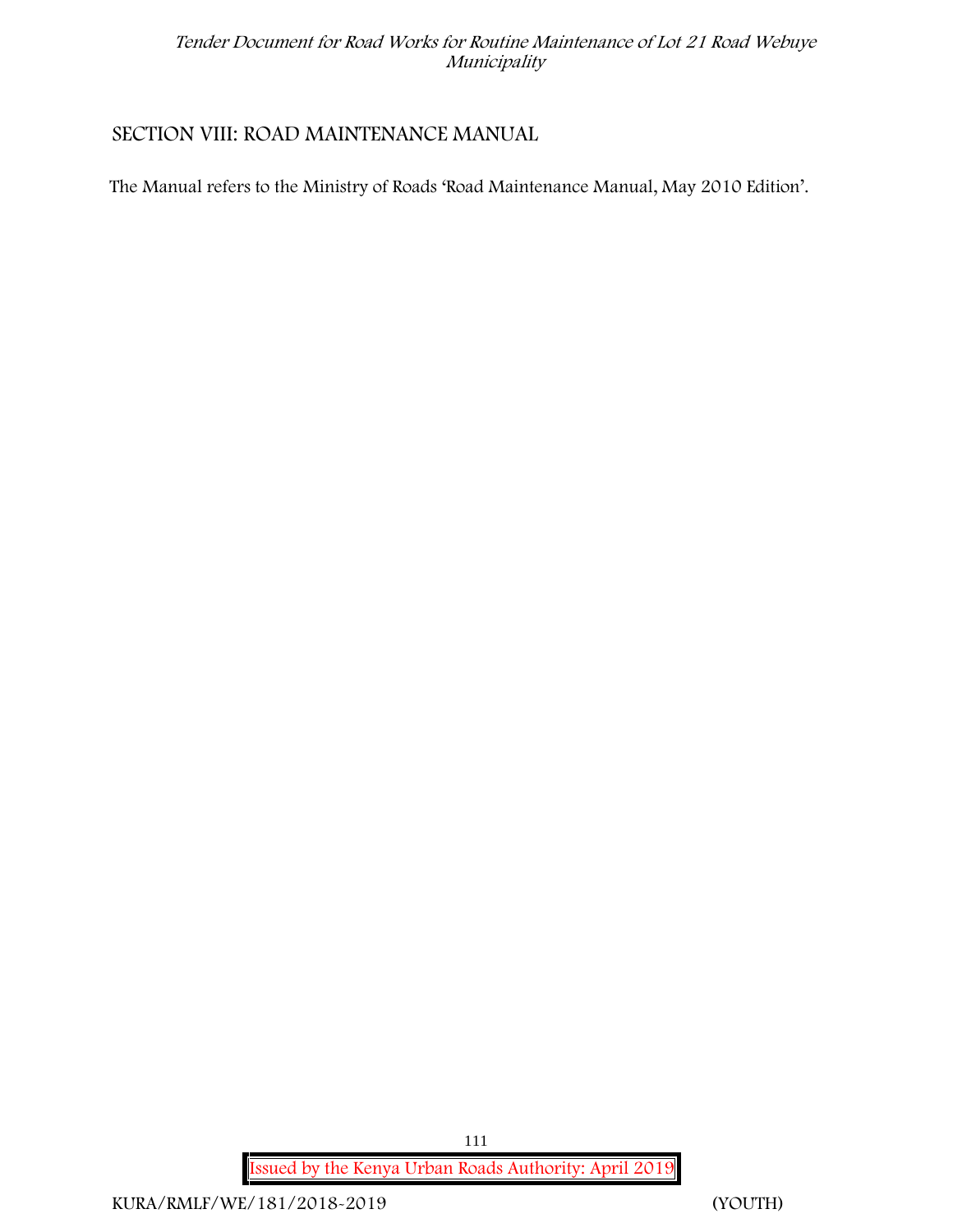# **SECTION IX: BILLS OF QUANTITIES**

**Issued by the Kenya Urban Roads Authority: April 2019** 112

**KURA/RMLF/WE/181/2018-2019 (YOUTH)**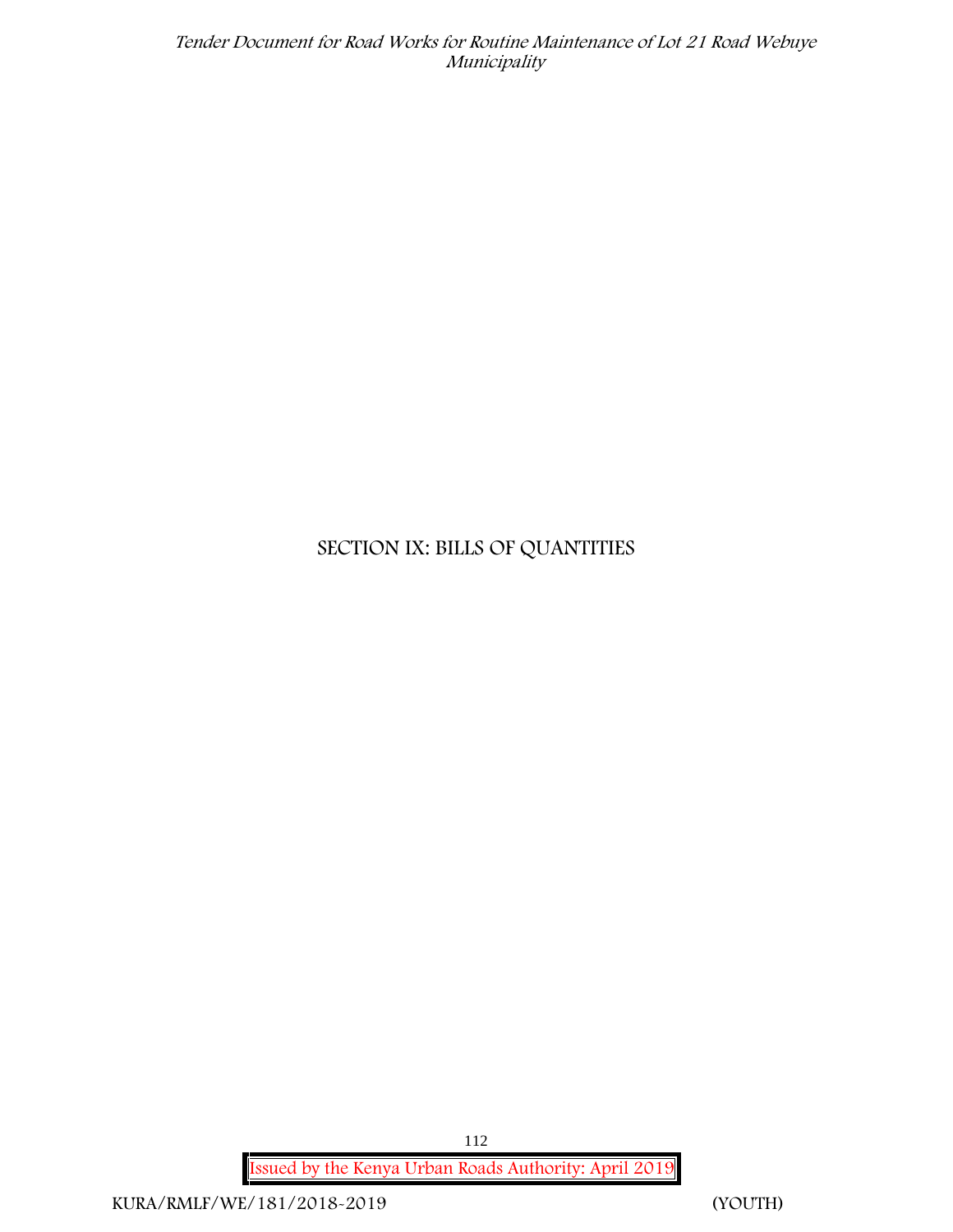#### **PREAMBLE TO BILL OF QUANTITIES**

- 1. The Bills of Quantities forms part of the Contract Documents and are to be read in conjunction with the Instructions to Bidders, Conditions of Contract Parts I and II, Specifications and Drawings.
- 2. The brief description of the items in the Bills of Quantities is purely for the purpose of identification, and in no way modifies or supersedes the detailed descriptions given in the conditions of Contract and Specifications for the full direction and description of work and materials.
- 3. The Quantities set forth in the Bills of Quantities are estimated, representing substantially the work to be carried out, and are given to provide a common basis for bidding and comparing of Bids. There is no guarantee to the Contractor that he will be required to carry out all the quantities of work indicated under any one particular item or group of items in the Bill of Quantities. The basis of payment shall be the Contractor's rates and the quantities of work actually done in fulfilment of his obligation under the Contract.
- 4. The prices and rates inserted in the Bills of Quantities will be used for valuing the work executed, and the Engineer will only measure the whole of the works executed in accordance with this Contract.
- 5. The rates inserted in any road in the tender shall apply to other roads within the same lot upon written instructions to be issued by the Engineer or his representative during execution of works and shall be used only to pay for activities of similar description and nature which may not have been included in the Bills of Quantities for that road.
- 6. A price or rate shall be entered in ink against every item in the Bills of Quantities with the exception of items that already have Provisional sums affixed thereto. The bidders are reminded that no "nil" or "included" rates or "lump-sum" discounts will be accepted. The rates for various items should include discounts if any. Bidders who fail to comply will be disqualified.
- 7. Provisional sums (including Dayworks) in the Bills of Quantities shall be expended in whole or in part at the discretion of the Engineer or his representative.
- 8. Where there are no quantities against the line item especially on dayworks, the bidder shall only fill his rates
- 9. Quantified instructions shall be extracted from the main BOQ for purposes of part implementation of the works and interim measurements/payments shall be based on the quantified instructions read together with the bills of quantities.

The price and rates entered in the Bills of Quantities shall, except insofar as it is otherwise provided under the Contract, include all Constructional plant to be used, labour, insurance, supervision, compliance testing, materials, erection, maintenance of works, overheads and profits, taxes and duties together with all general risks, liabilities and obligations set out or implied in the Contract, transport, electricity and telephones, water, use and replenishment of all consumables, including those required under the contract by the Engineer and his staff.

Errors in the pricing of the Bills of Quantities will be corrected in accordance with Clause (29) of instructions to bidders.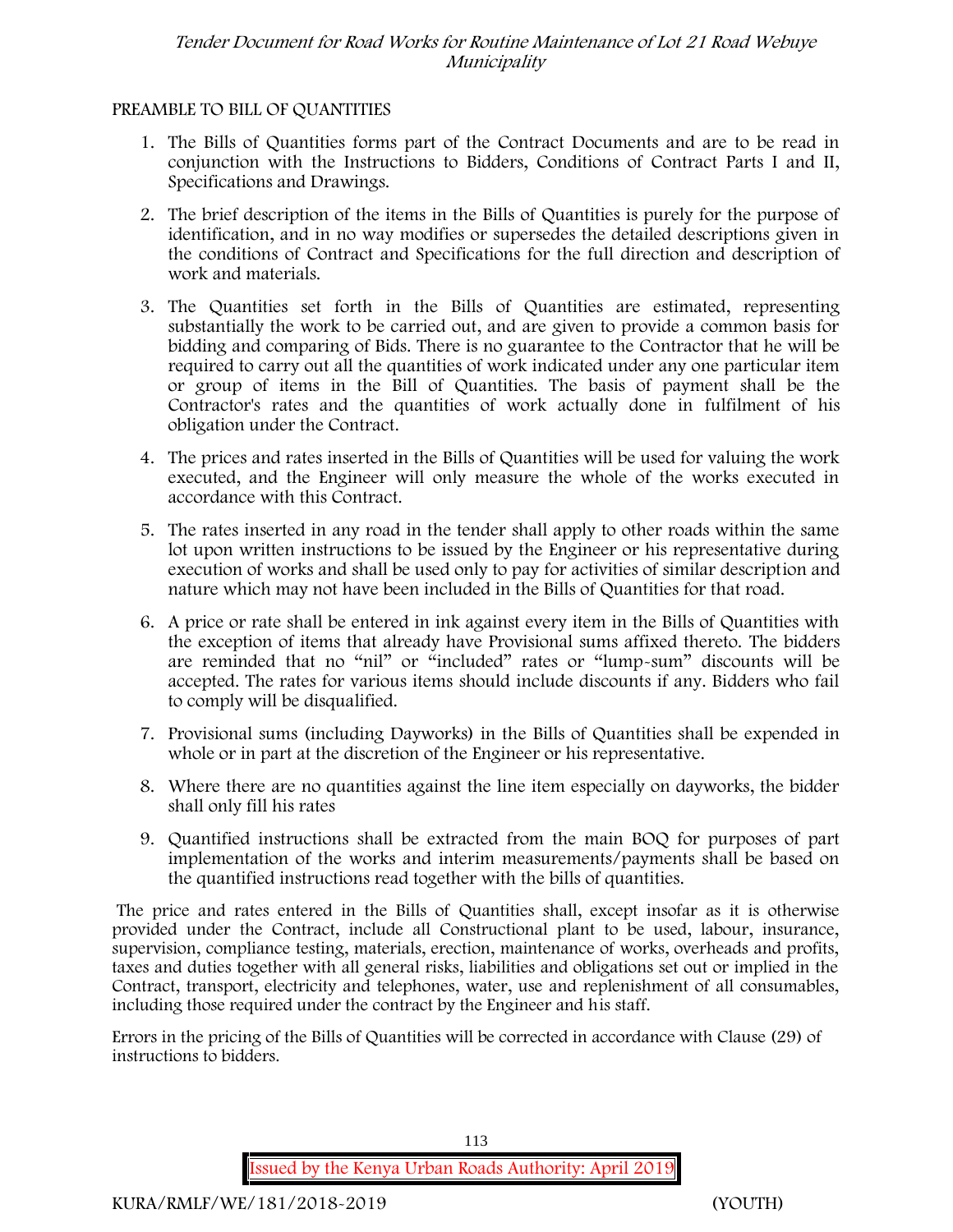Road Name: Khalumuli – Muchi

| <b>Bill of Quantities</b> | Page: 1                                                                                                           |               |              |                        |            |
|---------------------------|-------------------------------------------------------------------------------------------------------------------|---------------|--------------|------------------------|------------|
| Bill No.1                 | General: Office administration and<br>overheads/Preliminaries                                                     |               |              |                        | Project:   |
| Item No.                  | Description                                                                                                       | Units         | Quantity     | Unit Bid Rate<br>(Ksh) | Amount KSh |
| 01-80-010                 | Provisional sum for off-site<br>material testing                                                                  | PC Sum        | $\mathbf{1}$ | 30,000.00              | 30,000.00  |
| $01 - 80 - 011$           | Extra Over on Item 01-80-010 for<br>the Contractor's Overheads and<br>Profit.                                     | $\frac{0}{0}$ |              |                        |            |
| 01-80-026                 | Prime cost sum for RE's<br>miscellaneous account                                                                  | PC Sum        | $\mathbf{1}$ | 30,000.00              | 30,000.00  |
| 01-80-027                 | Extra Over on Item 01-80-026 for<br>the Contractor's Overheads and<br>Profit.                                     | $\%$          |              |                        |            |
| $01 - 80 - 030$           | Prime cost sum for wages for<br>RE's site staff inclusive of<br>overtime, taxes and other<br>statutory deductions | PC Sum        | $\mathbf{1}$ | 150,000.00             | 150,000.00 |
| 01-80-031                 | Extra Over on Item 01-80-030 for<br>the Contractor's Overheads and<br>Profit.                                     | $\%$          |              |                        |            |
|                           |                                                                                                                   |               |              |                        |            |
|                           |                                                                                                                   |               |              |                        |            |
|                           | Total Carried Forward to<br>Summary:                                                                              |               |              |                        |            |

**Issued by the Kenya Urban Roads Authority: April 2019**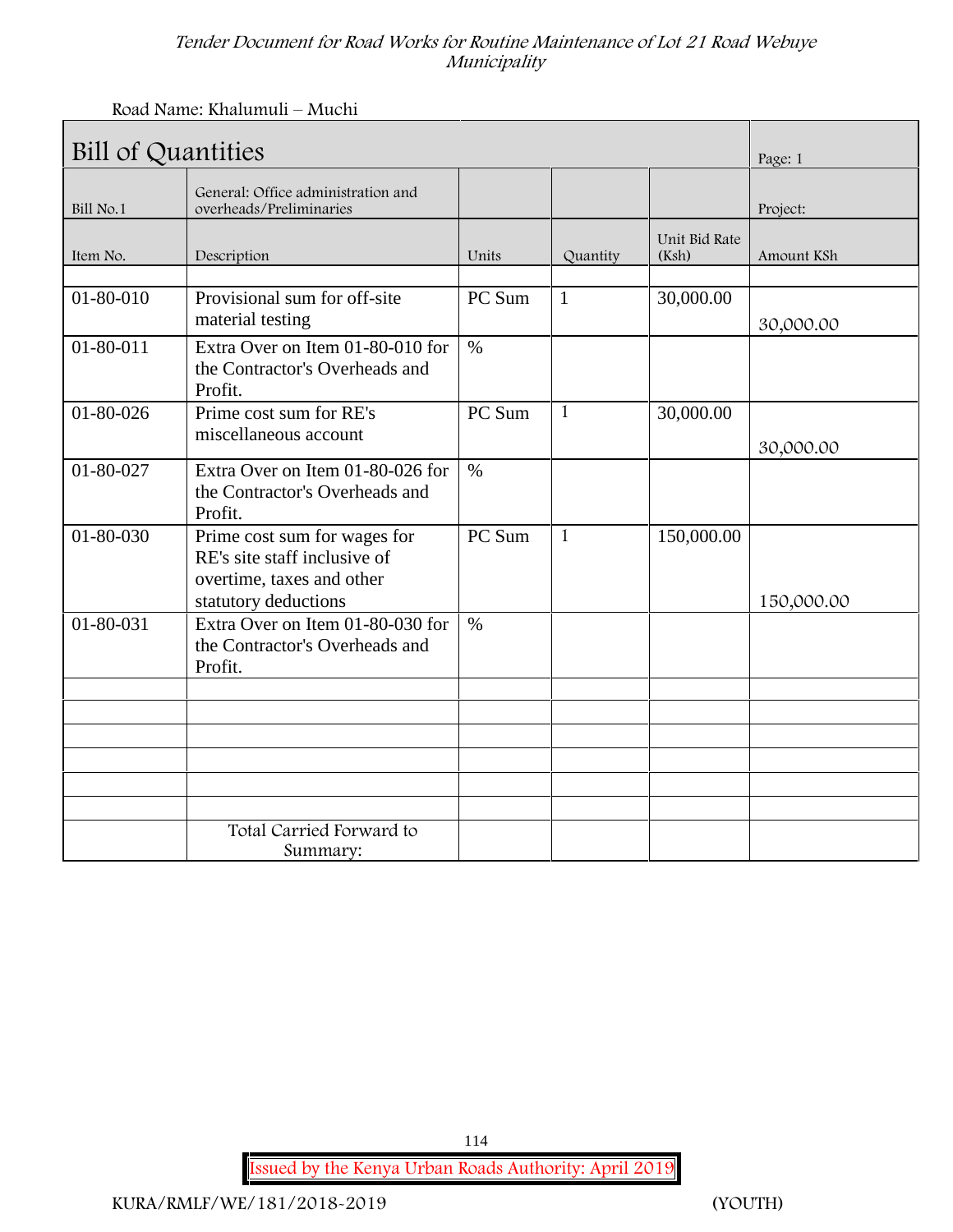| <b>Bill of Quantities</b> | Page: 2                           |       |          |                       |            |
|---------------------------|-----------------------------------|-------|----------|-----------------------|------------|
| Bill No.4                 | Site Clearance                    |       |          |                       | Project:   |
| Item No.                  | Description                       | Units | Quantity | Unit Bid<br>Rate(Ksh) | Amount KSh |
| 04-50-004                 | Light Bush Clearing               | $M^2$ | 3,000    |                       |            |
|                           |                                   |       |          |                       |            |
|                           |                                   |       |          |                       |            |
|                           |                                   |       |          |                       |            |
|                           |                                   |       |          |                       |            |
|                           |                                   |       |          |                       |            |
|                           |                                   |       |          |                       |            |
|                           |                                   |       |          |                       |            |
|                           |                                   |       |          |                       |            |
|                           | Total Carried Forward to Summary: |       |          |                       |            |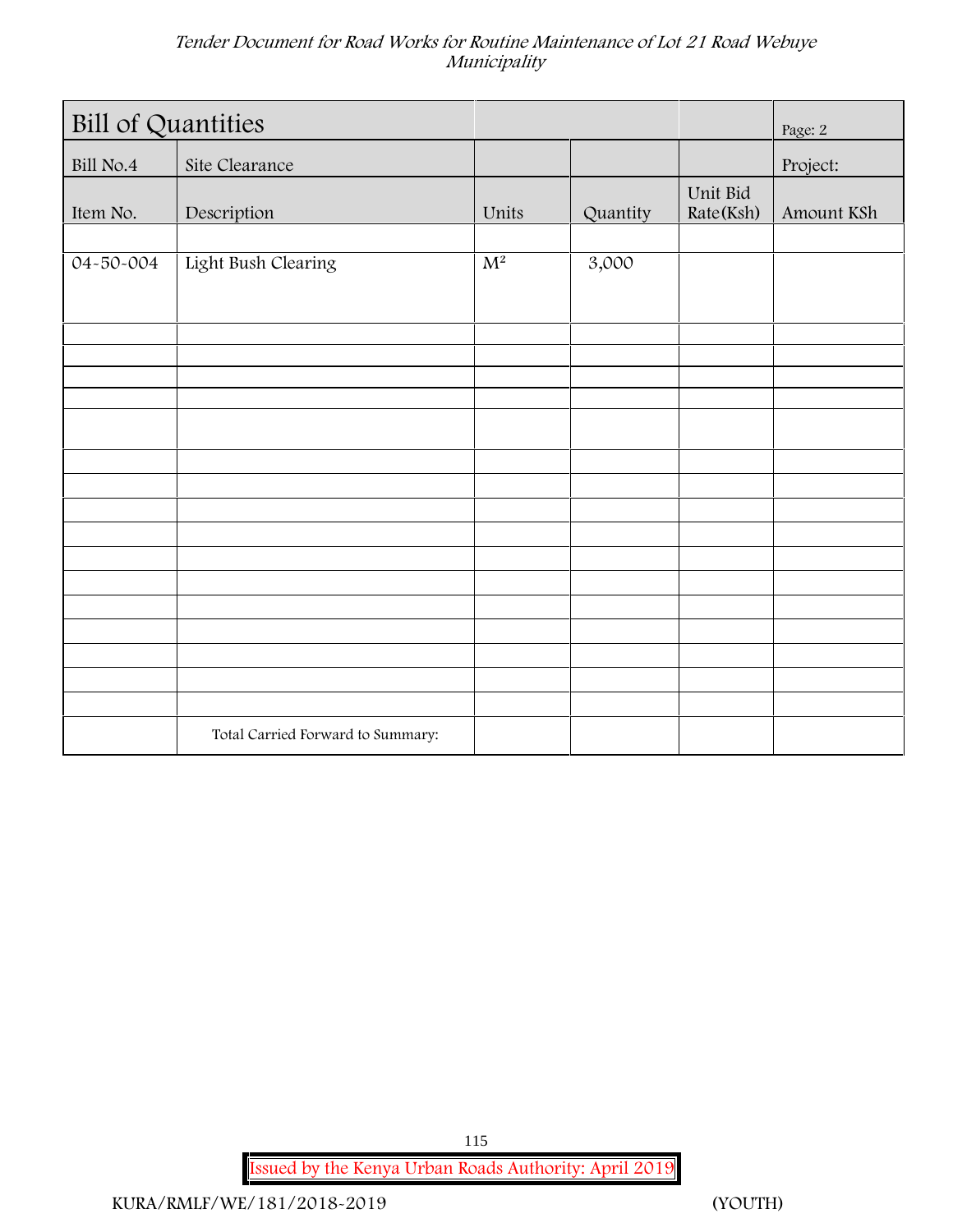| <b>Bill of Quantities</b> | Page: 2                           |                |          |                           |            |
|---------------------------|-----------------------------------|----------------|----------|---------------------------|------------|
| Bill No.5                 | Earthworks                        |                |          |                           | Project:   |
| Item No.                  | Description                       | Units          | Quantity | Unit Bid<br>Rate<br>(Ksh) | Amount KSh |
| 05-50-008                 | Cut to spoil in Soft              | $\mathbf{M}^3$ | 25       |                           |            |
|                           |                                   |                |          |                           |            |
|                           |                                   |                |          |                           |            |
|                           |                                   |                |          |                           |            |
|                           |                                   |                |          |                           |            |
|                           |                                   |                |          |                           |            |
|                           |                                   |                |          |                           |            |
|                           |                                   |                |          |                           |            |
|                           | Total Carried Forward to Summary: |                |          |                           |            |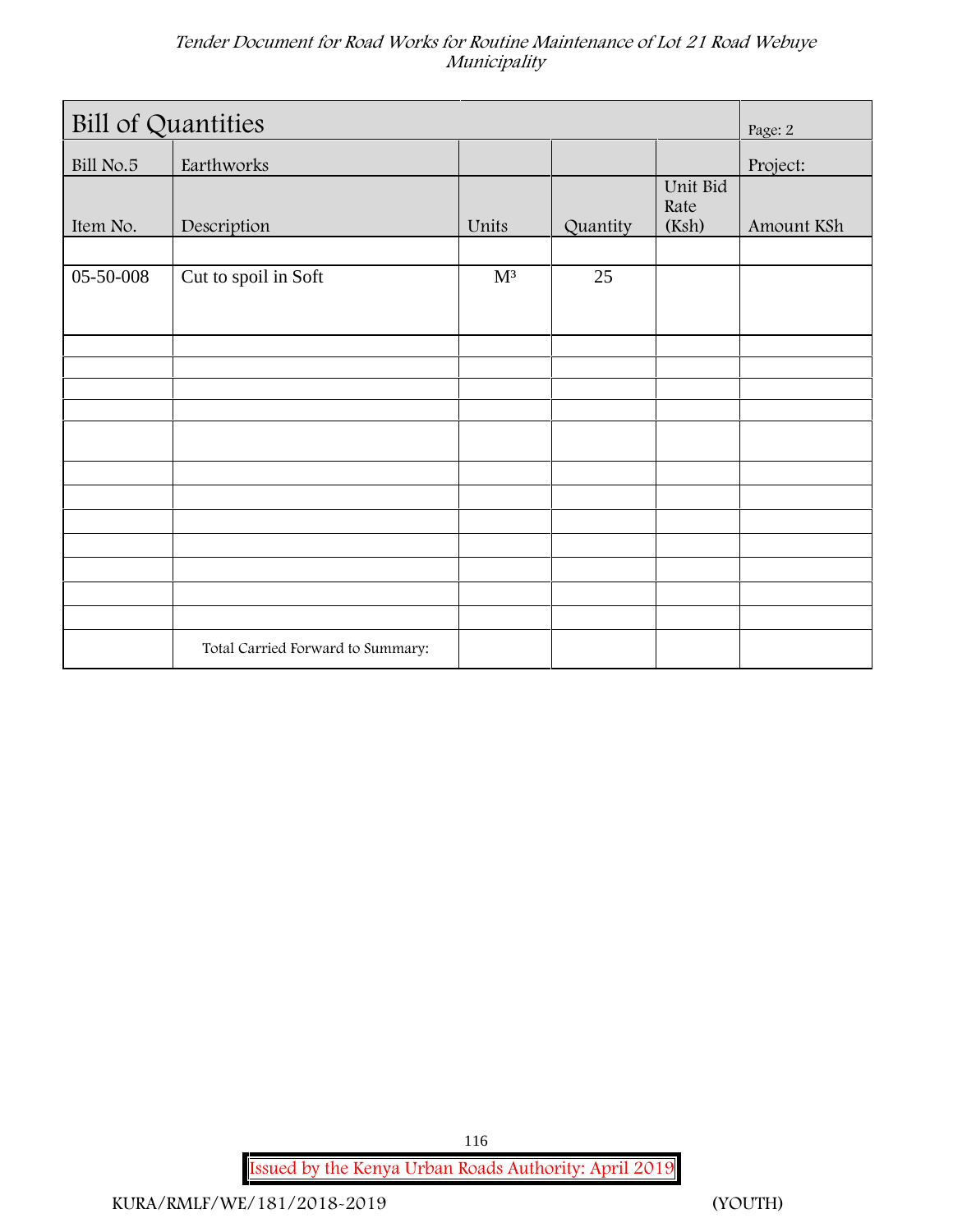| Bill of Quantities | Page: 4                                                                                                                                                        |                |                |                        |            |
|--------------------|----------------------------------------------------------------------------------------------------------------------------------------------------------------|----------------|----------------|------------------------|------------|
| Bill No.8          | Culvert and Drainage Works                                                                                                                                     |                |                |                        | Project:   |
| Item No.           | Description                                                                                                                                                    | Units          | Quantity       | Unit Bid<br>Rate (Ksh) | Amount KSh |
| 08-50-002          | Ditch Cleaning                                                                                                                                                 | MT             | 500            |                        |            |
| 08-60-003          | Culvert Cleaning- Partially blocked -<br>$600$ mm                                                                                                              | <b>MT</b>      | 48             |                        |            |
| 08-60-025          | Culvert Installation 600 mm with<br>surround                                                                                                                   | <b>METERS</b>  | 12             |                        |            |
| 08-60-030          | Excavate in soft material for culverts                                                                                                                         | $M^3$          | 11             |                        |            |
| 08-60-037          | Provide and place A142 fabric mesh<br>reinforcement                                                                                                            | M <sup>2</sup> | 18             |                        |            |
| 08-90-001          | Excavate for inlet, out fall, catch<br>water drains, mitre and cut-off drains<br>in soft materail                                                              | M <sup>3</sup> | 250            |                        |            |
| 08-90-008          | Provide and place class 15/20<br>concrete to beds                                                                                                              | M <sup>3</sup> | $\overline{2}$ |                        |            |
| 08-90-009          | Provide and place class 25/20<br>concrete to headwalls, wing walls,<br>aprons, sorrounds to walls, inlets and<br>outlets to ipe culverts including<br>formwork | $M^3$          | $\overline{3}$ |                        |            |
| 08-90-015          | Provide and place 200mm thick stone<br>pitching including grouting to outfall<br>drains as detailed in the drawings or<br>as directed by the Engineer          | M <sub>2</sub> | 280            |                        |            |
| 08-90-021          | Provide and place class 20/20<br>concrete as lining for stormwater<br>drains beds as directed by the<br>Engineer                                               | M <sub>3</sub> | 10             |                        |            |
|                    | Total Carried Forward to Summary:                                                                                                                              |                |                |                        |            |

**Issued by the Kenya Urban Roads Authority: April 2019**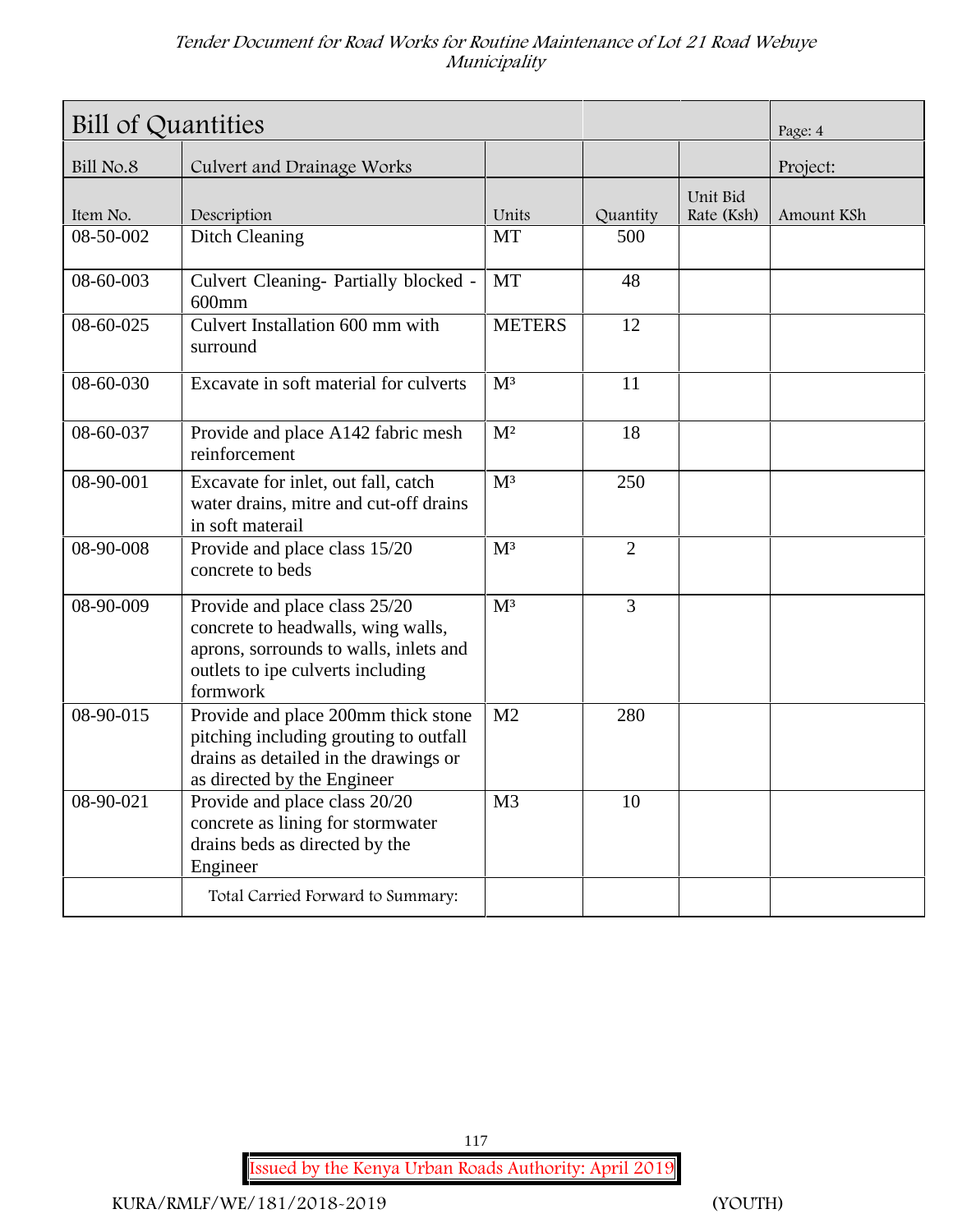| <b>Bill of Quantities</b> | Page: 5                                                                                          |                |          |                           |            |
|---------------------------|--------------------------------------------------------------------------------------------------|----------------|----------|---------------------------|------------|
| Bill No.10                | Grading and Gravelling                                                                           |                |          |                           | Project:   |
| Item No.                  | Description                                                                                      | Units          | Quantity | Unit Bid<br>Rate<br>(Ksh) | Amount KSh |
|                           |                                                                                                  |                |          |                           |            |
| 10-50-003                 | Carriageway grading -Light grading                                                               | $\mathbf{M}^2$ | 28,800   |                           |            |
| 10-60-001                 | Provide, gravel wearing course-<br>excavation, free haul, spread and<br>compact gravel-equipment | M <sup>3</sup> | 1,170    |                           |            |
|                           |                                                                                                  |                |          |                           |            |
|                           |                                                                                                  |                |          |                           |            |
|                           |                                                                                                  |                |          |                           |            |
|                           |                                                                                                  |                |          |                           |            |
|                           |                                                                                                  |                |          |                           |            |
|                           |                                                                                                  |                |          |                           |            |
|                           |                                                                                                  |                |          |                           |            |
|                           |                                                                                                  |                |          |                           |            |
|                           |                                                                                                  |                |          |                           |            |
|                           |                                                                                                  |                |          |                           |            |
|                           |                                                                                                  |                |          |                           |            |
|                           | Total Carried Forward to Summary:                                                                |                |          |                           |            |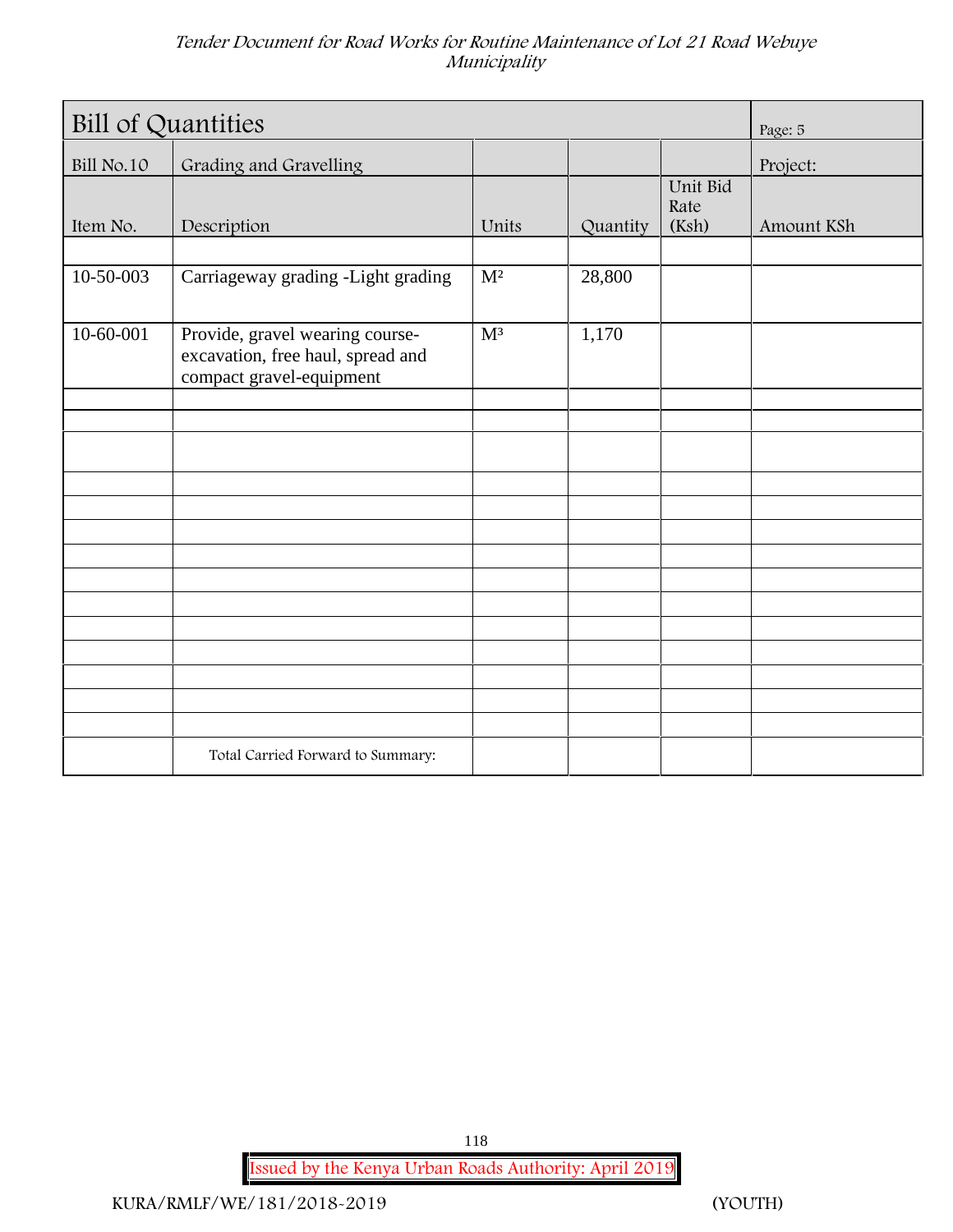| Bill of Quantities |                                                                                                                                                         |       |          |                       |            |
|--------------------|---------------------------------------------------------------------------------------------------------------------------------------------------------|-------|----------|-----------------------|------------|
| <b>Bill No.25</b>  | <b>Bituminous Mixes</b>                                                                                                                                 |       |          |                       | Project:   |
| Item No.           | Description                                                                                                                                             | Units | Quantity | Unit Bid<br>Rate(Ksh) | Amount KSh |
|                    |                                                                                                                                                         |       |          |                       |            |
| 25-50-029a         | Provide, erect, brand and maintain<br>publicity signs and return to the<br>employer upon expiry of the contract<br>period as instructed by the Engineer | No.   | 1.00     |                       |            |
|                    |                                                                                                                                                         |       |          |                       |            |
|                    |                                                                                                                                                         |       |          |                       |            |
|                    |                                                                                                                                                         |       |          |                       |            |
|                    |                                                                                                                                                         |       |          |                       |            |
|                    |                                                                                                                                                         |       |          |                       |            |
|                    |                                                                                                                                                         |       |          |                       |            |
|                    |                                                                                                                                                         |       |          |                       |            |
|                    |                                                                                                                                                         |       |          |                       |            |
|                    |                                                                                                                                                         |       |          |                       |            |
|                    |                                                                                                                                                         |       |          |                       |            |
|                    |                                                                                                                                                         |       |          |                       |            |
|                    | Total Carried Forward to Summary:                                                                                                                       |       |          |                       |            |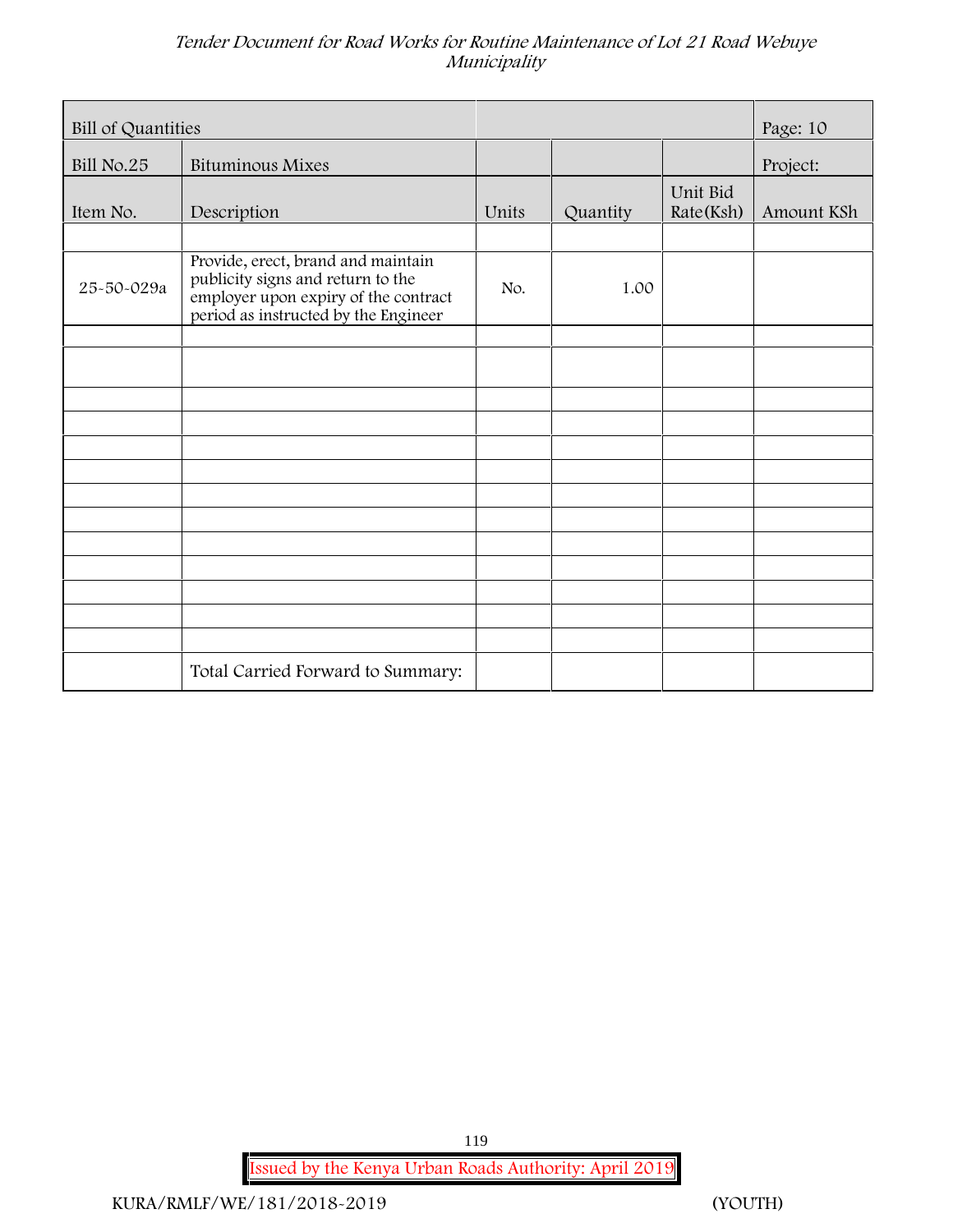| Bill of Quantities |                                                                      | Page: 11      |
|--------------------|----------------------------------------------------------------------|---------------|
|                    | Summary                                                              | Project:      |
| Item No.           | Description                                                          | Amount (KShs) |
| $\mathbf{1}$       | <b>GENERAL: OFFICE ADMINISTRATION AND</b><br>OVERHEADS/PRELIMINARIES |               |
| $\overline{4}$     | SITE CLEARANCE                                                       |               |
| 5                  | <b>EARTHWORKS</b>                                                    |               |
| $\,8\,$            | CULVERT AND DRAINAGE WORKS                                           |               |
| 10                 | GRADING AND GRAVELLING                                               |               |
| 25                 | CROSS CUTTING ISSUES                                                 |               |
|                    | Sub Total Carried to Summary page                                    |               |
|                    | VAT @16%                                                             |               |
|                    | Total Carried To Page On The Form Of Tender                          |               |
|                    |                                                                      |               |
|                    |                                                                      |               |
|                    |                                                                      |               |
|                    |                                                                      |               |
|                    |                                                                      |               |
|                    |                                                                      |               |
|                    |                                                                      |               |
|                    |                                                                      |               |
|                    |                                                                      |               |
|                    |                                                                      |               |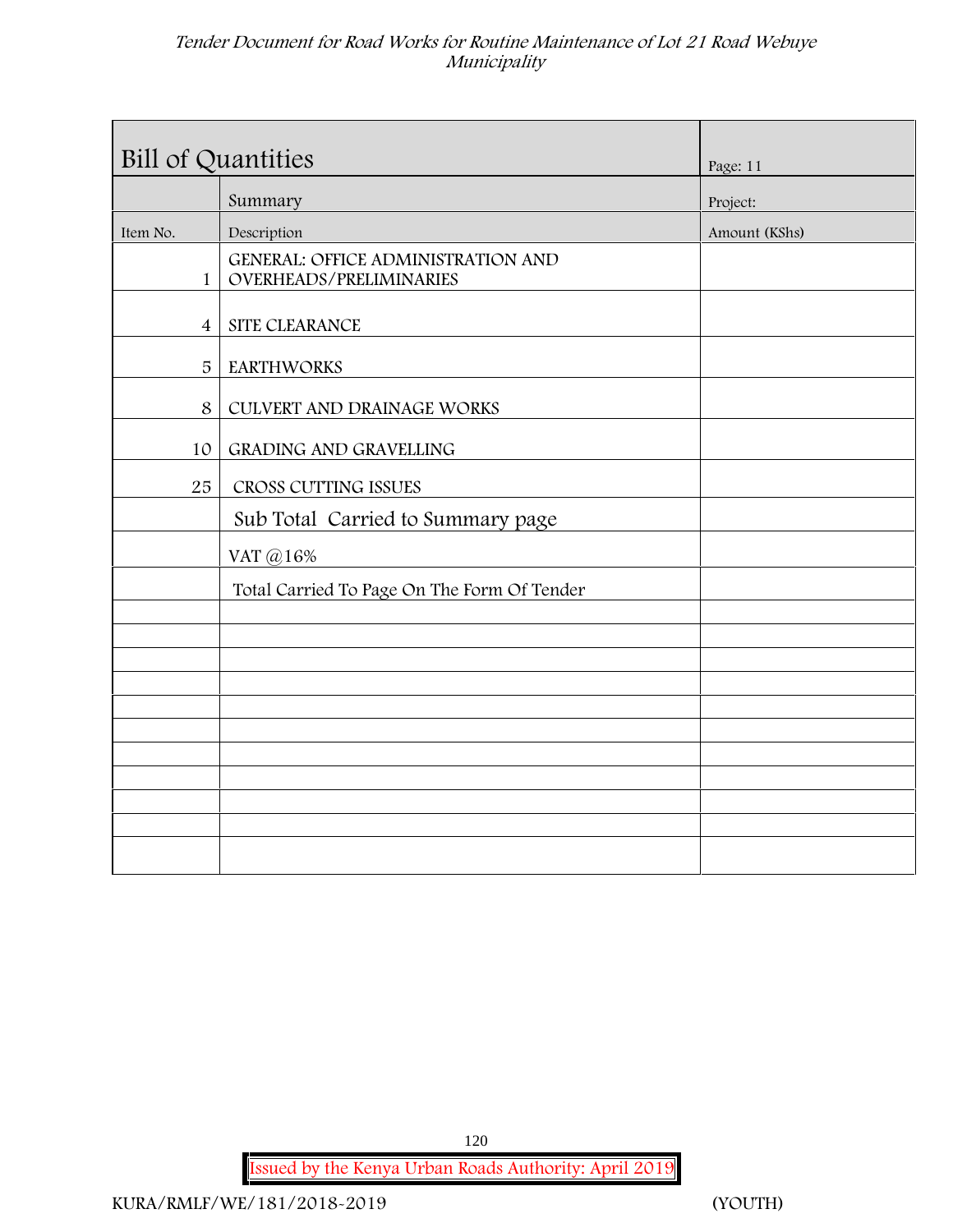# **SECTION X: STANDARD FORMS**

**Issued by the Kenya Urban Roads Authority: April 2019** 121

**KURA/RMLF/WE/181/2018-2019 (YOUTH)**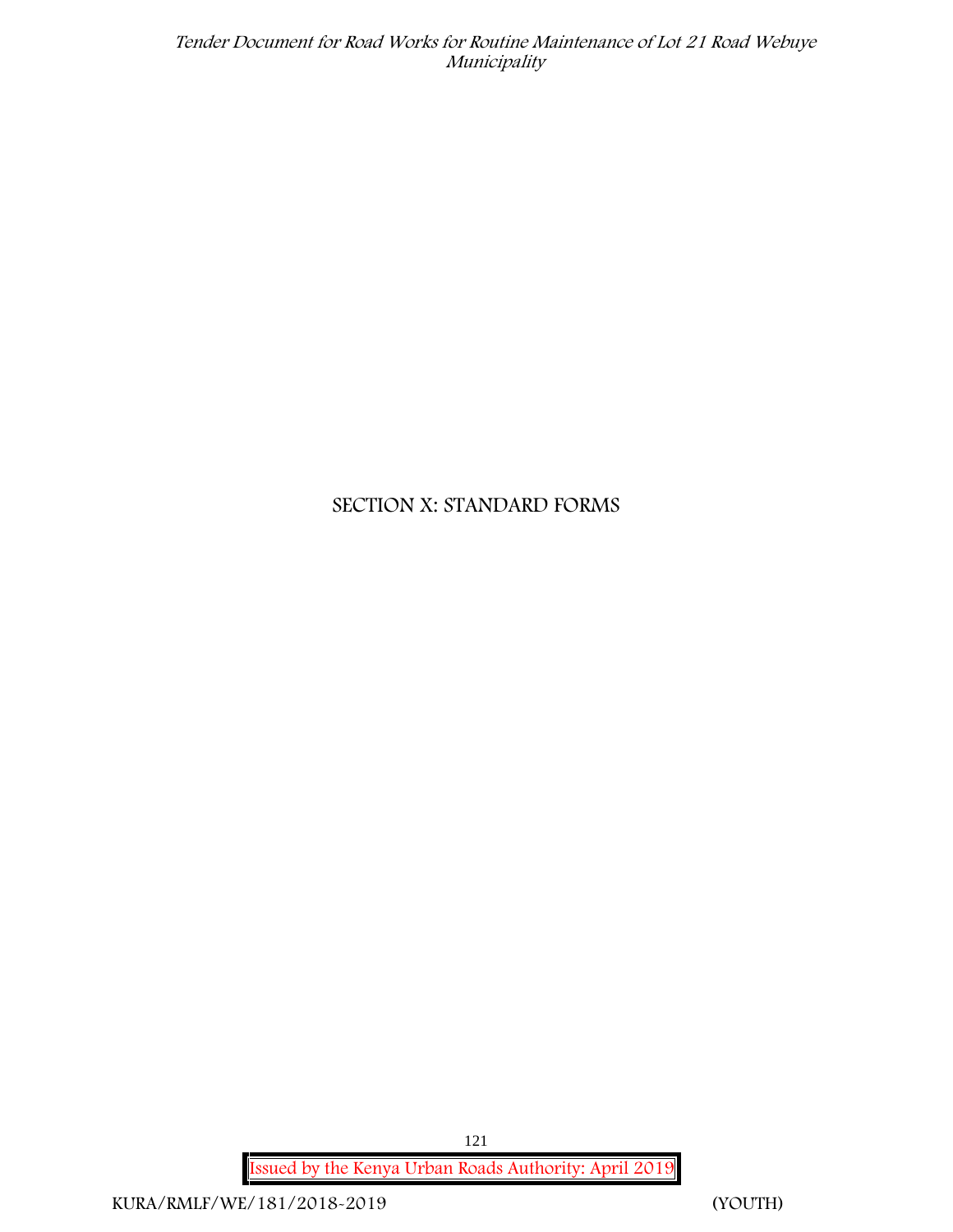## **Form of Bid**

(NOTE: The Appendix forms part of the Bid. Bidders are required to fill all the blank spaces in this form of Bid and Appendix)

**NAME OF CONTRACT:**

#### **ROUTINE MAINTENANCE OF LOT 3 ROAD BUNGOMA MUNICIPALITY**

TO: Director General, Kenya Urban Roads Authority, P. O. Box 41727-00100, **NAIROBI, KENYA**

Sir,

1. Having examined the Conditions of Contract, Specifications, Bill of Quantities, and Drawings for the execution of the above-named works we, the undersigned, offer to construct and install such works and remedy any defects therein in conformity with the said Bill of Quantities, Conditions of Contract, Specifications and Drawings for the sum of

(Insert amount in words) ………………………………………………………………………………………………..

…………………………………………………………………………………………………

(Insert amount in figures)…………………………………………………………………

as specified in the Appendix to Bid or such other sums as may be ascertained in accordance with the said Conditions.

- 2. We undertake, if our bid is accepted, to commence the works within fourteen (14) days of receipt of the Engineer's order to commence, and to complete and deliver the whole of the works comprised in the contract within the time stated in the Appendix to Bid.
- 3. If our bid is accepted we will, when required, obtain the guarantee of a Bank or other sureties (to be approved by you) to be jointly and severally bound with us in a sum not exceeding 5% of the above named sum for the due performance of the contract under the terms of a Bond to be approved by you.
- 4. We agree to abide by this bid for the period of 120 days from the date fixed for receiving the same and it shall remain binding upon us and may be extended at any time before the expiration of that period.
- 5. We understand that you are not bound to accept the lowest or any bid you may receive.

**Issued by the Kenya Urban Roads Authority: September 2018**

122

**KURA/RMLF/WE/181/2018-2019 (YOUTH)**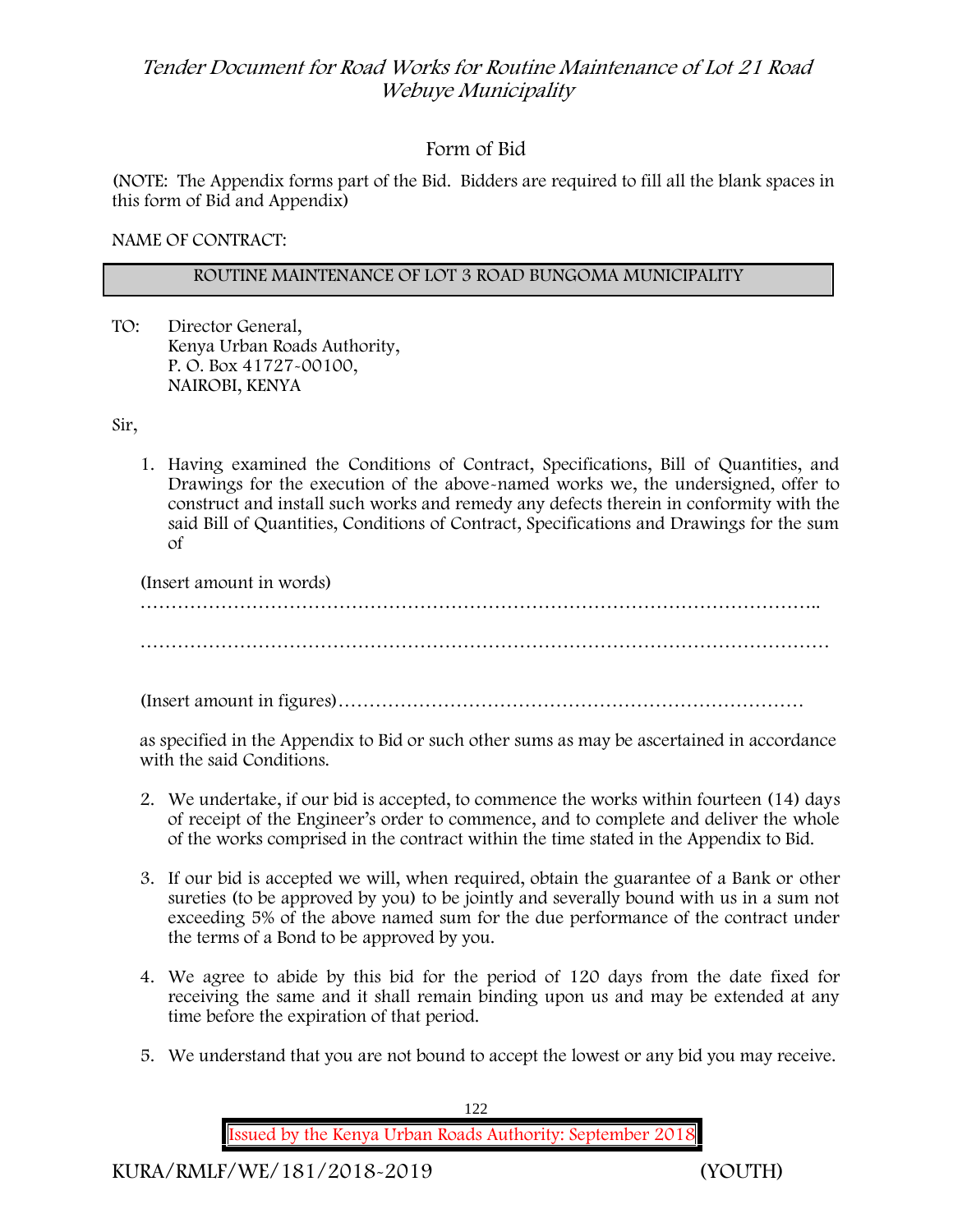6. On the basis of our previous experience we are fully experienced and competent in the type of work included in this tender and we have adequate financial resources to carry out the works described within the period for completion. We are in a position to fulfil the contract for which we have tendered.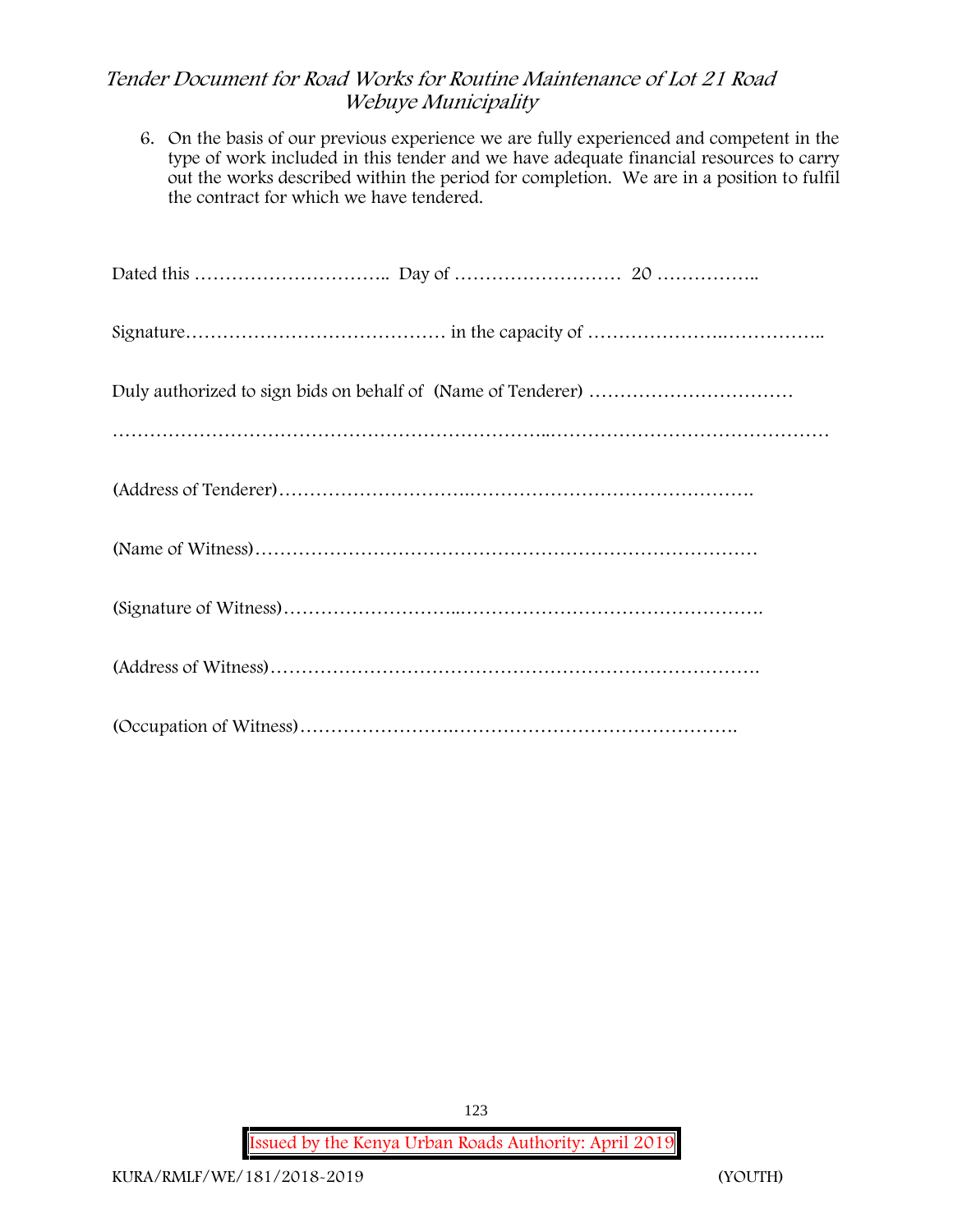**Appendix to Form of Bid**

**Issued by the Kenya Urban Roads Authority: April 2019**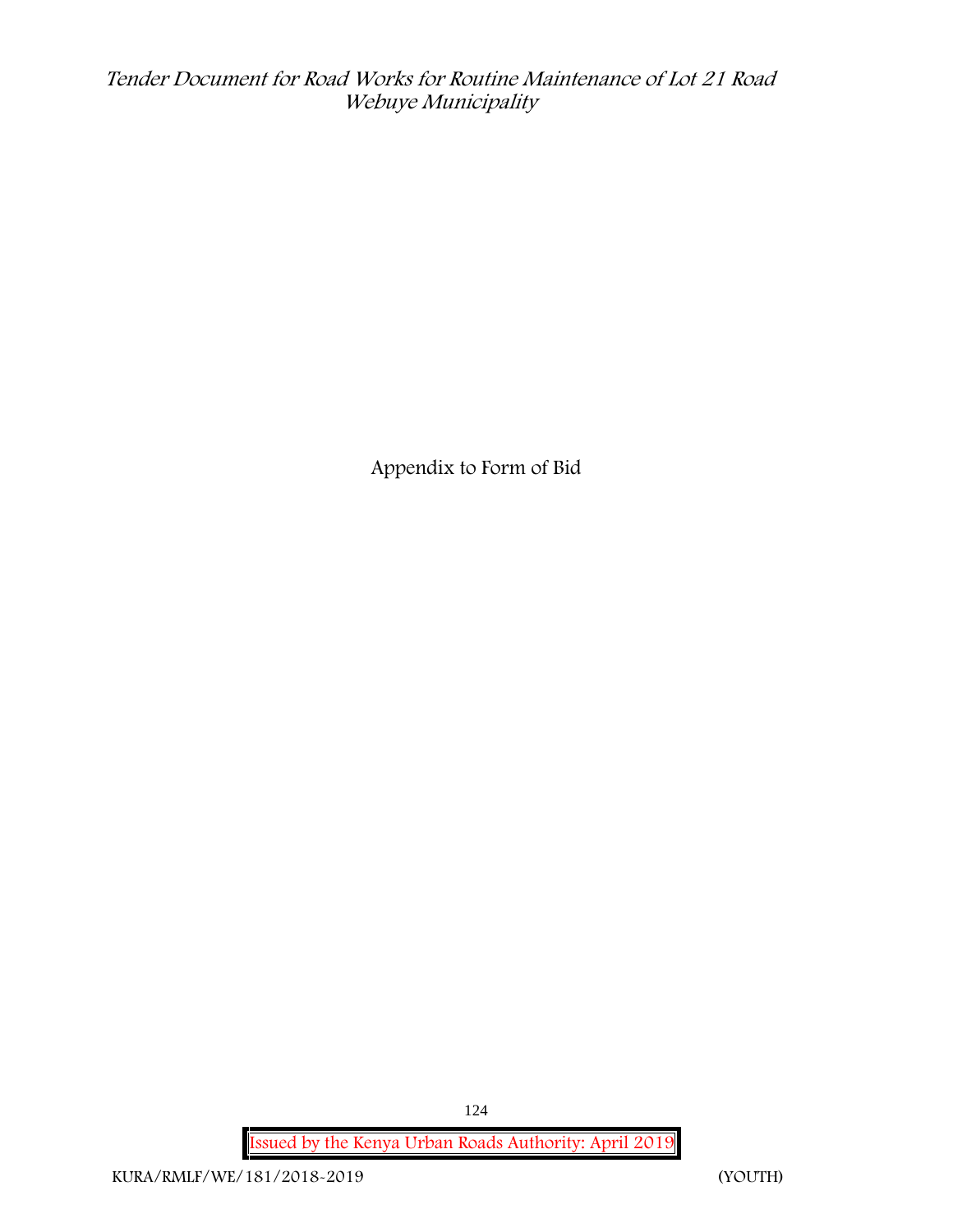# **Appendix to Form of Bid**

| (This appendix forms part of the bid)          |               |                                           |
|------------------------------------------------|---------------|-------------------------------------------|
| CONDITIONS OF CONTRACT                         | <b>CLAUSE</b> | <b>AMOUNT</b>                             |
| <b>Bid Security</b>                            |               | The bidder must fill the Bid Securing     |
|                                                |               | Declaration Form                          |
| Instructions in Writing                        | 2.5           | Execution of works under site             |
|                                                |               | instructions from Resident Engineer to    |
|                                                |               | commence within three (3) days            |
| Amount of Performance Security                 | 10.1          | 2.5 per cent of Tender Sum in the form of |
| (Unconditional Bank Guarantee)                 |               | Unconditional Bank Guarantee              |
| Program to be submitted                        | 14.1          | Immediately after issuance of Order to    |
|                                                |               | Commence                                  |
| Cash flow estimate to be submitted             | 14.3          | Immediately after issuance of Order to    |
|                                                |               | Commence                                  |
| Minimum amount of Third Party Insurance        | 23.2          | 1% of the Contract Sum                    |
|                                                |               |                                           |
| Period for commencement, from Engineer's       | 41.1          | 14 days                                   |
| order to commence                              |               |                                           |
|                                                | 43.1          | 6 (Six) months                            |
| Time for completion                            | 47.1          | 0.05% of Contract Sum per day             |
| Amount of liquidated damages                   |               | 5% of Contract Sum                        |
| Limit of liquidated damages                    | 47.1          |                                           |
| Defects Liability period                       | 49.1          | 1 (One) month                             |
|                                                |               |                                           |
| Percentage of Retention                        | 60.3          | 5% of Interim Payment Certificate         |
|                                                |               |                                           |
| Limit of Retention Money                       | 60.3          | 5% of Contract Sum                        |
|                                                |               |                                           |
| Minimum amount of interim certificates         | 60.2          | Kshs 500,000.00                           |
| Time within which payment to be made after     | 60.10         | 28 days                                   |
| Interim Payment Certificate signed by Engineer |               |                                           |
| Time within which payment to be made after     | 60.10         | 28 days                                   |
| Final Payment Certificate signed by Engineer   |               |                                           |
| Appointer of Adjudicator                       | 67.3          | The Chartered Institute of Arbitrators    |
|                                                |               | (Kenya)                                   |
| Notice to Employer and Engineer                | 68.2          | The Employers address is:                 |
|                                                |               | The Director General,                     |
|                                                |               | Kenya Urban Roads Authority (KURA),       |
|                                                |               | P.O. Box 41727 - 00100                    |
|                                                |               | <b>NAIROBI</b>                            |
|                                                |               |                                           |
|                                                |               |                                           |
|                                                |               | The Engineer's address is:                |
|                                                |               | Director (RACM),                          |
|                                                |               | Kenya Urban Roads Authority (KURA),       |
|                                                |               | P.O. Box 41727 - 00100                    |
|                                                |               | <b>NAIROBI</b>                            |

Signature of Tenderer…………………………………….……. Date ………………………

125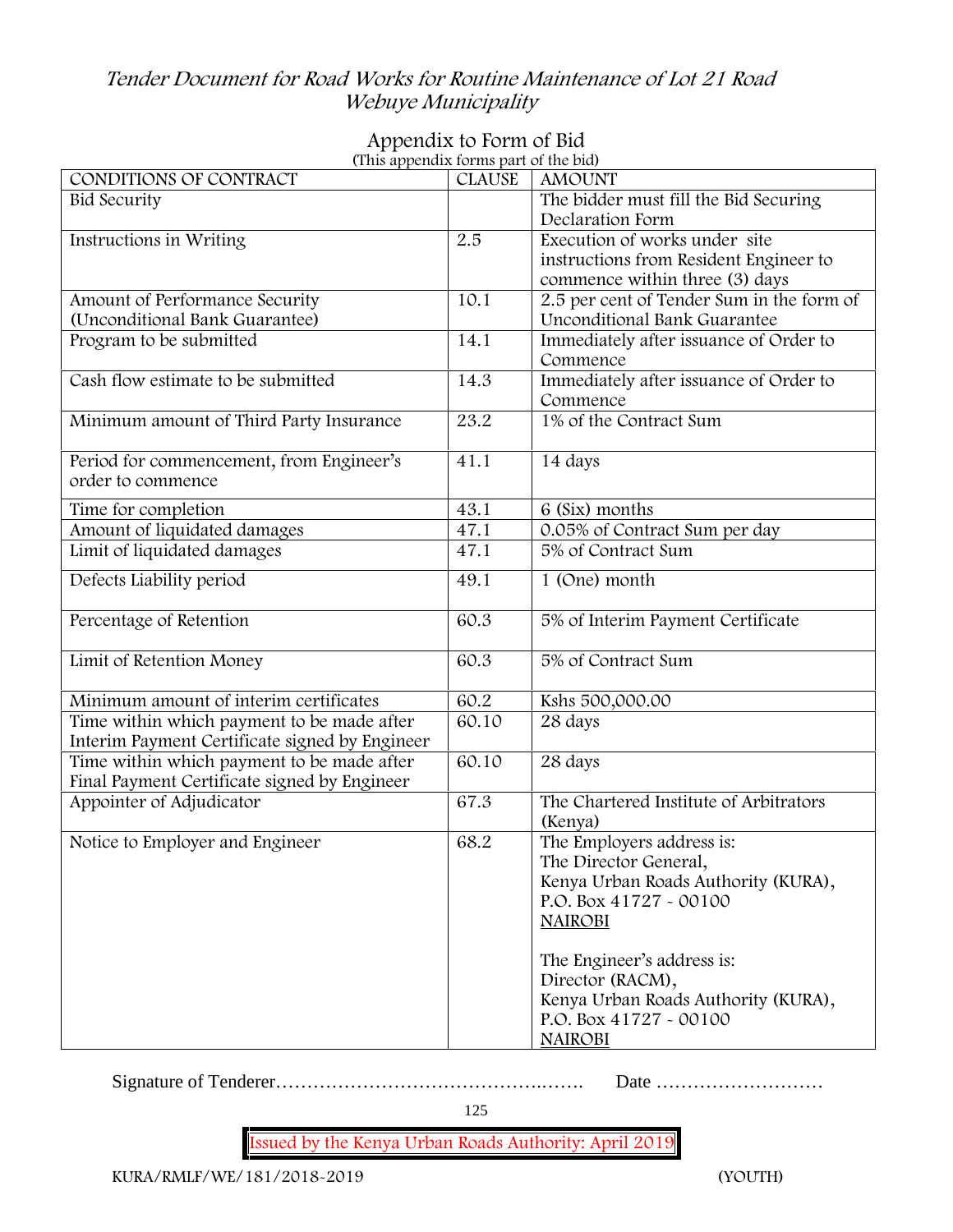**Bid Securing Declaration Form**

**Issued by the Kenya Urban Roads Authority: April 2019**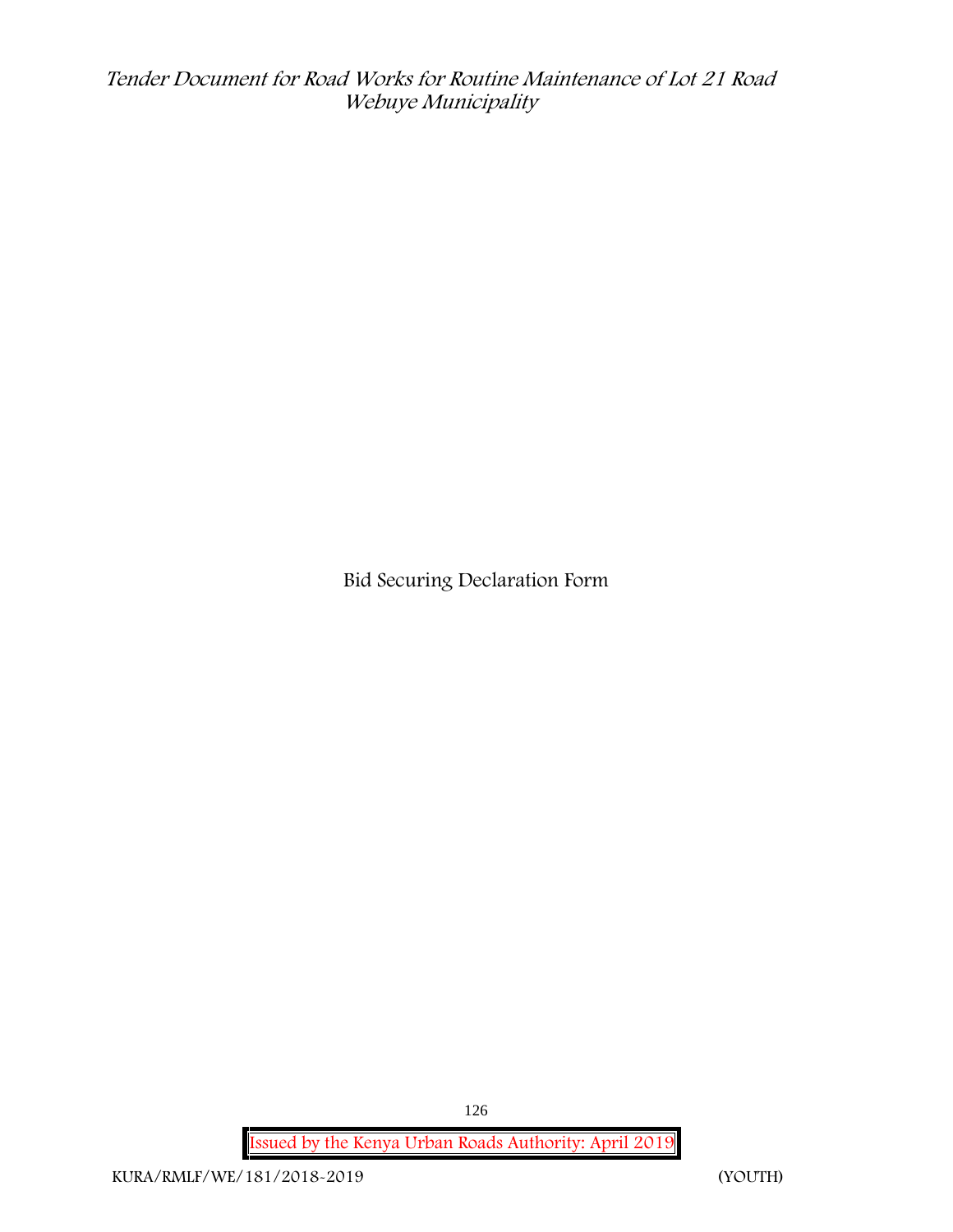# **BID -SECURING DECLARATION FORM**

[The Bidder shall complete in this Form in accordance with the instructions indicated]

Date:…………………….. [insert date (as day, month and year) of Bid Submission] Tender No. ……………………………………….[insert number of bidding process]

To:..…………………………………………………………………………………………… insert complete name of Purchaser] We, the undersigned, declare that:

1 We understand that, according to your conditions, bids must be supported by a Bid-Securing Declaration.

- 2 We accept that we will automatically be suspended from being eligible for bidding in any contract with the Purchaser for the period of time of 5 years starting on the date of expiration of tender vality period, if we are in breach of our obligation(s) under the bid conditions, because we –
	- (a) have withdrawn our Bid during the period of bid validity specified by us in the Bidding Data Sheet; or
	- (b) having been notified of the acceptance of our Bid by the Purchaser during the period of bid validity,
		- (i) fail or refuse to execute the Contract, if required, or
		- (ii) fail or refuse to furnish the Performance Security, in accordance with the Instruction to tenderers.
- 3 We understand that this Bid Securing Declaration shall expire if we are not the successful Bidder, upon the earlier of
	- (i) our receipt of a copy of your notification of the name of the successful Bidder; or
	- (ii) twenty-eight days after the expiration of our Tender.
- 4 We understand that if we are a Joint Venture, the Bid Securing Declaration must be in the name of the Joint Venture that submits the bid, and the Joint Venture has not been legally constituted at the time of bidding, the Bid Securing Declaration shall be in the names of all future partners as named in the letter of intent.

Signed: …………………………[insert signature of person whose name and capacity are shown] in the capacity of ……………………………………………………… [insert legal capacity of person signing the Bid Securing Declaration]

Name: ………………………………………………[insert complete name of person signing the Bid Securing Declaration]

Duly authorized to sign the bid for and on behalf of: ………………………………….. [insert complete name of Bidder]

Dated on …………………. day of ……………., ………………. [insert date of signing

127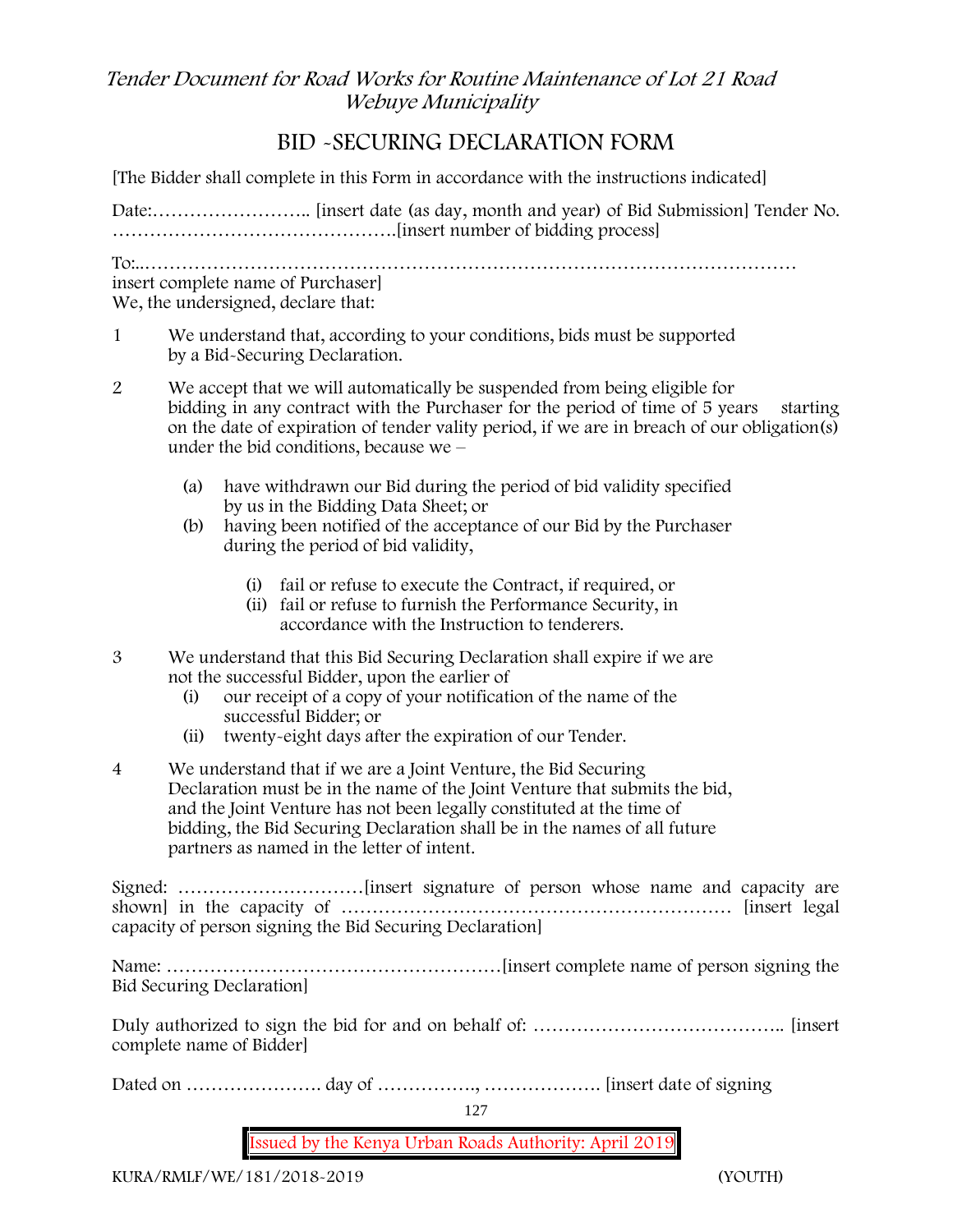# **SECTION XI: SCHEDULES OF SUPPLEMENTARY INFORMATION**

**Issued by the Kenya Urban Roads Authority: April 2019**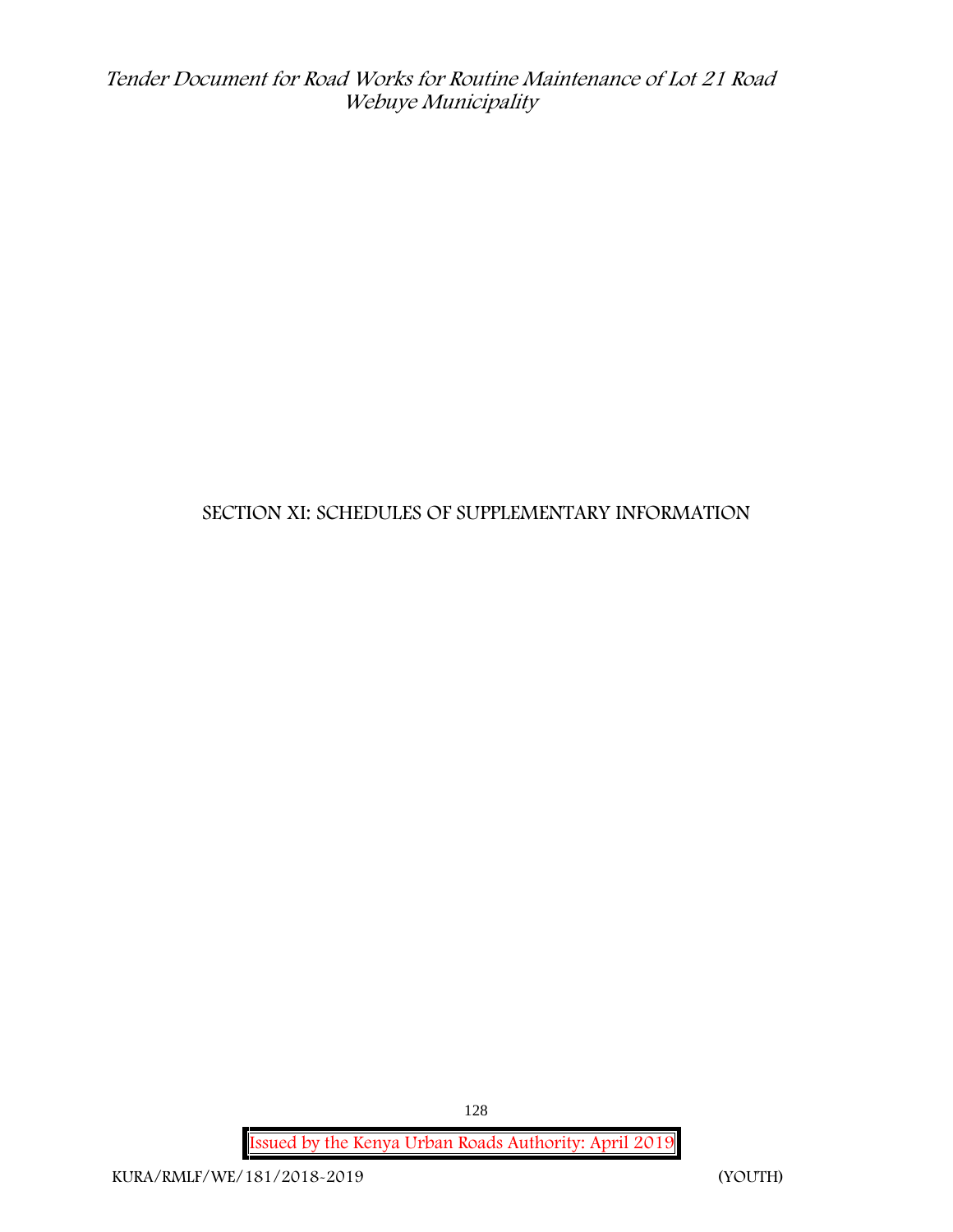| SCHEDULE 5: SCHEDULE OF ROADWORKS CARRIED OUT BY THE BIDER IN THE LAST FIVE |  |
|-----------------------------------------------------------------------------|--|
|                                                                             |  |
|                                                                             |  |
|                                                                             |  |
|                                                                             |  |
|                                                                             |  |
|                                                                             |  |

**Issued by the Kenya Urban Roads Authority: April 2019**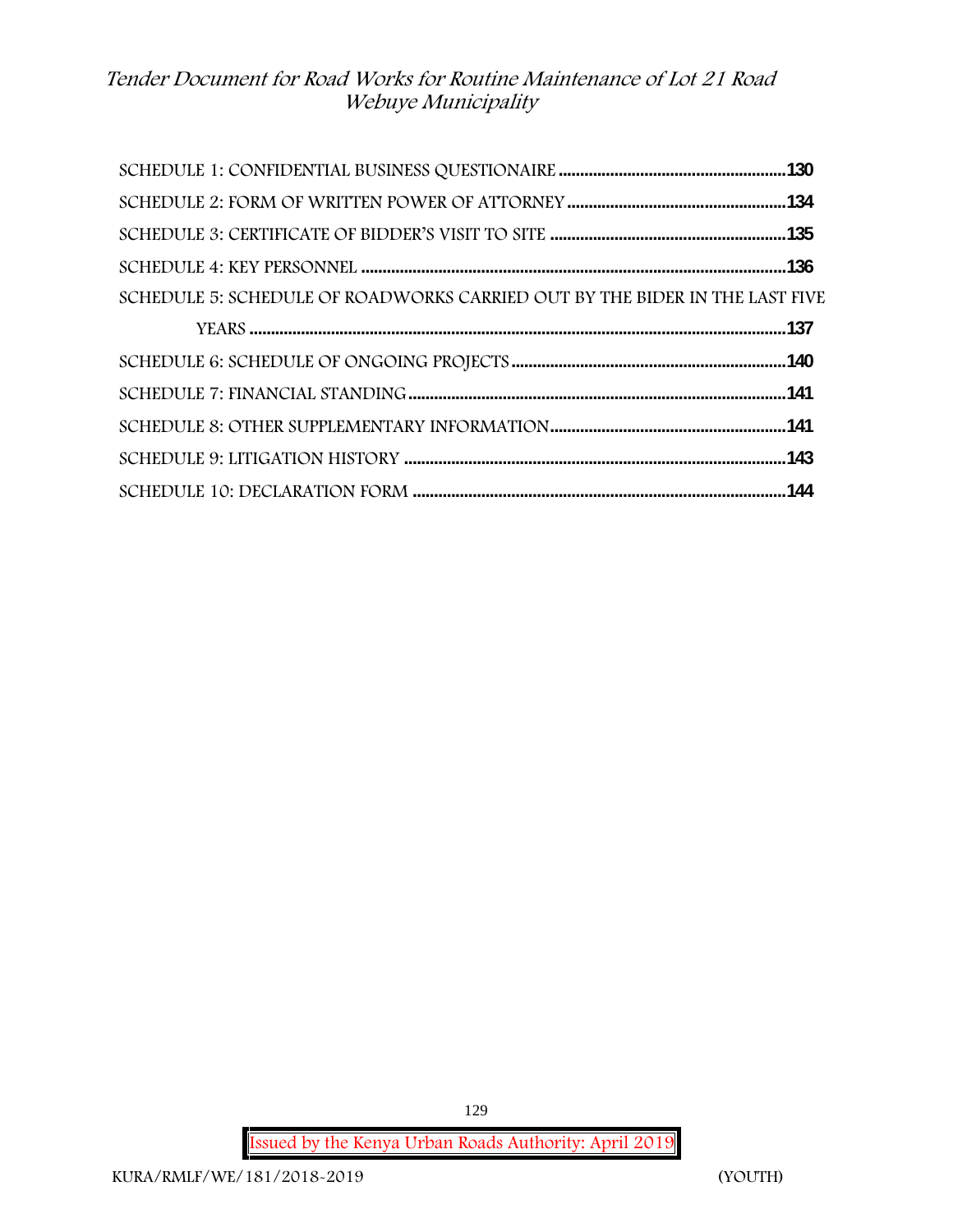### **SCHEDULE 1: CONFIDENTIAL BUSINESS QUESTIONAIRE**

This Confidential Business Questionnaire of the Government of Kenya shall be completed by the Bidder.

**Issued by the Kenya Urban Roads Authority: April 2019**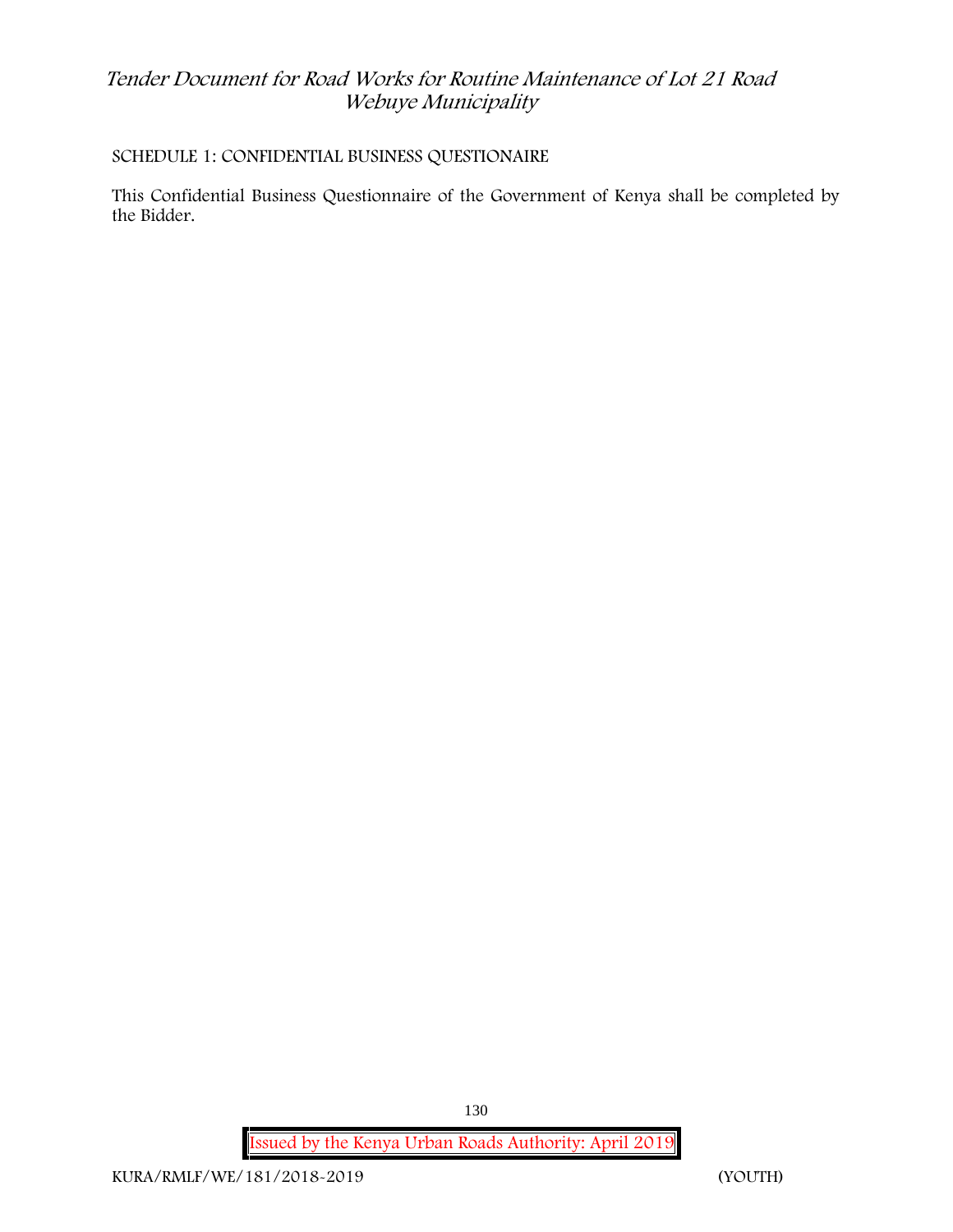#### **REPUBLIC OF KENYA**

#### **CONFIDENTIAL BUSINESS QUESTIONNAIRE**

You are requested to give the particulars indicated in Part 1 and either Part 2 (a). 2(b) or 2(c) whichever applies to your type of business.

You are advised that it is a serious offence to give false information on this Form. *Part 1 - General:*

Business name

| Location of business premises                                   |  |
|-----------------------------------------------------------------|--|
|                                                                 |  |
|                                                                 |  |
|                                                                 |  |
|                                                                 |  |
|                                                                 |  |
|                                                                 |  |
|                                                                 |  |
| Maximum value of business which you can handle at any one time: |  |
|                                                                 |  |
|                                                                 |  |
|                                                                 |  |
|                                                                 |  |
| Part $2(a)$ - Sole Proprietor:                                  |  |
|                                                                 |  |
| Your name in full                                               |  |
|                                                                 |  |
|                                                                 |  |
|                                                                 |  |
|                                                                 |  |
|                                                                 |  |
|                                                                 |  |
|                                                                 |  |
|                                                                 |  |

131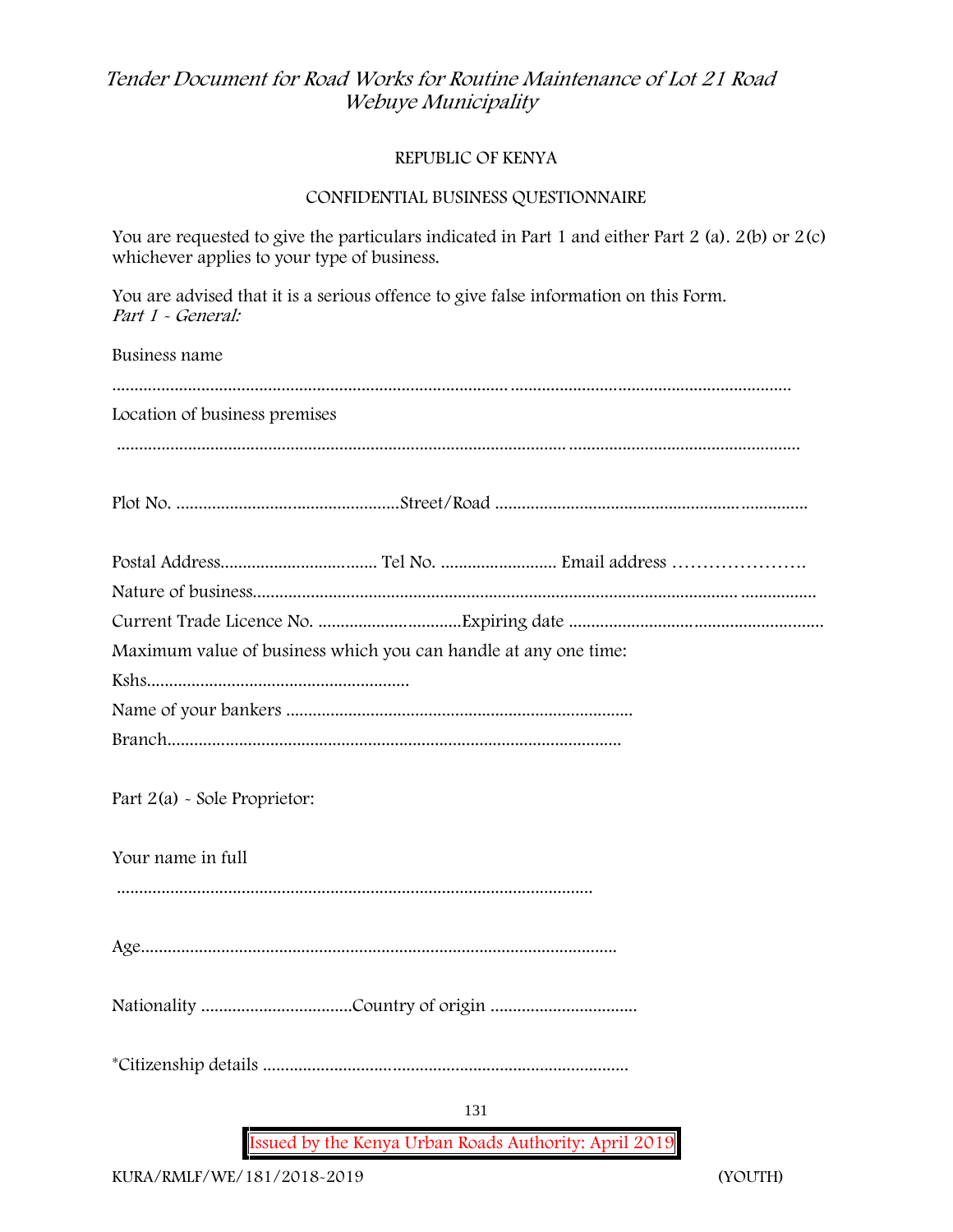Part 2(b) - Partnership:

|                                 | Give details of partners as follows:                     |                                                                                            |        |
|---------------------------------|----------------------------------------------------------|--------------------------------------------------------------------------------------------|--------|
| Name                            | Nationality                                              | Citizenship Details•                                                                       | Shares |
|                                 |                                                          |                                                                                            |        |
|                                 |                                                          |                                                                                            |        |
|                                 |                                                          |                                                                                            |        |
|                                 |                                                          |                                                                                            |        |
|                                 |                                                          |                                                                                            |        |
| Part 2(c) - Registered Company: |                                                          |                                                                                            |        |
|                                 |                                                          |                                                                                            |        |
|                                 | State the nominal and issued capital of the company-     |                                                                                            |        |
|                                 |                                                          |                                                                                            |        |
|                                 |                                                          |                                                                                            |        |
| Name                            | Give details of all directors as follows:<br>Nationality | Citizenship Details•                                                                       | Shares |
|                                 |                                                          |                                                                                            |        |
|                                 |                                                          |                                                                                            |        |
|                                 |                                                          | 2<br>3. maanuuta maanaanna maanuuta maanuuta maanuuta maanuuta maanuuta maanuuta maanuutan |        |
|                                 |                                                          |                                                                                            |        |
|                                 |                                                          |                                                                                            |        |
|                                 |                                                          |                                                                                            |        |

- Attach proof of citizenship (Compulsory)
- Attach certified copy of Form CR12 (Compulsory)

I certify that the information given above is correct.

.............................. Date

Signature of Bidder

132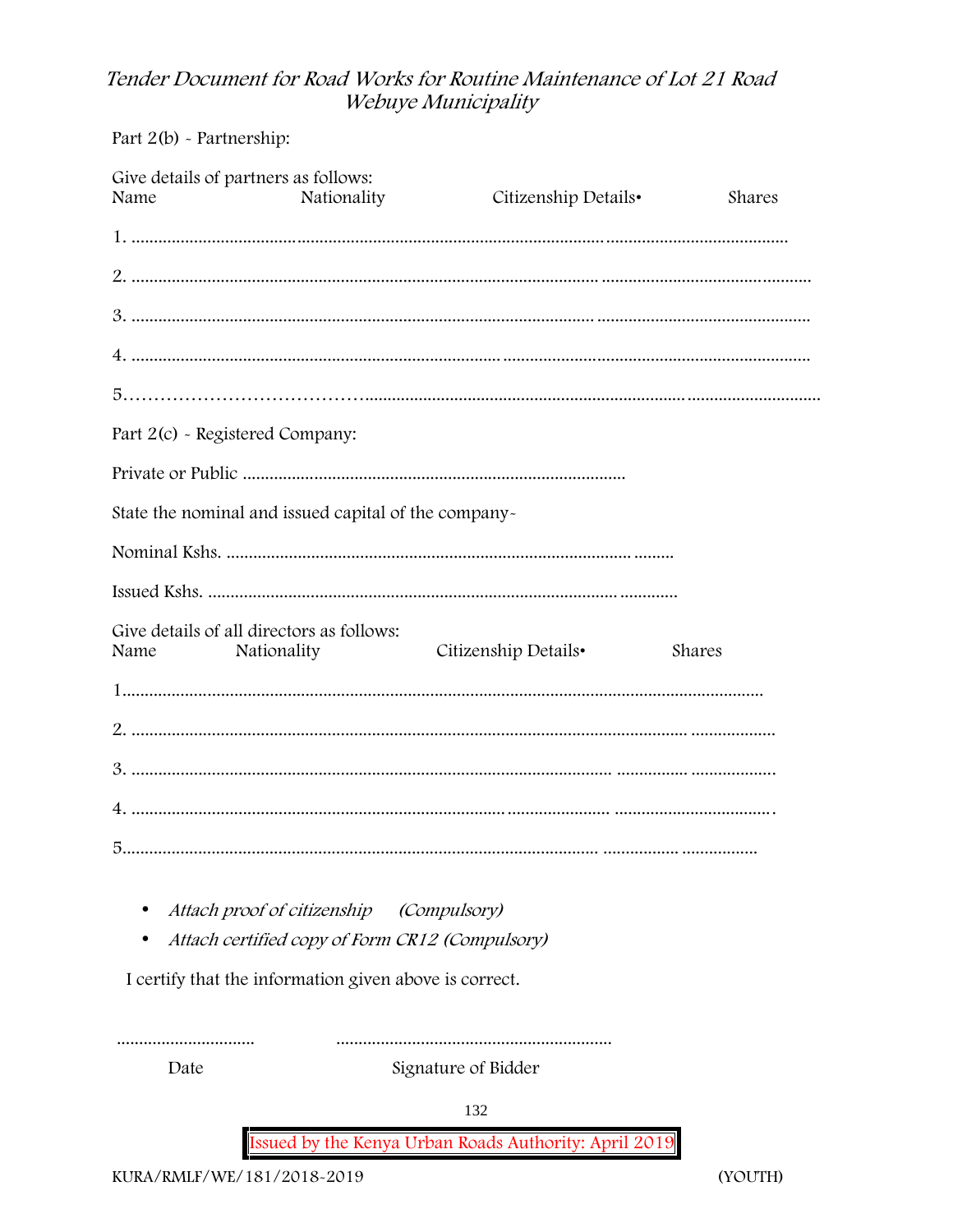Part 3: Interest in the Firm:

Is there any person / persons in the Kenya Urban Roads Authority (KURA) who has interest in this firm? Yes /No\*\*………………………….

I certify that the information given above is correct.

............................... ..............................................................

Date Signature of Bidder

**\*\* Delete as necessary**

**Issued by the Kenya Urban Roads Authority: April 2019**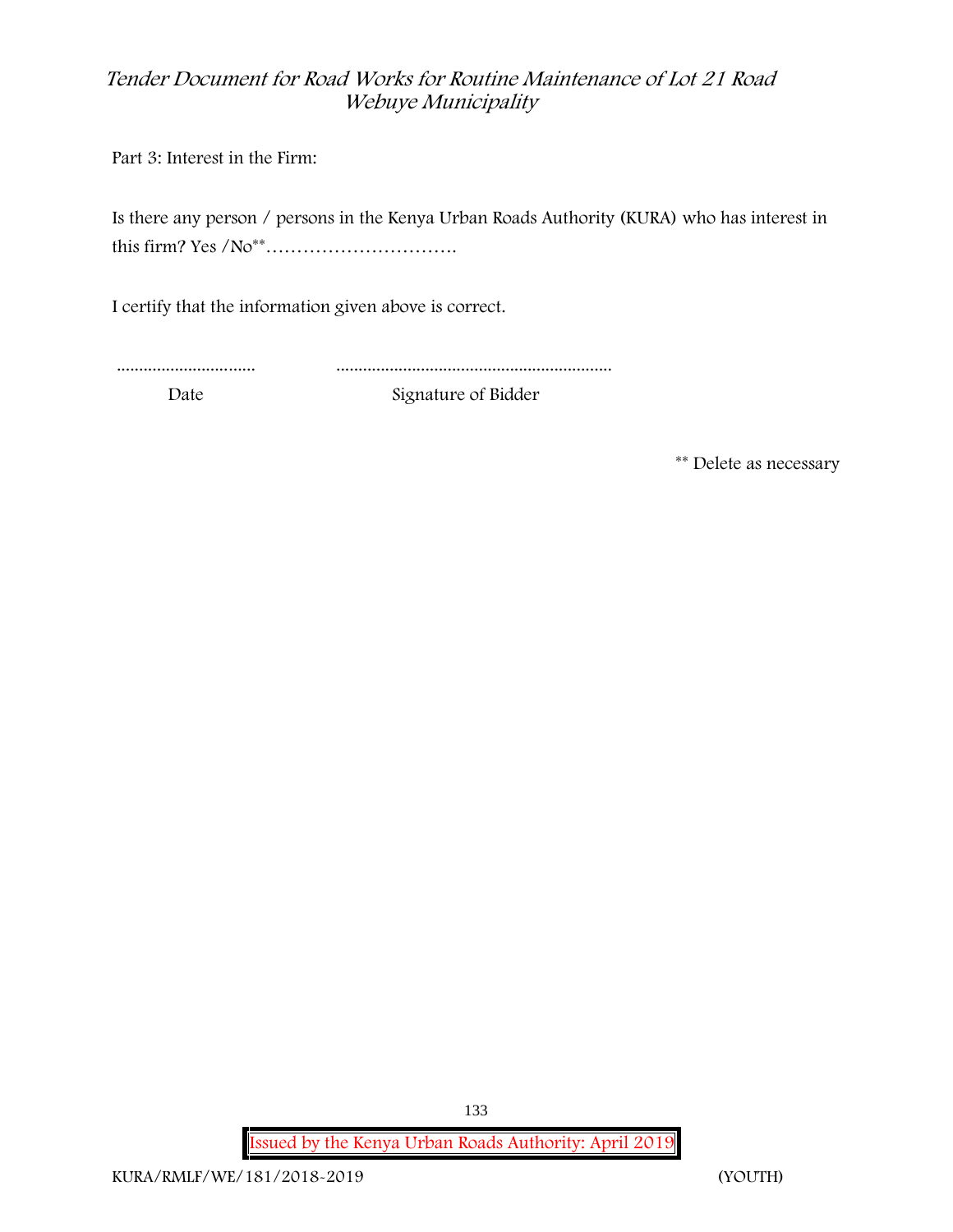#### **SCHEDULE 2: FORM OF WRITTEN POWER OF ATTORNEY**

The Bidder shall state here below the name(s) and address of his representative(s) who is/are authorized to receive on his behalf correspondence in connection with the Bid.

………………………………………………………….. (Name of Bidder's Representative in block letters)

……………………………………………………………………… (Address of Bidder's Representative)

………………………………………………………….. (Signature of Bidder's Representative)

Alternate:

……………………………………………………………………… (Name of Bidder's Representative in block letters)

………………………………………………………….. (Address of Bidder's Representative)

………………………………………………………….. (Signature of Bidder's Representative)

\*To be filled by all Bidders.

\*Both representative and alternate **must** attach copy of National Identification card or Passport.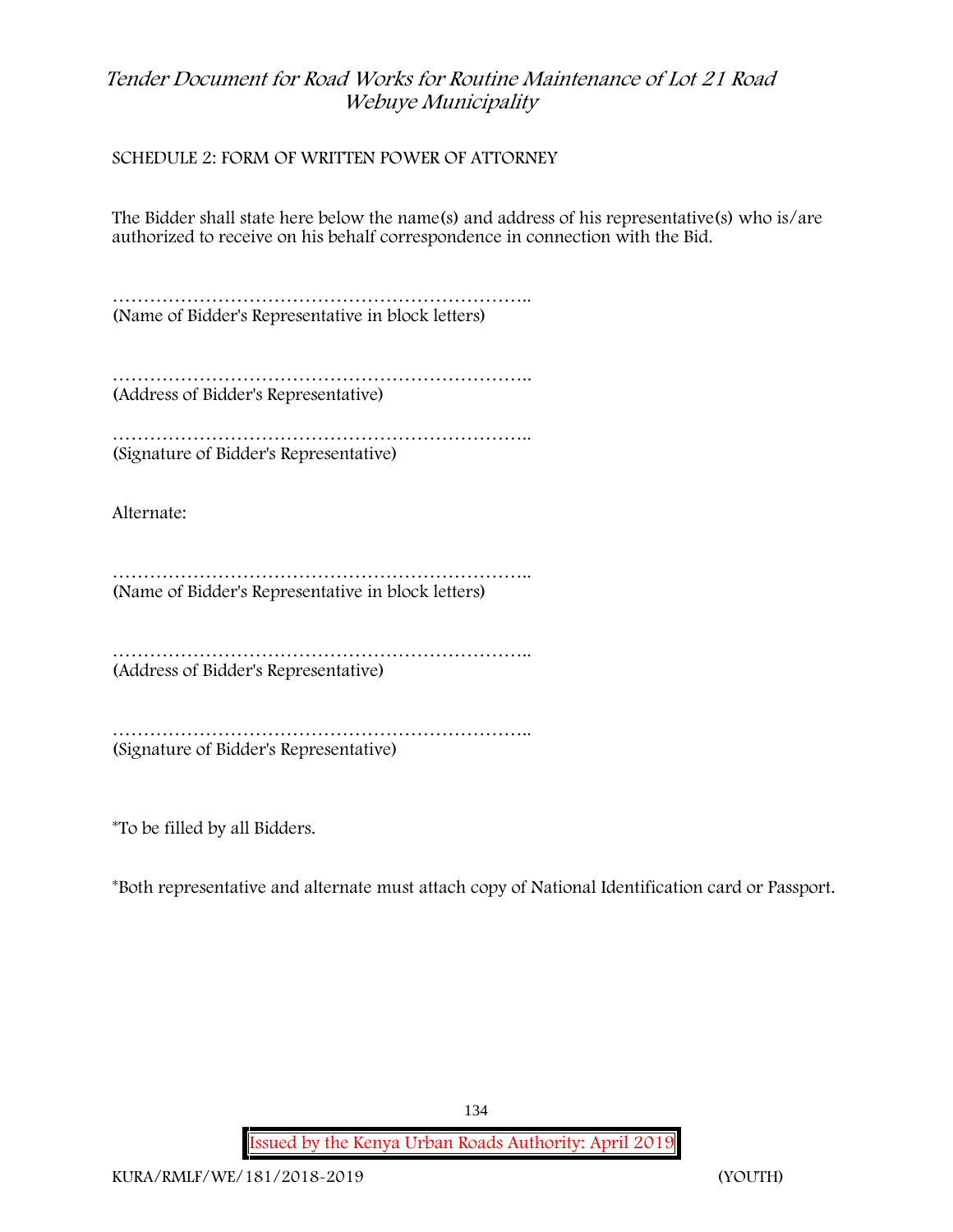**SCHEDULE 3: CERTIFICATE OF BIDDER'S VISIT TO SITE**

This is to certify that

[*Name/s*]…………………………………………………………………………………………

……………………………………………………………………………………………………

Being the authorized representative/Agent of [*Name of bidder*]

………………………………………………………………………………………………………

………………………………………………………………………………………………………

participated in the organised inspection visit of the site of the works for the

#### *ROUTINE MAINTENANCE OF LOT 21 ROAD WEBUYE MUNICIPALITY*

held on………………………..day of……………………………20……………….. Signed………………………………………………………………………………………….. (Employer's Representative)

……………………………………… ………………………………….. (Name of Employer's Representative) (Designation)

NOTE: This part is to be completed at the time of the organized site visit.

**Issued by the Kenya Urban Roads Authority: April 2019**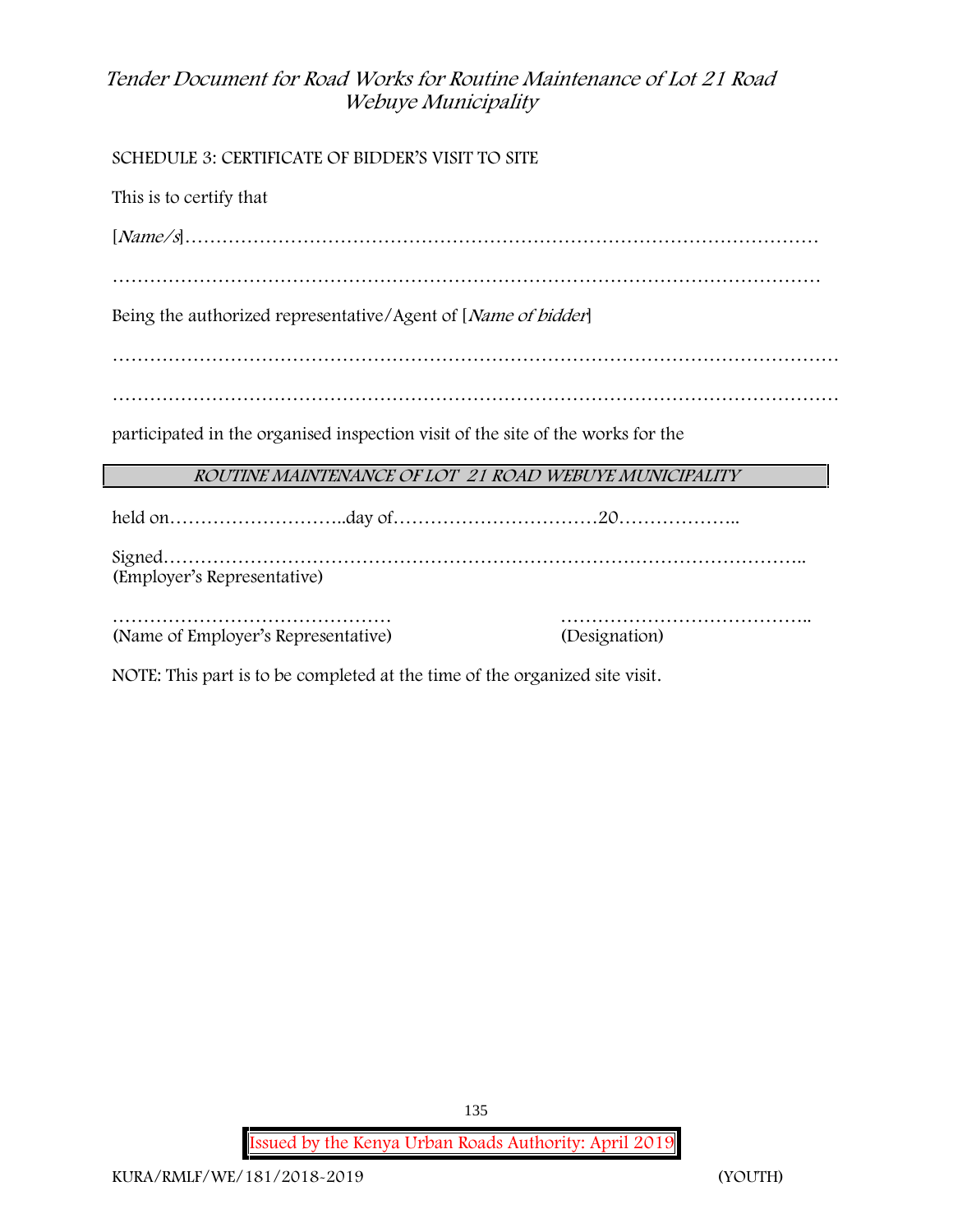### **SCHEDULE 4: KEY PERSONNEL**

| <b>DESIGNATION</b>                                           | <b>NAME</b> | <b>NATIONALITY</b> | SUMMARY OF QUALIFICATIONS<br>AND EXPERIENCE |                                |                                 |  |
|--------------------------------------------------------------|-------------|--------------------|---------------------------------------------|--------------------------------|---------------------------------|--|
|                                                              |             |                    | Qualifications                              | General<br>Experience<br>(Yrs) | Specific<br>Experience<br>(Yrs) |  |
| Headquarters                                                 |             |                    |                                             |                                |                                 |  |
| Partner/Director or<br>other key staff (give<br>designation) |             |                    |                                             |                                |                                 |  |
| Site Office                                                  |             |                    |                                             |                                |                                 |  |
| Site Agent                                                   |             |                    |                                             |                                |                                 |  |
|                                                              |             |                    |                                             |                                |                                 |  |
| Foreman                                                      |             |                    |                                             |                                |                                 |  |
|                                                              |             |                    |                                             |                                |                                 |  |
| Site Surveyor                                                |             |                    |                                             |                                |                                 |  |
|                                                              |             |                    |                                             |                                |                                 |  |

**Note:** The Bidder shall list in this schedule the key personnel he will employ from the Contractor's headquarters and from the Contractor's site office to direct and execute the work together with documentary evidence of their qualifications, experience, position held and nationality in accordance with Clause 15.2 and 16.3 of the Conditions of Contract Part II (where required, use separate sheets to add extra data for column 4). Bidders shall attach signed and certified CVs of all key staff.

I certify that the above information is correct.

………………………… (Signature of Bidder)

| (Date) |  |  |  |  |  |  |  |  |
|--------|--|--|--|--|--|--|--|--|

136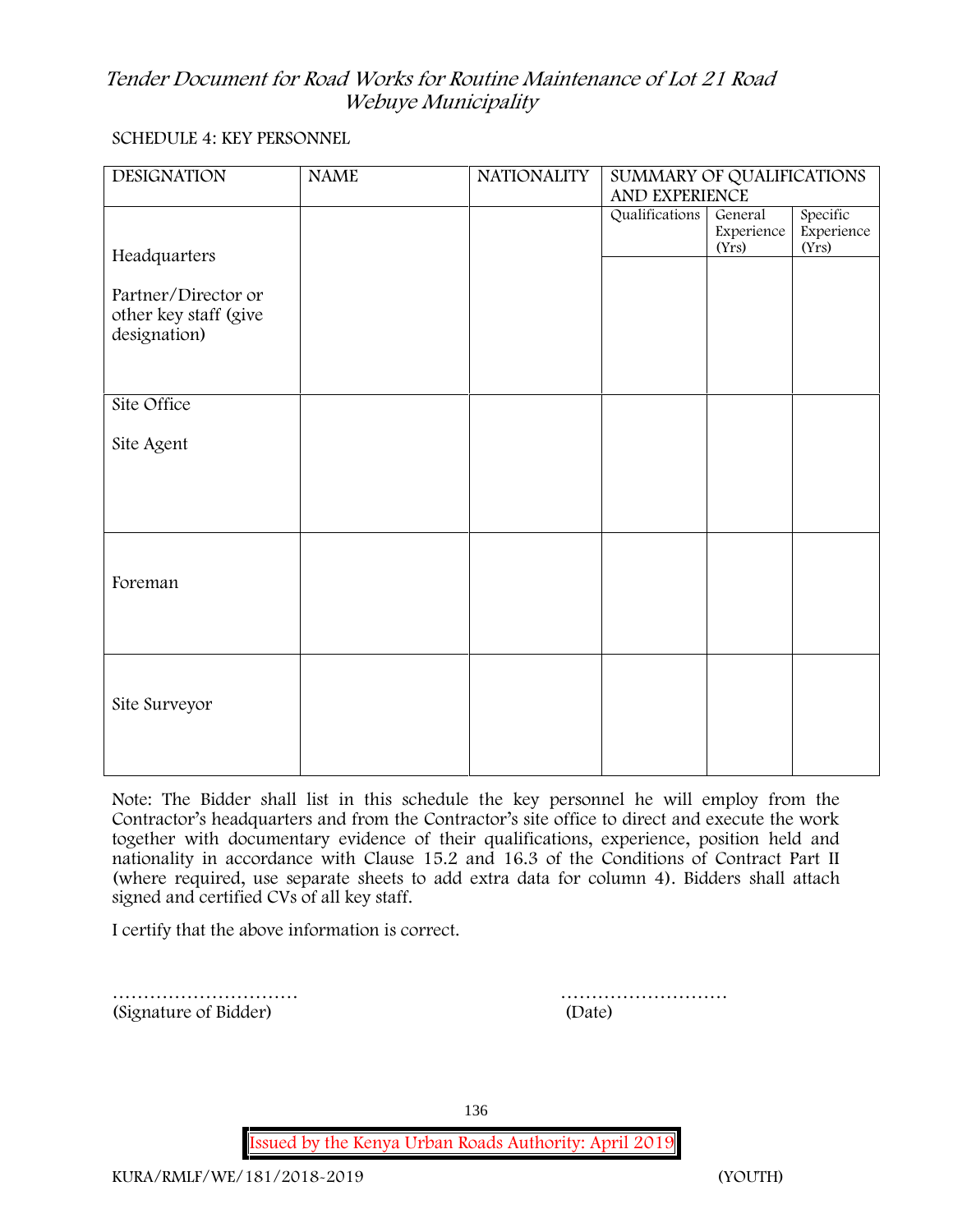# **SCHEDULE 5: SCHEDULE OF ROADWORKS CARRIED OUT BY THE BIDER IN THE LAST FIVE YEARS**

**SCHEDULE 5 A): NON-COMPLETED WORKS**

| DESCRIPTION OF WORKS   | NAME OF CLIENT | <b>VALUE OF</b><br>WORKS (KSHS) $^\ast$ | YEAR COMPLETED/<br><b>REMARKS</b> |
|------------------------|----------------|-----------------------------------------|-----------------------------------|
| A) Non-completed Works |                |                                         |                                   |
|                        |                |                                         |                                   |
|                        |                |                                         |                                   |
|                        |                |                                         |                                   |
|                        |                |                                         |                                   |
|                        |                |                                         |                                   |
|                        |                |                                         |                                   |
|                        |                |                                         |                                   |
|                        |                |                                         |                                   |
|                        |                |                                         |                                   |
|                        |                |                                         |                                   |
|                        |                |                                         |                                   |
|                        |                |                                         |                                   |
|                        |                |                                         |                                   |
|                        |                |                                         |                                   |
|                        |                |                                         |                                   |
|                        |                |                                         |                                   |

I certify that the above works were successfully carried out by this Bidder and hereby attach relevant copies of completion certificates.

………………………… (Signature of Bidder)

| (Date) |  |  |  |  |  |  |  |  |  |  |  |  |  |  |
|--------|--|--|--|--|--|--|--|--|--|--|--|--|--|--|

137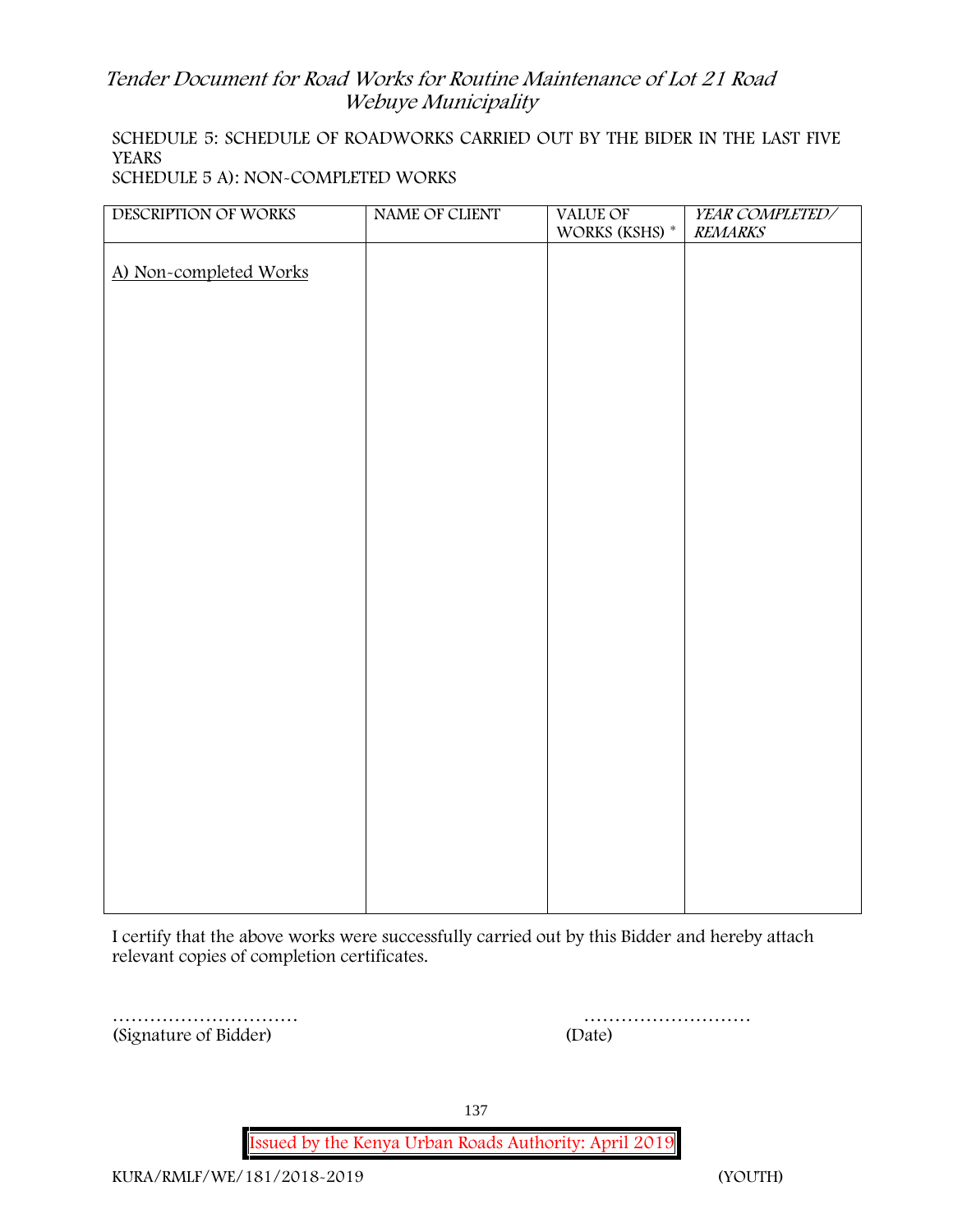#### **SCHEDULE 5 B): COMPLETED WORKS**

| DESCRIPTION OF WORKS      | NAME OF CLIENT | <b>VALUE OF</b><br>WORKS (KSHS) $^\ast$ | YEAR COMPLETED/<br><b>REMARKS</b> |
|---------------------------|----------------|-----------------------------------------|-----------------------------------|
| <b>B)</b> Completed Works |                |                                         |                                   |
|                           |                |                                         |                                   |
|                           |                |                                         |                                   |
|                           |                |                                         |                                   |
|                           |                |                                         |                                   |
|                           |                |                                         |                                   |
|                           |                |                                         |                                   |
|                           |                |                                         |                                   |
|                           |                |                                         |                                   |
|                           |                |                                         |                                   |
|                           |                |                                         |                                   |
|                           |                |                                         |                                   |
|                           |                |                                         |                                   |
|                           |                |                                         |                                   |
|                           |                |                                         |                                   |
|                           |                |                                         |                                   |
|                           |                |                                         |                                   |
|                           |                |                                         |                                   |

I certify that the above works were successfully carried out by this Bidder and hereby attach relevant copies of completion certificates.

………………………… ……………………… (Signature of Bidder) (Date)

138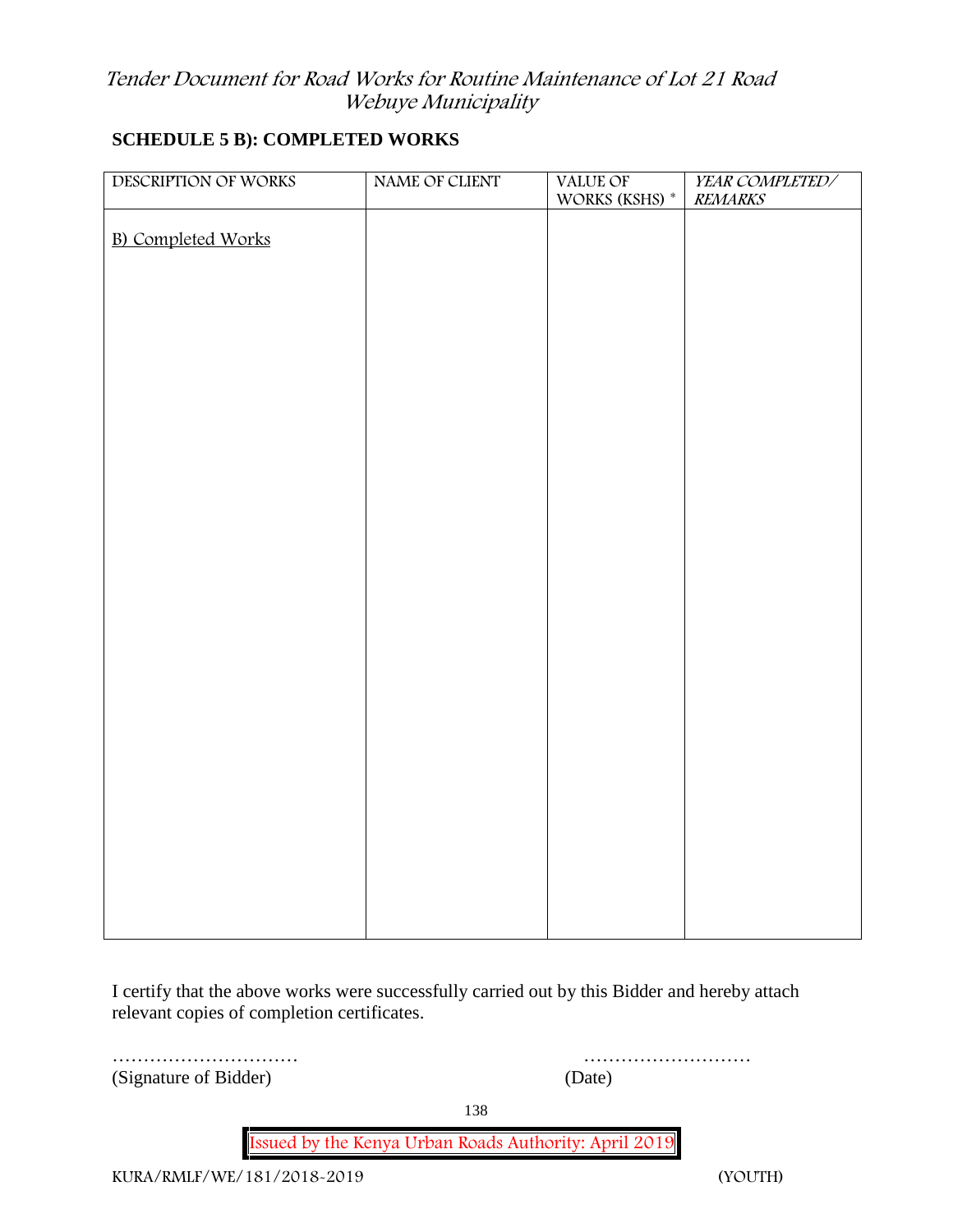| DESCRIPTION OF WORKS                   | NAME OF CLIENT | VALUE OF<br>WORKS (KSHS) * | YEAR COMPLETED/<br><b>REMARKS</b> |
|----------------------------------------|----------------|----------------------------|-----------------------------------|
| C) Specific Construction<br>Experience |                |                            |                                   |
|                                        |                |                            |                                   |
|                                        |                |                            |                                   |
|                                        |                |                            |                                   |
|                                        |                |                            |                                   |
|                                        |                |                            |                                   |
|                                        |                |                            |                                   |
|                                        |                |                            |                                   |
|                                        |                |                            |                                   |
|                                        |                |                            |                                   |
|                                        |                |                            |                                   |
|                                        |                |                            |                                   |

# **SCHEDULE 5 C): SPECIFIC CONSTRUCTION EXPERIENCE**

I certify that the above works were successfully carried out by this Bidder and hereby attach relevant copies of completion certificates.

………………………… ……………………… (Signature of Bidder) (Date)

139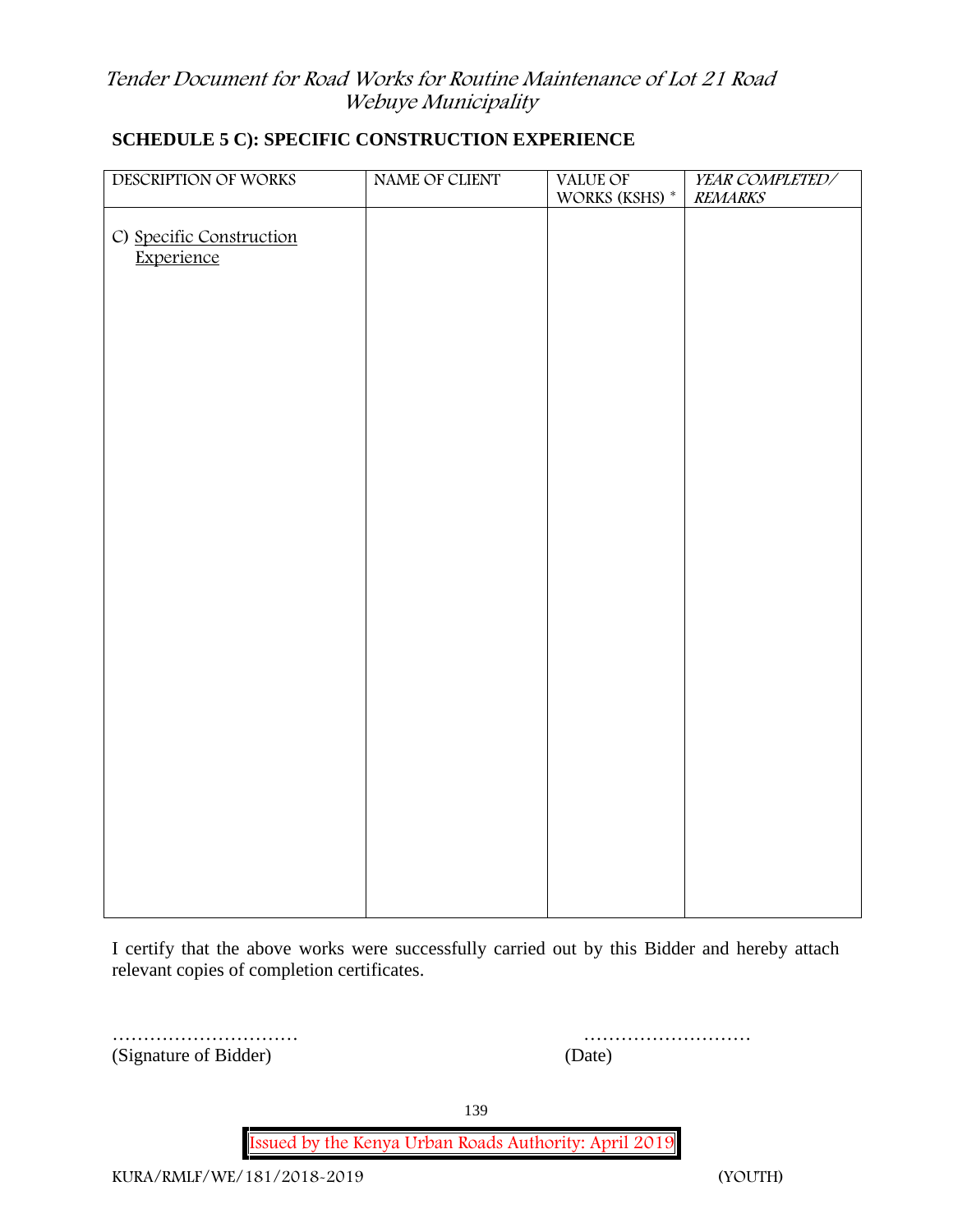#### **SCHEDULE 6: SCHEDULE OF ONGOING PROJECTS**

| DESCRIPTION OF<br>WORKS | NAME OF<br>${\rm CLIENT}$ | DATE OF<br>COMMENC<br><b>EMENT</b> | DATE OF<br>COMPLETION | VALUE OF<br>WORKS (KSHS) | <b>VALUE</b><br>COMPLETED<br>UP TO DATE<br>$\%$ | PHYSICALLY<br>COMPLETED<br>UP TO DATE<br>$\%$ |  |
|-------------------------|---------------------------|------------------------------------|-----------------------|--------------------------|-------------------------------------------------|-----------------------------------------------|--|
|                         |                           |                                    |                       |                          |                                                 |                                               |  |
|                         |                           |                                    |                       |                          |                                                 |                                               |  |
|                         |                           |                                    |                       |                          |                                                 |                                               |  |
|                         |                           |                                    |                       |                          |                                                 |                                               |  |
|                         |                           |                                    |                       |                          |                                                 |                                               |  |
|                         |                           |                                    |                       |                          |                                                 |                                               |  |
|                         |                           |                                    |                       |                          |                                                 |                                               |  |

*(The bidders must indicate all their on-going works as at the time of bidding. Any non disclosure shall constitute non-responsiveness).*

I certify that the above information is correct.

(Signature of Bidder) (Date)

………………………… ………………………

140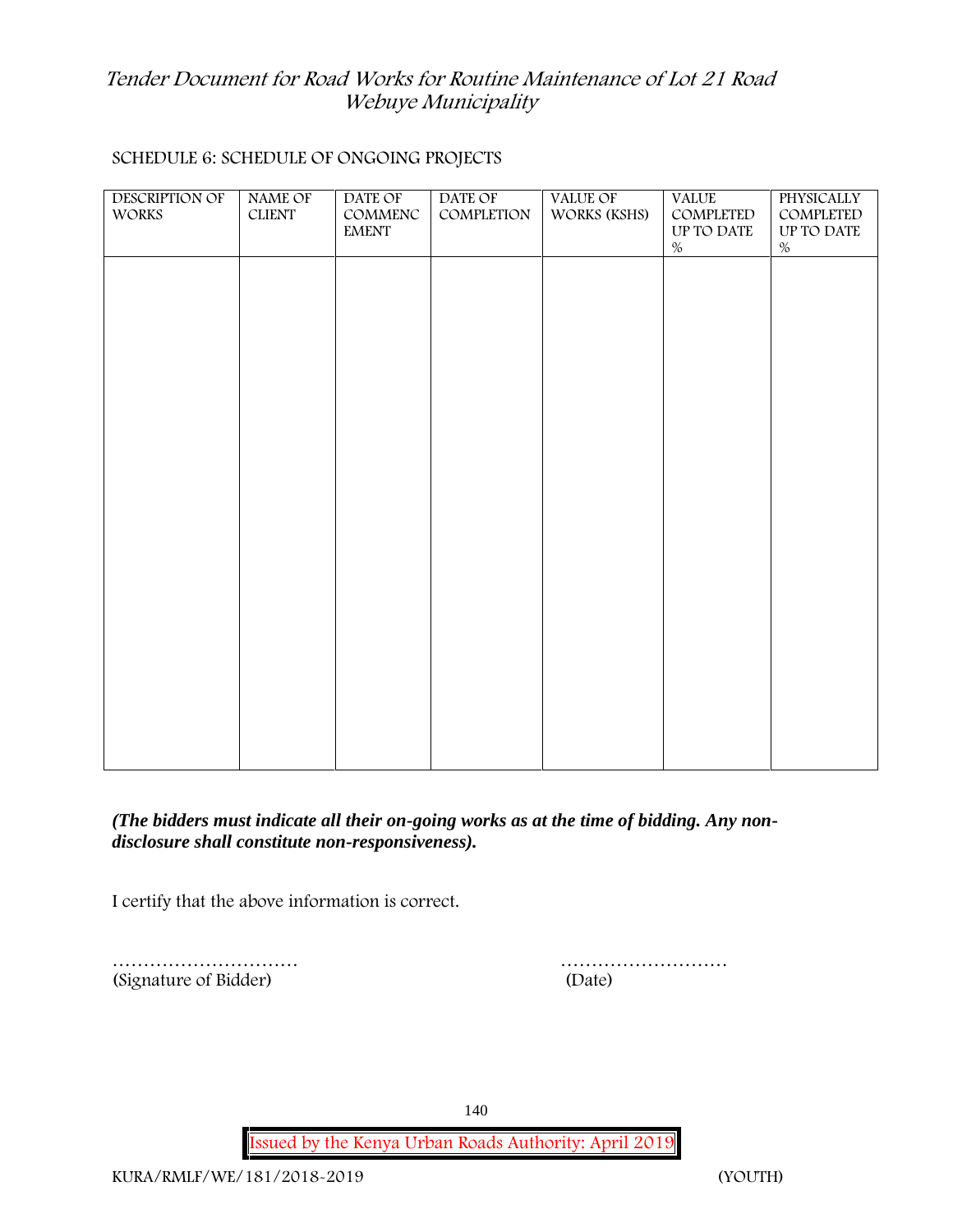#### **SCHEDULE 7: FINANCIAL STANDING**

- 1 Submit copies of audited profit and loss statements and balance sheet for the last five calendar years and estimated projection for the next two years with certified English translation where appropriate.
- 2 Give turnover figures for each of the last two (2) financial years. Quote in millions and decimal thereof.

|                               | Year $1$ () | Year $2$ () |
|-------------------------------|-------------|-------------|
|                               | Ksh.        | Ksh.        |
| Road works                    |             |             |
| Other civil Engineering works |             |             |
| Other (specify)               |             |             |
| Total                         |             |             |

#### SUMMARY OF ASSETS AND LIABILTIES OF THE AUDITED FINANCIAL STATEMENTS OF THE LAST TWO (2) FINANCIAL YEARS.

|                              | Year $1$ () | Year $2$ () |
|------------------------------|-------------|-------------|
|                              | KShs.       | KShs.       |
| 1. Total Assets              |             |             |
| 2. Current Assets            |             |             |
| 3. Bank Credit Line Value    |             |             |
| 4. Total Liabilities         |             |             |
| 5. Current Liabilities       |             |             |
| 6. Net Worth $(1-4)$         |             |             |
| 7. Working capital $(2+3-4)$ |             |             |

(a) Name/Address of Commercial Bank providing credit line

………………………………………………………………………………………………

………………………………………………………………………………………………

(b) Total amount of credit line KShs………………………………………………

Attach a certified copy of Undertaking of the Bank to provide the credit.

(c) Attach bank statements for the last six (6) months

**SCHEDULE 8: OTHER SUPPLEMENTARY INFORMATION**

141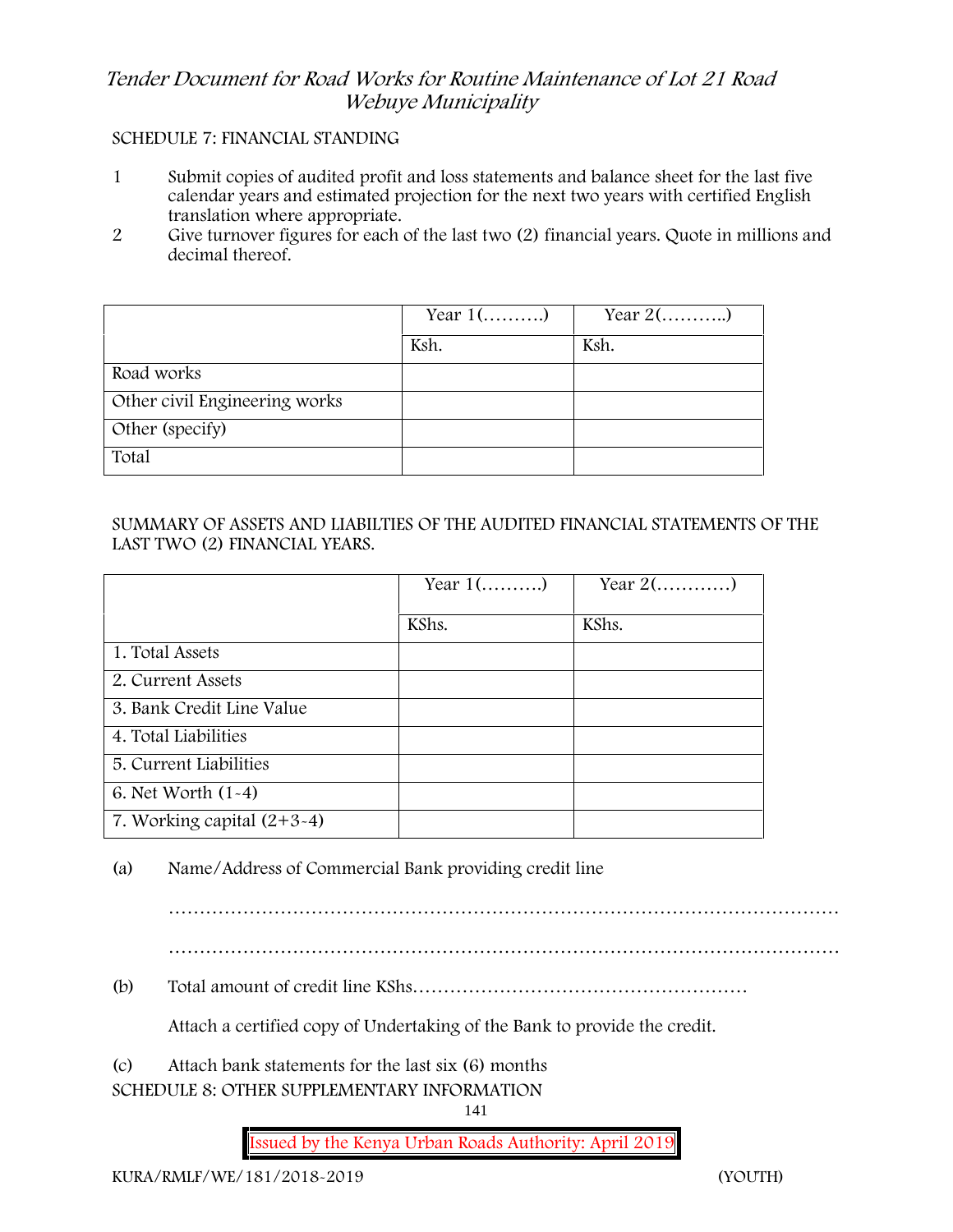Financial reports for the last three years, balance sheets, profit and loss statements, auditors' reports etc. List them below and attach copies. ………………………………………………………………………………………………… ………………………………………………………………………………………………… ………………………………………………………………………………………………… ………………………………………………………………………………………………… Evidence of access to financial resources to meet the qualification requirements. Cash in hand, lines of credit etc. List below and attach copies of supporting documents ………………………………………………………………………………………………… …………………………………………………………………………………………………. …………………………………………………………………………………………………. ………………………………………………………………………………………………… Name, address, telephone, telex, fax numbers and email of the Bidders Bankers who may provide reference if contacted by the Contracting Authority. ……………………………………………………………………………………………….. ………………………………………………………………………………………………. ……………………………………………………………………………………………….

I certify that the above information is correct.

……………………………. …………………………………….. Date Signature of Bidder

142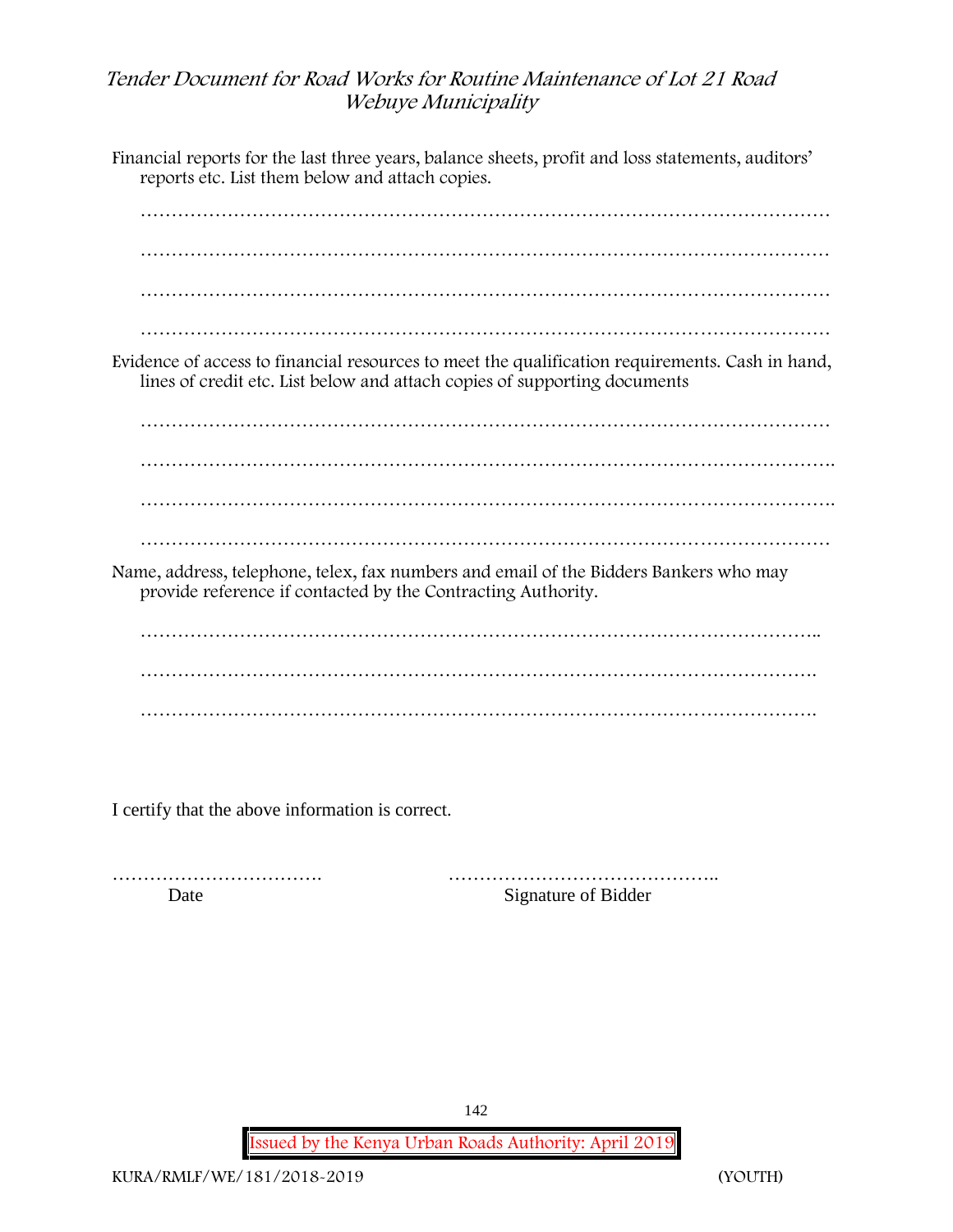#### **SCHEDULE 9: LITIGATION HISTORY**

Information on current litigation in which the Bidder is involved.

| AMOUNT INVOLVED (KSHS) |
|------------------------|
|                        |
|                        |
|                        |
|                        |
|                        |

I certify that the above information is correct.

……………………………. ……………………………………..

Date Signature of Bidder

**Issued by the Kenya Urban Roads Authority: April 2019**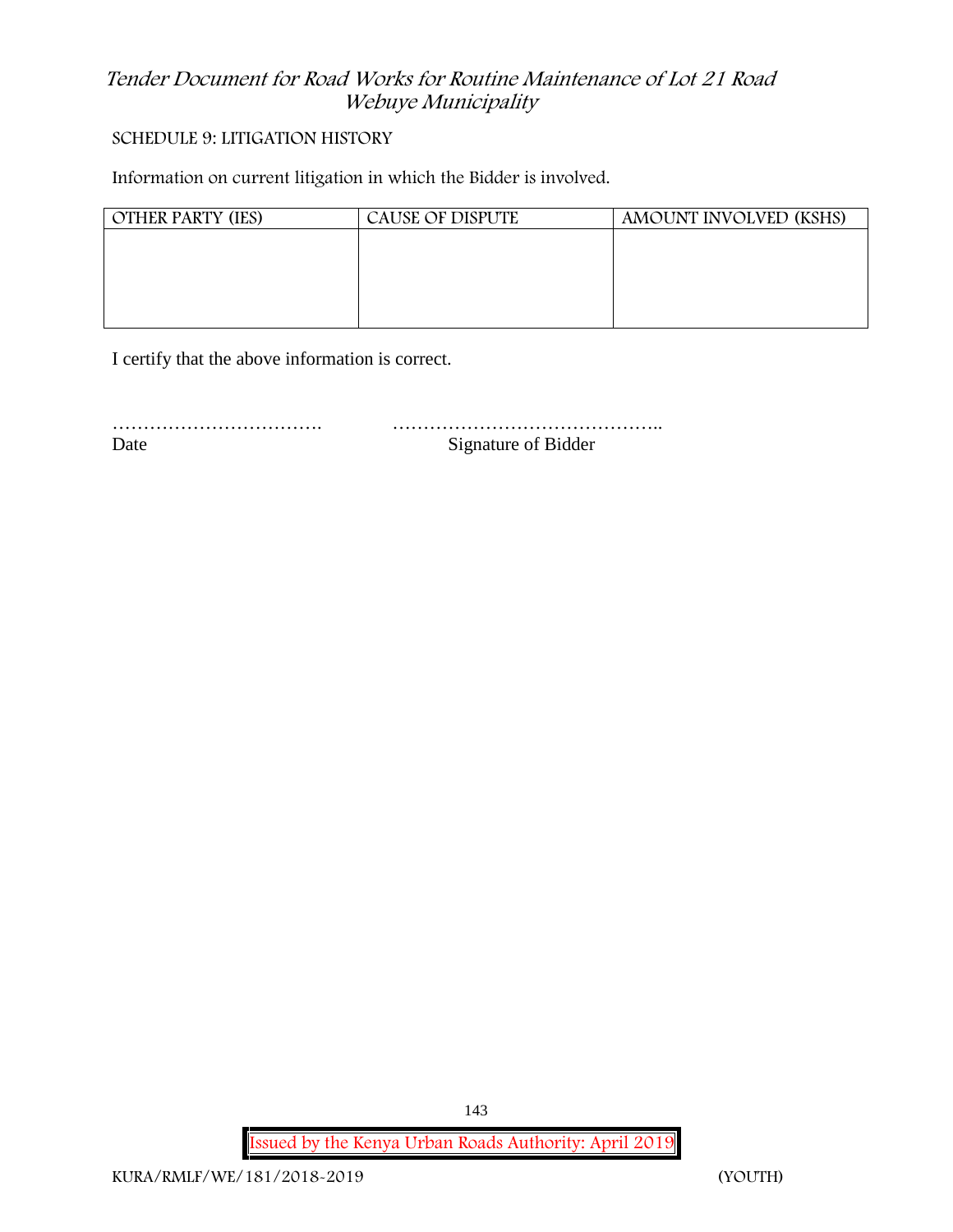### **SCHEDULE 10: DECLARATION FORM (DEBARMENT)**

To

Date and the Date of the same of the same state of the same state of the same state of the same state  $\sim$ 

The Director General, Kenya Urban Roads Authority (KURA), P.O. Box 41727 - 00100 **NAIROBI**

We (name and address)

declare the following:

- a) Have not been debarred from participating in public procurement.
- b) Have not been involved in and will not be involved in corrupt and fraudulent practices regarding public procurement.

Name of Bidder Signature Signature Date

\_\_\_\_\_\_\_\_\_\_\_\_\_\_\_\_\_ \_\_\_\_\_ \_\_\_\_\_\_\_

(To be signed by authorized representative and officially stamped)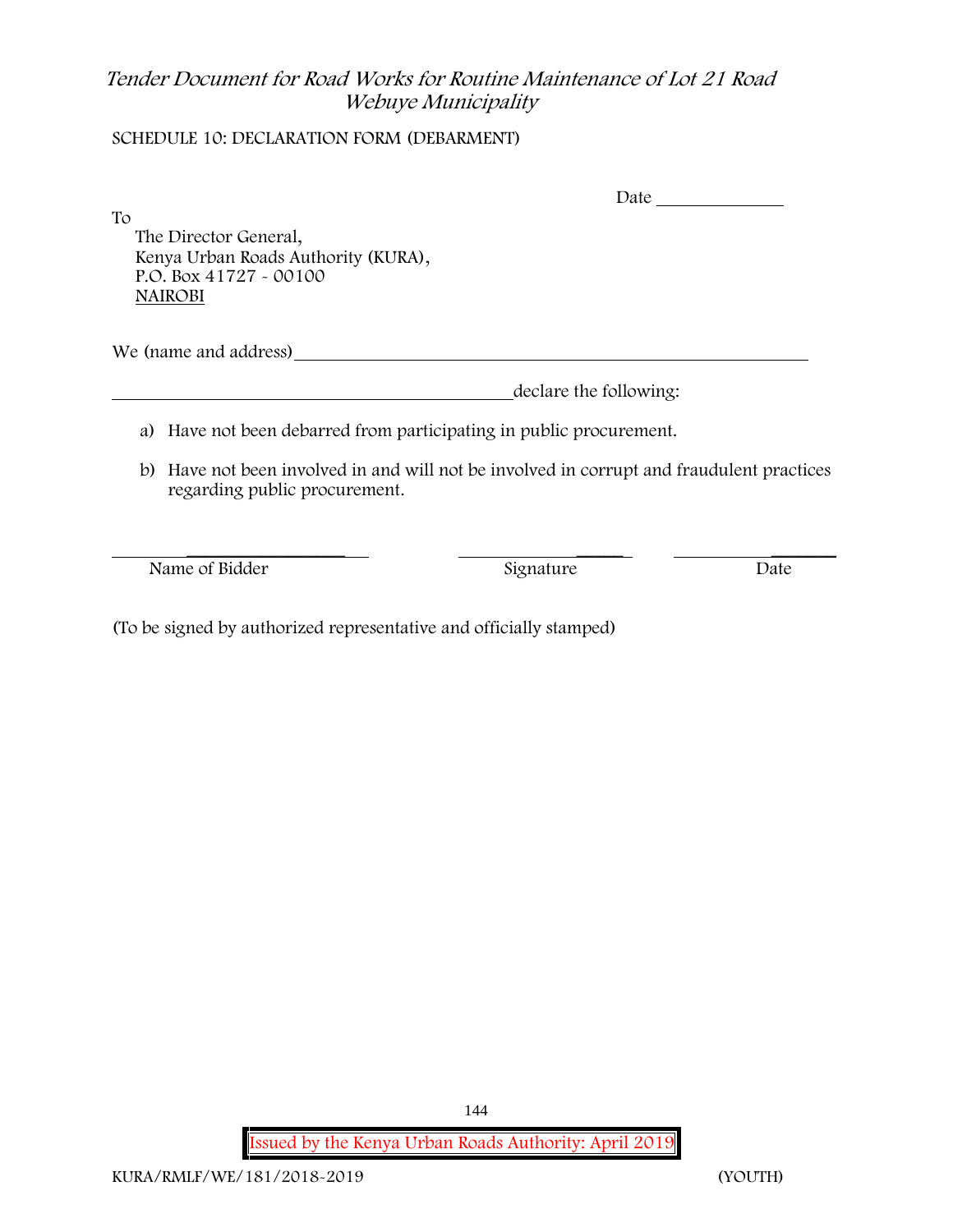**DECLARATION FORM FOR BANKRUPT OR INSOLVENT**

Date To The Kenya Urban Roads Authority P.O Box 41727 – 00100, IKM Place, 5th Ngong Ave, Nairobi, KENYA. Ladies and Gentlemen, The Tenderer i.e. (full name and complete physical and postal address) ……………………………………………………………………………………………………… ………………………………………………………………………………………………………

……………………declare the following: -

a) That I/ We have not been debarred from participating in public procurement by anybody, institution or person.

b) That I/ We have not been involved in and will not be involved in corrupt and fraudulent practices regarding public procurement anywhere.

c) That I/ We are not insolvent, in receivership, bankrupt or in the process of being wound up and is not the subject of legal proceedings relating to the foregoing.

d) That I/We are not under any ongoing investigation by the Ethics and Anti-Corruption Commission (EACC) for any corrupt and/or economic crimes or practices.

e) That I/ We are not associated with any other Tenderer participating in this Tender.

f) That I/We do hereby confirm that all the information given in this tender is accurate, factual and true to the best of our knowledge.

Yours sincerely,

……………………………………………………

Name of Tenderer

………………………………………………………………………………..

Signature of duly authorised person signing the Tender

…………………………………………………………………………..

Name and Capacity of duly authorised person signing the Tender

………………………………………

Stamp or Seal of Tenderer

145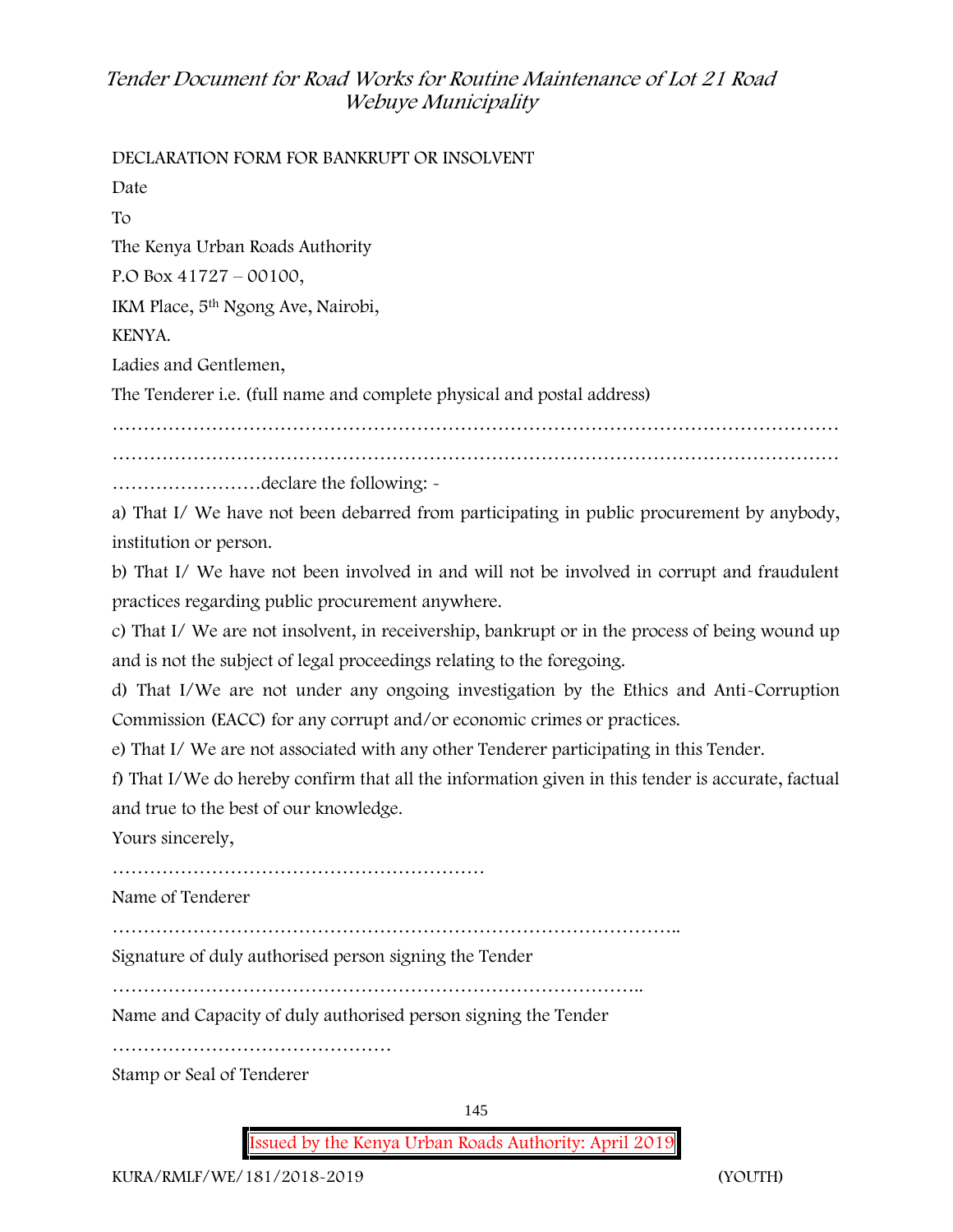### **SECTION XII: BID SECURING DECLARATION FORM**

**Issued by the Kenya Urban Roads Authority: April 2019**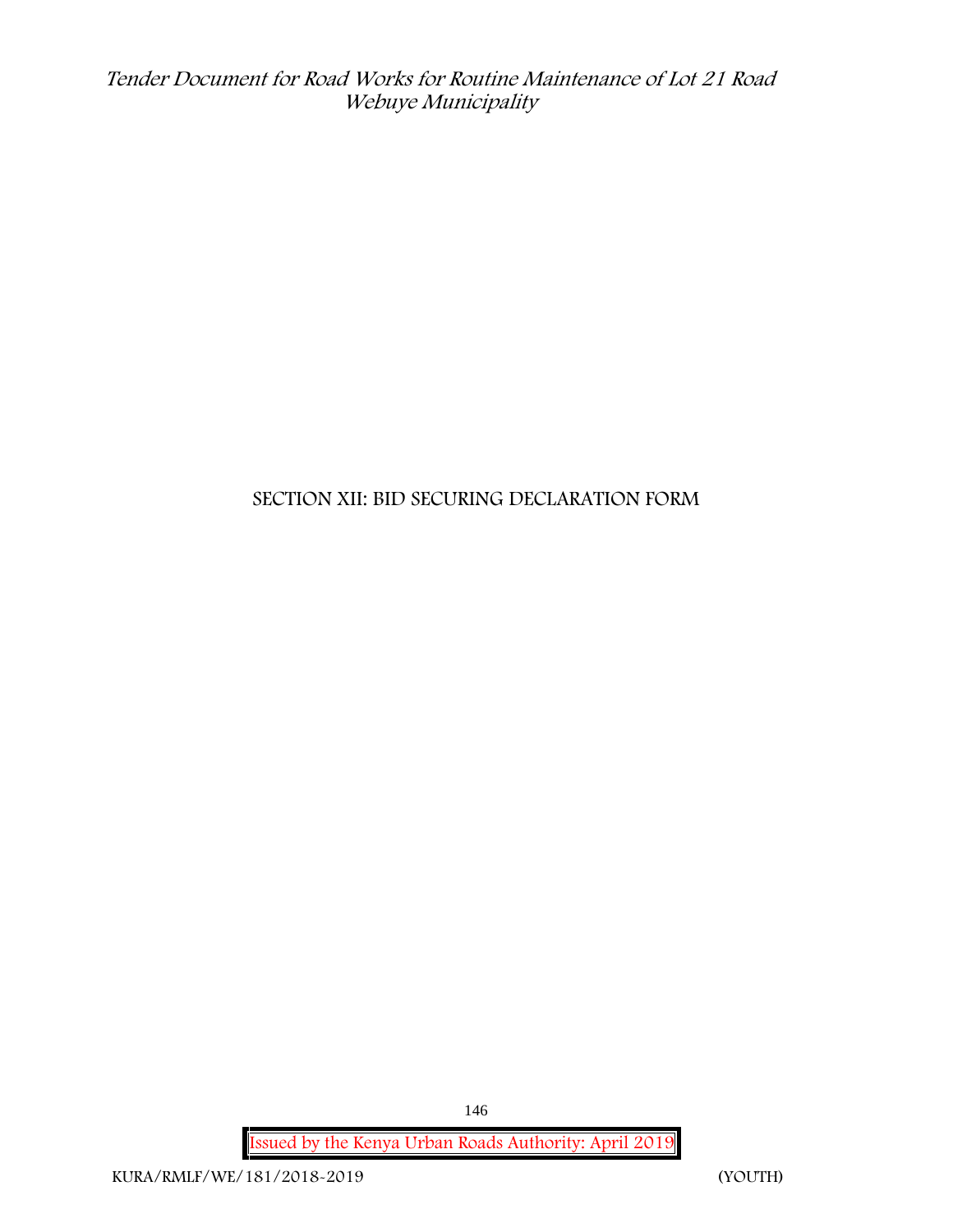### **BID -SECURING DECLARATION FORM**

[The Bidder shall complete in this Form in accordance with the instructions indicated]

Date:……….. [insert date (as day, month and year) of Bid Submission] Tender No. …….[insert number of bidding process]

To: […………insert complete name of Purchaser]

We, the undersigned, declare that:

- 1 We understand that, according to your conditions, bids must be supported by a Bid-Securing Declaration.
- 2 We accept that we will automatically be suspended from being eligible for bidding in any contract with the Purchaser for the period of time of 5 years starting on the date of expiration of tender vality period, if we are in breach of our obligation(s) under the bid conditions, because we –
	- (a) have withdrawn our Bid during the period of bid validity specified by us in the Bidding Data Sheet; or
	- (b) having been notified of the acceptance of our Bid by the Purchaser during the period of bid validity,
		- (i) fail or refuse to execute the Contract, if required, or
		- (ii) fail or refuse to furnish the Performance Security, in accordance with the Instruction to tenderers.
- 3 We understand that this Bid Securing Declaration shall expire if we are not the successful Bidder, upon the earlier of
	- (i) our receipt of a copy of your notification of the name of the successful Bidder; or
	- (ii) twenty-eight days after the expiration of our Tender.
- 4 We understand that if we are a Joint Venture, the Bid Securing Declaration must be in the name of the Joint Venture that submits the bid, and the Joint Venture has not been legally constituted at the time of bidding, the Bid Securing Declaration shall be in the names of all future partners as named in the letter of intent.

Signed: …………………………[insert signature of person whose name and capacity are shown] in the capacity of ……………………………………………………… [insert legal capacity of person signing the Bid Securing Declaration]

Name: ………………………………………………[insert complete name of person signing the Bid Securing Declaration]

Duly authorized to sign the bid for and on behalf of: ………………………………….. [insert complete name of Bidder]

Dated on …………………. day of ……………., ………………. [insert date of signing

147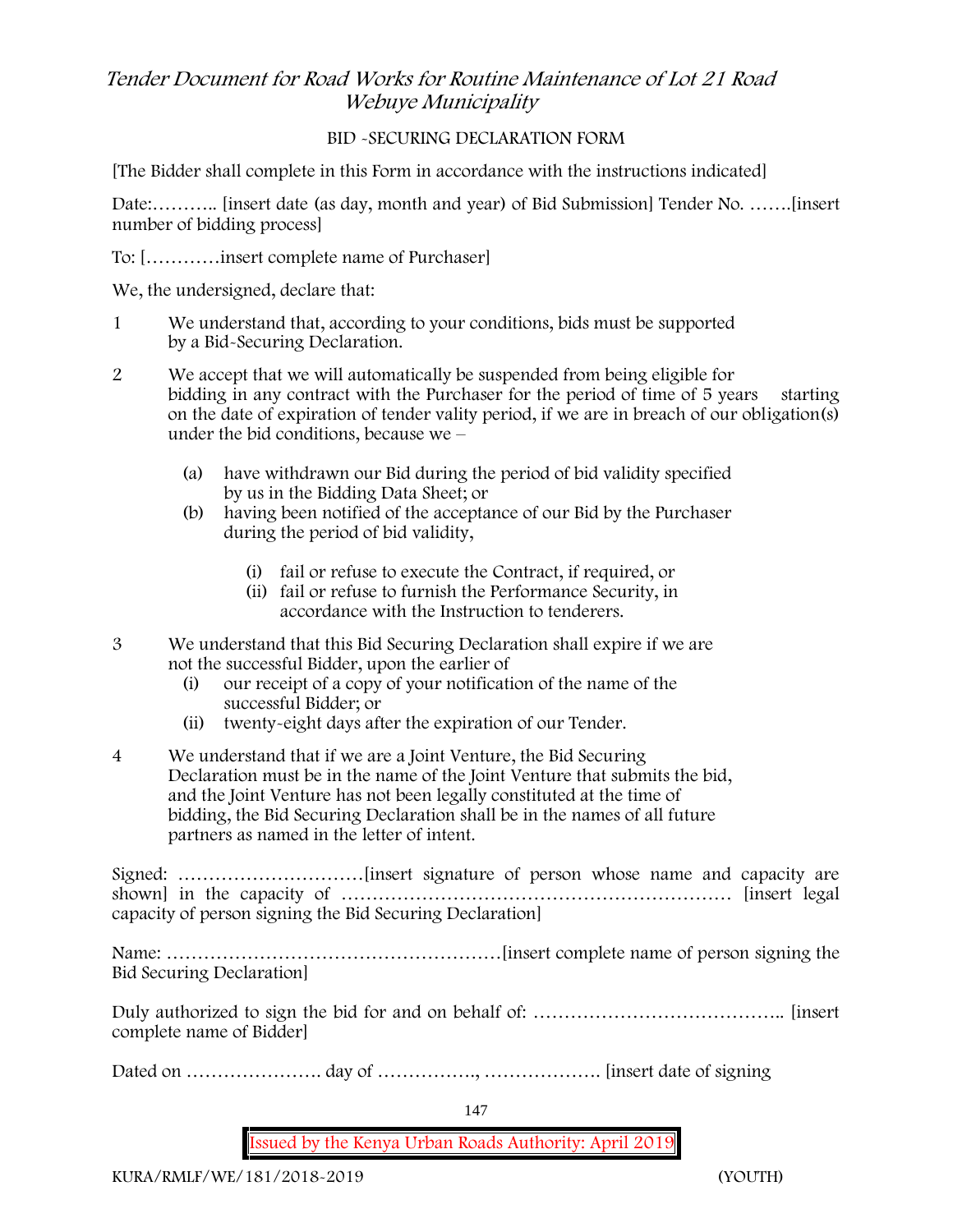**SECTION XIII: FORM OF AGREEMENT**

**Issued by the Kenya Urban Roads Authority: April 2019**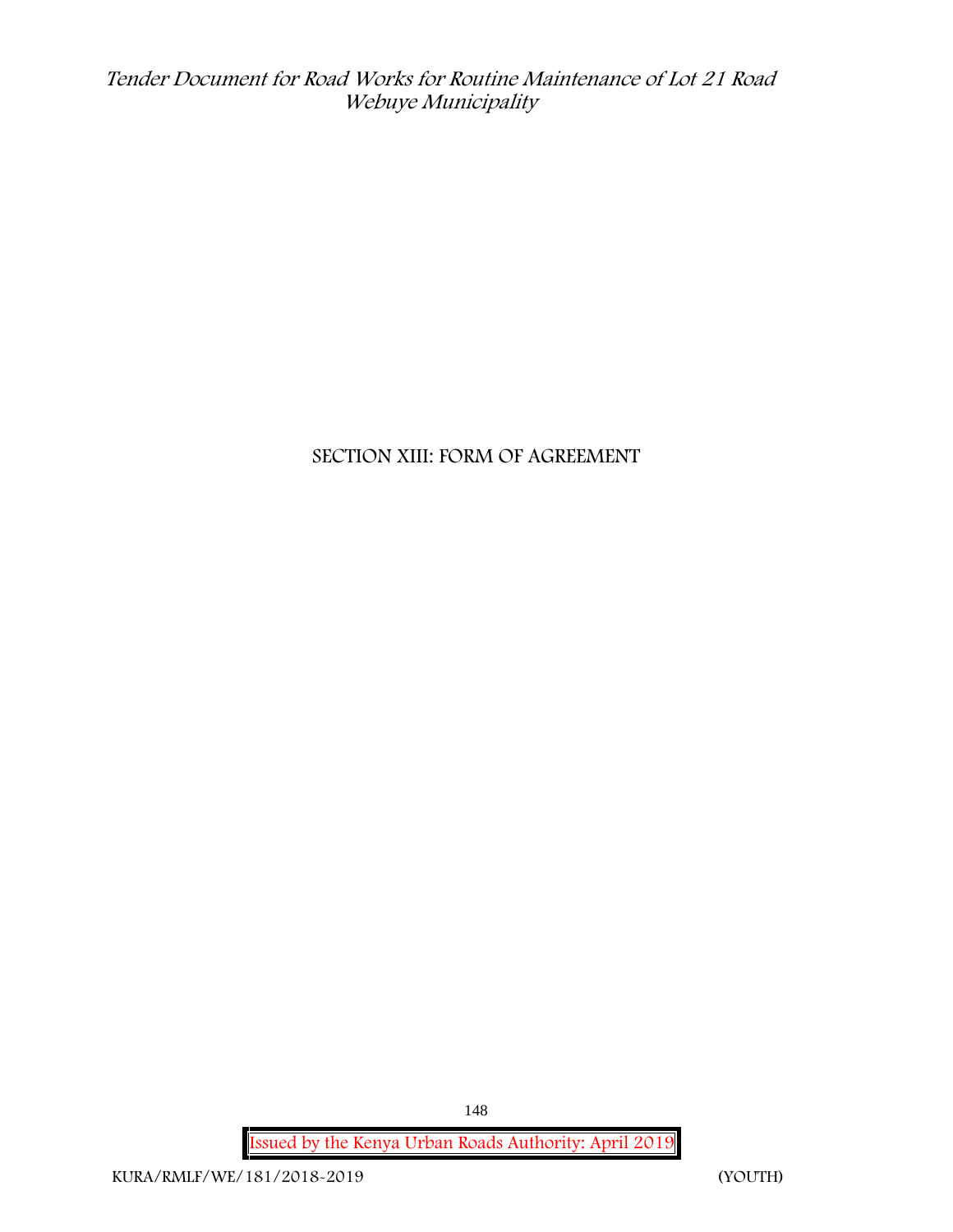#### **FORM OF AGREEMENT**

\*\*(To be signed after the award of a contract)

THIS AGREEMENT is made on the …………………… day of …………………. 20 …………… between the Kenya Urban Roads Authority of P. O. Box 41727-00100, Nairobi, Kenya hereinafter called "the

Employer" of the one part and M/S ................................................................................. (Contractor) of P. O . .................................................... (address) hereinafter called "the

Contractor" of the other part.

WHEREAS the Employer is desirous that certain works should be executed, viz.

*ROUTINE MAINTENANCE OF LOT <sup>21</sup> ROAD WEBUYE MUNICIPALITY* and has a Contract with the Contractor for the execution completion and maintenance of such works in the region NOW THIS AGREEMENT WITNESSETH as follows:

In this agreement words and expressions shall have the same meanings as are respectively assigned to them in the Conditions of Contract hereinafter referred to.

The following document shall be deemed to form and be read and construed as part of this Agreement, viz.:

- The Conditions of Contract (FIDIC IV) Part 2

- The Conditions of Contract (FIDIC IV) Part 1
- The Special Specification
- The Standard Specifications
- The Priced Bill of Quantities
- The Letter of Award and Acceptance
- Schedules of Supplementary Information
- -The Drawings
- -Other documents as may be agreed and listed

All aforesaid documents are hereinafter referred to as "The Contract".

In consideration of the payment to be made by the Employer to the Contractor, the Contractor hereby covenants with the Employer to execute, complete and maintain the works in conformity in all respects with the provisions of the Contract.

The Employer hereby covenants to pay the Contractor in consideration of the execution, completion and maintenance of the works the Contract Price at the times and in the manner prescribed by the Contract.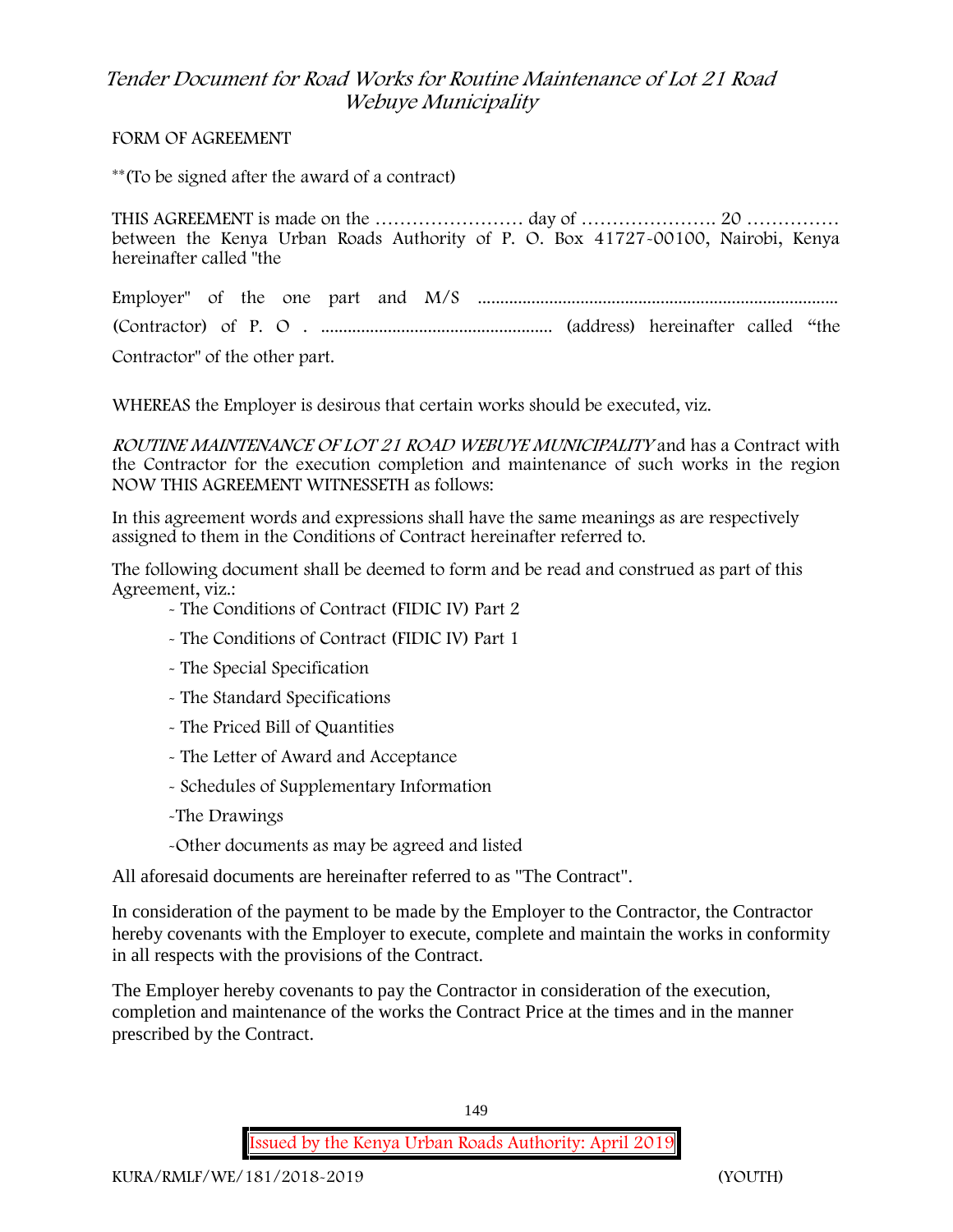IN WITNESS WHEREOF the parties have hereunto set their respective hands on the day and year first above written.

### SIGNED SEALED AND DELIVERED

By the said Employer: ………………………………………………Date.........…….... (Director General, Kenya Urban Roads Authority) For and on behalf of the said Employer

In the presence of: ……………………………………………………….. (Name and Designation of Witness)

> ……………………………………………………Date………………… (Signature of Witness)

……………………………………………………………… (Address Of witness)

By the said Contractor: ……………………………………………Date…………………. (Signature)

> ……………………………………………... (Name of the Director)

In the presence of: ……………………………………………………….. (Name and Designation of Witness)

> ……………………………………………………….. (Signature of Witness)

> ……………………………………………………….. (Address Of witness)

> > 150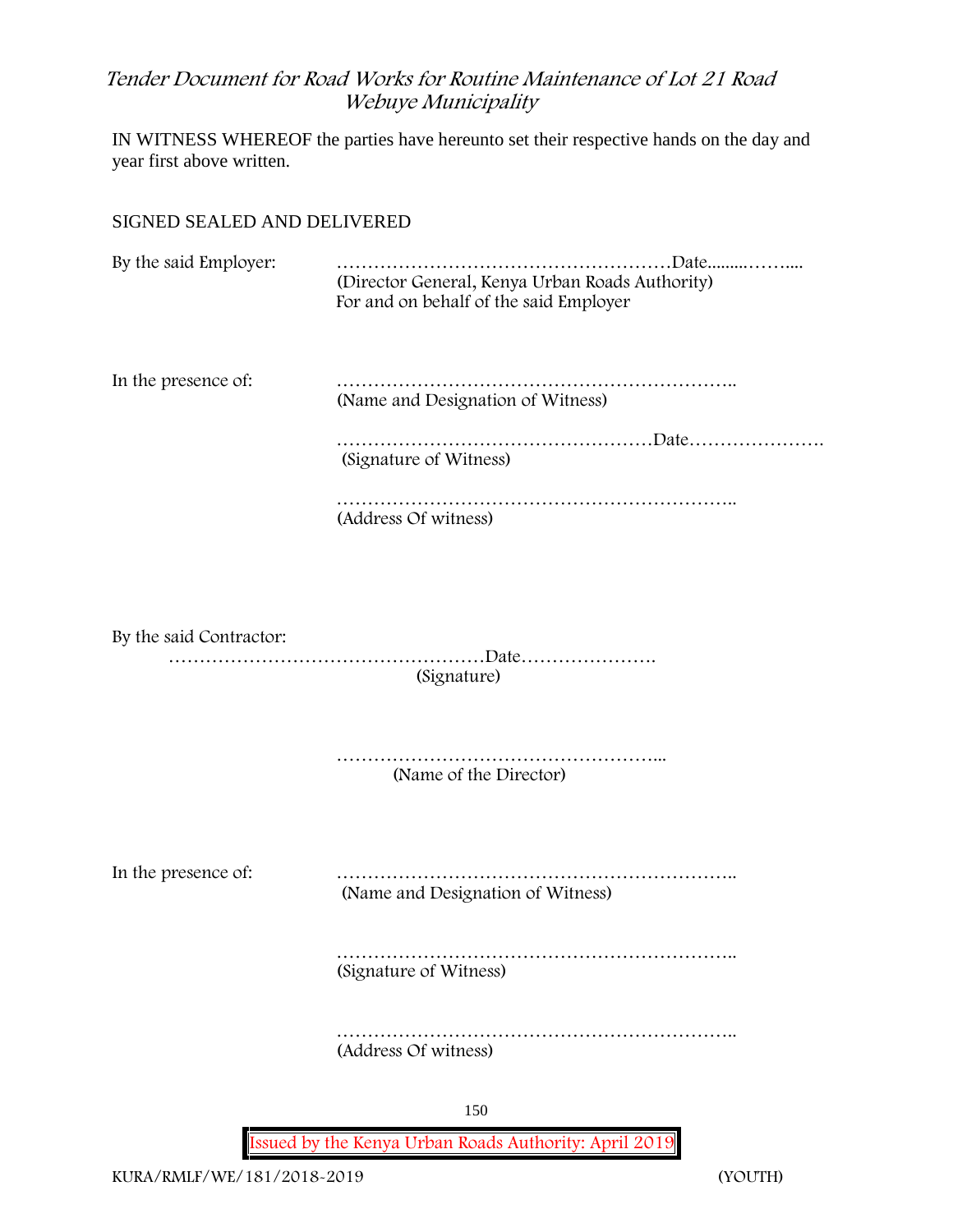**SECTION XIII: FORM OF PERFORMANCE BANK GUARANTEE (UNCONDITIONAL)**

**Issued by the Kenya Urban Roads Authority: April 2019**